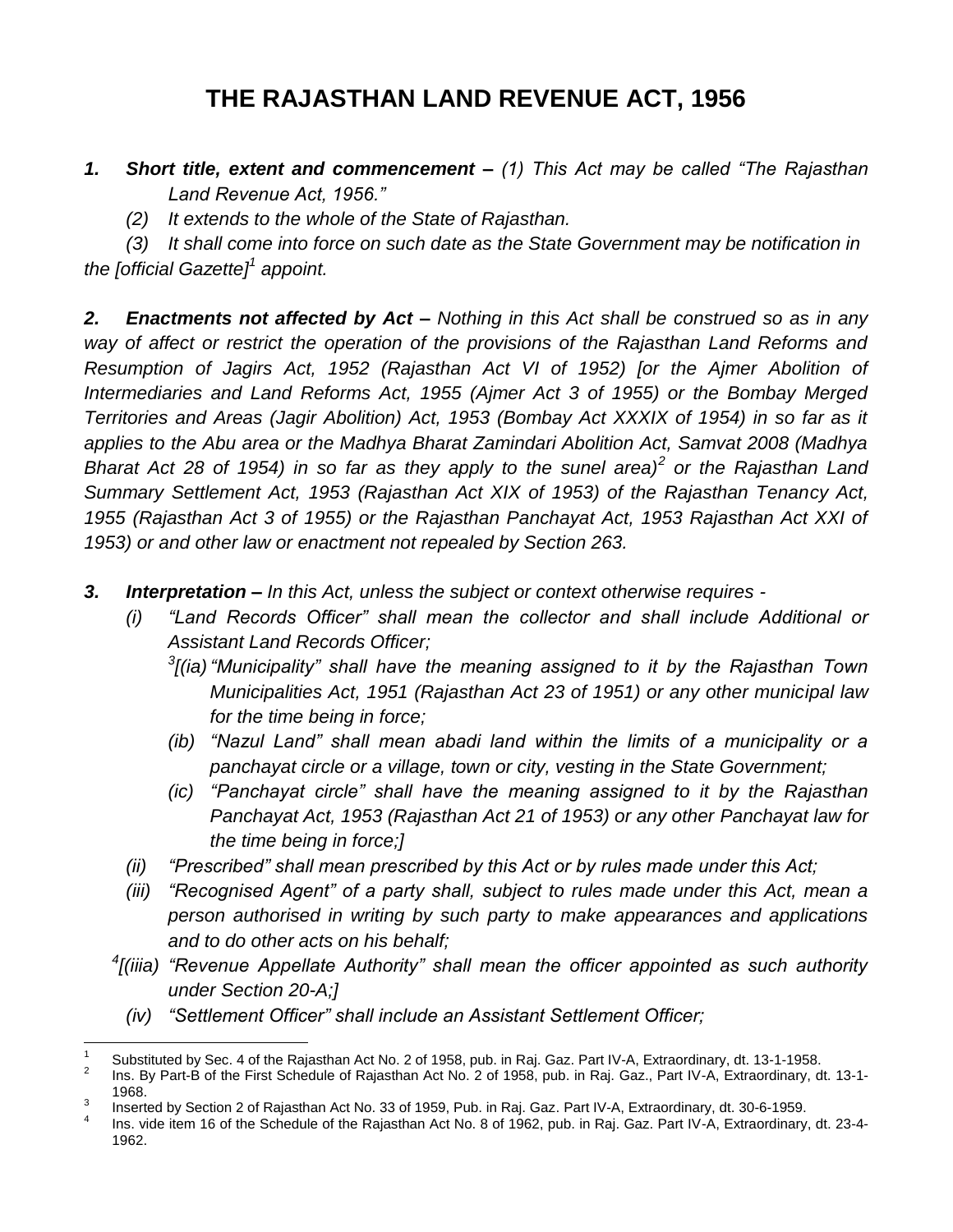- *(v) "Village" shall mean the tract of land which ha sbeen recognised and recorded, or may here after be recognised & recorded to be a village;*
- *(vi) "Reference" to an officer appointed under this Act shall be construed to include references to an additional officer of the same grade likewise apointed;*
- *(vii) "Words and expressions" defined in the Rajasthan Tenanacy Act, 1955 (Rajasthan Act 3 of 1955) shall, wherever used herein, be construed to have the meaning assigned to them by the said Act; and*
- *(viii) "Words & expressions used to denote" the possessor of any right, title and interest shall be deemed to include the predecessors and successors in right, title or interest of such person.*

*4. Establishment and Composition of Board – (1) There shall be established for the State of Rajasthan, a Board of Revenue here in after referred as the Board.*

*5 [(2) The Board shall consist of a Chairman, and not less than three and not more than 6 [fifteen] other members].*

*(3) All appointments made under sub-section (2) shall be notified in the <sup>7</sup> [Official Gazette].*

*8 [(4) The State Government shall prescribe the qualifications of persons who shall be eligible for appointment as Chairman and member of the Board, the method of their selection for appointment and the condition of their service:*

*Provided that till the qualifications of persons to be eligible for appointment as Chairman and Members of the Board are prescribed by the Government and appointments are made in accordance therewith their qualification shall continue to be the same as prescribed by subsection (4), as it stood immediately before the commencement of the Rajasthan Land Revenue (Amendment) Ordinance, 1969.]*

*9 [(5) The Constitution of the Board shall not be deemed to be invalid if any vacancy occurs on account of the death, resignation, expiry or termination of the appointment or temporary absence of the Chairman or any member.]*

*5. Tenure of Members – All members of the Board shall hold office during the pleasure of the <sup>10</sup>[Governor].*

*6. Place of Sitting – The headquarters of the Board of Revenue shall be at <sup>11</sup>[Ajmer] but subject to the general or special orders of the State government, it shall be lawful for the Board to sit at any place within its jurisdiction.*

<sup>-&</sup>lt;br>5 Subs. And shall be deemed always to have been subs. Vide Sec. 2(ii) of Raj. Act No. 21 of 1966, pub. in Raj. Rajpatra, Part IV-A, Extraordinary dt. 13-10-1966.

<sup>6</sup> Subs. For ten vide Sec. 2 of the Raj. Revenue (Admt.) Act 1986, pub. in Raj. Rajpatra, Part IV-(ka), Extraordinary dt. 15-9- 1986, Page 1, w.e.f. 23-7-1986.

<sup>7</sup> Subs. By Sec. 4 of Raj. Act No. 2 of 1958, pub. in Raj. Rajpatra, dt. 13-1-1958. 8

Subs. Vide Raj. Act No. 6 of 1970, pub. in Raj. Rajpatra, dt. 24-4-1970.

<sup>9</sup> Ins. vide Raj. Act No. 6 of 1970, pub. in Raj. Rajpatra, dt. 24-4-1970.

<sup>10</sup> Subs. Vide Part 1 of the Fourth Schedule to the Rajasthan Adaptation of Laws Order, 1955, pub. in Raj. Rajpatra, dt. 1- 11-1956.

<sup>11</sup> Union of India v. Col. J.N. Sinha, AIR 1951 SC 40 : 1970 (2) SCC 458.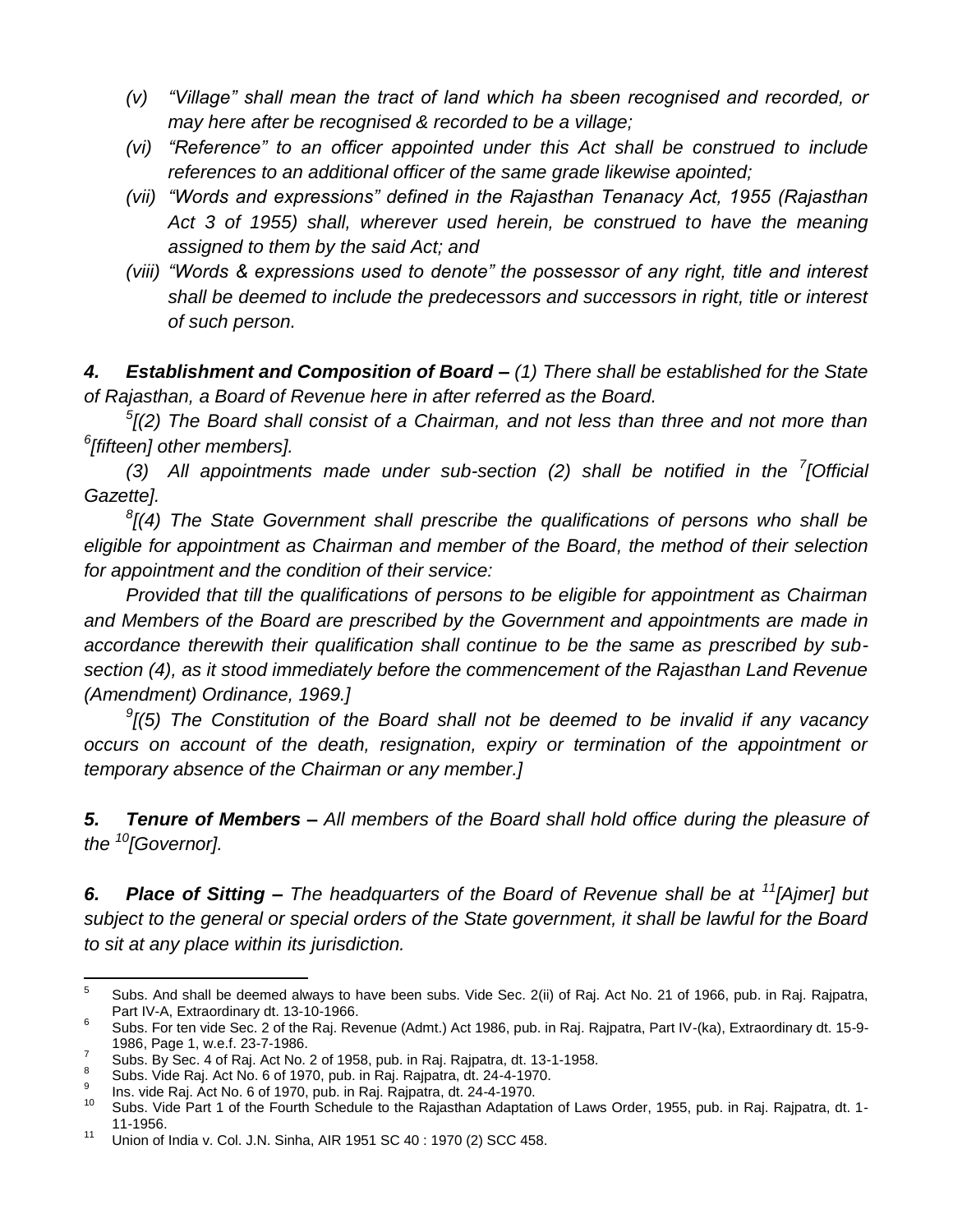*7. Ministerial Officers – (1) There may be appointed for the Board, a registrar and such other ministerial officers as may be necessary for the exercise and performance of the powers conferred and duties imposed on it by the Act or by or under any other enactment, rule or order for the time being in force.*

*(2) The Registrar and other officers appointed under sub-section (1) shall, subject to general or special orders of the State Government, exercise such powers and discharge such functions as the Board may direct.*

*8. Powers of the Board – Subject to the other provisions of this Act or to the provisions of the Rajasthan Tenancy Act, 195 (Rajasthan Act 3 of 1955) or of any other law in force, the Board shall be the highest revenue court of appeal, revision and reference in Rajasthan:*

*Provided that in all matters where there is a doubt or dispute involving the determination of the jurisdiction of a civil or a revenue court in respect thereof, the decision of the High Court shall be final and binding on all civil and revenue courts in <sup>12</sup>[the State] including the Board.*

*(2) In addition to the powers mentioned in sub-section (1)., the Board shall exercise such other powers and perform such other duties as may from time to time entrusted to it by the Government or as are conferred or imposed on the Board by or under this Act or any other law for the time being in force.*

**9. General Superintendence of Subordinate Revenue Courts - Subject to other** *provisions of this Act, the general superintendence and control over all revenue courts and over all revenue officers shall be versed in, and all such courts and officers shall be subordinate the Board.*

*10. Jurisdiction of Board how exercised – (1) Except as otherwise provided by or under this Act or by any other law or enactment for the time being in force in the whole or any part of <sup>13</sup>[the State and subject to an rule made in that behalf, the jurisdiction of the Board may be exercised -*

*(a) by the Chairman or any other member of the Board, sitting singly, or*

*(b) by a Bench of the Board, consisting of two or more members:*

*Provided that a party aggrieved by a decision of a single member shall have the right to make a special appeal to a bench consisting of two or more members of the Board within one month from the date of the decision of the single member, <sup>14</sup>[if the member who passed the judgment <sup>15</sup>[and if the member who passed the judgment ceases to be attached the Board, any other member] declares that the case is a fit one for appeal].*

*(2) Subject to any rules made in that behalf, the Chairman may distribute the business of the Board & make such territorial or other divisions of its jurisdiction as he may deem fit.*

 $12<sup>12</sup>$ <sup>12</sup> Subs. Vide S. 4 of Raj. Act No. 2 of 1958, pub. in Raj. Rajpatra Part IV-A, Extra-ord., dt. 13-1-1958.

<sup>&</sup>lt;sup>13</sup> Added vide Sec. 2 of Raj. Act No. 5 of 1964, published in Raj. Gazette Ex-ord., dt. 26-3-1964.

<sup>14</sup> Substituted vide Sec. 4 o Raj. Act No. 2 of 1958, published in Raj. Rajpatra, dt. 13-1-1958.

<sup>15</sup> Ins. vide Sec. 2 of Raj. Act No. 3 of 1991, pub. in Raj. Gaz. Ex-ord. 4 (Ka) dt. 27-3-1991, P. 101.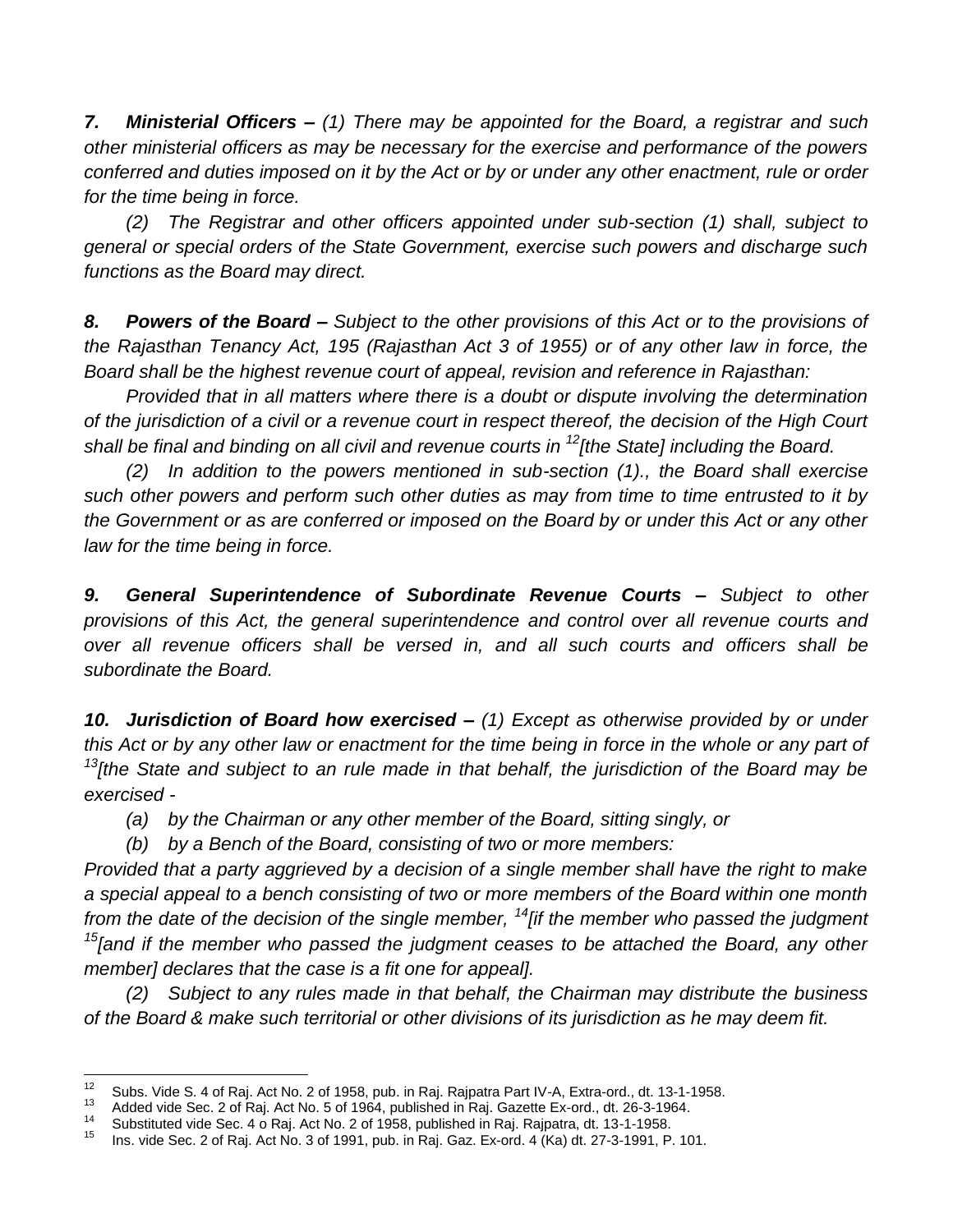*(3) Every order made or act done under sub-section (1) or in accordance with the distribution or division made under sub-section (2), shallbe deemed to be the order or act, as the case may be, of the Board.*

*11. Power to refer to a Bench – The Chairman or any other member of the Board sitting singly for the disposal of any case or proceeding may, if he thinks fit, for reasons to be*  recorded in writing, refer any question of law or custom having the force of law or of the *construction of any document arising before him in such case or proceeding, for the opinion of Bench, and the case or proceeding shall be disposed of in accordance with such opinion.*

*12. Power to refer question to High Court – (1) If any case it appears to a Bench that any such question as is referred to in Section 11 is of public importance and that it is expedient to obtain the opinion of the High Court thereon, the Bench may refer the question to that Court.*

*(2) The High Court may, after such hearing as it thinks fit, record opinion on the question so referred and the decision of the case shall be in confirmity with such opinion.*

*13. Decision in case of difference of opinion – (1) Where a case is heard by a Bench of the Board, the decision of such case shall be in accordance with the opinions of the majority of the members who hear it.*

*(2) Where such members are equally divide in opinion as to the order to be made in such case, the case shall be referred to another member and decided in accordance with the opinion of the majority of the members including such other members who hear it.*

*14. Registers etc. to be kept – The Board shall cause to be kept and maintained such registers, books and accounts as may be prescribed o as may be necessary for the transaction of its business.*

*15. Territorial Divisions – (1) For the purpose of the revenue and general administration of the State, the whole of <sup>16</sup>[the State] shall consist of as many <sup>17</sup>[division and] <sup>18</sup>[districts] as the State Government may deem fit.*

*<sup>16</sup>[(2) Every division shall for like purpose be a district or consist of more than one district as the State Government may determine.]*

*(3) The State Government may divide any district into as many sub-divisions as it may deem fit, each such division to consist of a tehsil or of more than one tehsil.*

*(4) The State Government may sub-divide any tehsil into as many sub-tehsils as it may deem fit.*

*(5) The State Government shall define the limits of each <sup>17</sup>[division] district, sub-division, tehsil or sub-tehsil constituted under this section.*

<sup>16</sup> <sup>16</sup> Subs. By Sec. 4 of Raj. Act No. 2 of 1958, Pub. in Raj. Rajpatra – Part IV-A Ex.-ord., dt. 13-1-1958.

<sup>&</sup>lt;sup>17</sup> Ins. by Act No. 10 of 1987 w.e.f. dt. 31-1-1987, Pub. in Raj. Gaz., Ex-ord. 4 (ka), dt. 9-4-1987, Pages 43-50.<br><sup>18</sup> Pub. And smitted vide itsm. Ne. 48 of the Schedule of Rejection Act Ne. 8 of 4988. Pub. in Rej. Gaz.

Subs. And omitted vide item No. 16 of the Schedule of Rajasthan Act No. 8 of 1962, Pub. in Raj. Gaz. Part IV-A, Ex.-ord., dt. 23-4-1962.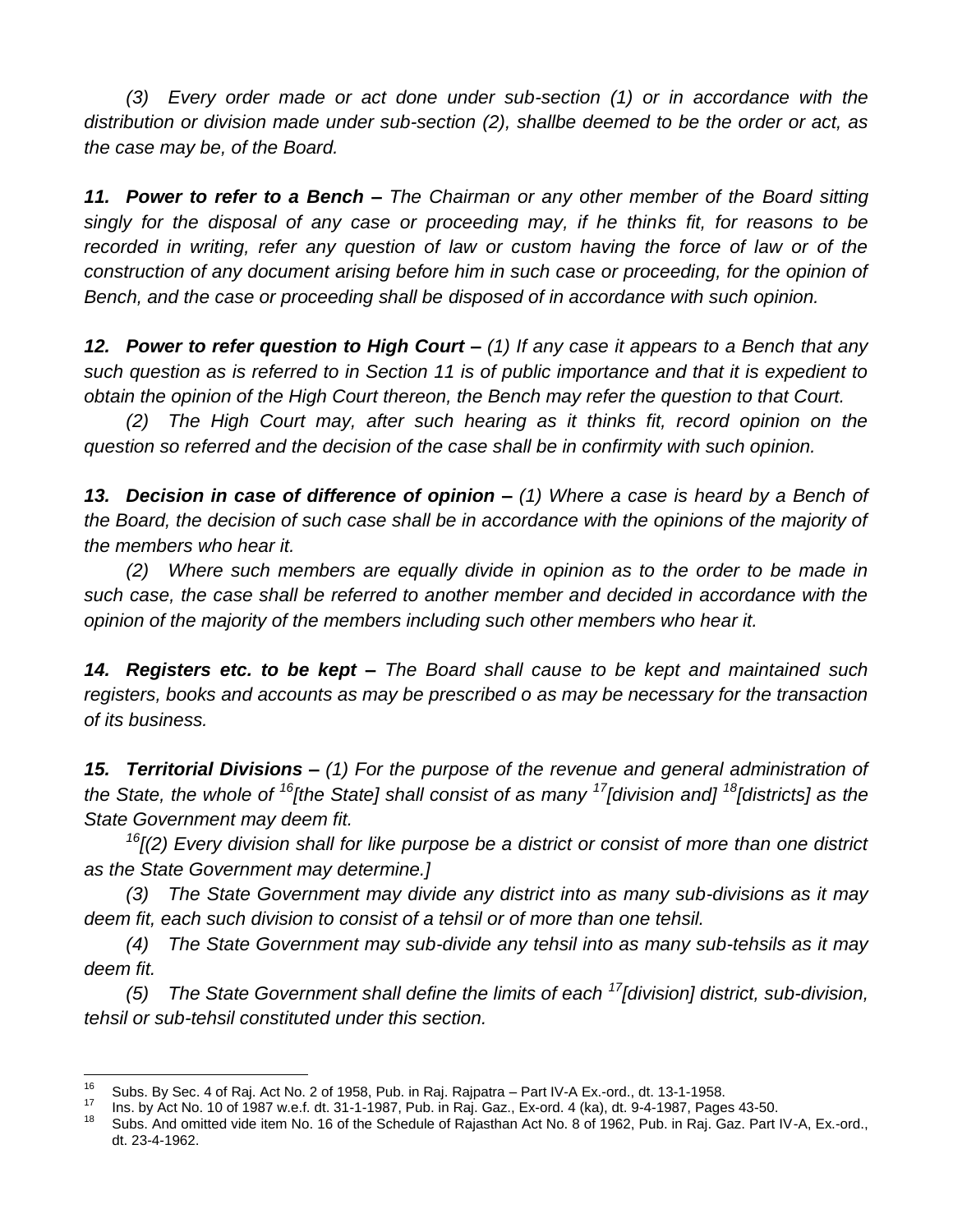*(6) All <sup>17</sup>[divisions] districts, sub-divisions, tehsils and sub-tehsils constituted under this section shall be notified in the <sup>16</sup>[official Gazette].*

*(7) The <sup>17</sup>[X X X] districts, sub-divisions, tehsils and sub-tehsils <sup>19</sup>[by whatever name locally designated] existing at the commencement of this Act shall continue respectively to be the <sup>17</sup>[X X X] districts, sub-divisions, tehsils and sub-tehsils as if constituted under this Act unless, other provision is made in respect thereof under or in pursuance of this Act.*

*16. Power to create, abolish or alter divisions etc. –The State Government may be notification in the <sup>16</sup>[official Gazette]-*

*(a) create new or abolish existing <sup>17</sup>[divisions] districts, sub-divisions, tehsils and <sup>20</sup>[subtehsils, villages], and*

*(b) alter the limits of any of them.*

*17. <sup>21</sup>[Commissioners and Additional Commissioners – The State Government shall appoint in each division a Commissioner and may appoint as may Additional Commissioners as may be necessary in a division or in two or more divisions or parts thereof combined.]*

*18. Settlement Commissioner and Additional Settlement Commissioner – The State Government shall appoint for the whole of the State a Settlement Commissioner and may appoint as many Additional Settlement Commissioners as it may considers necessary.*

*19. Director and Additional Directors of Land Records – The State Government shall appoint for the State, a Director of Land Records and may appoint as many Additional and Assistant Directors of Land Records as it may consider necessary.*

### *20. Appoint of other Officers – The State Government -*

- (a) shall appoint
	- (i) a Collector in each district, who shall also be the Land Records Officer for the district, and
	- (ii) a Tehsildar in each tehsil;
- (b) may appoint
	- (i) an Additional Land Record Officer to a district,
	- (ii) a Settlement Officer to a district,
	- (iii) as many Assistant Collectors to a district as it thinks fit, and
	- (iv) as many Naib-tehsildars to to a Tehsil as it thinks fit;
- (c) shall appoint
	- (i) as Assistant Collecor in charge of one or more sub-divisions of a district,
	- (ii) a Tehsildar or a Naib-Tehsildar in charge of one or more sub-tehsils of a tehsil; and

<sup>19</sup> <sup>19</sup> Ins. by Part B of the First Schedule to Rajasthan Act No. 2 of 1958, pub. on 13-1-1958 in Rajpatra.

<sup>&</sup>lt;sup>20</sup> Subs. By Act No. 8 of 1995, pub. in Raj. Gaz., E.O. 4 (ka), dt. 26-4-1995, Page 19.

<sup>21</sup> Ins. by Act. No. 10 of 1987, w.e.f. dt. 31-1-1987, pub. in Raj. Gaz., Ex-ord. 4 (kia) dt. 9-4-1987, Pages 43-50.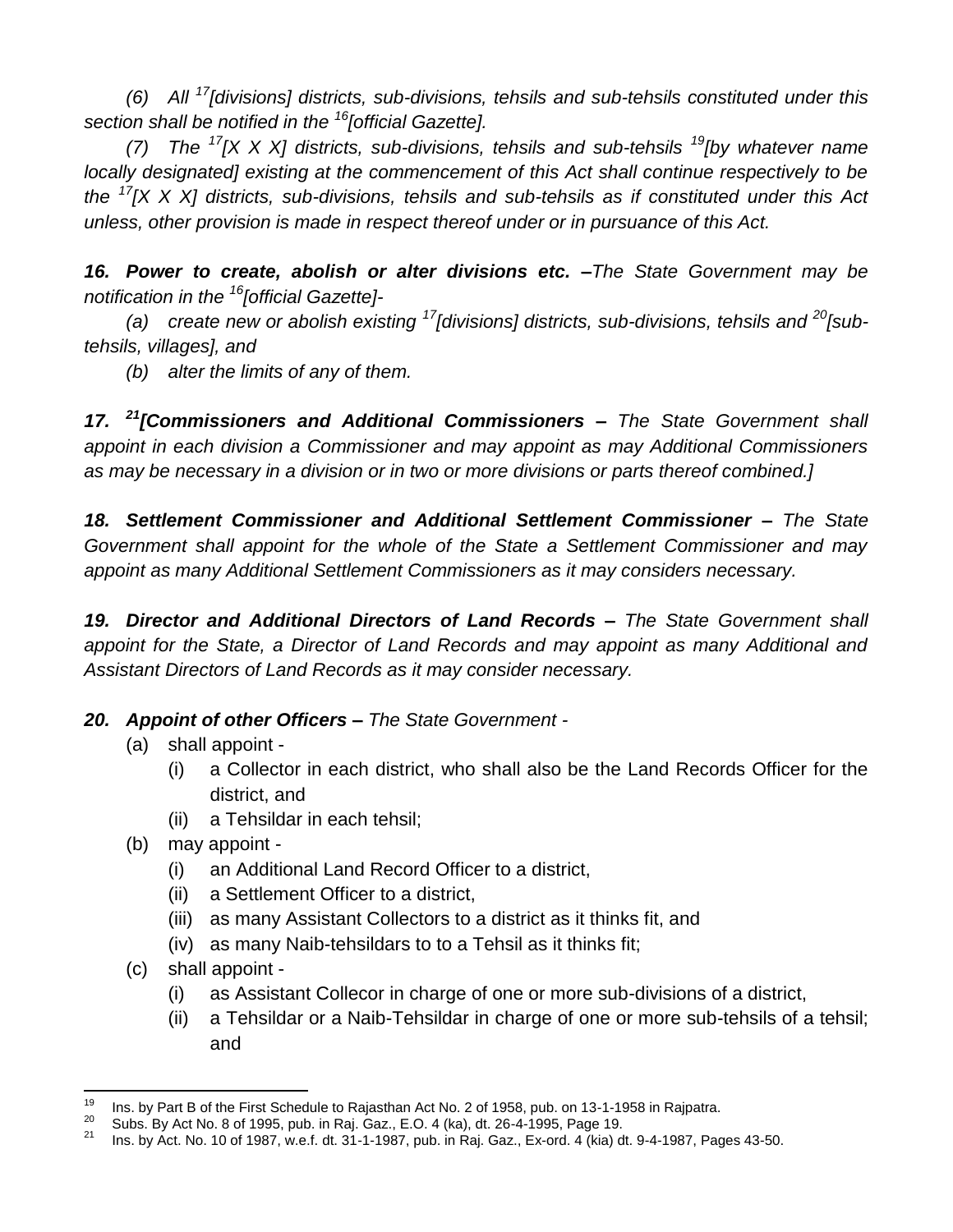- (d) may appoint
	- (i) an Additional Collector in district or in two or more districts combined, and
	- *(ii)* an Additional Tehsildar in a tehsil or in two or more tehsils combined.

*<sup>22</sup>20-A Revenue Appellate Authority – (1) The State Government may appoint such number of officers, not being less than three, as may be found necessary to receive, hear and dispose of appeals, revisions and references in revenue judicial cases and other matters specifically provided for by law.*

*(2) Every officer so appointed shall be designated as Revenue Appellate Authority and shall, for exercise of his jurisdiction and the performance of his duties, sit at such place or places as the State Government may from time to time direct.]*

*21. Appointment ex-officio – Any appointment under Section 17 or Section 18 or Section 19 or Section 20<sup>23</sup> [or Section 203-A] may be made by virtue of office.*

*22. Notification of appointment – All appointments made under Section 17 to 21 shall be notified in the <sup>24</sup>[official Gazette], provided that it shall not be necessary so to notify the appointments of Naib-Tehsildars.*

*23. Controlling Power – (1) The control of all non-judicial matters connected with revenue in the State, other than matter connected with settlement, is vested in the State Government and the control of all judicial matters and of all matters connected with settlement is vested in the Board.*

*(2) The expression "judicial matter" means a proceeding in which a revenue court or officer has to determine the rights and liabilities of the parties thereto and the proceeding and orders as well as appeals, revisions and references in the case specified in the First Schedule shall be deemed to be judicial matters for the purposes of this Act.*

*24. Subordination of Revenue Courts and Officers – Subject to the provisions of Sections 9 & 23 -*

- $^{25}$ [(i) all addl. Commissioners, Collectors, Addl. Collectors, Sub-Divisional Officers, Asstt. Collectors, Tehsildars, Addl. Tehsildars and Naib-Tehsildars in a division shall be subordinate to the Commissioner of such division;]
- (ii) all addl. Collectors, Sub-Divisional Officers, Asstt. Collectors, Tehsildars, Addl. Tehsildars and Naib-Tehsildars in a district shall be subordinate to the Collector of such district;
- (iii) all Tehsildars, Addl. Tehsildars and Naib-Tehsildars in a sub-division shall be subordinate to the Sub-Divisional Officer of such sub-division;

<sup>22</sup> <sup>22</sup> Ins. by Act No. 10 of 1987, w.e.f. 31-1-1987, pub. in Raj. Gaz., E.O. 4 (ka), dt. 9-4-1987, P. 43-50.

Ins. & omitted vide Sec. 4 read with item No. 16 of the Schedule of Rajasthan Act No. 8 of 1962, pub. in Raj. Rajpatra, Part IV-A, Ex. Ord., dt. 23-4-1962.

<sup>&</sup>lt;sup>24</sup> Subs. By Sec. 4 of Rajasthan Act No. 2 of 1958, pub. in Raj. Gaz., Part IV-A, Ex. Ord., dt. 13-1-1958.

<sup>25</sup> Ins. by Act No. 10 of 1987 Pub. in Raj. Gaz. EO, Part 4(A), dt. 9-4-1987, w.e.f. 31-1-1987.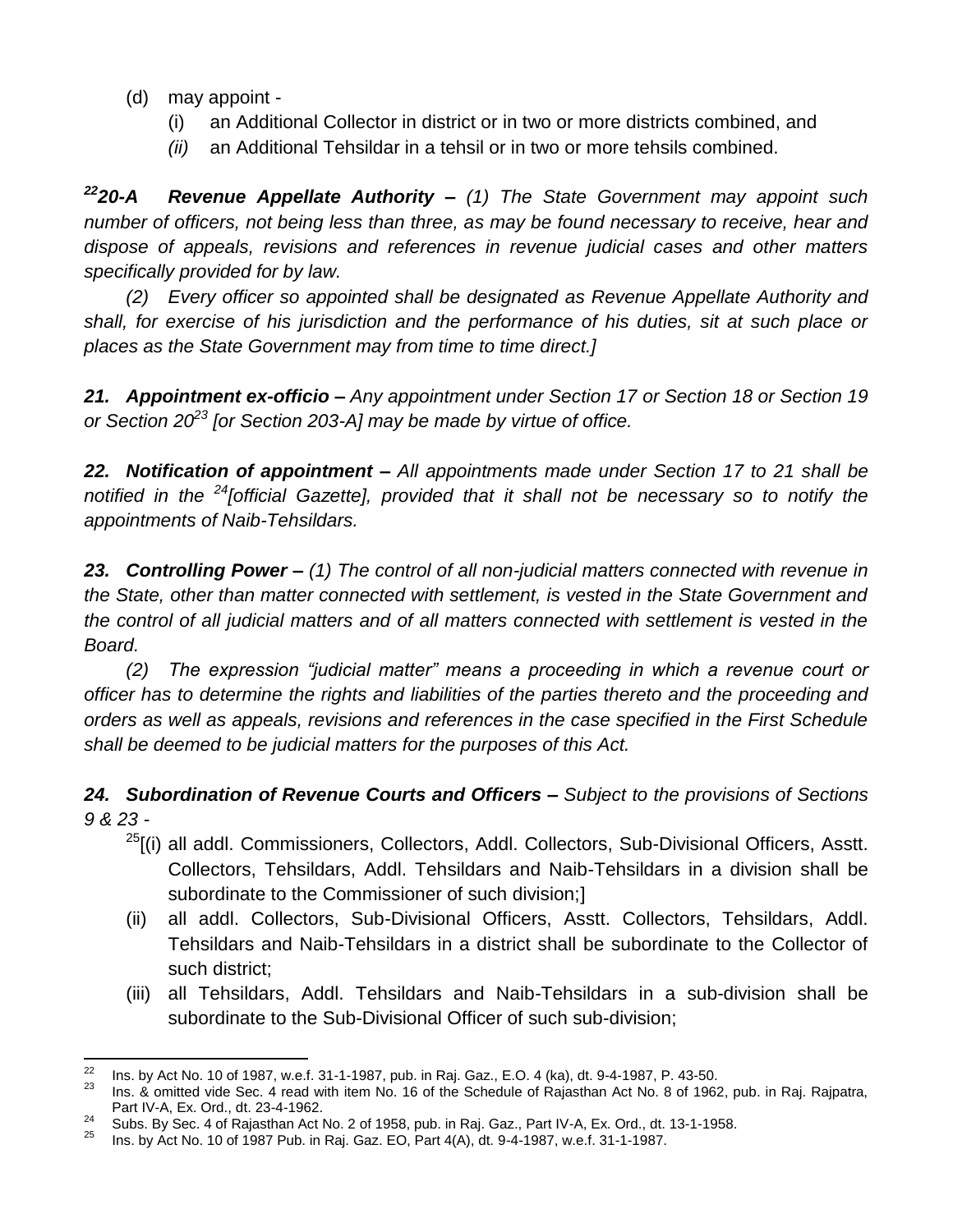- (iv) all Addl. Tehsildars and Naib-Tehsildars in a Tehsil shall be subordinate to the Tehsildar of such Tehsil;
- (v) all Additional Settlement Commissioners, Collectors, Additional Collectors, Settlement Officers, Tehsildars, Additional Tehsildars and Naib-Tehsildars shallbe subordinate to the Settlement Commissioner;
- (vi) all Tehsildars, Additional Tehsildars and Naib-Tehsildars in a Tehsil shall be subordinate to the Settlement Officer exercising jurisdiction in such Tehsil;
- (vii) all Additional and Assistant Directors of Land Records Collectors, Additional Collectors, Land Records Officers, Tehsildars, Additional Tehsildars and Naib-Tehsildars shall be subordinate to the Director of Land Records;
- (viii) all Tehsildars, Additional Tehsildars and Naib-Tehsildars in a Tehsil shall be subordinate to the Land Records Officer exercising jurisdiction in such Tehsil; and
- (ix) all Officers specially appointed for any Local area under Chapter VII shall subordinate to the Land Records Officer, or under Chapter VIII to the Settlement Officer, for such area.

[Refers S. 221 Raj. Tenancy Act also]

*25. Powers and duties of Courts and Officers – (1) <sup>26</sup>[A Commissioner or a] Collector or a] Collector or a Sub-Divisional Officer or a Tehsildar shall respectively within his division or district or sub-division or tehsil, exercise all the powers and discharge all the duties conferred and imposed on him by or under this Act or the Rajasthan Tenancy Act, 1955 (Rajasthan Act 3 of 1955) or any other law for the time being in force.*

*(2) The Settlement Commissioner shall be incharge of all matters related to settlement throughout the State and shall in respect thereof exercise such powers and discharge such duties as are conferred and imposed on him by or under this Act or any other law for the time being in force.*

*(3) The Director of Land Records shall be incharge of all matters relating to survey and the preparation, revision and maintenance of land records throughtout the State and shall in respect thereof exercise powers and discharge such duties as are conferred and imposed on him by or under this Act or any other law for the time being in force.*

*(4) A Land Records Officer or an officer appointed under Chapter VII shall, within the area for which he is appointed exercise such powers and perform such duties as are conferred and imposed on him by or under this Act or any other law for the time being in force.*

*(5) A Settlement Officer or an officer appointed under Chapter VIII shall, within the area for which he is appointed, exercise such powers and perform such duties as are conferred and imposed on himby or under this Act or any other law for the time being in force.*

*(6) An <sup>27</sup>[Additional Commissioner or an] Additional Settlement Commissioner or an Additional or Assistant Director of Land Records or an Additional Collector or an Additional Tehsildar shall, within the area for which he is appointed, exercise such powers and perform such duties respectively of a <sup>27</sup>[Commissioner or] the Settlement Commissioner or the Director* 

<sup>26</sup> <sup>26</sup> Ins. by Act No. 10 of 1987 w.e.f. 31-1-1987, Pub. in Raj. Gaz. EO, Part 4(ka), dt. 9-4-1987, Pages 43-50.

<sup>27</sup> Ins. by Act No. 10 of 1987, Pub. in Raj. Gaz. EO. 4(ka), dt. 9-4-1987 w.e.f. 31-1-1987.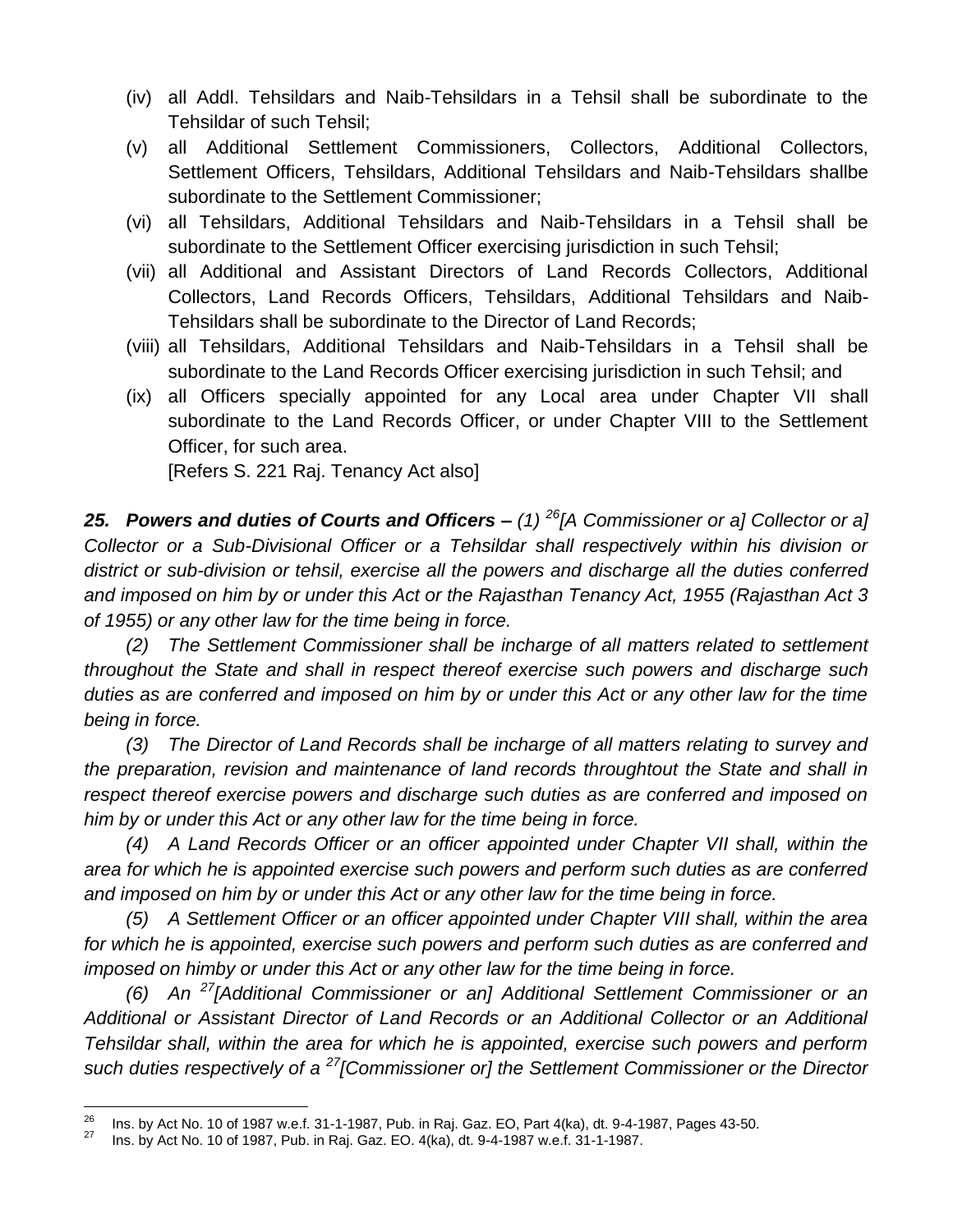*of Land Records or a Collector or a Tehsildar in such cases or matters or classes of cases or matters <sup>28</sup>[under this Act or under any other law for the time being in force] as the State Government may direct, and every <sup>27</sup>[Additional Commissioner or] Additional Settlement Commissioner or Additional or Assistant Director of Land Records or Additional Collector or Additional Tehsildar, while exercising any such power performing any such duty, shall for all purposes be deemed to be the <sup>27</sup>[Commissioner or] Settlement Commissioner or Director of Land Records or Collector or Tehsildar, as the case may be, of the area for which he is appointed.*

*(7) An Assistant Collector or a Naib-Tehsildar shall, within the district or the Tehsil, as the case may be, to which he is appointed, exercise such powers and perform such duties a sare conferred and imposed on him by or under this Act or any other law for the time being in force or as may be delegated, to him by a general or special order of the State Government.*

*26. Additional powers of Courts and Officers – (1) The State Government may, by notification in the <sup>29</sup>[official Gazette] confer -*

- *(a) on a Naib-Tehsildar, all or any of the powers of a Tehsildar,*
- *(b) on a Tehsildar, all or any of the powers of an Assistant Collector,*
- *(c) on an Assistant Collector, all or any of the powers of a Sub-Divisional Officer or a Land Records Officer or a Settlement Officer or a Collector.*
- *(d) On a Sub-Divisional Officer, all or any of the powers of Land Records Officer or a Settlement Officer or a Collector,*
- *(e) On a Land Records Officer or a Settlement Officer all or any of the powers of a Sub-Divisional Officer or an Assistant Collector or a Collector,*
- *(f) On a Collector, all or any of the powers of Settlement Officer,*
- *<sup>30</sup>[(g) on a Commissioner, all or any of the powers of the Settlement Commissioner or the Director of Land Records, and* 
	- *(g) on the Settlement Commissioner, all or any of the powers of the Director of Land Records.*
- *(2) The powers conferred under sub-section (1) shall be exercised in such areas and in*  respect of such cases and matters or classes of cases and matters as the State *Government may direct.*
- *(3) In conferring powers under this section, the State Government may empower persons by name or classes of officer generally by their official designations.*
- *(4) If an officer in any tehsil, sub-division, district <sup>31</sup>[division] or other area who has been*  invested by name with any powers under thi ssection is transferred to an equivalent *officer of the same nature in another tehsil, sub-division, district, <sup>31</sup>[division] or area, he shall, unless the State Government otherwise directs be held to be invested with the same powers under this section in such other tehsil, sub-division, <sup>31</sup>[division] or area.*

 $28$ <sup>28</sup> Inserted and shall be deemed always to have been inserted by Part B of the First Schedule to Rajasthan Act No. 2 of 1958, Pub. in Raj. Gaz. Part IV-A, Ex.-Ord., dt. 13-1-1958.

 $\frac{29}{30}$  Subs. By Sec. 4 of Rajasthan Act No. 2 of 1958.

 $\frac{30}{10}$  Ins. by Act No. 10 of 1987, pub. in Raj. Gaz. Ex-ord. Part 4(A) dt. 9-4-1987, w.e.f. 31-1-1987.

<sup>31</sup> Inserted by Act No. 10 of 1987, w.e.f. 31-1-1987, pub. in Raj. Gaz. Ex-ord. Part 4(ka) dt. 9-4-1987, Pages 43-50.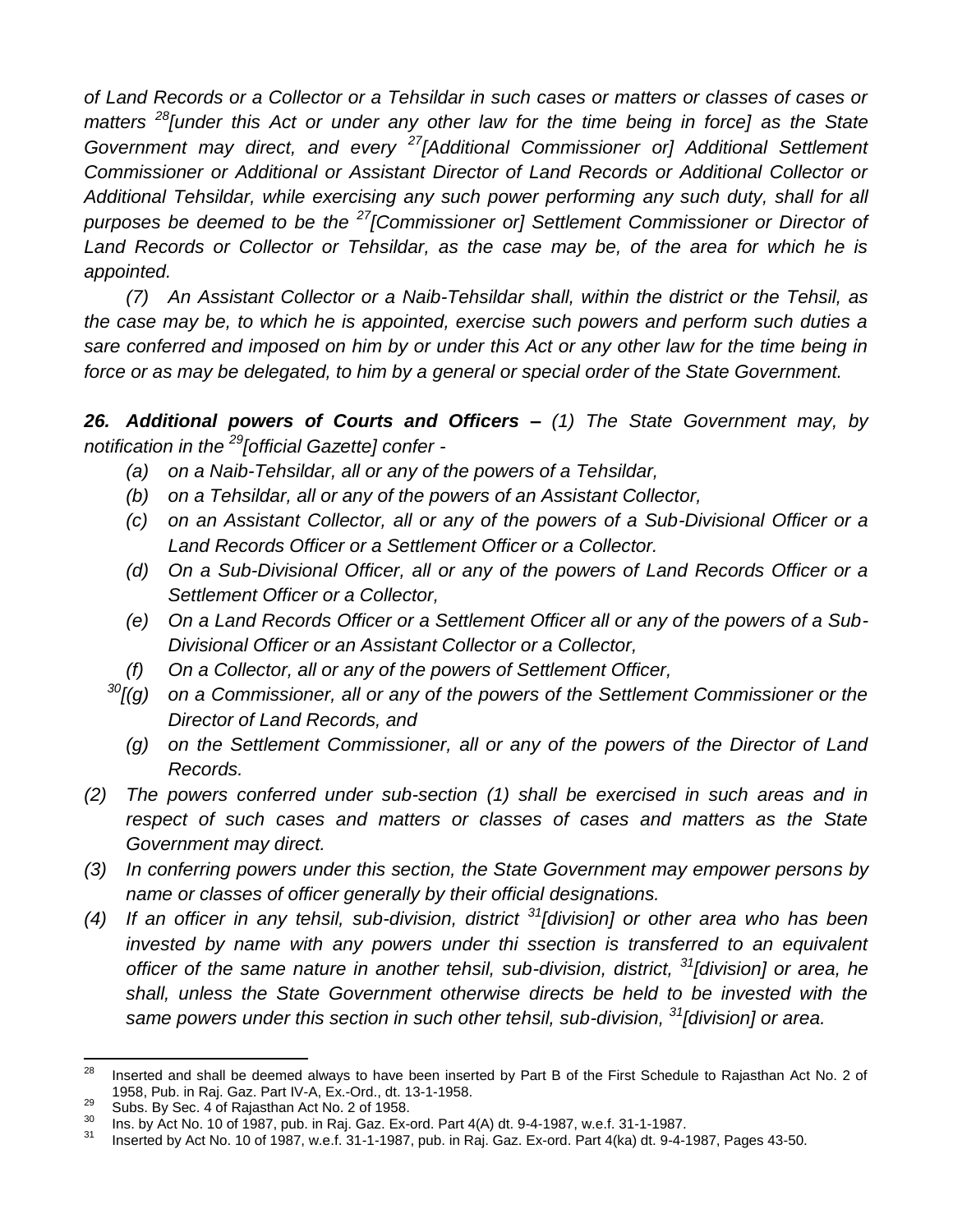*27. Inherent powers of Courts and officers – In addition to the powers specified in Section 25 & 26 -*

- *<sup>32</sup>[(a) a Commissioner shall, on being conferred powers under clause (g) of S. 26, have all the powers of a Land Records Officer and the officers subordinate to the Land Records Officers];*
- *(aa) a [Revenue Appellate Authority shall have all the powers of a Collector, a Sub Divisional Officer, an Assistant Collector, and a Tehsildar;*
- *(b) a Collector shall have all the powers of a Sub Divisional Officer, an Assistant Collector and a Tehsildar;*
- *(c) a Sub Divisional Officer shall have all the powers of an Assistant Collector and a Tehsildar;*
- *(d) an Assistant Collector shall have all he powers of a Tehsildar and a Naib-Tehsildar;*
- *(e) a Tehsildar shall have all the powers of a Naib-Tehsildar;*
- *(f) a Land Records Officer or a Settlement Officer shall have all the powers of a Tehsildar or a Naib-Tehsildar or an officer appointed under Chapter VII or Chapter VIII.*

*28. Officers temporarily succeeding to a permanent vacancies – Whenever in consequence of the officer of <sup>33</sup>[a Commissioner, or] a Collector or a Sub-Divisional Officer or a Tehsildar becoming permanently vacant, any officer succeeds temporarily to the chief executive administration of the <sup>34</sup>[division] district, sub-division or Tehsil, as the case may be, such officer shall, pending the order of the State Government, exercise all the powers and perform all the duties conferred and imposed on <sup>34</sup>(a Commissioner), a Collector of a Sub-Divisional Officer or a Tehsildar by or under any law for the time being in force in <sup>35</sup>[the State].*

- *29. Temporary-absence of officers – Where an officer is temporarily absent from his duties-*
	- *(i) any other officer of equal grade functioning at his headquarters or, if there be no officer of an equal grade there any other officer of a superior grade so functioning or, if there be no such superior officer, any other officer of an inferior grade so functioning shall, without relinquishing the ordinary duty, assume charge of the office of the absentee officer and shall continue in charge thereof until the office is assumed by another officer duly appointed thereto and, while in such charge perform the routine duties of the absentee officer, and*
	- *(h) if any officer of an equal, superior or inferior grade is no functioning at such headquarters or is himself also absent, the chief ministerial official of the office shall possess the power of adjourning from time to time any matter, case or proceeding.*

 $\overline{a}$ 

 $32$  Clause (a) renumbered as (aa) and new clause (a) inserted by the Raj. Land Revenue (Amend.) Act, 1987, Pub. in Raj. Gaz. Exty. Part 4(A) dated 9-4-1987, w.e.f. 31-1-1987.

<sup>33</sup> Inserted by Act No. 10 of 1987 w.e.f. dt. 31-1-1987 Published in Raj. Gaz., EO,  $4$ (ka) dated 9-4-1987 Pages 43-50.

<sup>34</sup> Inserted by Act No. 10 of 1987 w.e.f. dt. 31-1-1987 Published in Raj. Gaz., EO, 4(ka) dt. 9-4-1981, Pages 43-50.

<sup>35</sup> Substituted by Section 4 of Rajasthan Act No. 2 of 1958, Published in Rajasthan Gazette, Part IV-A, Extraordinary, dt. 31- 1-1958.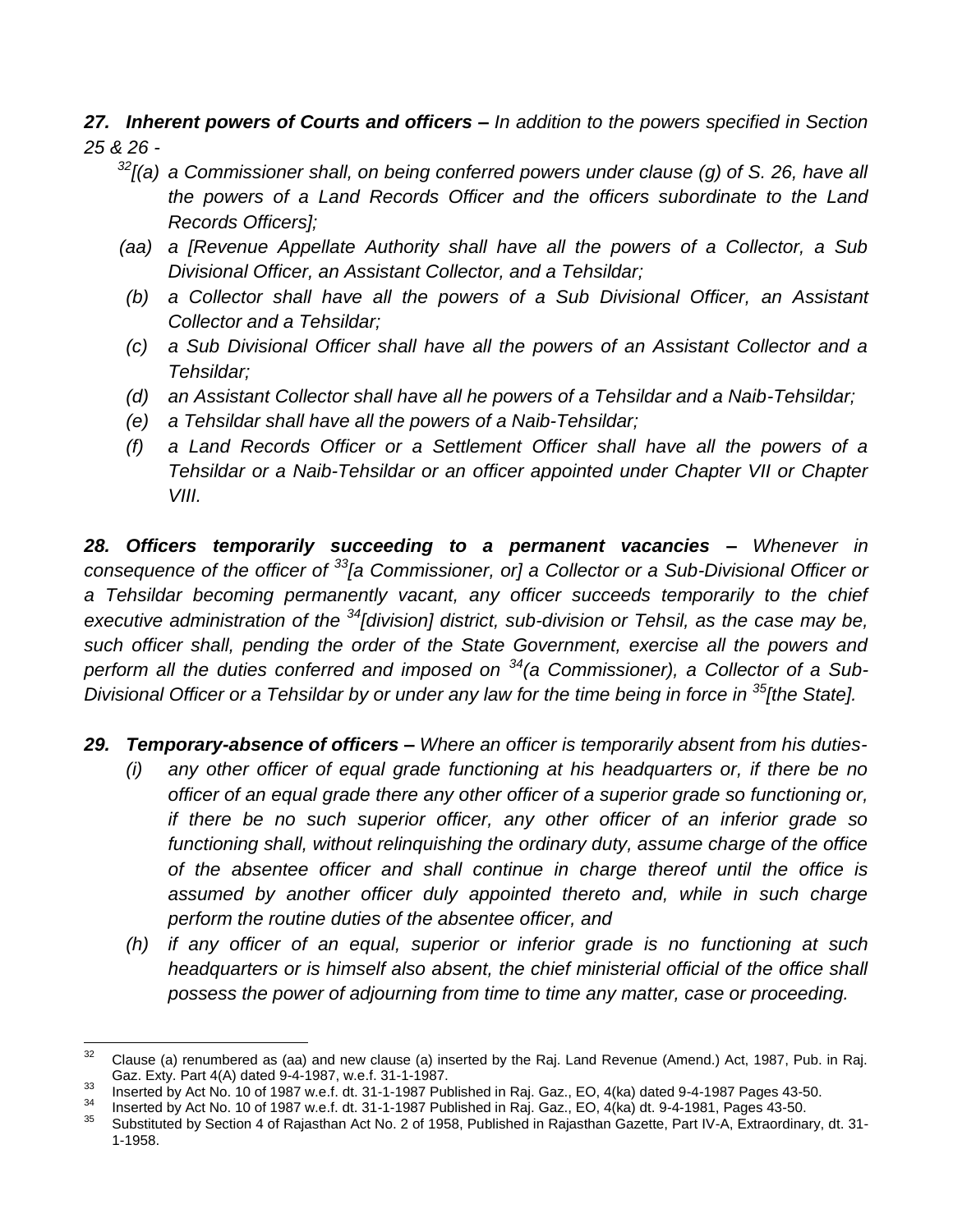*30. Formation and alteration of Patwaris Circles – The Director of Land Records, with the previous sanction of the State Government, may from time to time arrange the village of each district in Patwaris' circles and may alter the number and limits of such cities.*

*31. Appointment of Patwaris – Subject to rules made under this Act, the Collector shall appoint a Patwari to each circle for the maintenance and correction of the annual registers and records under Chapter VII <sup>36</sup>[for the collection of a all rents, revenue and other demands due from the land holders and tenants of the circle for which he is appointed], and for such other duties, as the State Government may prescribe.*

*32. Formation and alteration of Land Records Inspection circles – With the previous sanction of the State Government, the Director of Land Records may arrange the patwaris, circles of each district into land records inspection circles.*

*33. Appointment of Girdawar Qanungos or Land Records Inspectors – Subject to rules made under this Act, the Collector shall appoint to each land records inspection circle, a Girdawar Qanungo or Land Record Inspector for the proper Supervision, maintenance and correction of the annual registers and records under Chapter VII.*

*34. Sadar Qanungos – Subject to rules made under this Act, the Director of Land Records shall appoint one or more Sadar Qanungos in each district to supervise the work of the Girdawar Qanungos or Land Records Inspectors and Patwaris and to perform such other duties as the State Government may prescribe.*

*35. Qualifications etc. of Patwaris and Qanungos – The qualifications of service and duties of Patwaris, Girdwar Qanungos of Land Records Inspectors and Sadar Qanungos shall be regulated by rules made by the State Government in that behalf.*

*36. Obligation to furnish information necessary for the preparation of records – Any person whose rights, interests or liabilities are required by any enactment for the time being in force or by any rule made under any such enactment to be entered in any official register by a Patwari or by a Girdwar Qanungo or Land Records Inspector or by a Sadar Qanungo shallbe bound to furnish, on his requisition all information necessary for the correct compilation thereof.*

*" <sup>37</sup>40-A Termination of the services of Lambardars – Notwithstanding anything contained in the Rajasthan General Clauses Act, 1955 (Rajasthan Act 8 of 1955), or in any other law for the time being in force, all Lambardars appointed or deemed to have been appointed under this Act, shall, as from the date of commencement of the Rajasthan Land Revenue (Amendment)* 

 $36$ Inserted vide Section 3 of the Rajasthan Act No. 18 of 1963, published in Rajasthan Gaz. Part IV-A Extraordinary, dt. 12-10-1963.

<sup>&</sup>lt;sup>37</sup> Inserted vide Section 6 of the Rajasthan Act No. 18 of 1963, Publishe din Raj. Gaz. Part IV-A, Extraordinary, dated 12-10-1963.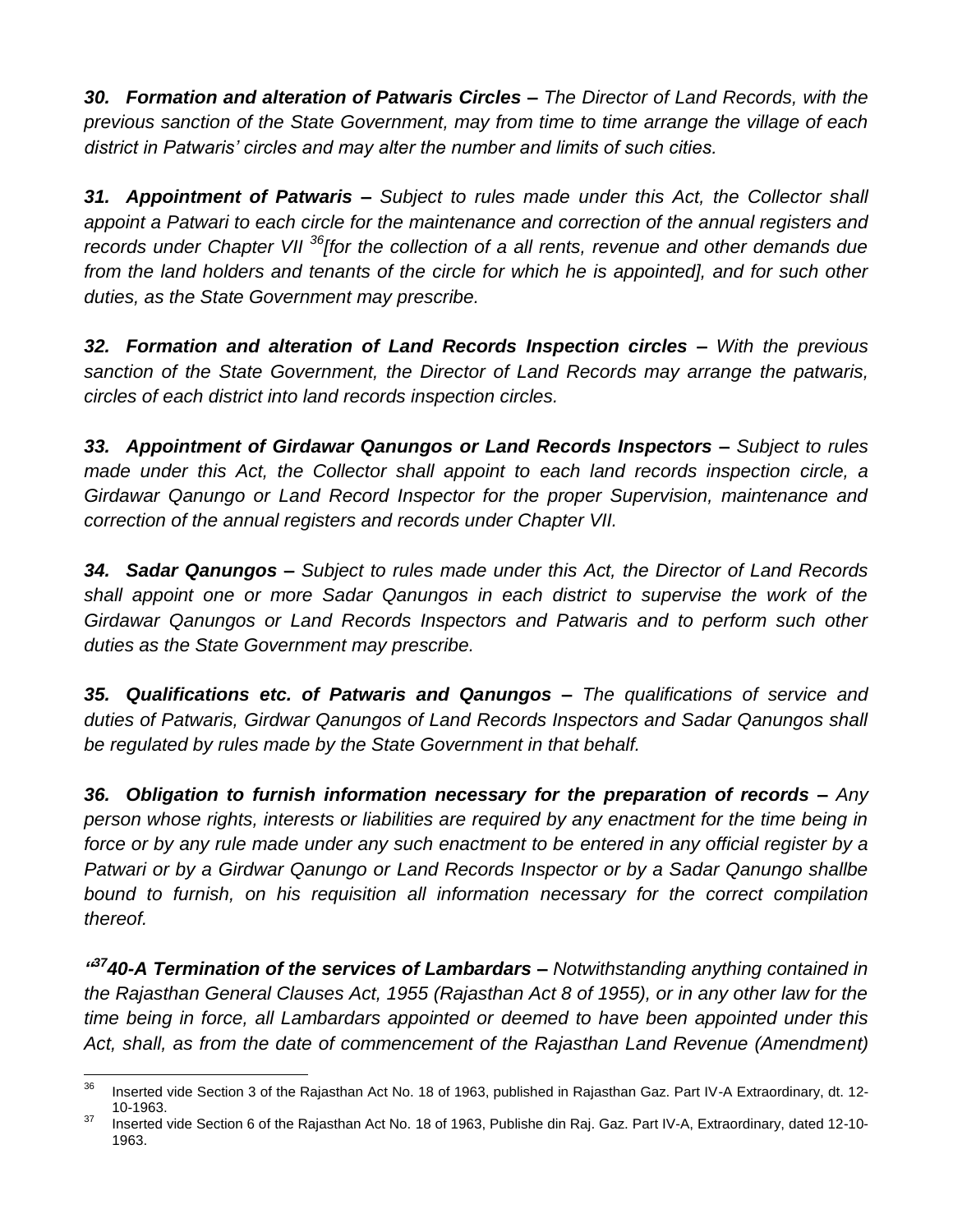Act, 1963, ceases to be Lambardars of the village or group of villages for which they were *appointed and shall cease to exercise the powers conferred and to discharge the functions and duties imposed on them, by this Act, and the duty of collecting he revenue or rent or any other State demand shall, until the State Government directs otherwise, be performed by the Patwari of the circle.]"*

*"41. Village Servants – In every village or a group of villages, there shall be appointed and maintained so many and such of the following village servants as the Collector, subject to the orders of the State Government, may direct namely :*

- *(i) a village watchman or chowkidar,*
- *(ii) a village Balai, and*
- *(iii) such other village servants as the State Government may from time to time notify in the <sup>38</sup>(Official Gazette).*

*"42. Vacancies – Every vacancy caused by the death, resignation, removal or otherwise, of a village servant shall be reported within fifteen days after the occurrence thereof, by the patwari, of the village to the Tehsildar within whose jurisdiction such village or group of villages is situate. The Tehsildar shall thereupon take such action, as may be prescribed by rule.*

*"43. Register of village servants – (1) For every village or group of villages within his Tehsil, the Tehsildar shall prepare, within the time prescribed by the Collector, a register of all village servants, containing the prescribed particulars, on the basis of the best evidence available. (2) Each register prepared under sub-section (1) shall be kept and maintained up-to-date as a permanent record and all alterations made from time to time in the number, personnel and other particulars of village servants, shall be properly noted therein and duly authenticated.*

*"44. Remuneration of village servants – The village servants appointed and maintained under Section 41 shall be entitled to get such remuneration, at such scale and in such manner, as may be prescribed by rules made under this Act.*

*"45. Non-liability of remuneration attachment – The remuneration of a village servant, whether consisting of land or interest in land or otherwise, shall not be liable to be alienate or encumbered except to the extent provided by the Rajasthan Tenancy Act, 1955 (Rajasthan Act 3 of 1955) and it shall not be lawful for any court to attach or sell the same or any portion thereof.*

*"46. Duties of village servants – (1) Every village servants, other than a village watchman appointed under this Act, shall perform such duties as may be imposed on himby rules made under this Act.*

*(2) Every village watchman appointed under this Act shall exercise such power and perform such duties as may be required of him by the Superintendent of Police.*

<sup>38</sup> Subs. vide Sec. 4 of Raj. Act No. 2 of 1958, Pub. in Raj. Gaz. Part IV-A, Ex-ord., dated 13-1-1958.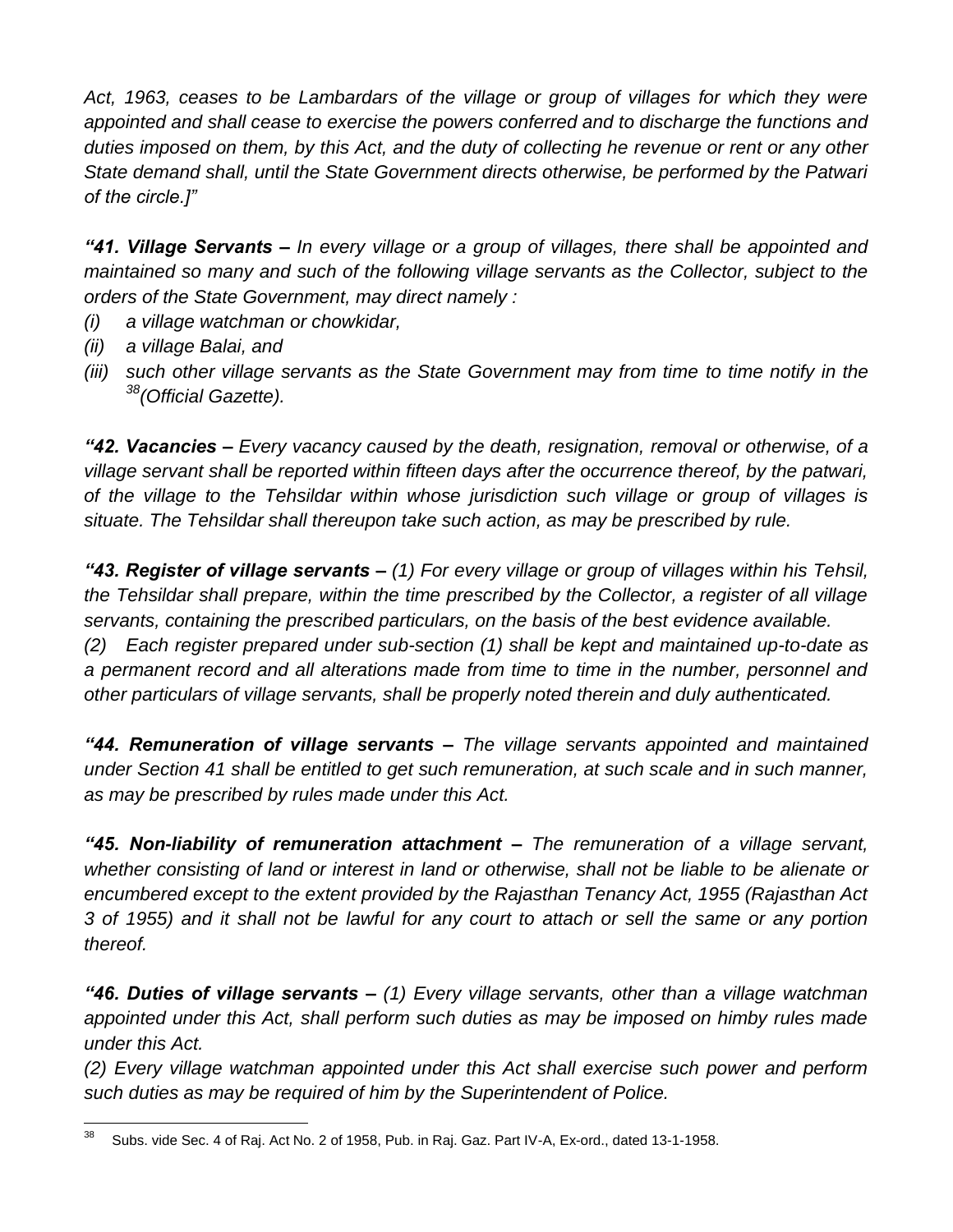*"47. Appointment how to be made – Whenever the Collection directs that a village servant shall be appointed for village or a group of villages or whenever a vacancy occurs in the officer of a village servant, the Tehsildar shall, within six weeks of such direction or vacancy make an appointment of the office.*

*"48. Disqualifications for appointment – No person shall be eligible for appointment as a village servant, who*

- *(a) has not attained the age of majority, or*
- *(b) is not physically or mentally capable of discharging the duties of his office, or*
- *(c) does not reside in the area for which he is appointed, or*
- *(d) has been convicted by a criminal court of an offence involving moral turpitude.*

*"49. Punishment, suspension and removal of village servant and Lambardars – (1) A village servant<sup>39</sup>(XXX) found guilty of not discharging his duties properly, shall be liable under the orders of the Tehsildar to a fine not exceeding twenty rupees.*

*(2) Subject to any rules made under this Act, a village servant or a Lambardar found:*

*(i) to be unwilling to work as such or not physically fit to perform his duties; or*

*(ii) to be guilty or gross misconduct or of continued and glaring neglect of his duties; or*

*(iii) to be otherwise unfit to remain in that office, may be suspended) dismissed or removed from his office, after being given an opportunity to explain his conduct.*

*"50. Power to place village watchman under police authorities – The State Government may declare that the powers of appointing and punishing a village servant under Section 47 to 49 shall be exercised in any specified local area by the Superintendent or Inspector of Police in respect of all or any of the village watchmen in that local area, subject to an appeal to the District Magistrate of that area within one month.*

*"51. Place for holding court or making inquiries – (1) Every officer appointed under Chapter III may <sup>40</sup>[subject to the provisions contained in Section 20-A] hold court and make an inquiry at any place within the local limits of his jurisdiction.*

*(2) Except for reasons to be recorded in writing, no such officer shall hear or inquire into any case at any place outside such limits.*

*"52. Power to enter upon and survey land – All revenue and village officers and their servants and workman when authorised, either verbally or in writing may enter upon and survey land and demarcate boundaries and do other acts connected with their duties under this Act or any enactment for the time being in force :*

*Provided that no person shall enter any building or upon any enclosed courtyard or garden attached to a dwelling house unless with the consent of the occupier thereof without* 

 $\overline{a}$  $\frac{39}{10}$  Omitted and Section 7 of the Rajasthan Act No. 18 of 1963, Published in Raj. Gaz., Part IV-A Extraordinary 12-10-1963.

 $40$  Inserted by item No. 16 of the Schedule of Raj. Act No. 8 of 1962,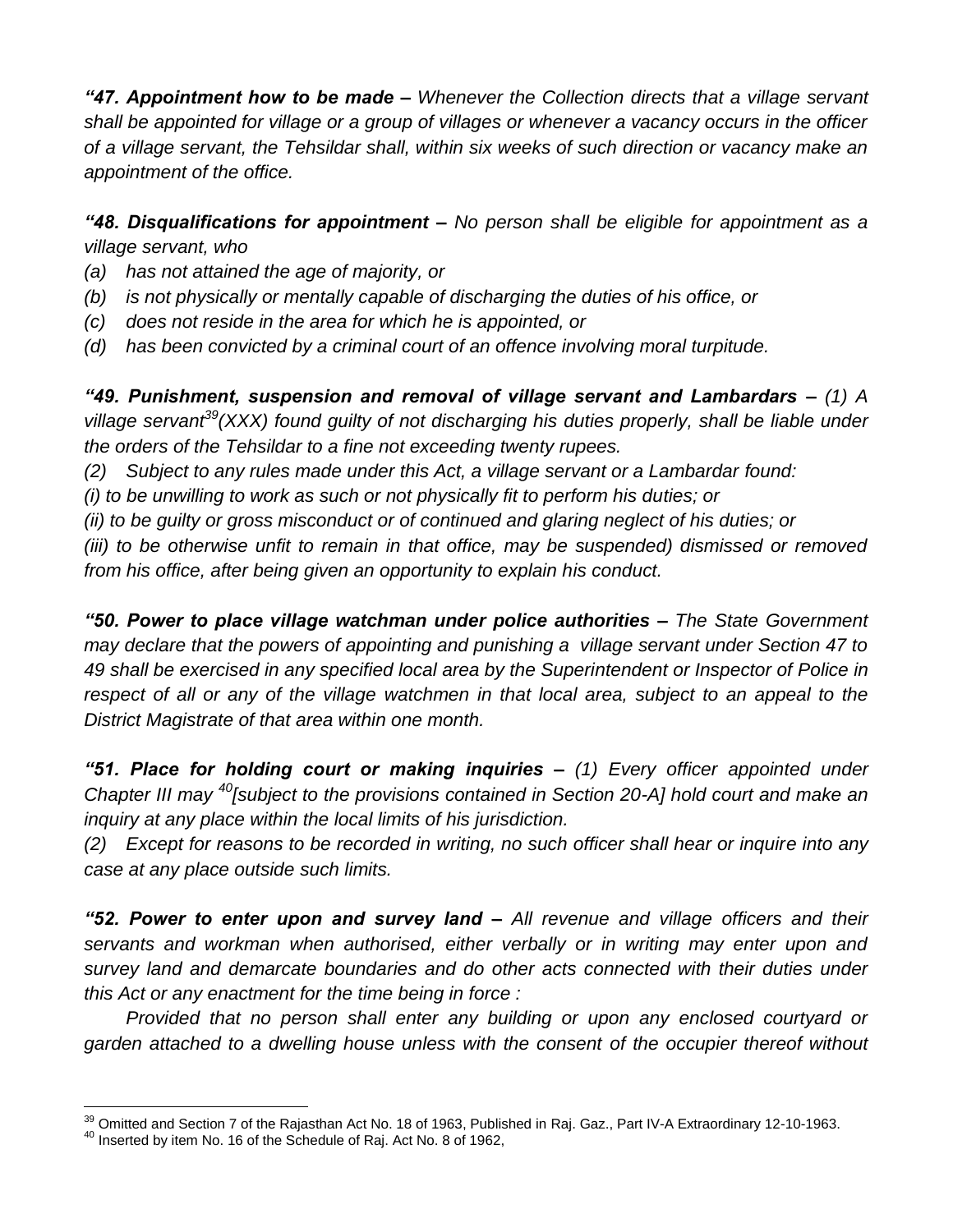*giving such occupier at least twenty-four hours' notice and in making such entry due regard shall be paid to the social and religious sentiments of the occupier.*

*53. Power of Government, Board etc. to transfer cases – The State Government or the Director of Land Records <sup>41</sup>[or a Commissioner] may transfer any non-judicial case or any class of non-judicial cases not concerned with settlement, and the Board or the Settlement Commissioner or the Director of Land Records [XX] may transfer any judicial or settlement case or any class of such case from any subordinate revenue court or revenue officer to any other court or officer competent to deal therewith.*

*54. Power of transfer cases to and from subordinates – <sup>42</sup>[A Commissioner], a Collector, a <sup>43</sup>[Sub} Divisional Officer, a Tehsildar, a Land Records officer or a Settlement Officer may make over any case or class of cases, arising under the provisions of this Act or otherwise for inquiry or decision from his own file to any revenue officer subordinate to him who may be competent to deal with such case of class of cases, may withdraw any case or class of cases from any such revenue officer and may deal with such case or class of cases himself, or refer the same for disposal to any other such revenue officer competent to deal therewtith:*

*Provided that even when, after inquiry in a case, a report is submitted by a revenue officer to a superior revenue authority for final order, the latter may, before passing the final order, give the parties an opportunity to be heard.*

*55. Consolidation of cases – Where more cases than one involving substantially the same question for determination and based on the same cause of action are pending in one or more revenue court, they shall, on application being made by any party to the court to which the ourt or courts concerned are all subordinate, be consolidate in one court and decided by a single judgment. Such cases may be filed in the superior court.*

*56. Appearances, applications etc. by whom made – All appearances before, applications*  to, and acts to be done before, any revenue court or officer under this Act or under any other *law for the time being in force, may be made or done –*

*(i) by the parties in person, or*

*(ii) by their recognised agents, or*

*(iii) by legal practitioners duly authorised by the parties and competent to practise before such court or officer :*

*Provided that the revenue court or officer may require the attendance of any party to a proceeding notwithstanding the employment by him of an agent or a legal practitioner.*

*56.A Presentation of applications, appeals, etc. – (1) All applications, appeals and proceeding shall, in the absence of a provisions to the contrary effect, be presented to the* 

 $\overline{a}$ 

 $^{41}$  Inserted by Act No. 10 of 1987 w.e.f. 31-1-1987 Pub. in Raj. Gaz., EO, 4(ka) dt. 9-4-1987 Pages 43-50.

<sup>&</sup>lt;sup>42</sup> Inserted vide Rajasthan Act No. 28 of 1987.

<sup>43</sup> Word 'Sub" is missing in the original Act published by Govt. Press.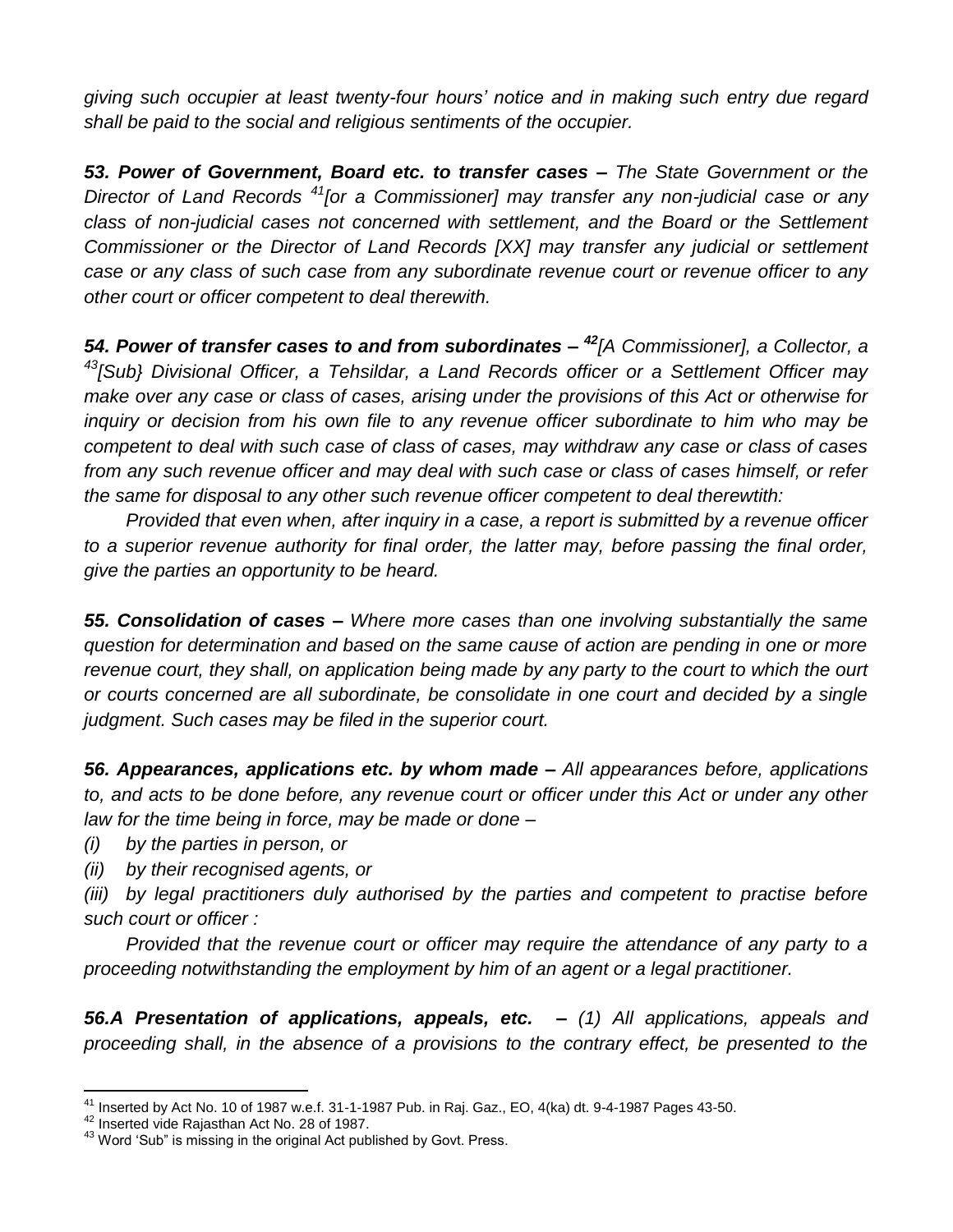*Court, officer or authority to which or to whom such applications, appeals or proceedings lie under any provision of the Act or the rules thereunder or of any other law for the time being in force or of the rules made under such law :*

*Provided that, if under any such provisions, any application, appeal or proceeding lies to a Revenue Appellate Authority, such application, appeal or of proceeding may be presented to, and received by, the Collector of the District in which the cause of action for such application, appeal or proceeding arises wholly or in part.*

*(2) Upon receipt of an application, appeal or proceeding under the proviso to sub-section (1), the collector shall examine the same to see if it bears the proper court fee, has been presented to him within the time limit, if any, prescribed for such presentation, is accompanied with all the*

*57. Power of Revenue Courts on officers to require attendance of persons and production of document and to receive evidence – (1) Subject to the provisions of Sections 132 and 133 of the Code of Civil Procedure, 1908 (Central Act V of 1908) and rules made under this Act; every revenue court or officer shall have power to summon any person whose attendance is considered necessary either to be examined as a party or to give evidence as a witness or to produce any document for the purposes of any inquiry or case arising under This Act or any other enactment for the time being in force.*

*(2) A summons to produce documents may be for the production of certain specified documents or for the production of all documents of a certain description in the possession or power of the person summoned.*

*(3) All persons so summoned shall be bound to attend, either in person or by an authorised*  agent, as such court or officer may direct, and to state the truth upon any subject respecting *with they are examined or make statements, and to produce such documents and other things as may be required.*

*(4) If any persons, on whom a summons has been served, fails to comply with the summons, the court or officer by whom the summons has been issued may issue a bailable warrant for the arrest of such person.*

*(5) Any person present may be required by any revenue court or officer to give evidence or to produce any document then and there in his possession or power.*

*58. Summons to be in writing signed and sealed – Every summons shall be in writing in duplicate and shall be signed and sealed by the officer issuing i or by such person as he empowers in this behalf, and it shall specify the time and place at with the person summoned is required to attend and also whether he is required to give evidence or to produce a document.*

### *59. Serving of summons – Every summons shall be served –*

- *(i) by tendering or delivering a copy of it-*
	- *(a) to the person summoned, or*
	- *(b) to his recognised agent or legal practitioner, or*
	- *(c) to any adult male member of his family usually residing with him, or*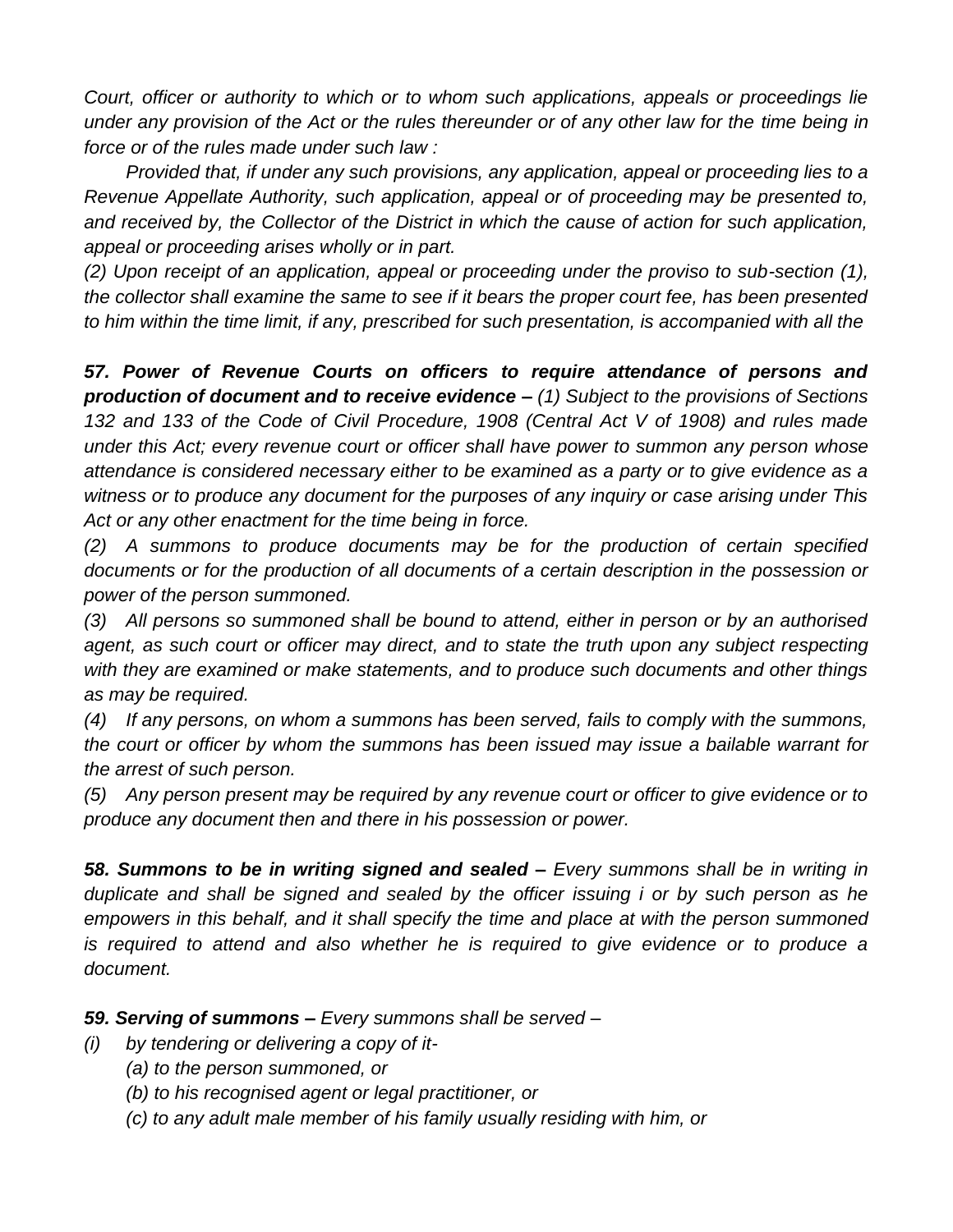- *(ii) if any of the aforesaid persons cannot be found or refuses to accept the service of summons, by affixing a copy thereof to some conspicuous part of his usual or last known place of residence; or*
- *(iii) if such person resides in another district, by sending the summons by post to the Collector of such district for service in accordance with clause (i) or clause (ii); or*
- *(iv) if the revenue court or officer so directs, for reasons to be recorded in writing, by sending the summons to the person named therein either in addition to or in substitution of, any other mode of service, by post under a registered cover.*

*60. Mode of Serving Notice – Every notice under this Act may be served either by tendering or delivering a copy thereof, or sending such copy by post in a cover registered under the Indian Post Office Act, 1898 (Central Act VI of 1898) to the person on whom it is to be served or his authorised agent or, if service in the manner aforesaid cannot be made, by affixing a copy thereof, at his last known place of residence or at some place of public resort in the village in which the land to which the notice relates is situated.*

*61. Mode of issuing proclamations – Whenever a proclamation is issued under this Act, copies thereof shall be posted in the court-house of the officer issuing it, at the headquarters of the tehsil within which the land to which it refers is situated, and at some place of public resort on or adjacent to the land to which it refers, and, if the officer issuing it so directs, the proclamation shall be further published by beat of drum on or near the land to which it refers.* 

*62. Notice or proclamation not void for error – No notice proclamation shall be deemed void on account of any error in the name, description or designation of any person or in the description of any land referred to therein unless such error has caused substantial injustice.*

*63. Hearing in absence of party – (1) if any party to a case of proceeding before a revenue court or officer does not appear on the date fixed for hearing, or on any subsequent date or dates to which the hearing may have been postponed, the case or proceeding may be heard and determined in his absence or may be dismissed in default.*

*(2) If, on the date fixed for hearing a case or proceeding, a revenue court or officer finds that a summons or notice was not served on any party due to the failure of the opposite party to pay the requisite process – fees for such service, the case or proceeding may be dismissed in default of payment of such process-fees.*

*64. Adjournment of hearing – (1) A revenue court or officer may, from time to time, adjourn the hearing of a case or proceeding.*

*(2) The time and place of an adjourned hearing of a case or proceeding shall be intimated at the time of the adjournment to such of the parties and witnesses as are present.*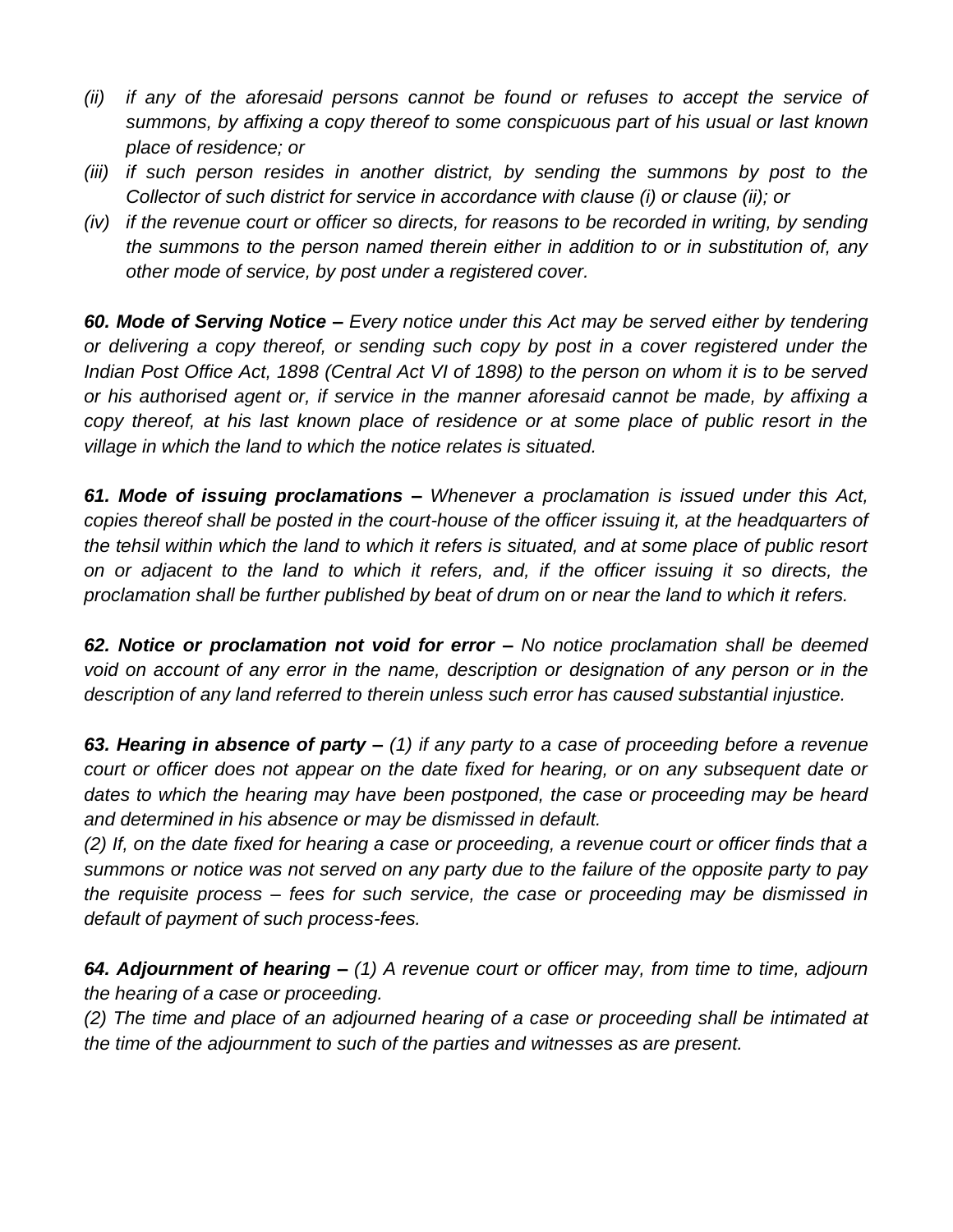*65. No appeal form order passed under Section 63 – (1) Except where a case or proceeding before any revenue court or officer has been decided on the merits, no appeal shall lie from an order passed under Sec. 63.*

*(2) The party against whom any order is passed under Section 63 may apply within 30 days from the date of such order, to have it set aside on the ground that he was prevented by any sufficient cause from appearing at the hearing or from paying the requisite process-fee for the service of a summons or notice on the opposite party, and the revenue court or officer may, after notice to the opposite party and after making such inquiry, as may be considered necessary, set aside the order passed.*

*66. Power to give and apportion costs – (1) A revenue court or officer may give and apportion costs incurred in any case or proceeding arising under this Act in such manner and to such extent, as may be deemed fit.* 

*(2) An order under sub-section (1) awarding costs to a party other than the State Government shall be executable as if it were a decree for money passed by a revenue court.*

*67. Correction or error or omission – Any revenue court or officer by whom an order has been passed in any proceeding under this Act may, either of his own motion or on the application of a party, correct any error or omission not affecting a material part of the case, after such notice to the parties as may be necessary.*

*68. Power to refer disputes to arbitration – The Board <sup>44</sup>[a Commissioner, an Additional Commissioner],<sup>45</sup>[a revenue appellate authority], the Settlement Commissioner, an Additional Settlement Commissioner, the Director of Land Records, an Additional or Assistant Director of land Records, a Collector, an Addl. Collector, a Sub-Divisional Officer, an Asstt. Collector, a Land Records Officer, a Settlement Officer, a Tehsildar or an Addl. Tehsildar may, with the consent of the parties, by order refer any dispute before it or him to arbitration.*

*69. Procedure in cases referred to arbitration – In all cases of reference to arbitration under Section 68, the provisions of the Arbitration Act, 1940 (Central Act X of 1940), shall apply so far as they are not inconsistent with anything in this Act.*

*70. Application to set aside award – Any application to set aside an award shall be made within the twenty days after the service of the notice of filling the award.*

*71. Decision according to award – If the revenue court or officer making the reference does not see cause to remit the award or any of the matters referred to arbitration for reconsideration, and if no application has been made to set aside the award, of if such application has been refused, such court or officer shall decide the dispute in accordance with* 

 $\overline{a}$ 

 $^{44}$  Ins. by Act No. 10 of 1987 w.e.f. 31-1-1987, pub. in Raj. Gaz., E.O. 4(ka), dt. 9-4-1987, P. 43-50.

<sup>&</sup>lt;sup>45</sup> Sub. vide item 16 of the Schedule of Rjaasthan Act No. 8 of 1962, pub. in Raj. Gaz. Part IV-A, Ex-ord., dt. 23-4-1962.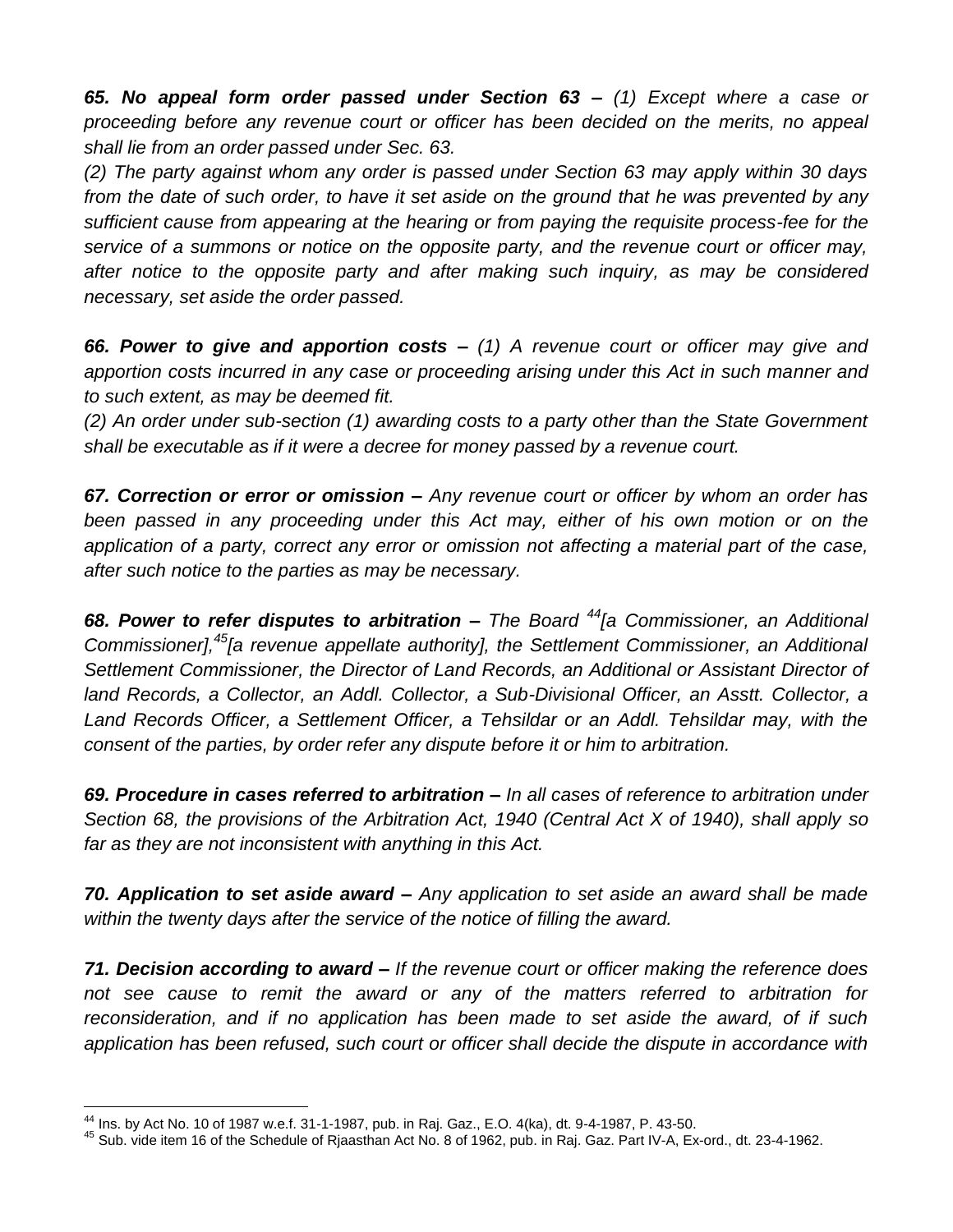*the award of if the award has been submitted in the form of a special case, according to its or his own opinion in such case.*

*72. Bar to appeal & suit in Civil Court – Such decision shall be at once carried out and shall not be open to appeal unless the decision is in excess of, or not in accordane with the award, or unless the decision is impugned on the ground that there is no valid award in law or in fact.*

*73. Delivery of possession of immovable property – If possession of immovable property is adjudged, the court or officer making the order may deliver possession in the same manner, and with the same powers in regard to all contents, resistence and the like, as may be lawfully exercised by the civil courts in execution of there own decrees.*

*74. Appeal to be as followed by this Act – Notwithstanding any law for the time being in force, no appeal shall lia from any <sup>46</sup>[xxx] order passed by any revenue court or officer except as provided in this Act.*

*75. First Appeals – (1) Save when otherwise provided in this Act, a first appeal shall lie –*

- *<sup>47</sup>[(a) to the Collector from an original order passed by a Tehsildar in matters not connected with settlement or land records.*
- *(b) to the <sup>48</sup>(revenue appellate authority) from an original order passed by an Assistant Collector or a Sub-Divisional Officer or a Collector in maters not connected with settlement.]*
- *(c) to the Settlement Officer from an original <sup>49</sup>[xxx] order passed by a revenue court or officer subordinate to him.*
- *(d) to the Land Records Officer an original <sup>49</sup>[xxx] order passed by a revenue court or officer subordinate to him.*
- *(e) to the Settlement Commissioner from an original <sup>49</sup>[xxx] order passed by a Settlement Officer or by a Collector in matters connected with Settlement.*
- *(f) to the Director of Land Records from an original <sup>49</sup>[xxx] order passed by a Land Records Officer in matters connected with land records, and*
- *(g) to the Board from an original <sup>50</sup>[xxx] order passed by the <sup>50</sup>[Commissioner or Additional Commissioner, the] <sup>48</sup>[revenue appellate authority], the Settlement Commissioner <sup>50</sup>[xxx].*

*76. Second Appeals – <sup>51</sup>[xxx] An appeal shall lie from [an order] passed in appeal -*

*(a) by a Collector in <sup>52</sup>[xxx] matters not connected with settlement or land records, - to the <sup>53</sup>[revenue appellate authority], or*

<sup>46</sup> <sup>46</sup> Omitted by Sec. 3 of Raj. Act No. 33 of 1959, pub. in Raj. Gaz. Part IV-A, E.O., dt. 30-6-1959.<br><sup>47</sup> Pube by slaves (i) (a) of Sec. 4 of Baj. Act Na. 33 of 4959. Published in Baj. Gaz. Bat IV A, F

 $^{47}$  Subs. by clause (i) (a) of Sec. 4 of Raj. Act No. 33 of 1959, Published in Raj. Gaz. Part IV-A, Ex.-ord., dt. 30-6-1959.

 $\frac{48}{49}$  Subs. vide item No. 16, the Schedule of Raj. Act No. 8 of 1962, Pub. in Raj. Gaz. Part IV-A, Ex-ord., dt. 23-4-1962.

<sup>&</sup>lt;sup>49</sup> Omitted by clause (i)(b) of Sec.  $4 - ibid$ .

 $^{50}$  Omitted by clause (ii) of Sec. 4 – ibid.

 $^{51}$  Omitted and Substituted by Sec. 5 of Raj. Act No. 33 of 1956, published in Raj. Ga. Part IV-A, Ex-ord., dt. 30-6-1956.

Substituted by Sec.  $6 -$  ibid. (Page 109).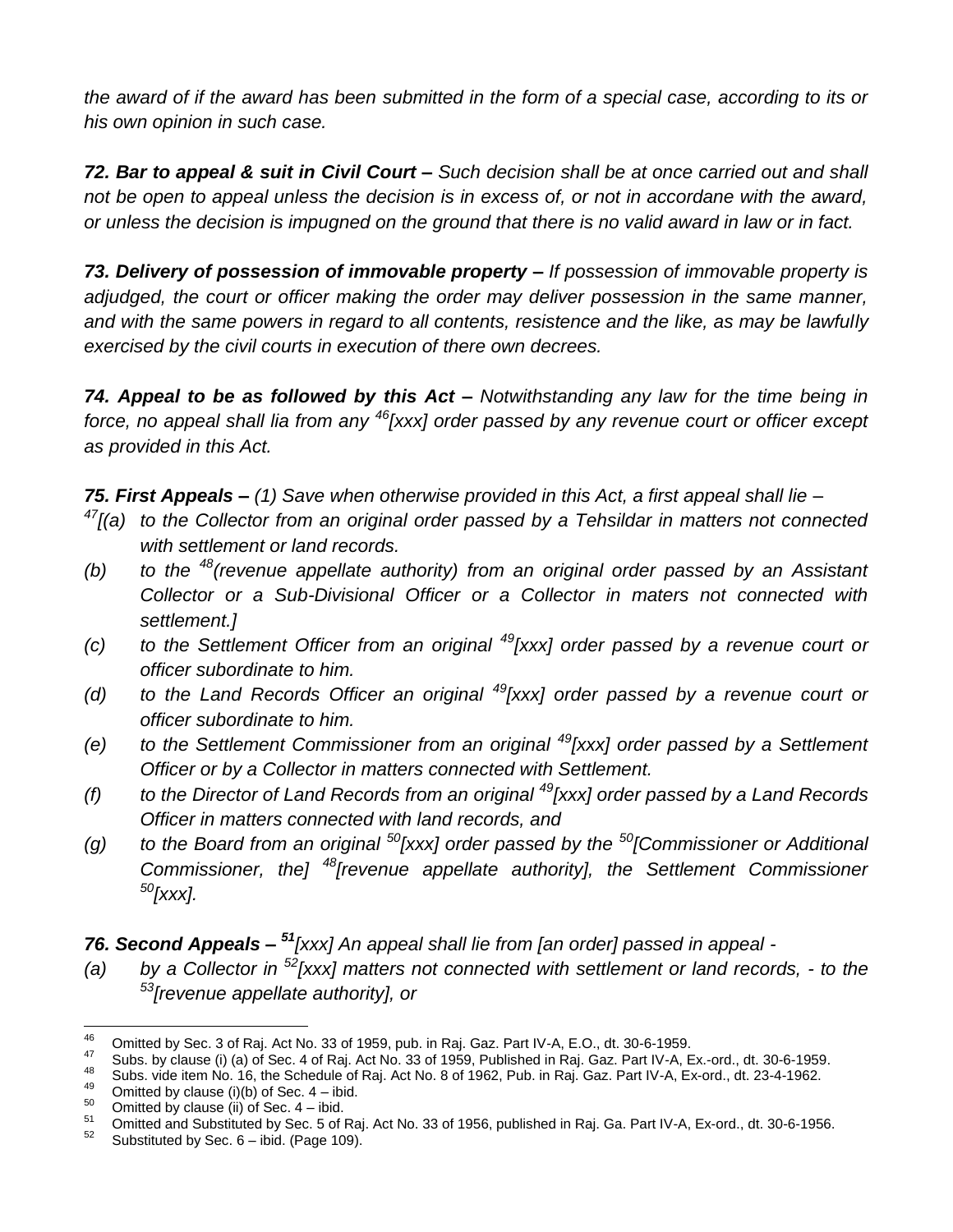- *(b) by a Settlement Officer acting under Section 181, to the Settlement Commissioner, or*
- *(c) by a Land Records Officer – to the Director of Land Records, or*
- *(d) by the <sup>54</sup>[Commissioner or the] [revenue appellate authority] or the Settlement Commissioner <sup>51</sup>[xxx] to the Board.*

*<sup>51</sup>[(2) xxx].*

#### *77. No appeal in certain cases – <sup>55</sup>(1) No appeal shall lie –*

- *(a) from an order admitting an appeal or application for review on the ground specified in Sec. 5 of the Indian Limitation Act, 1908 (Central Act IX of 1908), or*
- *(b) from an order rejecting an application for revision or review, or*
- *(c) from an order which is expressly declared by this Act to be fina, <sup>55</sup>[or]*
- *<sup>55</sup>[(d) from an interim order, and*

*(2) The provision of sb-section (1) shall apply to all applications or proceedings pending on the date of the commencement of the Rajasthan Revenue Laws (Amendment) Ordinance, 1975 (Ordinance No. 13 of 1975)].*

*(3) All pending appeals against interim order, whether under Section 75 or under Section 76, shall abate on the date of the commencement of the Rajasthan Revenue Laws (Amendment) Ordinance, 1975 (Ordinance No. 13 of 1975)].*

#### *78. Limitation for appeals –No appeal shall lie –*

- *(a) to the Collector or Land Records Officer or Settlement Officer after the expiration of thirty days from the date of the <sup>56</sup>[xxx] order to which objection is made; or*
- *(b) to the <sup>57</sup>[revenue appellate authority] or Settlement Commissioner or the Director of Land Records after the expiration of sixty days from such date; or*
- *(c) to the Board after the expiration of ninety days from such date.*

*79. Copy of <sup>58</sup>[xxx] order objected to, to accompany petition –Every petition for appeal shall be accompanied by a certified copy of the <sup>58</sup>[xxx] order to which objection is made, unless the production of such copy is dispensed with.*

*80. Power of Appellate Authority – (1) The appellate authority may either admit the appeal, or, after calling for the record and giving the appellant an opportunity to be hard may summarily reject it :*

*Provided that the appellate authority shall not be bound to call for the record where the appeal is time-barred or does not lie.*

<sup>53</sup> <sup>53</sup> Substituted vide item No. 16 of the Schedule of Raj. Act No. 8 of 1962, published in Raj. Gazettee Part IV-A, Ex-ord, dt. 23-4-1962.

 $^{54}$  Inserted by Act No. 10 of 1987, w.e.f. 31-1-1987, pub. inRaj. Gaz. Ex-ord. 4(Ka), dt. 9-4-1987, Pages 43-50.

Amended vide Sec. 4 of Raj. Act No. 4 of 1976, pub. in Raj. Gaz. Part 4(Ka), dt. 31-1-76, on Page 85, the date of commencement of the Ordinance in 15-8-1975.

<sup>&</sup>lt;sup>56</sup> Omitted by S. 7 of Act No. 33 of 1959.

 $\frac{57}{28}$  Subs. vide item No. 16 of the Schedule Raj. Act No. 8 of 1962, Pub. in Raj. Gaz. Part IV-A, Ex-ord., dt. 23-4-1962.

Omitted and substituted by Sec. 5 of Raj. Act No. 33 of 1959, pub. in Raj. Gaz. Part IV-A, Ex-ord. dt. 30-6-1959.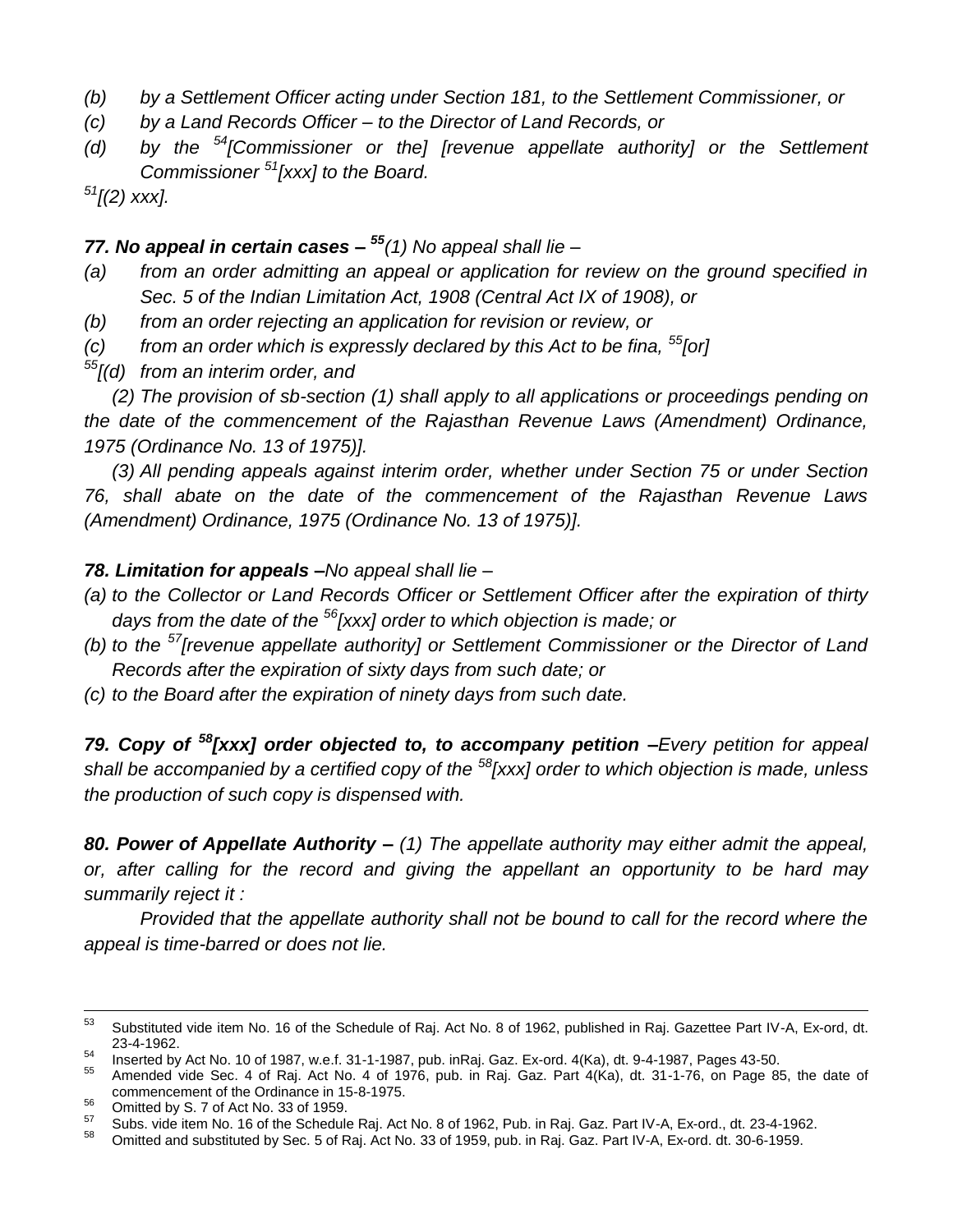*(2) If the appeal is admitted a date shall be fixed for hearing and notice there of shall be served on the respondent.*

*(3) After hearing the parties, if they appear, the appellate authority may confirm, vary or reverse the [xxx] order appealed against; or*

*may direct such further investigation to be made or such additional evidence to be taken, as it may think necessary; or*

*may itself take such additional evidence; or*

*may remand the case for disposal with such directions, as it thinks fit.*

*81. Power to stay execution of <sup>59</sup>[xxx] orders of lower court – (1) If an appeal is admitted, the appellate authority may, pending the result of the appeal, direct the execution of the <sup>59</sup><sup>[xxx]</sup> order appealed from to be stayed.*

*(2) A revenue court or officer passing any <sup>59</sup>[xxx] order may direct the execution of such <sup>59</sup>[xxx] order to be stayed at any time before the expiry of the period prescribed for appeal, if no appeal has been filed.*

*(3) If execution of any <sup>59</sup>[xxx] order is stayed under sub-section (1) or sub-section (2), such security may be taken or conditions imposed as the appellate authority or the revenue court or officer thinks fit.*

*82. Power <sup>60</sup>[xxx] to call for records and proceedings and reference to State Government of Board –* <sup>60</sup>*[xxx] The Settlement Commissioner or the Director of Land Records <sup>61</sup>[or a Collector] may call for and examine the record of any case decided or proceedings held by any revenue court or officer subordinate to him for the purpose of satisfying himself as to the legality or properiety of the order passed and as to the regularity of proceedings;*

*and, if he is of opinion that the proceedings taken or order passed by such subordinate court or officer should be varied cancelled or reversed, he shall refer the case with his opinion thereon for the orders of the Board, if the case is of a judicial nature or connected with*  settlement, or for the orders of the State Government if the case is of a non-judicial nature not *connected with Settlement;*

*and the Board or the State Government, as the case may be, shall thereupon pass such order as it thinks fit.*

*83. Power of Government to call for records and revise orders – The State government may call for the record of any non-judicial proceedings not connected with settlement held by any officer subordinate to it and may pass thereon such orders as it thinks fit.*

*84. Power of Board to call for records and revise orders – The Board may call for the record of any case of a judicial nature or connected with settlement in which no appeal lies to the Board if the court or officer by whom the case was decided appears to have exercised a jurisdiction not vested in it or him by law, or to have exercise jurisdiction so vested, or to have* 

<sup>59</sup>  $^{59}$  Omitted by Sec. 7 of Rajasthan Act No. 33 of 1959, Published in Raj. Gaz., Part IV-A, Extra-ord., dt. 30-6-1959.

<sup>&</sup>lt;sup>60</sup> Omitted vide item No. 16 of the Schedule of Raj. Act No. 8 of 1962, pub. on dt. 23-4-1962.

<sup>61</sup> Ins. vide Sec. 8 of Raj. Act No. 18 of 1963, Pub. in Raj. Gaz. Part IV-A, Ex-ord., dt. 2-10-1963.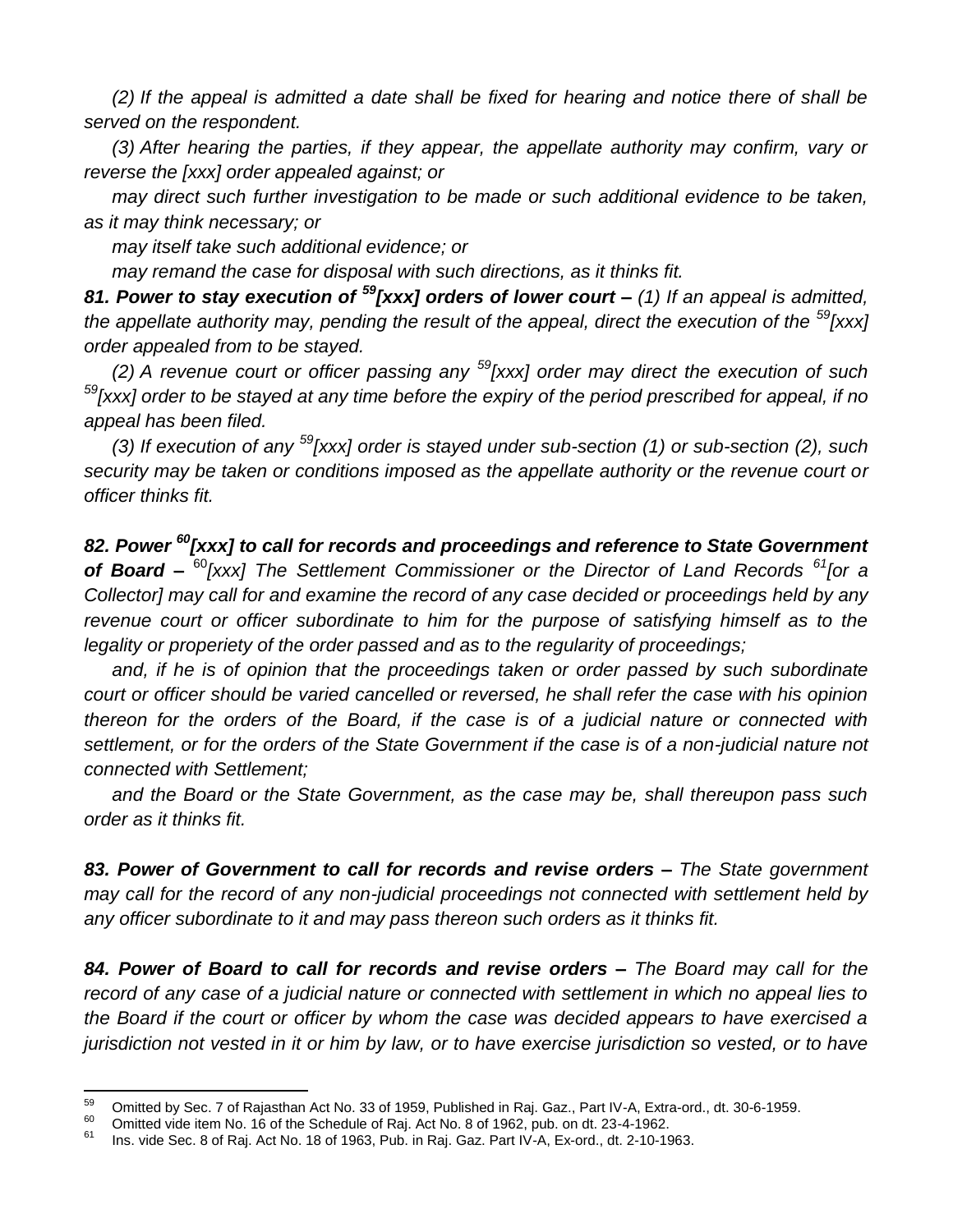*acted in the exercise of its or his jurisdiction illegally or with material irregularity, and may pass such orders in the case as it thinks fit.*

*85. Hearing – No order under Section 82 or Section 83 or Section 84 shall be passed to the prejudice of any person unless such person has had an opportunity of being heard.*

*85.A <sup>62</sup>[Review by the State Government – The State Government may of its own motion or on the application of a party to a proceeding, review and may rescind; alter or confirm any order made by it under this Act.]*

*86. Review by the Board and other Courts – (1) The Board of its own motion, or on application of a party to a suit or other proceeding may reivew and may rescind, alter or confirm any <sup>63</sup>[xxx] order made by itself or by any of its members.*

*(2) Even other revenue court or officer may either on its or his own motion, or on application of any party interested, review any <sup>63</sup>[xxx] order passed by itself or himself or by any of its or his predecessors in office and pass such orders in reference thereto as it or he thinks fit:*

*Provided that –*

*(i) no <sup>63</sup>[xxx] order shall be varied or reversed unless notice has been given to the parties interested to appear and be heard in support of such [xxx] order;*

*(ii) no <sup>63</sup>[xxx] order from which an appeal has been made or which is the subject of any revision proceedings shall, so long as such appeal or proceedings are pending be reviewed;*

*(iii0 no <sup>63</sup>[xxx] order affecting any question of right between private persons shall be*  reviewed except on the application of a party to the proceedings, and no application for the *review of such <sup>63</sup>[xxx] order shall be entertained unless it is made within ninety days from the passing of the <sup>63</sup>[xxx] order.*

*(3) An application for review under this section shall lie on any of the grounds mentione din rule 1 of Order XLVII of the First Schedule to the Code of Civil Procedure, 1908 (Central Act V of 1908) and the provisions of the said order shall, subject to the provisions containe din subsection (1) or sub-section (2), be applicable.*

*87. Application of Act IX of 1908 - The provisions of the Indian Limitation Act, 1908 (Central Act IX of 1908), shall apply to all appeals and applications for review under this Act.*

*88. All roads etc. and all land which are not the property of others belong to the State – (1) All public roads, lanes, paths, bridges and ditches; all fences on or beside the all rivers, streams, lakes and tanks, all canals and watercourses, all standing and flowing water, and all lands wherever situated, which are not the property of individuals or of bodies of person legally capable of holding property are except in so far as any rights of such persons or bodies may*  be established in over the same and except, may be otherwise provided in any law for the time

<sup>62</sup>  $^{62}$  Ins. by S. 2 of Rajasthan Act No. 26 of 1960, pub. in Rajpatra, Part IV-A, E-O, dt. 14-9-1960.

Omitted by Section 7 of Rajasthan Act No. 33, of 1959, published in Raj. Gaz. Part IV-A, Ex.-ord. dated 30-6-1959.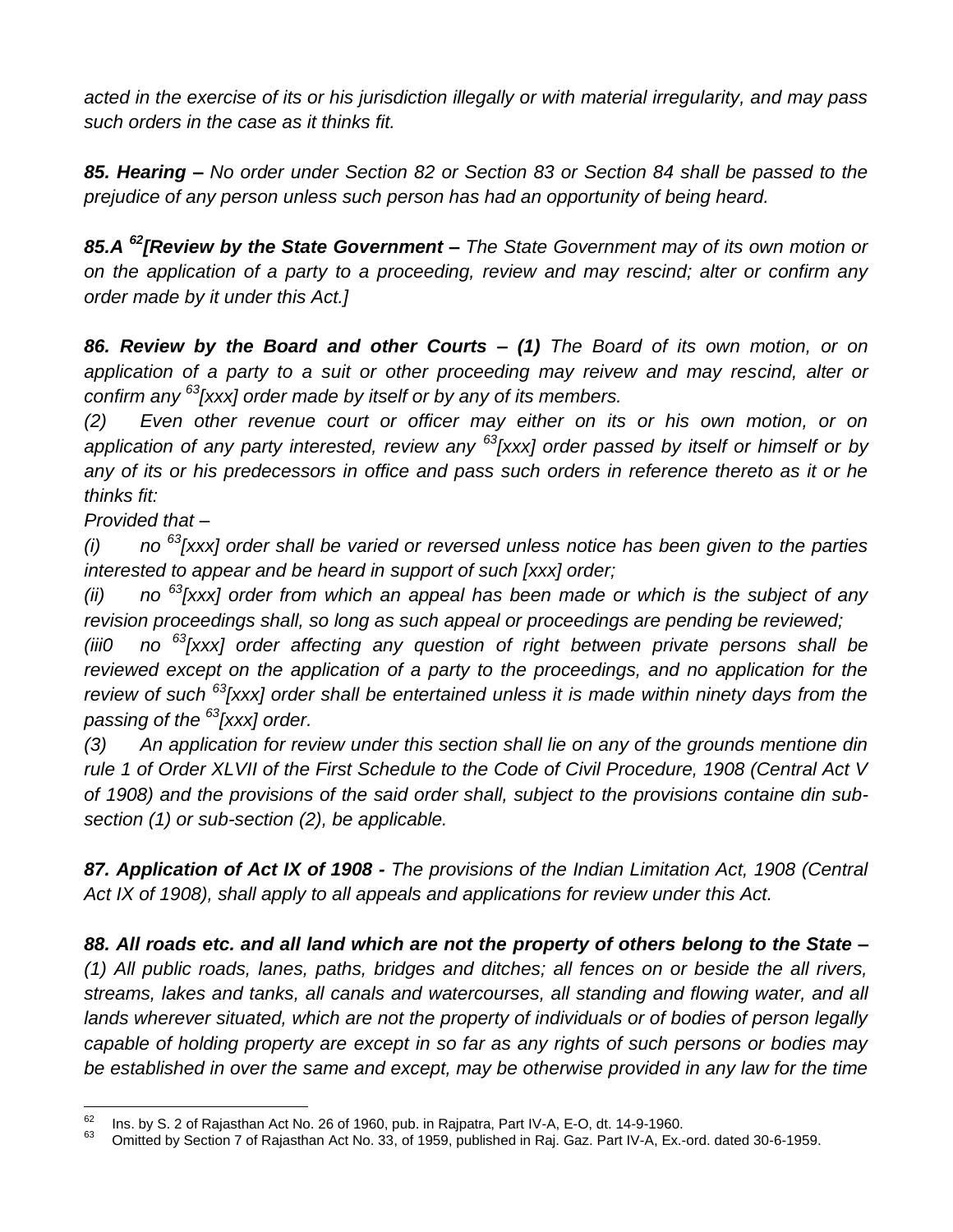*being in force, and are hereby declared to be, with all rihts in or over the same or appertaining thereto, the property of the State; and it shall be lawful for the Collector subject to the <sup>64</sup>[order of the Commissioner] to dispose of them in such manner as may be prescribed subject always to the rights of way and all other rights of the public or of individuals legally aubsisting.*

*(2) Where any property or any right in over any property is claimed by or on behalf of the State or by any person as against the State, it shall be lawful for the Collector, after formal inquiry of which due notice has been given to pass an order deciding the claim.*

*(3) Any suit instituted in any civil court after the expiration of any year from the date of any order passed under sub-section (1) of sub-section 92) or, if one more appeals have been made against such orders within the period of limitation, then from the date of any order passed by the final appellate authority, shall be dismissed (although limitation has not been set up as a defence) if the suit is brought to set aside such order or if the relief claimed is inconsistent with such order; provided that in the case of an order under sub-section (2), the plaintiff has had due notice of such order.*

*(4) Every person shall be deemed to have been due notice of an inquiry or order under this section, if notice there or has been given in accordance with the provisions of this Act or the rules made thereunder.*

*(5) Any order passed under sub-section (1) or sub-section (2) shall be enforceable by the Collector in the prescribed manner.*

*89. Right of minerals, mines, quarries and fisheries –The right to all minerals, mines and quarries and to all fisheries, navigation and irrigation in and from, a river shall vest in the State Government and the State Government shall, <sup>65</sup>[xxx] have all powers necessary for the enjoyment of such a right.*

*(2) The right to all mines and quarries includes the right of access to land for the purpose of mining and quarrying and the right to occupy such other land as may be necessary for purposes subsidiary thereto, including the erection of offices, workmen's dwellings and machinery. The staking of minerals and deposit of refuse, the construction of roads, railways or tram lines, and any other purposes which the State Government may declare to be subsidiary to mining and quarrying.*

*(3) If the State Government has assigned to any person its right over any minerals, mines or quarries, and if for the proper enjoyment of such right, it is necessary that all or any of the powers specified in sub-sections (1) and (2) should be exercised by such person, the Collector may, by an order in writing, subject to such conditions andreservations as he may prescribe; delegate such powers to the person to whom the right has been assigned:*

*Provided that no such delegation shall be made until notice has been duly served on all persons having rights in the land effected and their objection have been heard and considered.*

*(4) If, in the exercise of the right herein referred over any land, the rights of any persons are infringed by the occupation or disturbance of the surface of such land, the Stage Government* 

<sup>64</sup> Subs. by Act No. 10 of 1987 for the words 'The State Government, Pub. in Raj. Gaz. Ext-ord. Part 4(A), dt 9-4-1987 w,e,f 31-1-1987.

 $65$  Omitted by Sec. 32(a) of Raj. Act No. 11 of 1964, Pub. in Raj. Gaz. Part IV-A, Ex-ord., dt. 13-4-1964.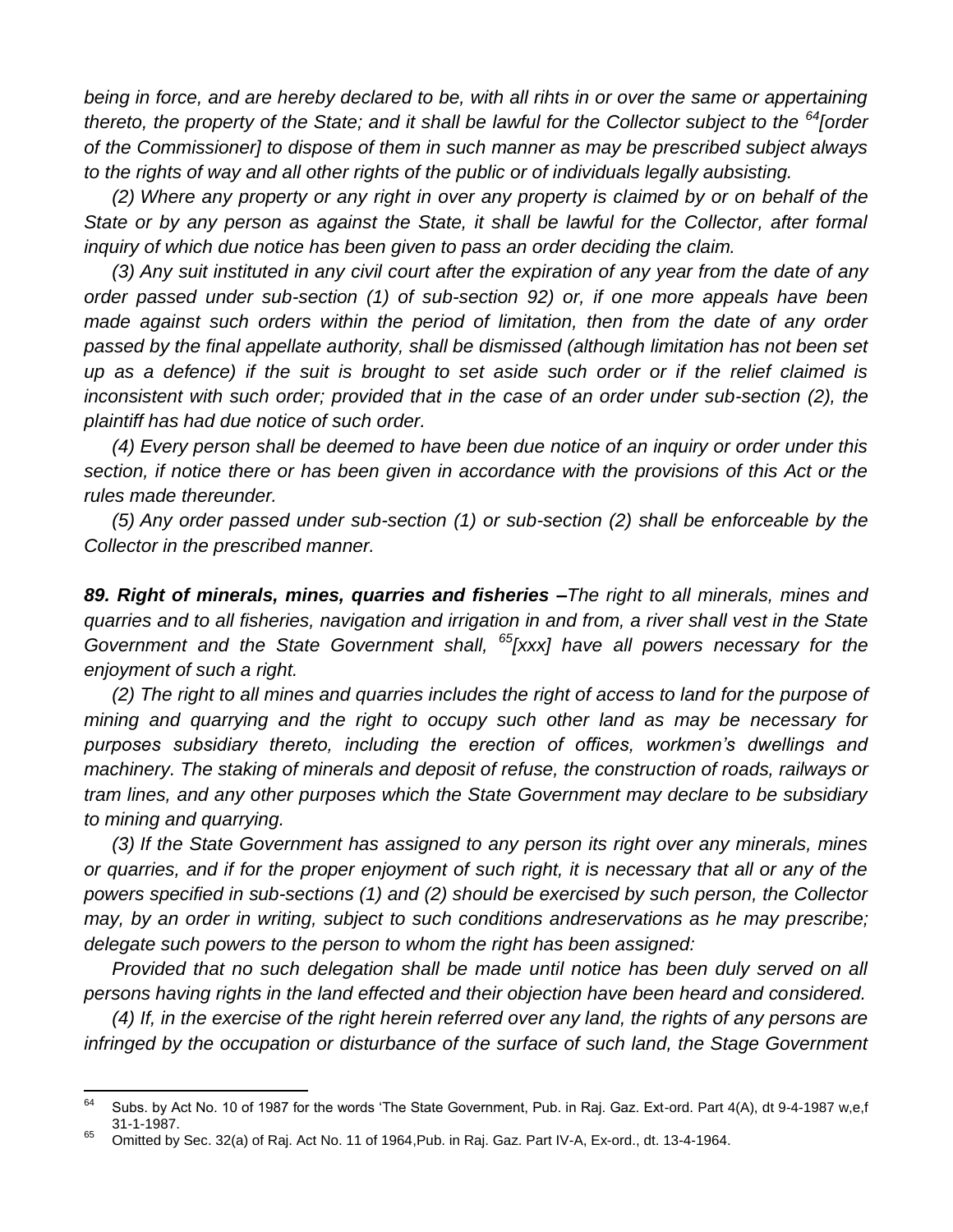*or its assignee shall pay to such persons compensation for such infringement and the amount of such compensation shall be calculated by the Collector, of, if this award is not accepted, by the civil court, as nearly as may be in accordance with the provisions of the Rajasthan Land Acquisition Act, 1953 (Rajasthan Act XXIV of 1953).*

*(5) No assignee of the State Government shall enter on or occupy the surface of any land without the previous sanction of the Collector, unless the compensation has been determined and tendered to the person whose rights are infringed.*

*(6) If any assignee of the State Government fails to pay compensation as provided in subsection (4), the Collector may recover such compensation from him on behalf of the person entitled to it, as if it were an arrear of land revenue.*

*(7) Any person who without lawful authority extracts or removes minerals from any mine or quarry, the right to which vests in and has not been assigned by the State Government, shall without prejudice to any other section that may be taken against his liable, on the order in writing of the Collector to pay a penalty not exceeding a sum calculated at the rate of fifty rupees per ton, or a fraction thereof, of the minerals so extracted or removed:*

*Provided that if the sum so calculated is less than one thousand rupees, the penalty may be such larger sum not exceeding on thousand rupes as the Collector may impose.*

*90. Liability of all land to payment of revenue or rent – (1) <sup>66</sup>[Subject to other provision of*  this Act] all land, to whatever purpose applied and wherever situate, is liable to the payment of *revenue or rent to the State Government except such land as has been wholly exempted from such liability by special grant of or contract with, the State Government, or by the provision of any law for the time being in force.*

*(2) No length of occupation of any land nor any grant of land made by an estate holder shall release such land from the liability to pay revenue or rent.*

*(3) The State Government may exempt any land from the liability to such payment by means of a special grant or contract or in accordance with the provisions of any land for the time being in force.*

*<sup>67</sup>[(3-A) The State Government may, by notification in the official Gazette, exempt, whether prospectively or retrospectively, any land or class of land from the payment of rent or land revenue.*

*(4) Revenue or rent may be assessed on land notwithstanding that such revenue or rent, by reason of its having been assigned, released, compounded for or redeemed, is not payable to the State Government.*

*<sup>68</sup>[90-A.] Use of agricultural land for non-agricultural purpose – (1) No person holding any land for the purpose of agriculture, and no transferee of such land or any part thereof, shall use the same or any part thereof, by the construction of buildings thereon, shall use the same or*  any part thereof, by the construction of buildings thereon, shall use the same or any part

<sup>66</sup>  $^{66}$  Ins. by Sec. 2 of Raj. Act No. 47 of 1958, Pub. in Raj. Gaz. Part IV-A, Ex-ord., dt. 27-12-1958.

<sup>&</sup>lt;sup>67</sup> Ins. vide Sec. 2 of Raj. Act No. 13 of 1991, pub. in Raj. Gaz. Ex-ord. – 4 (Ka), dt. 24-9-1991.

<sup>68</sup> Ins. by Sec. 3 of Raj. Act No. 47 of 1958, Pub. in Raj. Gaz. Part IV-A, Ex-ord., dt. 27-12-1958.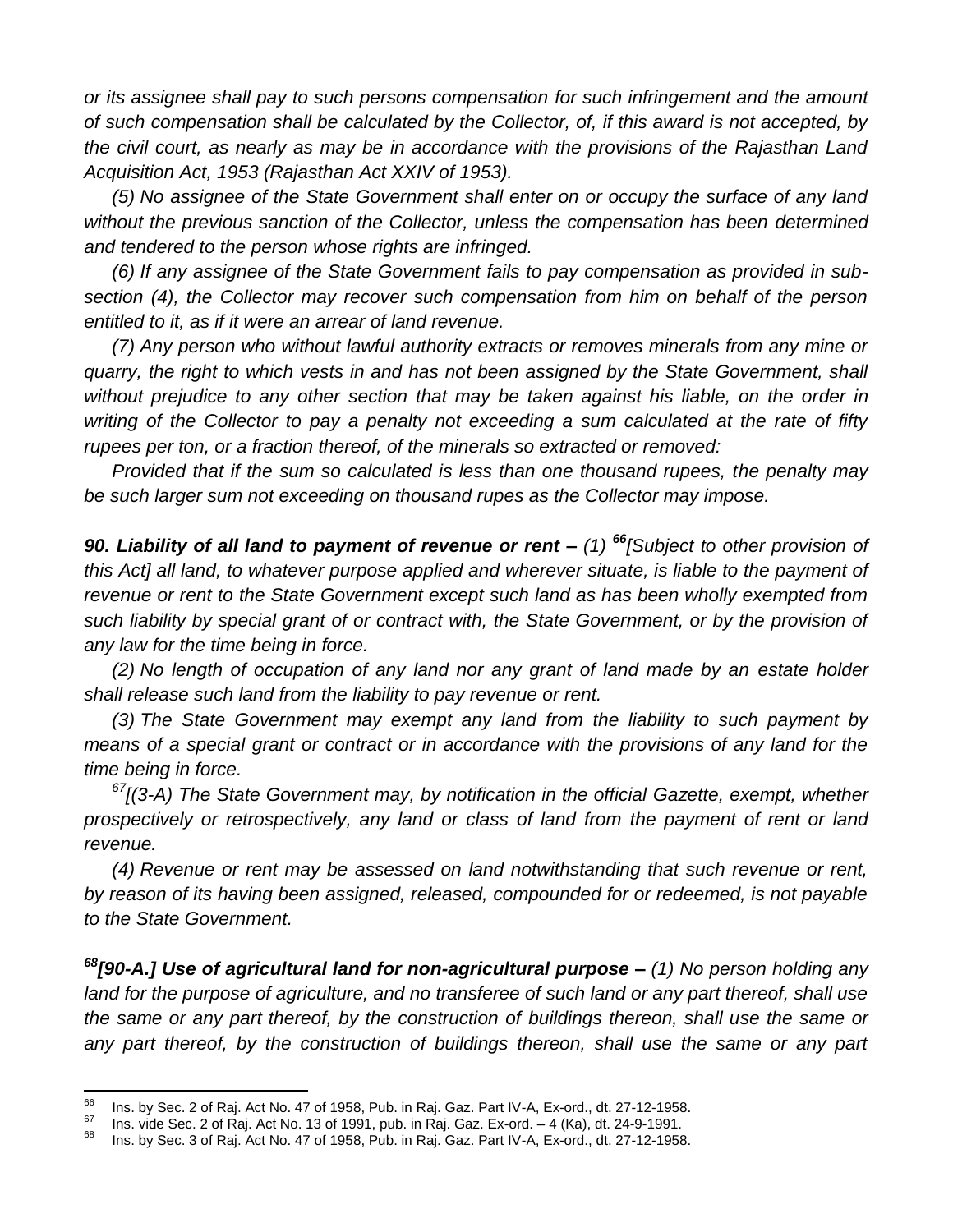*thereof, by the construction of buildings thereon or otherwise for any other purpose except with the written permission of the State Government obtained din the manner hereinafter laid down and otherwise that in accordance with the terms and conditions of such permission.*

*(2) Any such persons desiring to use such land or any part thereof for any purpose other than that of agriculture shall apply for the requisite permission in the prescribed manner and to the prescribed officer or authority and every such application shall contain the prescribed particulars.*

*(3) The State Government shall, after making or causing to be made due inquiry in the prescribed manner, either refuse the permission applied for or grant the same subject to the prescribed terms and conditions.*

*(4) When any such land or part thereof is permitted to be used for any purpose other than that of agriculture, the person to whom such permission is granted shall be liable to pay to the State Government in respect thereof -*

- *(a) an urban assessment levied at such rate and in accordance with such manner is may be laid down in rules to be made in this behalf by the State Government, or*
- *(b) such amount by way of premium as may be prescribed by the State Government, or (c) both.*
- *1[(5) If any such land is so used –*
	- *(a) without the written permission of the State Government being first obtained, or*
	- *(b) otherwise than in accordance with the terms and conditions of such permission, or*
	- *(c) after such permission having been refused under sub-section (3), or*
	- *(d) without making any of the payments referred to sub-section (4), the person originally, holding the land as aforesaid for the purpose of agriculture as well as all subsequent transferees, if any, shall be deemed to be a trespasser or trespassers, as the case may be, and shall be liable to ejectment from such land in accordance with Section 91 as if he or they had occupied or continued to occupy such land without lawful authority and to every such proceeding the provisions of Section 212 of the Rajasthan Tenancy Act, 1955 (Rajasthan Act 3 of 1955) shall apply as if such land were in danger or being wasted, damaged or alienated:*

*Provided, that State Government may, in lieu of having such person and the subsequent transferees so ejected from the land in question, allow him or them, as the case may be, to retain such land, use the same for any purpose other than that of agriculture on payment to the State Government, in addition to the urban assessment and premium payable under subsection (4) of fine by way of penalty as may be prescribed.]*

*91 Unauthorlsed occupation of Land - (1) Any person who occupies or continues to occupy any land without lawful monthly shall be regarded as a trespasser and may be summarilyevicted there frombytheTehsildar atanytimeof his motion or upon the application of a local authority at whose disposal such land has been placed, and <sup>69</sup>[any crop standing, or any} building or other construction erected. or anything deposited on such land shall, if not removed with in such reasonable time as the Tehsildar may from time to time fix for the purpose, be liable to*

<sup>69</sup> <sup>69</sup> Amended vide Sec. 6 of the Raj. Act No. 4 of 1976, Pub. in Raj. Gaz. Part 4(Ka) Ex-ord., dt. 24-1-1976 on Page 85.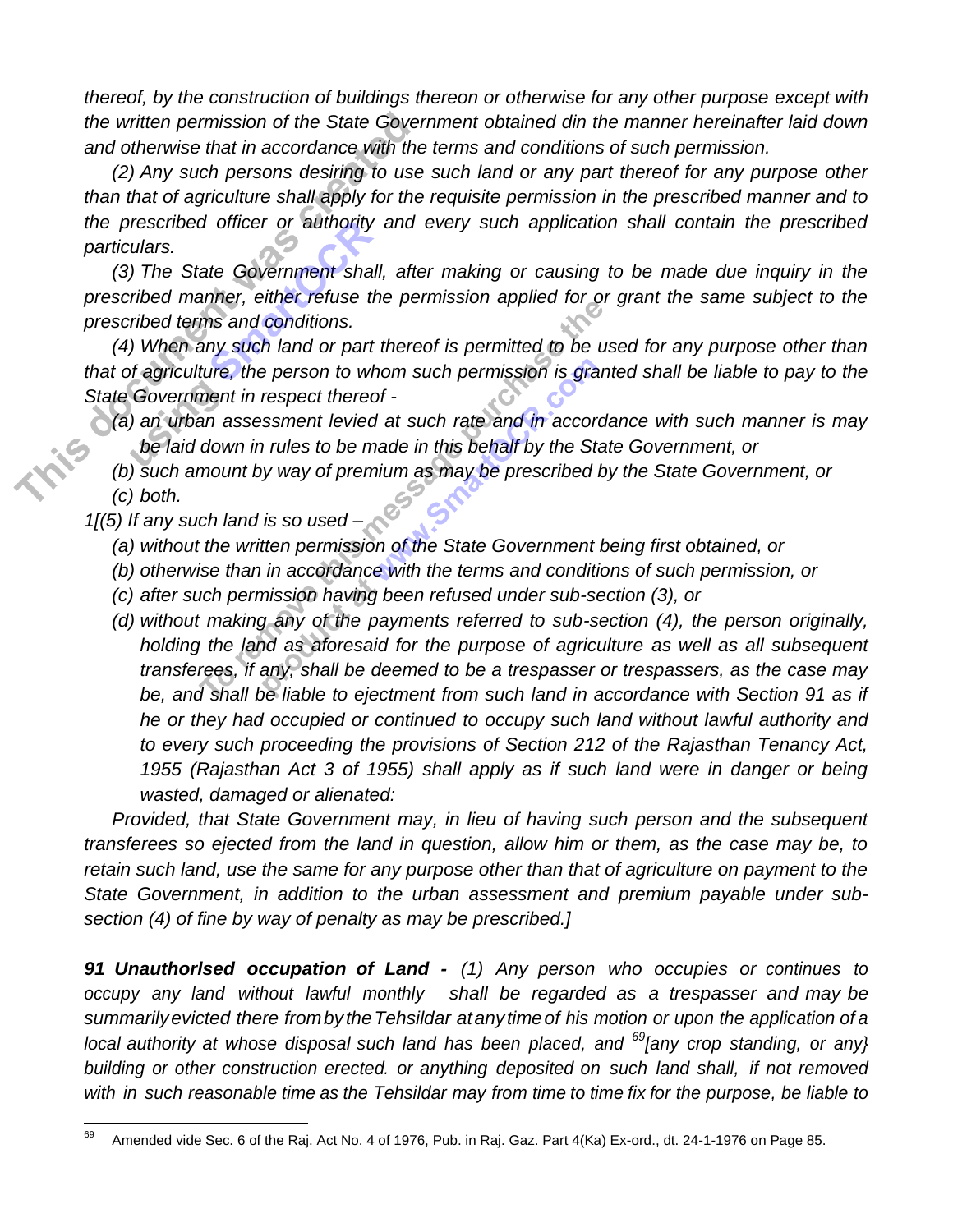*be forfeited to the State and to be disposed of <sup>1</sup> [in the case of any such crop, in the manner he thinks fit and in other cases] as the Collector may direct:*

*Provided that the Tehsildar may in lieu of ordering the forfeiture of any such building or other construction, order the demolition of the whole or any part thereof.*

*1 [(2) Such trespasser shall further be liable to pay, for 'each agricultural year during the whole or any part where of has been in such unauthorized occupation of the land, a penalty which may extend to fifty times the annual rent, or assessment, as the case may be, for the first act of trespass. In the case of each subsequent ad of trespass, he shall by the order of Tehsildar, be liable to commitment to civic person for a term which may extend to three months and to pay penalty to the extent as aforesaid. The amount of such penalty shall be recovered as an arrear of land revenue, and]*

*1 [(3) Where the trespasser ordered to be committed to civil prison under subsection (2) satisfies the Tehsildar by whom he is ordered to be committed to civil prison that he intends to present an appeal, the Tehsildar shall order that such trespasser be released on his own bond for such periods will afford him sufficient time present the appeal and obtain stay order from the Appellate Court and such order shall so long as he is so released on bond be deemed to be suspended]*

- *(4) In any of the following cases, namely.-*
- *(i) where the trespasser does neither vacate the land not make appearance in response to the notice issue under sub-section (3), or*
- *(ii) where in response to such notice, the trespasser does not vacate the land and makes appearance but-*
	- *(a) does not show any such cause, or*
	- *(b) makes any representation which is rejected after such inquiry and hearing as may be necessary in the circumstances of the case, the Tehsildar shall, unless, in the case covered by clause (ii) the trespasser under-takes to vacate the land within a week's time- and vacates it whine such time order the removal of the trespasser from such land and shall remove or depute any person, to remove him therefrom and take possession thereof; and if the Tehsildar or the person so deputed is opposed or !impeded in taking possession of such land, the Tehsildar shall apply to a Magistrate having jurisdiction and such Magistrate shall enforce the surrender of the land to the Tehsildar.*

*(5) Notwithstanding anything contained in the foregoing sub-sections, the Tehsildar may, in case any such land belongs to the category specified in clause (ii) of the proviso to Section 97, sell it, with the approval of the Sub-Divisional Officer, to the trespasser upon payment by him of the premium therefor at the rate fixed under Section 96 and applicable to such land in addition to the assessment and penalty recoverable from him under sub-section (2) in respect of the whole period of unlawful occupation*

- $\frac{1}{6}$ *[(6) Notwithstanding anything contained in sub-section (2) -*
- *(a) whoever occupies any land without lawful authority or, having occupied such land before corning into force of the Rajasthan Land Revenue (Amendment) Act, 1992,*  fails to remove such occupation within fifteen days from the date of service of a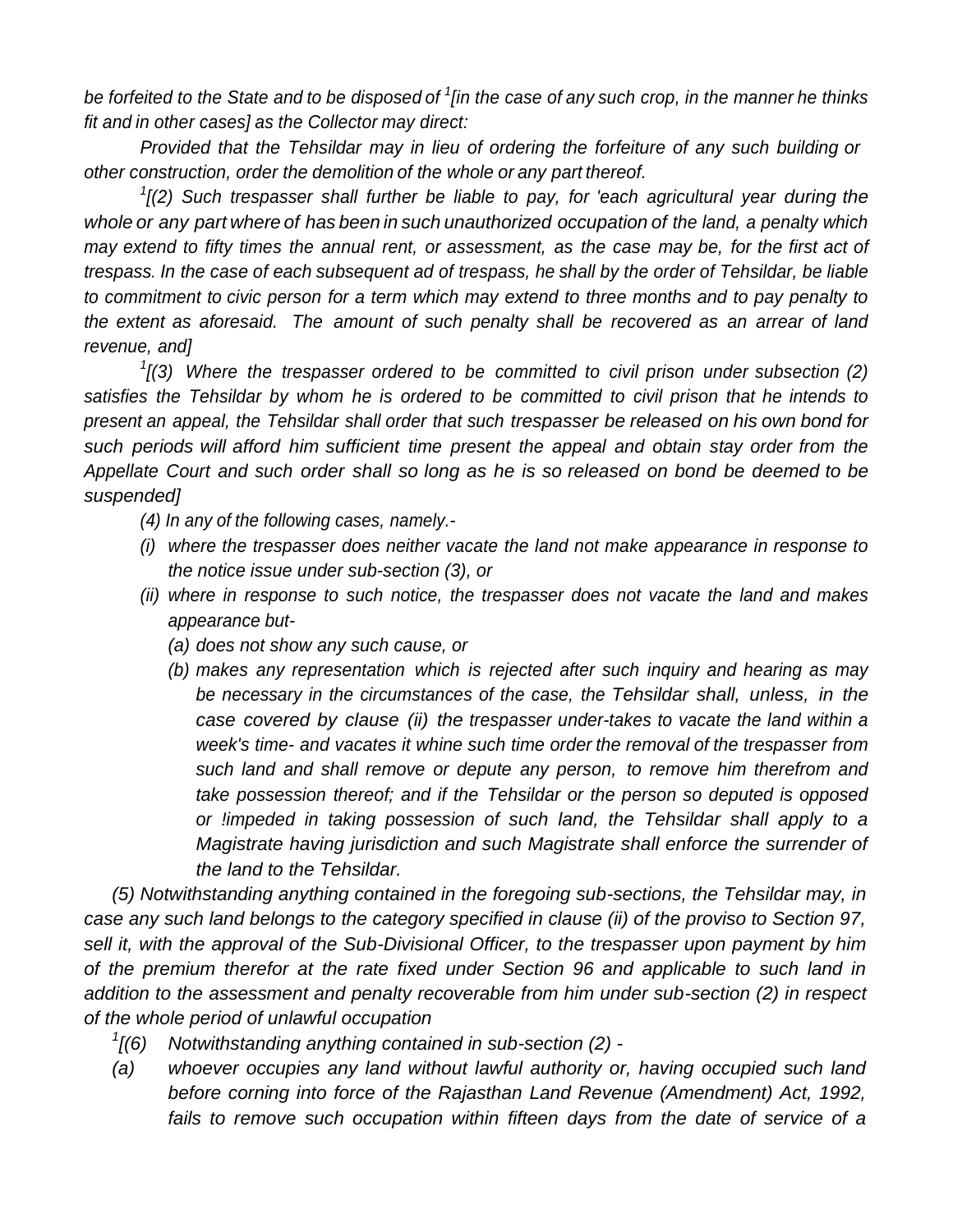*notice in writing calling upon him to do so by the Tehs!Idar shall, on convich`on, be punished with simple imprison- ment which shall not be less than one month but which may extend to three years and with fine which'may extend to twenty thousand rupees; and*

*(b) whoever, being an employee of the State Government specifically entrusted by an order of the Collector in writing with the duty to stop or prevent an offence punishable under this sub-section wilfully or knowingly neglects or deliberately omits to stop of prevent such offence, shall, on conviction, be punished with simple imprisonment for a term which may extend to one month or with fine which may extend to one thousand rupees or with both :*

*Provided that, in the case of an offence under clause (a), the court may for any adequate or special reason to be mentioned in the judgment impose a sentence of imprisonment for a term of less than one month :*

*Provided also that no investigation of an offence under clause (a) of this sub section shall be made by an officer below the rank of a Deputy Superintendent of Police :*

*Provided further that no court shall take cognizance of an offence under clause (b) except with the previous sanction of the Collector.*

*Explanation - For the purpose of this sub-section, "Land" means -*

- *(i) a pasture land as defined in the Rajasthan Tenancy Act, 1955 (Act No. 3 of 1955); and*
- *(ii) land redefined in sub-clauses (iii) and (iv) of clause Ca) of Section 103 including land appurtenant to a public well, Nadi, Johad and Talab.]*

*92. Land may be set apart for special purposes - (1) Subject to the general orders of the State Government, the Collector may set apart land for any special purpose, such as, for free pasturage of cattle, for forest reserve, for development of abadi or for any other public or municipal purpose; and such land shall not be used otherwise than for such purpose without the previous sanction of the Collector.*

*<sup>70</sup>[(2) xxx]*

*93. Regulation of use of Pasturage – The right of grazing on pasturage land shall extend only to the cattle of the village or villages for which such land has been set apart and shall be regulated by rules made by the State Government.*

*94. Powers to regulate control and management of forest growth - (1) The State Government may, with a view to preventing deforestation, make rules regulation to control and management of the forest-growth on the land of any estate or village and the exercise of any*  right of user over such forest growth and may attach to the beach of such rules a penalty not exceeding one thousand rupees or, if the breach be a continuing one, penalty not exceeding *hefty rupees for each day during which such breach continues :*

*Provided that the penally prescribed in the rules shall be imposed only by a criminal court of competent jurisdiction*

 $70$ <sup>70</sup> Omitted by Section 8 of Rajasthan Act No. 33 of 1959, Published in Raj. Gaz. Part IV-A, Ex.-ord., dated 30-6-1959.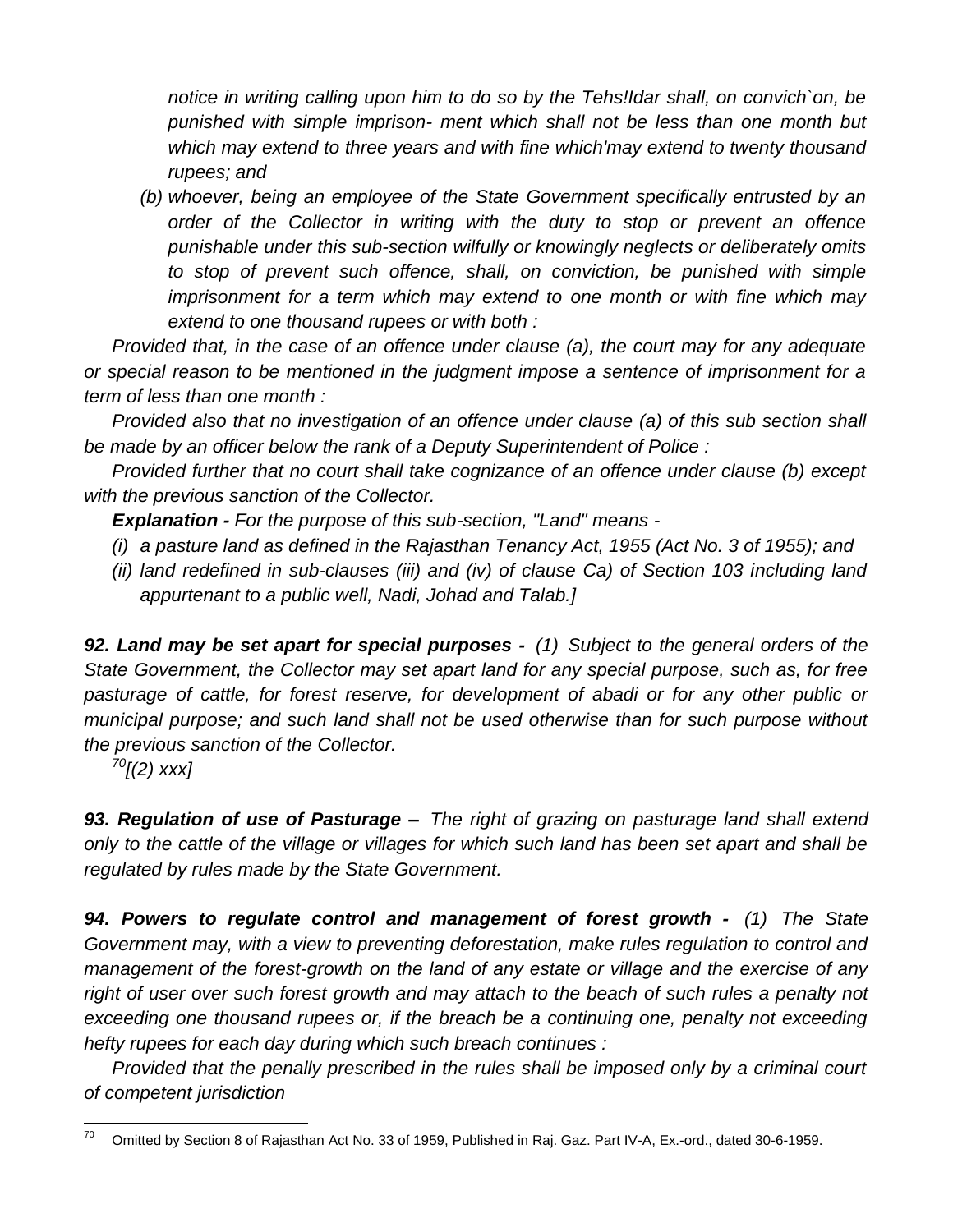*(2) Such court may direct that the whole or any part of any sum recovered under the rules made under sub-section (1) shall be paid as compensation to any person or persons to whom loss or injury has been caused or that it shall be expended in such manner, the Collector may deem fit for the benefit of the forest-growth.*

*(3) The court referred to in proviso to sub-section (1) may confiscate and sell any timber or other forest produce cut or removed in contravenh`on of any rule made under sub-section (1), and may apply the proceeds of the sale to either or both of the purposes mentioned in subsection (2).*

*(4) If an estate holder or any other person is guilty of any material violation of the rules made under sub-section (1), the Collector may, unless he is satisfied that such estate-holder or other person has taken reasonable precautions to prevent such violation and after full inquiry and after giving to the estate- holder or other person, a reasonable opportunity of being heard -*

- *(a) Proclaim that the forest-growth of the estate or vi//age will be protected by the State Government, or*
- *(b) issue notice to such estate-holder or other person to show cause, within a reasonable time to be specified in the notice, why he should not be excluded from the possession of the forest land.*

*(5) Until the proclamation made under sub-section (4) clause (a) is with-drawn, it shall be unlawful for any person to cut, or cause to be cut, for sale or for conveyance or use outside the village .area, any timber or brushwood, save with the previous sanction of the Collector and in the manner and to the extent permitted by him.*

*(6) If insufficient cause is shown against an order under sub- section (4) clause (b), the Collector may exclude such estate- holder or other person from the possession of the forest land and assume the direct management thereof for a term to be fixed by him :*

*Provided that the gross income of the land, of which the direct management is so assumed*  shall be paid by the Collector to the estate-holder or other person entitled thereto after *deducting therefrom such amount by way of expenditure 'Irncflrred in such management as may be determined by the Collector after given theestate-holder or other person, a reasonable opportunity of being heard.*

*(7) No lease lease, lien, encumbrance or contract to the forest land held under direct arrangement, shall be binding upon the State Government.*

*94-A. Roadside trees - (1) All roadside trees which have been planted and reared by or under the order of, or at the expense of the State Government and all trees which have been planted and reared at the expense of local funds by the side of any road which vests in the State Government, shall vest in the State Government.*

*(2) In the event of such trees dying or being blow down or being cut down by order of the Collector, the timber shall be the property of the State Government.*

*94-B. Recovery of value of trees etc. unauthorisedly appropriated - (1) Any person who shall unauthorisedly sell and appropriate any roadside tree or any portion there of or remove*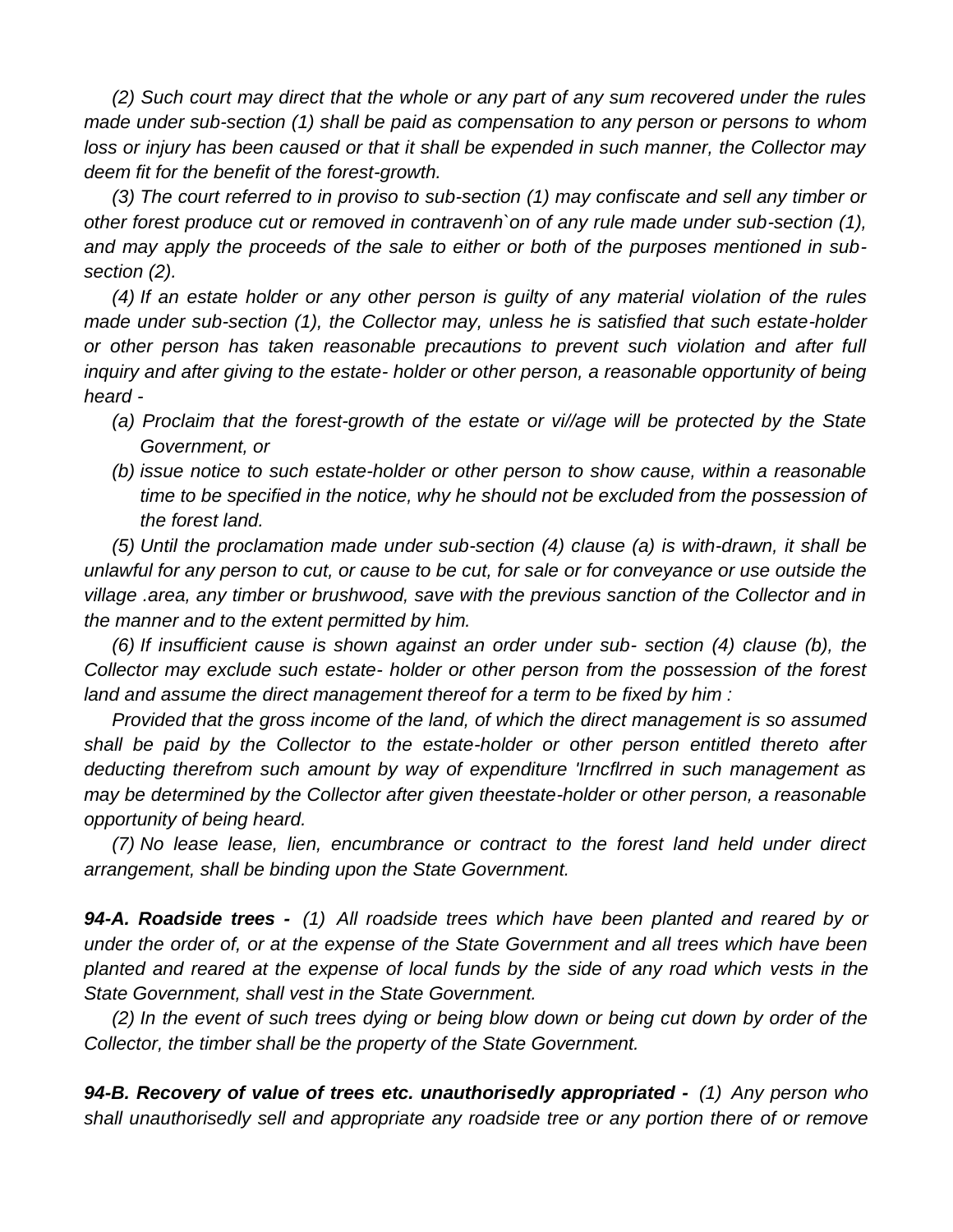*any other natural product thereof shall be liable to the State Government for the value thereof which shall be recoverable from him as an arrear of land revenue in addition to any penalty to which he may be liable under any law.*

*(2) The decision of the Collector as to the value of such trees or portion or product thereof shall be conclusive.]*

*The proviso added to this section gives exclusive right to a tenant to get the produce of such trees. This is to encourage the tenants to grow fruit trees or commercial trees along the road side.*

*95. Development of abadi - (1) The State Government may make mies for the reservation of lands l[W be set up art for the development of aha di, for the allotment of Nazul lands and*  lands so set a pan for any payments to be ma-de in respect of such lands and for the *declaration of .the rights of such allottees.*

*(2) No person shall occupy any land in the "abadi" area <sup>71</sup>[x x x] without first paying therefore such sums-by way of premium as may be fixed under this Act.*

*(3) Complete rights in the abadi land may be acquired only by the paying such premium.*

*(4) Nothing in this section shall apply to land in the abadi area <sup>1</sup> [x x x] which is in the lawful occupation of any person at the commencement of this Act.*

*(5) Where at the commencement of this Act, any person is in occupation of some land in the abadi area 1[(x x x] with limited rights, he may acquired full pa?prs'etasy right over such land upon payment of such premium, as may be fixed under this Act.*

*(6) Any person who after the commencement of this Act occupies any land in the abadi area otherwise than in accordance with the provisions of sub section (2) or any mies made under sub-section (1) or without proper authors makes any construction on such land separately or by way of extension of a previously exis/s`ng bus'Ws'ng or construct son of his adjoining land or who after such commencement makes otherwise than under proper authority any cons/motion on any land referred to son sub-section (5) or on such land and other land son his occupation lawfully or otherwise shall be regarded as a trespasser & dean with, as is he were a person occupying or conts.nus`ng to occupy land without lawful authority.*

*(7) The provisions of Section 91 shall apply to the person, land and construction referred to in sub-section (6) :*

*Provided that -*

*(i) The powers exercisable by a Tehsildar under sub-secs. (1), (2), (3) and (4) of Sec. 91 shall be exercised by him, in the case of any land in the abadi <sup>1</sup> [xxx] or any land set apart*  for free pasturage of cattle or for development of abadi or for any other public or municipal *purpose, which has been placed at the disposal of a local*

*authority <sup>72</sup>[under Section 102-A] or otherwise upon application made to him by such local authority <sup>72</sup>[or suo moto, and where the Tehsildar proposes to act suo moto, he shall give notice of such intention to the local authority concerned].*

<sup>71</sup> <sup>71</sup> Subs. & omitted by Sec. 9 of the Rajasthan Act No. 33 of 1959, Pub. in Raj. Gaz. Part IV-A, Ex.-ord., dt. 30-6-1959.

<sup>72</sup> Inserted, vide Sec. 10 of the Rajasthan Act No. 18 of 1963, Pub. in Raj. Gaz. Part IV-A, Ex.-ord., dt. 12-10-1963.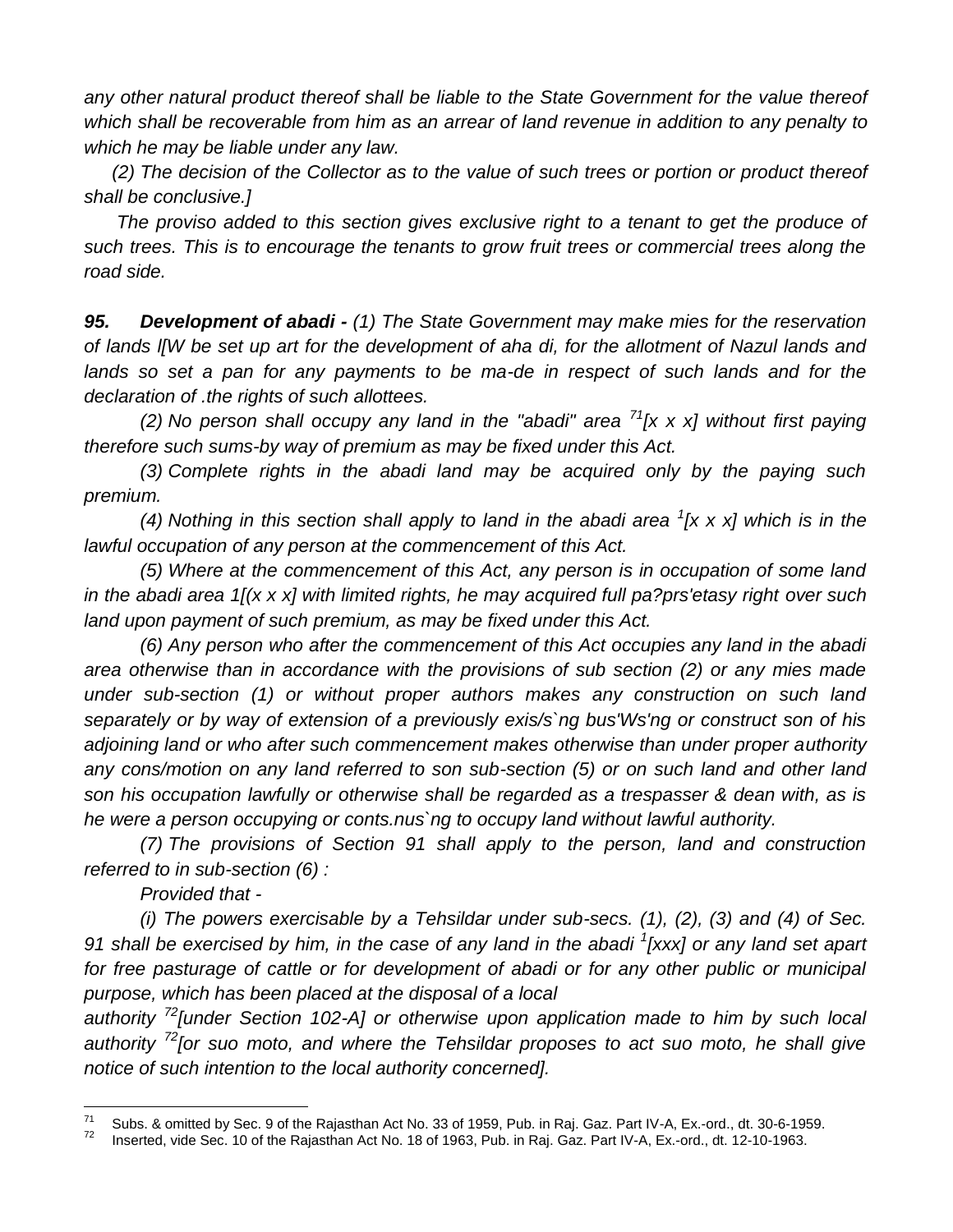*(ii) the assessment and penalty imposed under these sub-sections upon the trespasser Shel/be credited to the fund of such local authority, and*

*(iii) the powers exercisable by a Tehsildar under sub sech`on (5) of Section 91 shall be*  exercised in case of any such land placed at the disposal of a local authority as aforesaid itself *without the approval of any officer.*

*96. Collector to fix rates of premium - (1) The <sup>73</sup>[State Government} may, by notification in the official Gazettej, fix and may from time to time similarly revise, the rates of premium to be charged [for Nazul and other lands} within the "abadi.' area [x x xj.*

*Such rate shall be fixed consistently with rules made under this Act having regard to the site value of the|and and different rates may be fixed for different areas in the same village [town or city} or group of villages [towns or cities].*

*97. Auction of abadi land - In all cases where there are more than one applicant for the same piece of land in the abadi area <sup>74</sup>[x x x], it shall be sold to the highest bider at a public auction :*

*Provided that -*

- *(a) It shall be open to the Collector to refuse the highest bid for reasons to be recorded;*
- *(b) small strips of land adjoining existing buildings shall, with the previous sanction of the Sub-Divisional Officer, be given at the rates fixed under sub-sections (1) and (2) of Section 96; and*
- *(c) auctions under this sec hon shall be regulated by rules made by the State Government in this behalf.*

*98. Land granted for receptacles of household refuse, etc. and for storing fodder – (1) Subject to rules made by the State Government in this behalf; the Sub-Divisional Officer may grant in villages <sup>75</sup>[towns or cities] free of premium or rent land of such dimensions as may be prescribed to serve as receptacles for the household refuse, stable little and cattle dropping andother rubbish and manure, and for storing fodder for cattle:*

*Provided that –*

- *(i) Such land shall not be claimed as matter of right, and shall be provided only if it is available <sup>76</sup>[xxx];*
- *(ii) the Collector shall have the right to resume any such land without paying any compensation;*
- *(iii) the preson to whom land may be granted shall not have any right of transfer by exchange, mortgage, sale, gift or bequest therein; and*
- *(iv)* the person to whom such land is granted shall abide by the orders passed under the *provisions of this Act or any rules made thereunder.*

<sup>73</sup>  $\frac{73}{74}$  Subs., Ins. & omitted by Sec. 10 of the Rajasthan Act No. 33 of 1959, Pub. in Raj. Gaz. Part IV-A, Ex.-ord., dt. 30-6-1959.

<sup>&</sup>lt;sup>74</sup> Omitted by Sec. 11 of the Rjaasthan Act No. 33 of 1959, published in Raj. Gaz. Part IV-A, Ex.-ord., dt. 30-6-1959.

 $^{75}$  Omitted by Sec. 11 of the Rajasthan Act No. 33 of 1959, Published in Raj. Gaz. Part IV-A, Ex.-ord., dt. 30-6-1959.

Ins. & Omitted by Sec. 12 – Ibid.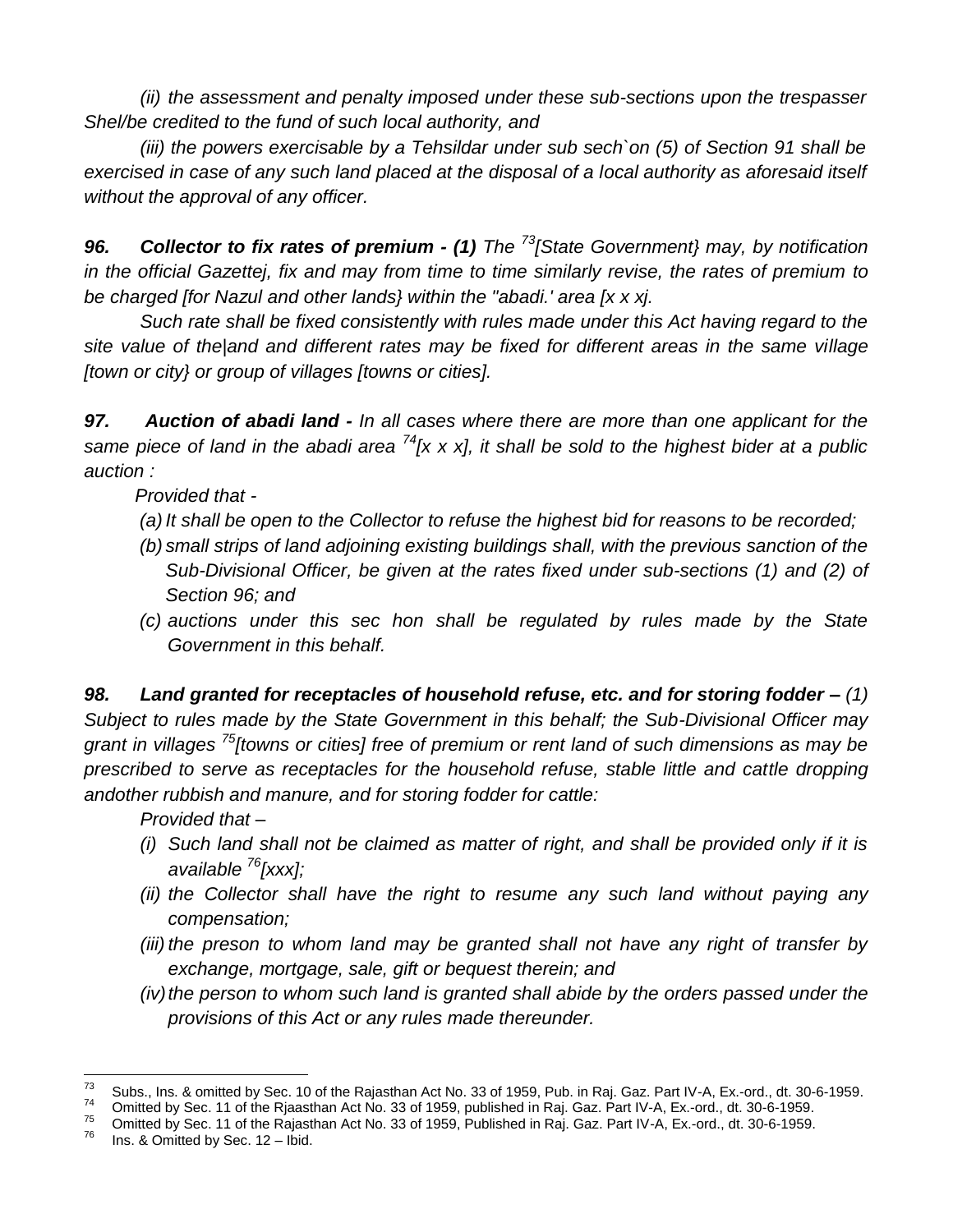*(2) The land granted under sub-section (1) may be resuped under the orders of a revenue officer no below the rank of a Tehsildar, if and when, the person to whom it has been granted <sup>75</sup>[xxx] contravenes any of the provisions of this section or the rules made thereunder.*

*99. Right to regulate the construction of a building in a village – The State Government may, by rules made under Act, regulate the construction, maintenance, demolition, repairs and extention of houses and other buildings in such villages or towns for which no local authority has been established.*

*100. Sale of land in Industrial and Commercial Areas – The State Government may make rules regulating sales of lands in indusrial and commercial areas and may also impose an annual assessment of such lands, wherever necessary.*

*101. Allotment of land for agricultural purposes – <sup>77</sup>[(1)Save as otherwise provided elsewhere by this Act, lands for agricultural purposes shall be allotted by such authority and in such manner as may be prescribed by rules made by the State Government in this behalf.]*

*(2) All allotment of land under this section shall be subject to the payment of rent fixed at such rates as may be fixed according to custom or by usage or any law on the subject.*

*<sup>78</sup>[(3) XXX delted XXX]*

*(4) If there be more than one person requiring the same land, the allotment shall be made in the following order -*

- *(i) to co-sharer of the holding if it forms part of a compact block or is irrigated fromthe same source, perference amongst such co-sharers being given to one having land less than the area prescribed by rules made under the Rajasthan Tenancy Act, 1955 (Rajasthan Act 3 of 1955);*
- *(ii) to persons residing in the village in which land be situated, preference amongst such persons being given to persons having no land or less than the area prescribed by the said rules;*

*<sup>79</sup>[(iii) by drawing lots:]*

*Provided that the area so taken together with the area held by him does not exceed the area prescribed by the said rules.*

*102. Power of Government to allot land for purposes other than agricultural as well as on special terms – Notwithstanding anything hereinforce contained the State Government shall have power to allot land for the purpose of an industry or for any purpose of public utility on such conditions as it deems fit.*

<sup>77</sup>  $^{77}$  Subs. vide Rajasthan Act No. 20 of 1970 (dt. 3-12-1970).<br> $^{78}$  Delted the following sub Osection (2) by Rejection Act No.

Delted the following sub-0section (3) by Rajasthan Act No. 2 of 1997 – Pub. in Raj. Gaz. – EO-4(ka) dated 26-3-97, Page 138(1) -

<sup>(3)</sup> No such land shall be alloted without the previous sanction of the State Government to any person in the service of the State Government:

Provided that in the case of non-gazetted Officers, the sanction of the Collector will be sufficient.

<sup>&</sup>lt;sup>79</sup> Substituted by Part B of the First Schedule to Rajasthan Act No. 2 of 1958, Published in Raj. Gaz. Part IV-A, Ex.-ord. dt. 13-1-1958.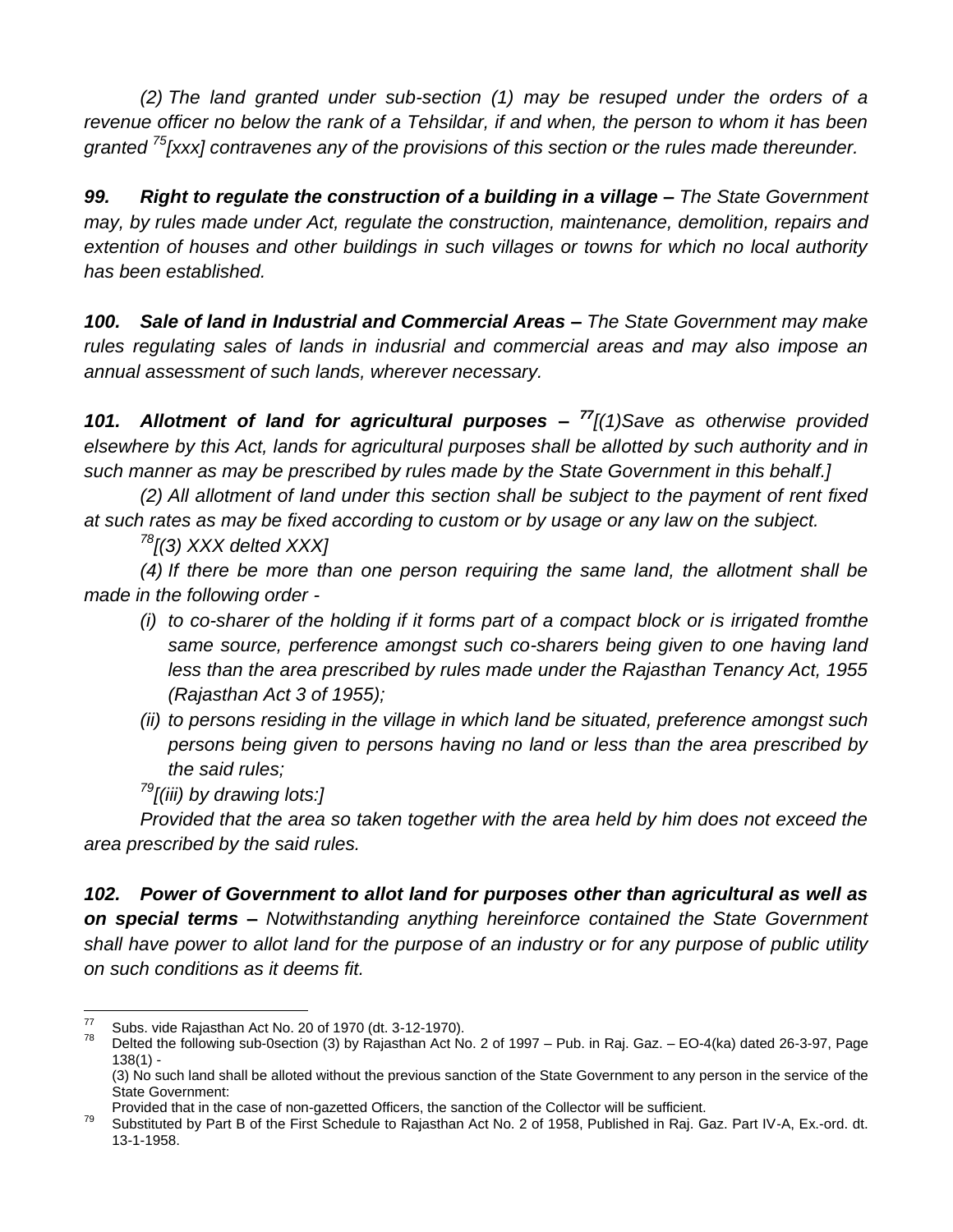*102.A <sup>80</sup>[Land which may be entrusted with Local Authorities – Any Nazul land or land set apart under Section 92 may be placed by the State Government at the disposal or a local authrotiy having jurisdiction and such local authoritty may take over with the land so placed at its disposal for and on behalf of the State Government, or may use the same for the special purpose for which it has been set apart, to such extent and subject to such conditions adn restrictions as the State Government may, from time to time, lay down and in such, manner as it may, from time to time prescribe.]*

(b) the extent of use, and conditions or -restriaions 'imposed for this purpose and the manner in which it is to be used shall be determined. by the Government, which shall-be followed by the local authority concerned

The Rajasthan Municipalities (Disposal of Urban Land) Rules, 1974 have been made by the State Government under S. 297 of the Raj. Municipalities Act, 1959 read with Ss. 80 and 90 there of and S. 102-A of the Rajasthan Land Revenue Ad, 1956 vide Notification No. F.3(2)(17) LSGn4, GSR 226(41) dt. 16-12-1974, pub. in Raj. Ga z. Part IV-C dt. 19-12-1974 at Page 424 (95-112).

Similarly there are provisions in General Rules (Panchayat) made under the Rajasthan Panchayat Act dealing with Abadi land. Please refer & oblige.

Please also refer to the Commentary of Sections 92 and 95, in which the reference to Rules for disposal of Nazul or Abadi land etc. have been given. Please also refer to S. 104 which gives power of revenue officers to be exercised by local authorities in relation to lands placed at disposal of such local authority.

**Vesting or Nazul Kand –** Where the nazul land was placed at disposal of Municipality for sale, held, the land had notvested in the Municipal Board.<sup>80</sup>

*103. Land and Abadi defined for the purposes of Chapter VI - For the purpose of this Chapter, unless the subject or context otherwise requires -*

*(a) "Land" means land belonging to all or any of the following categories -*

- *(i) Land as defined in clause (24) of Section 5 of the Rajasthan Tenancy Act, 1955 (Rajasthan Act 3 of 1955),*
- *(ii) Land acquired under the provisions of the Rajasthan Land Acquisition Act, 1953 (Rajasthan Act 24 of 1953) .for the purpose of Government or a local authority or an educational institution while such land remains the properly of Government or such local authority or educational institution, asthe case may be,*
- *(iii) Land surveyed and recorded, whether before or after the commencement of this Act, during any proceeding relating to sunny and preparation of records or otherwise belonging to the Government, or a local authority, which is used for any public purpose such as a road or pathway,*
- *(iv)Land surveyed and recorded as aforesaid for the use of the community such as goober, cremation-ground or graveyard,*

<sup>80</sup> <sup>80</sup> U.I.T. Bikaner v. Kadumal alias Koda Ram, ILR (1971) 21 Raj. 1170; Chauthmal v. State, ILR (1971) 21 Raj. 1332 : 1971 WLN 213.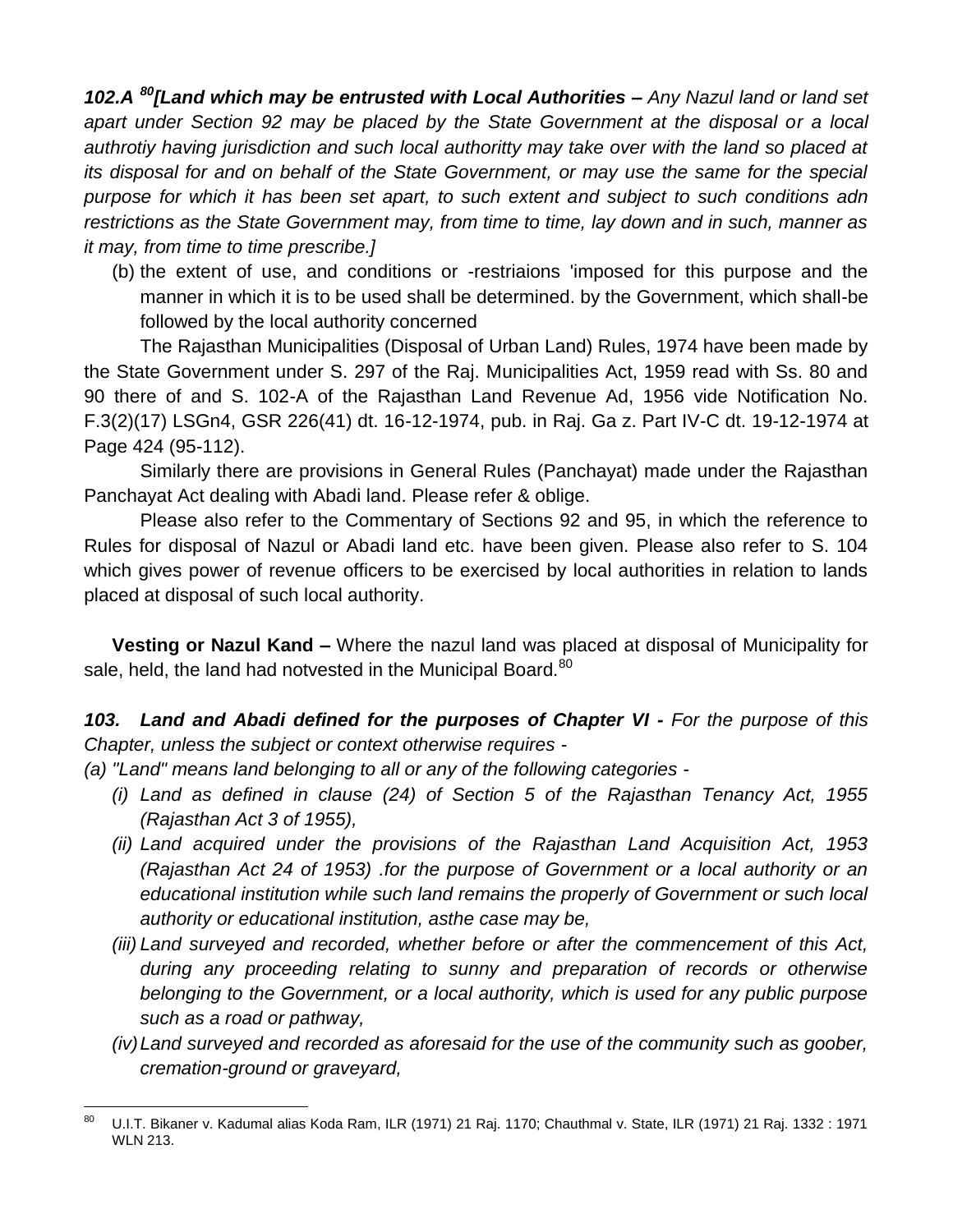- *(v) Land in possession `of the Govemment or a local authority obtained by transfer or otherwise,*
- *(vi)Nazul land as defined in clause (iv) of Section 3, and*
- *(vii)Land within the abadi area vesting in a local authority or land reserved and set apart for special purposes under Section 92,*

*and inclues benefits toarise out ofsuch land and things attached to the earth or permanently fastened to anything attached to the earth; and*

*(b) "abadi" or "abadi area"or "abadi land" means the population area of a village,*  town or city and includes the site of such village, town or city, land reserved and set apart *under Section 92 for the development of abadi therein and land held therein for building purposes whether a building has been constructed thereon or not.*

*104. Cases in which power of Revenue Officers may beexercised by local Authorities – Where <sup>81</sup>[any nazul land or land] in the abadi of a village or town or any land set apart for free pasturage of cattle or for development of abadi or for any other public or municipal purpose has been placed at the disposal of a local authority <sup>1</sup> [under Section 102-A] or otherwise; the powers exercisable under Section 97 or Section 98 by a Collector or other revenue officer shall be exrcised exclusively by the local authority concerned in accordance with rules made by the State Government in this behalf.*

*105. Rights of tenants under Section 31, Rajasthan Act 3 of 1955, not affcted – Nothing in Sections 95, 96, 97, 98 and 102, shall in any way affect, take away or abridge the right conferred on tenants by Section 31 of the Rjaasthan Tenancy Act, 1955 (Rajasthan Act 3 of 1955), to possess in the baadi of a village a site for a residential house free of charge.*

*106. Survey or re-survey – The State Government may direct, by notification in the <sup>82</sup>[official Gazette] that the survey or re-survey of any local area shall be made and every such*  local area shall, from the date of the said notification be hald to be under survey and record *operations until the issue of another notification declaring such operations to be closed therein.*

*107. Record Operations – The State Government may likewise direct, in respect of any* local area which has already been surveyed, that a general or partial revision of he records of *such local area shall be made and thereupon such local area shall be held to be under record operations until such operations are similarly closed.*

*108. Record Officers – The State Government, upon the issue of a notification under Section 106 or Section 107 -*

*(i) shall appoint an Additional Land Records Officer to be incharge of the operations referred to therein, unless a permanent Additional Land Records Officer shall have been appointed to the area brought under such operations, and*

<sup>81</sup> <sup>81</sup> Subs. by Sec.15 of Raj. Act No. 33 of 1959, Pub. in Raj. Gaz. Part IV-A, Ex-ord., dt. 30-6-1959.

Subs. vide Sec. 4 of Raj. Act No. 2 of 1958, Pub. in Raj. Gaz. Part IV-A, Ex-ord., dt. 13-1-1958.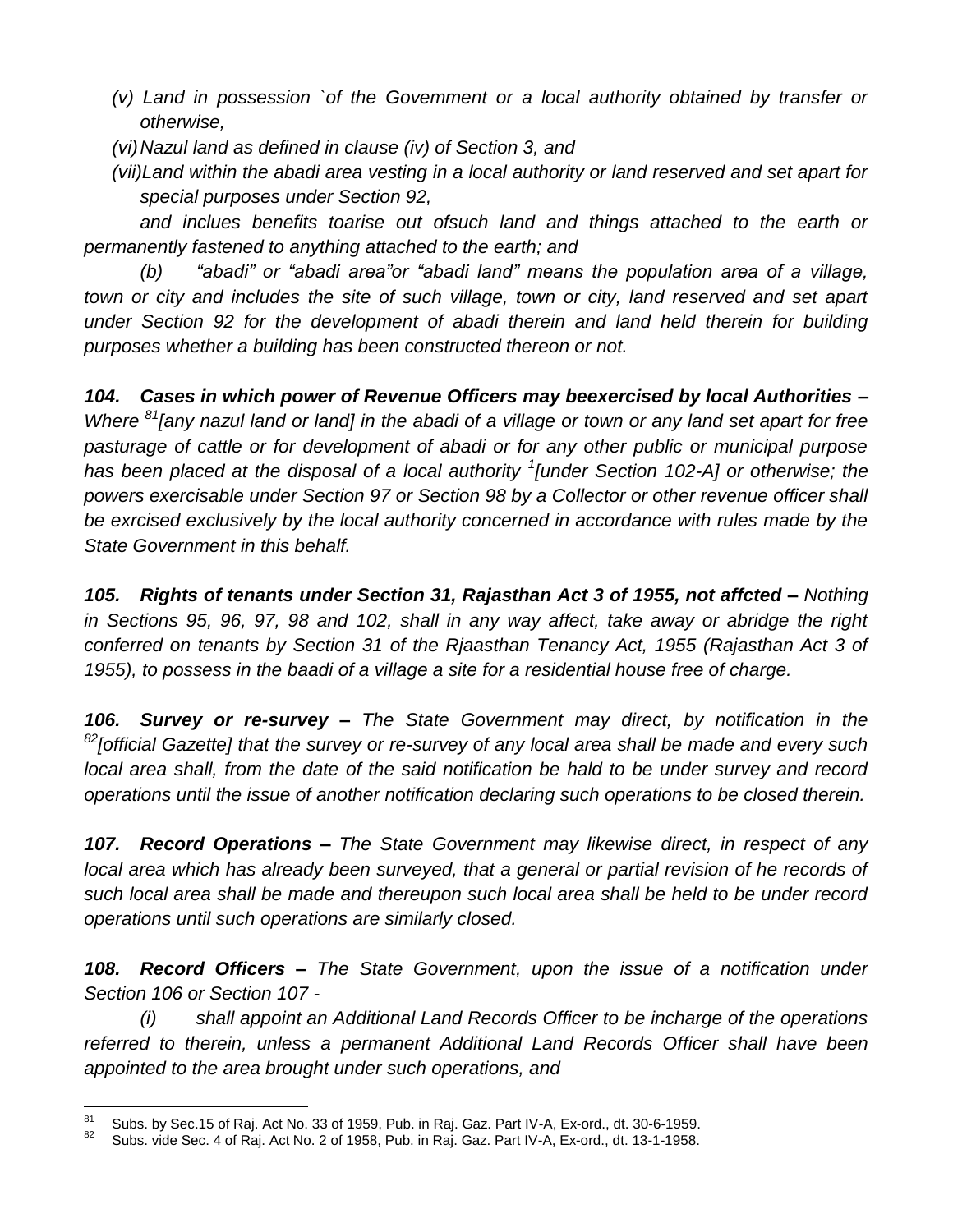*(ii) may appoint as many Assistant Land Records Officers as it may deem fit.*

*109. Mode of conducting operations – The operations referred to in Sections 106 and 107 shall be in charge of the Director of Land Records and shall be conducted in the manner prescribed by the State Government.*

*110. Assistance in survey of boundaries – (1) When any area is under survey and record operations, the Land Record Officer shall issue a proclamation informing all estate-holdres and tenants of such area that they are bound to render such assistance as may be required of them in the survey of theboundaries of the village as well as the boundaries of the fields therein.*

*(2) The Land Record Officer may isue a proclamation directing all estate-holders and tenants of the area under survey and record operations to erect within fifteen days such boundary marks as he may think necessary to define the limits of their village, estates or fields, and in default of their compliance within the time specified in the proclamation, he may himself cause such boundary marks to be erected at their cost.*

*111. Decision of disputes as to boundaries – (1) In case of any dispute concerning any boundaries the Land Records Officer shall decide such dispute, so far as possible, on the basis of the exiting survey maps and where this is not possible or such maps are not available, on the basis of actual possession.*

*(2) If, in the course of an inquiry into a dispute under this section, the Land Records Officer is unable to satisfy himself as to which party is in the possession or it is shown that possession has been obtained by wrongful dispossession of the lawful occupants within a period of three months previous to the commencement of the inquiry the Land Records Officer*  shall ascertain by summary inquiry who is the party bease entitled to possession and shall *then fix the boundary accordingly.*

*112. Preparation of map and field book – In respect of every local area or part thereof under survey and record operations, the land Records Officer shall, in accordance with rules made by the State Government in that behalf, prepare for each village or portion of a village comprised in such area or part a map and a field book.*

*113. Preparation of record of rights – In rspect of every local area under survey and record operations or only under record operations the Land Records Officer shall frame for each village or portio of a village comprised therein a record of rights.*

*114. Contents of record of rights – The record of rights shall be prepared in such manner as may be prescribed by the State Government and shall consist of the rollowing, namely -*

*(a) a khewat, this is to say, a register of all estate-holders in the area under survey and record operations or under record operations, specifying the nature and extent of the*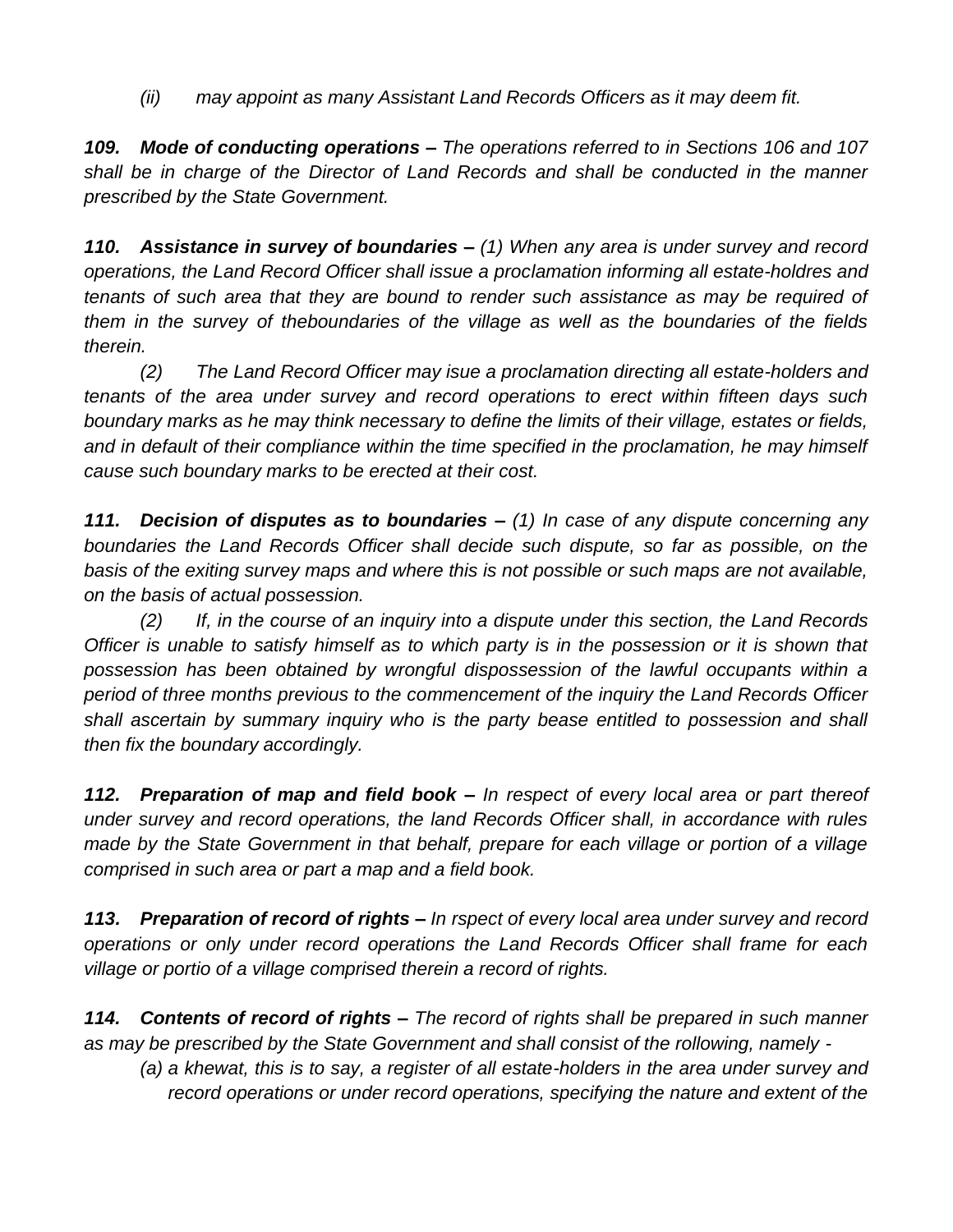*interest of each and his co-sharers, mortgages in possession and persons holding land from him otherwise than as tenants, if any;*

- *(b) a khatauni, that is to say, a register of all persons cultivating or otherwise holding or occupying land in such area, specifying the particulars required by Section 121;*
- *(c) a register of all persons holding land in such area free of rent or revenue; and*
- *(d) such other registers as may be prescribed.*

*115. Inviting claims to lands appearing to have no owner – (1) When any local area is under survey and record operations or only under record operations the Land Records Officer shall mke lits of all lands in such area which appear to him to have no lawful owner and shall thereupon issue a proclaimation declaring his intention todemarcate such lands as the property of the State and inviting any person having any claims to or over them to present, within three months from the date of such proclamation, a petition in writing setting fourth such claims and the grounds therefore.*

*(2) If any such petition is presented, the Land Records Officer shall decide it summarily after making such inquiry as he deems necessary.*

*116. Procedure when unclaimed land is used for common purposes – If no claim is made to such land as is mentioned in Section 115 or if such land is decided to be the property of the State but the inhabitants of the adjoining ;village or village prove that they have there to force enjoyed the use of such land for pastural or other agricultural purposes, the Land Records Officer may assign to such village or village so much of such land as he may consider requisite for such purpose and shall mark off the remainder as, and declare it to be, the property of the State.*

*117. Procedure when limited right over such land is established – If a clain to the*  exercise of enjoyment of any right, not amounting to the right of exclusive possession, in, to or *over any land comprised in the proclamation issued under Section 115 is established, the Land Records Officer may assign to the claimant as his property a define portion of such land, or, with the sanction of the State Government, otherwise compensate the claimant in accordance with the provision of the Rjaasthan Land Acquisition Act, 1953 (Rajasthan Act XXIV of 1953), and such assignment or compensation shall be held to extinguish all claims on account of such exercise or enjoyment.*

*118. Determination and record of khudkasht land – The land Records Officer shall ascertain and determine the extent of all land as khudkasht and shall record the same as such.*

*119. Determinatio of the abadi of a village – The Records Officer shall, in the case of every inhabited village, ascertain and determine the area to be reserved for the residence of the inhabitants thereof or for purposes, ancillary thereto and such area shall be deemed to be the abadi of such village.*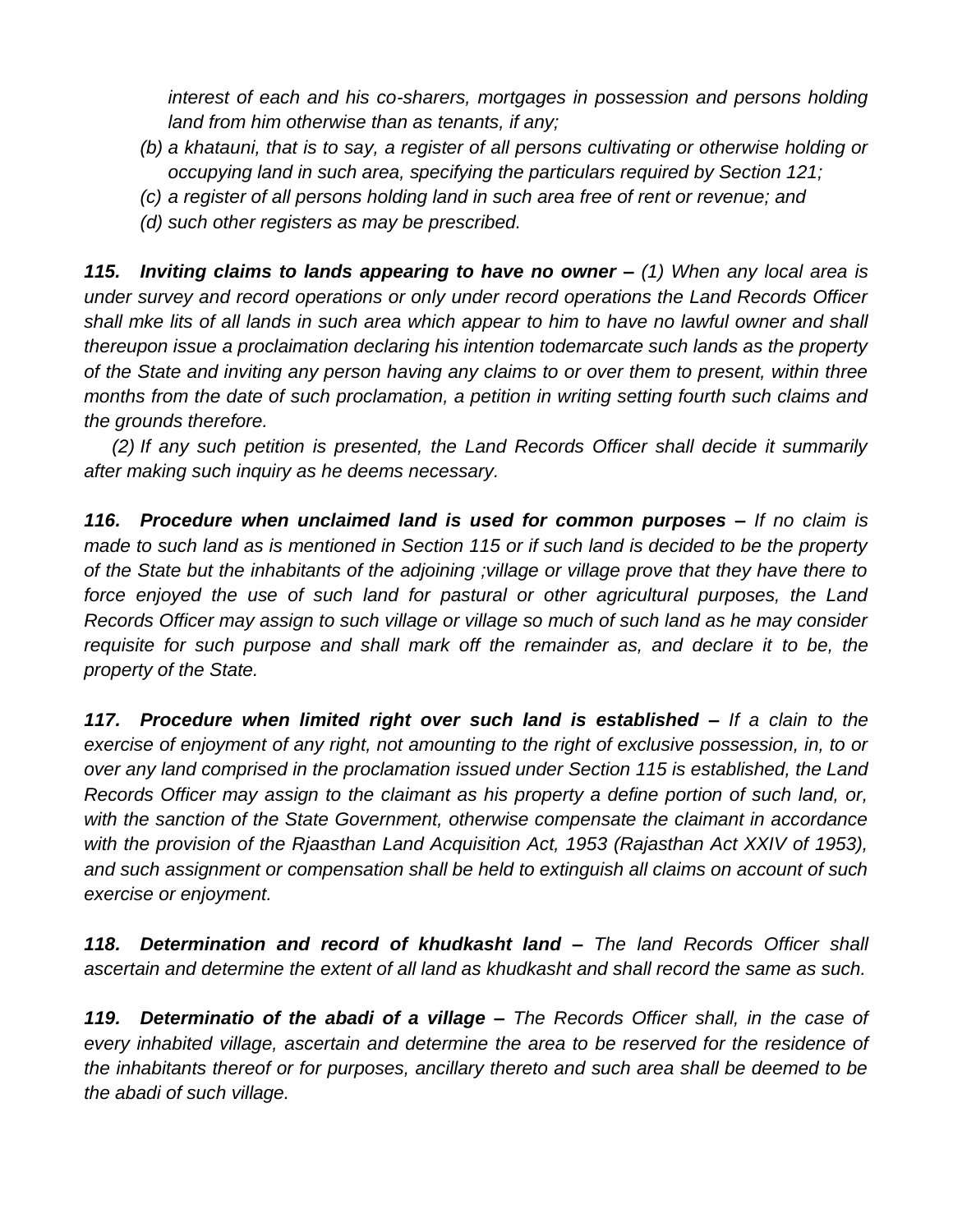*120. Register of villages – The Land Records Officer shall prepare in the prescribed form a list of all villages in the area under survey and record operations or under record operations, showing therein in the prescribed manner –*

- *(a) the area liable to fluvial cultivation;*
- *(b) the area having precarious cultivation;*
- *(c) the revenue or rent assessed thereon and the person thorugh whom it is payable; and*
- *(d) the area of which the revenue or rent has, either wholly or in part been released, remitted, assigned or compounded specifying the authority therefore and the conditions thereof.*

*121. Particulars to be stated in khatauni – (1) The register of persons cultivating or otherwise holding or occupying land, prescribed by clause (b) of Section 114, shall specify as to each tenant the following particulars, namely :*

- *(a) the nature and class of his tenure as determined in accordance with the provisions of <sup>83</sup>[xxx] the Rajasthan Tenancy Act, 1955 (Rajasthan Act 3 of 1955) <sup>84</sup>[or any other law or enactment for the time being in force in the whole or any part of the State],*
- *(b) the amount of premium, if any, paid by him for the acquisition of khatedari rights.*
- *(c) the date of the khatedari parcha, and the transfers, if any, made by him, together with all particulars of such transfers.*
- *(d) the khasra number of each field comparised in his holding and the area thereof,*
- *(e) the annual rent payable by him,*
- *(f) any other condition of the tenure whether containe din a written lease or not,*
- *(g) in the case of a person other than a khatedar tenant, the number of years during which he has held the land then in his possession, and*
- *(h) such other particulars as may from time to time be prescribed.*

*(2) The register shall also specify the estate-holders (if any) holding land as khudkasht in accordance with the provisions of <sup>83</sup>[xxx] the Rajasthan Tenancy Act, 1955 (Rajasthan Act 3 of 1955) <sup>84</sup> [or any other law or enactment for the time being in force in the whole or any part of the State] and shall state with respect to such land the number of years during which they have so held it.*

*122. Attestation of entries <sup>85</sup>[xxx] – All undisputed entires in the recor of rights shall be attested by the parties interested <sup>85</sup>[xxx].*

#### *123. <sup>86</sup>[xxx]*

<sup>83</sup>  $\frac{83}{64}$  Omitted by Part B of the First Schedule to Raj. Act No. 2 of 1958, Pub. in Raj. Gaz. Part IV-A, Ex-Ord., dt. 13-1-1958.  $rac{84}{85}$  Inserted-Ibid.

Expression "and decision ofdisputes" deleted by S. 2 of the Second Amendment Act No. 29 of1995, and the following expression also deleted : and all disputes regarding such entries, whether taken up by the Land Records Officer of his own motion or upon application by any party interested, shall be disposed of by him in accordance with the provisions of Secs. 123, 124 and 125. Pub. in Raj. Gaz. Ex-ord. 4(ka), dt. 22-11-1995, Page 125.

<sup>86</sup> Section 123 deleted by ibid. The text of S. 123 was as follows :

**Determination of class of tenant –** (1) In case of any dispute regarding the class or tenure of any tenant, the Land Records Officer shall decide the dispute according to the principles laid down in the Rajasthan Tenancy Act, 1955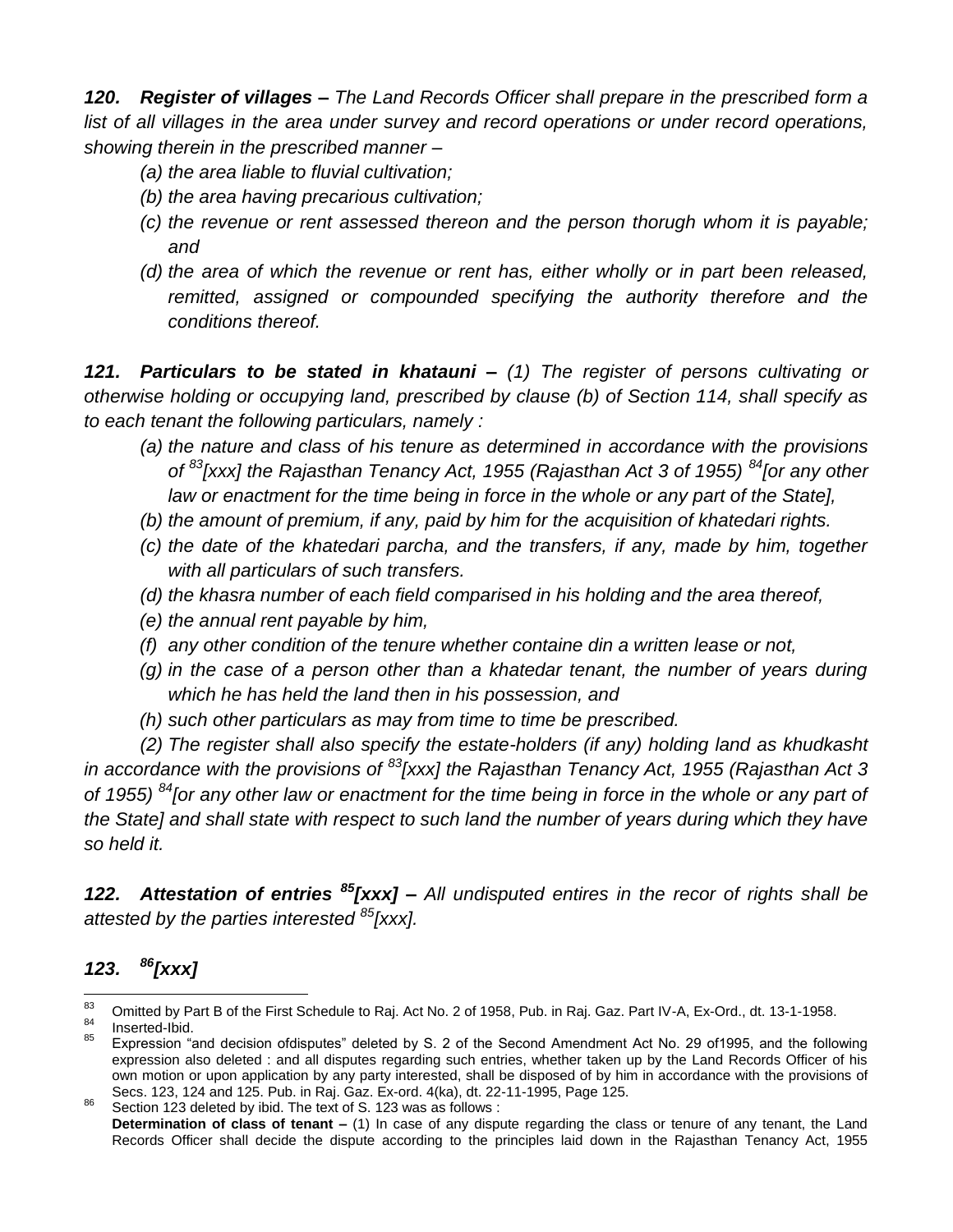*124. Procedure when rent or revenue payable is disputed – In case of any dispute regarding the rent or revenue payable, the Land Records Officer shall not decide the dispute, but shall record, as payable, for the year in which the record of right is framed, the rent or revenue payable for the previous year, unless it has been enhanced or abated by a decree order or agreement under this Act or under the Rajasthan Tenancy Act, 1955 (Rajasthan Act 3 of 1995).*

## *125. <sup>87</sup>[xxx]*

 $\overline{a}$ 

*126. Existing records to be acted upon – Until a new map and a field book are prepared under Section 112 or until a new record of rights is framed under Section 114, the existing*  map, field book and record of rights, if any, shall be the map, field book and record of rights of *the area concerned.*

*127. Proceedings pending upon close of survey & record operations – When the survey and record operations, or the record operations, as the case may be, are closed by a notification under Section 106 or Section 107, all applications and proceedings then pending before the Additional Land Records Officer shall, if such officer has not been appointed permanently, be transferred to the Collector.*

*128. Boundary disputes – All disputes concerning boundaries shall be decided by the Land Records Officer in the manner laid down in Section 111:*

*<sup>88</sup>[Provided that applications in relation toboundaries of fields may be made to any disposed by the Tehsildar in cases where there eixsts no dispute as to such boundariesbut on account of the absence of proper boundary marks there is the likehood of such a dispute arising.]*

*129. Obligation of holders as to boundary marks - (1) Ali holders of villages, estates or fields shall be bound to maintain and keep in repair and their own cost the permanent boundary marks lawfully erected thereon, and the Land Record Officer may at any time order such holders -*

*(a) to erect proper boundary marks on such villages, estates or fields, or*

<sup>(</sup>Rajasthan Act 3 of 1955). (2) In the trial of disputes under this section, the Land Records Officer shall observe the procedure prescribed under this Act.

<sup>87</sup> Section 125 declared vide S. 4 of the Second Amendment Act No. 29 of 1995. Pub. in Raj. Gaz. Ex-ord. 4(ka), dt. 22-11-1995, Page 125. The text of Section 125 was as follows :

**Settlement of disputes as to entires in record of rights-** (1) All other disputes regarding entries in the reocrd of rights shallbe decided on the basis of possession. (2) If in the course of enquiry into a dispute under this section, the Land Records Officer is unable to satisfy himself as to which party is in possession, he shall ascertain by summary inquiry who is the person best entitled to possession, and shall decide the dispute accordingly. (3) No order as to possession passed under this section shall debar any person from establishing his right to the property in any civil or revenue court having jurisdiction.

<sup>88</sup> Added by Sec. 16 of Raj. Act No. 33 of 1959, Pub. in Raj. Gaz. Part IV-A, Ex-ord., dt. 30-6-1959.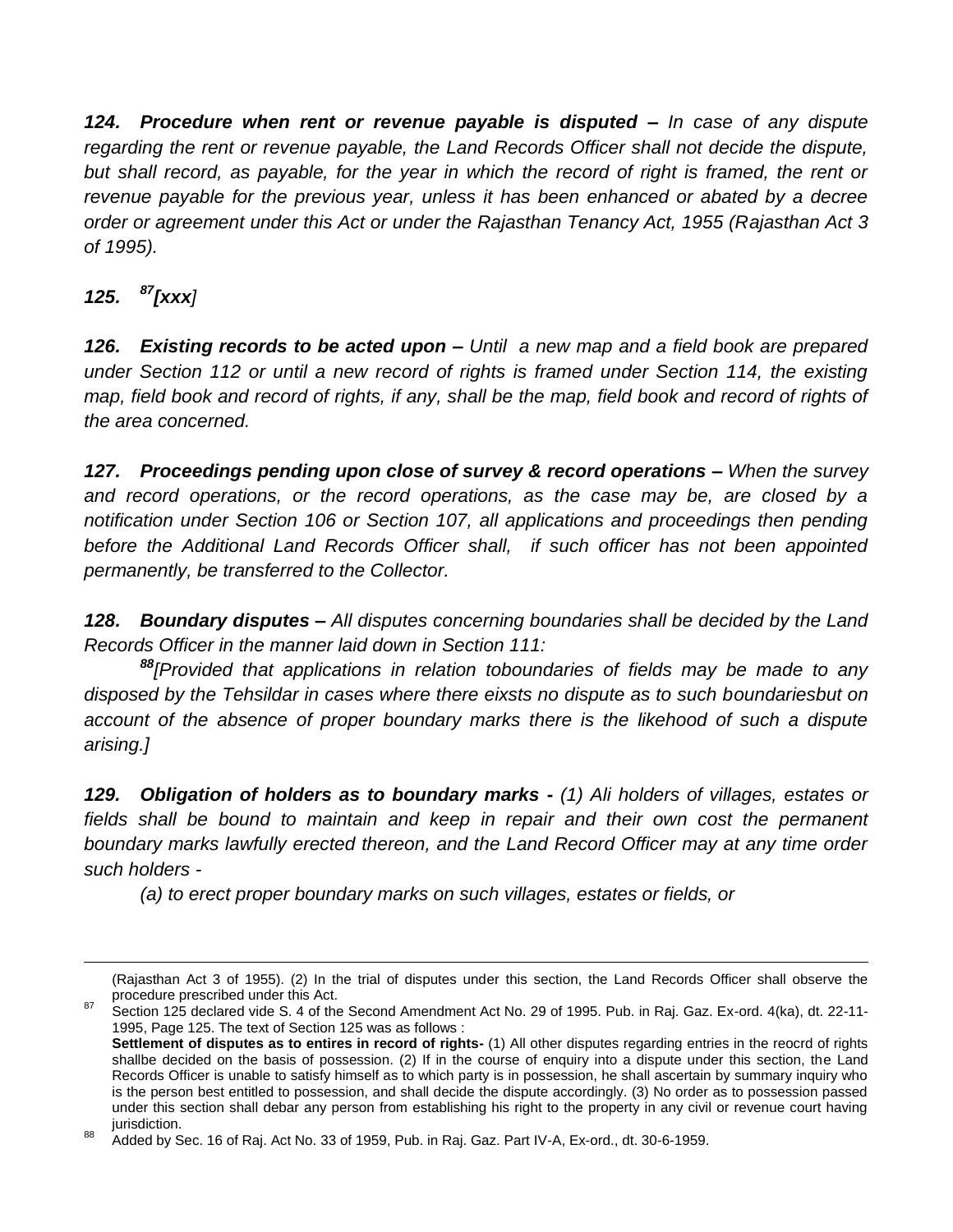*(b) to repair or renew in such form and material as he may prescribe all boundary marks lawfully erected thereon*

*(2) If such order is not complied with within thirty days from the communication thereof, such officer shall cause such boundary marks to be erected, repaired or renewed and shall recover the charges incurred from the holders concerned in such proportion as he thinks fit. <sup>89</sup>[(3) In cases of boundaries of fields where there is no dispute as to such boundaries, action under sub-sections (1) and (2) may be zaken by the Tehsildar upon an application made to him or otherwise*

*130. Penalty for injury to, or removal of marks - The Land Records Officer may order any person found to have w!Ifully erased, removed or damaged a boundary or survey mark to pay such sum, not exceeding tiny rupees for each marks o erased, removed or damaged, as may be necessary to restore it & to reward the informer. When such sum cannot be recovered, or if the offender cannot be discovered, the Land Records Officer shall restore the mark and recover the cost thereof from such land holders of the conterminous villages, estates or fields, as the case may be, as he thinks fit.*

*131. Maintenance of Map and Field Book – After the survey and record operations are over, the map and the field book shall be maintained by the Land Records Officer, in accordance with the rules made by the State Government in that behalf and he shall cause, annually or at such longer intervals as the State Government may prescribe, to be recorded therein all changes in the boundaries of each village or portion of a village, estate or field and shall correct any errors which are shown to have been made in such map or field book.*

*132. Annual Registers – (1) The Land Records Officer shall maintain the record of rights and for that purpose shall, annually or at such longer intervals as the State Government may prescribe, cause to be prepared a set or an amended set, as the case may be, of the registers enumerated in Sections 114 and the registers so prepared shall be called the annual registers.*

*(2) The Land Record Officer shall cause to be recorde din the annual registers in the prescribed manner, all changes that may take place and any transaction that may affect any of the rihts or interests recorded.*

*133. Report of succession and transfer of possession – (1) Every person obtaining possession by succession, transfer or otherwise of any property or other right or interest in any*  land or the profits thereof, which is required by this Act or any rules made thereunder to be *recorded in the annual registers shall bring the fact to the notice of the village Patwari and report it to the Tehsildar of the Tehsil in which such land is situated either director through the village Patwari or Land Records Inspector, within three months from the date of which he obtains such possession.*

*(2) If such person is a minor or otherwise disqualified, the guardian or other person who has charge of such person's property shall make such report.*

<sup>89</sup> Subs. vide Raj. Gaz. G. IV-C,Ex.-ord., dated 28-11-1963.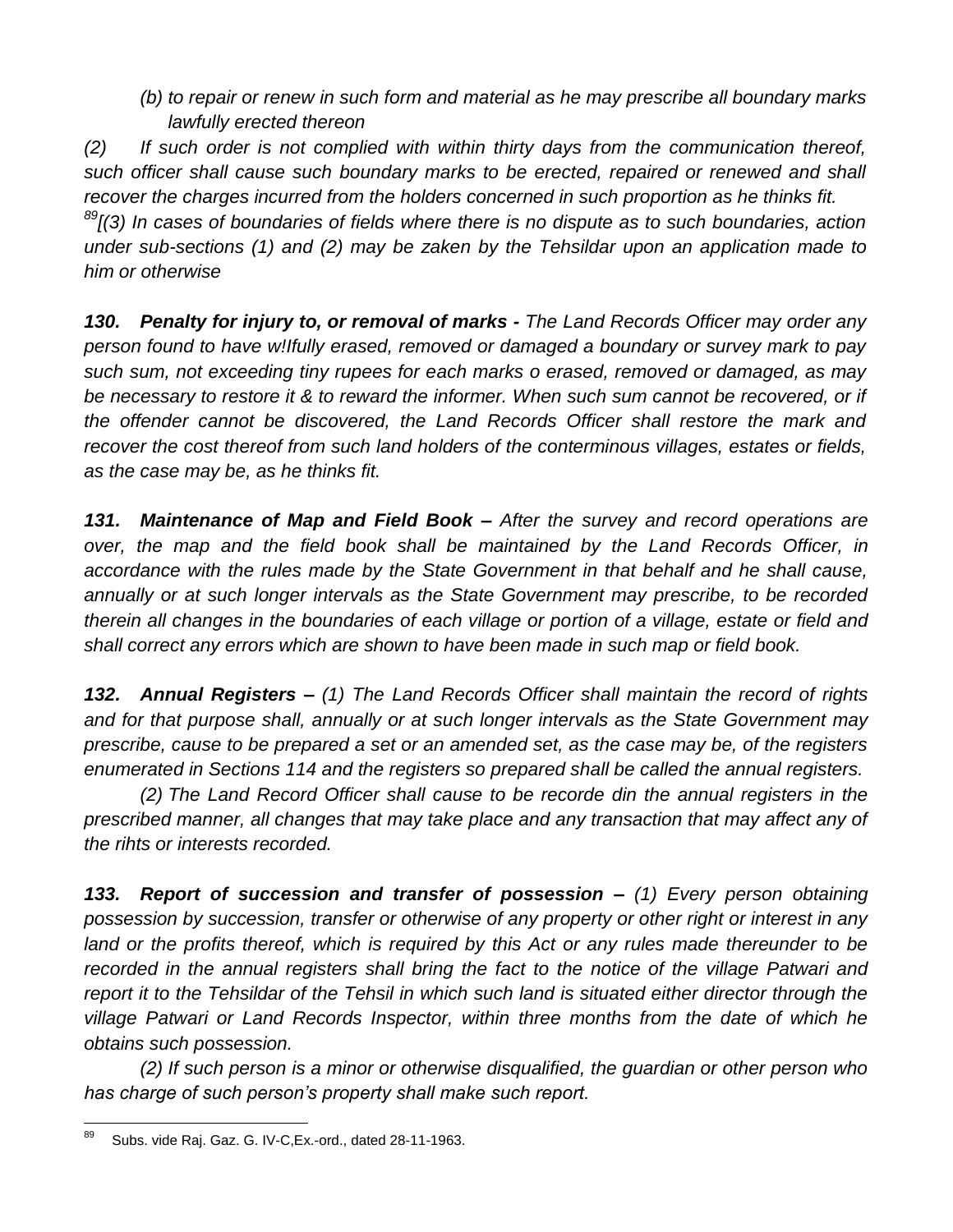*134. Fine for neglect to report – Any person neglecting to make the report required by Section 133 shall be liable to a fine not exceeding rupees ten.*

*135. Procedure on report – (1) The Tehsildar, on receiving such report or upon the fact coming otherwise to his knowledge, shall make such inquiry as appears necessary and in undisputed cases, if the succession or transfer or other acquisition appears to have taken place, shall record the same in the annual registers.*

*(2) If the succession or transfer or other acquisition is disputed, the Tehsildar shall, if competent under this Act or any other law for the time being in force decide such dispute according to law and if not so competent, refer the dispute to any other officer so competent for decision.*

136. <sup>90</sup>**[Correction of errors** – The land Records Officer may, at any time, correct or cause *to be corrected in the prescribed manner any clerical errors and any errors which the parties interested admit to have been made in the record of rights or register, or which a REvenue Officer may notice during the course of his inspection in any Register:*

*Provided that when any error is noticed by a Revenue Officer in any record of rights during the course of his inspection, no error shall be corrected unless a notice to show cause has been given to the parties.]*

*137. Succession to estates – Notwithstanding anything contained in this Act succession to, and transfer of an estate shallbe governed and regulated by and be determine din accordance with the law, usage or pratice of the local area in which such estate lies, and such law, usage or practice shall notwithstanding the provisions of Section 263, continue in force for the purpose aforesaid.*

*138. Inspection of records – All maps, field books and registers prepared under this Act, shall be open to public inspection free of cost at such hours, at such place and on such conditions as the State Government may prescribe.*

*139. Copies of entries – The patwari shall, when so required, prepare and issue copies of entries from the registers and records maintained under this Chapter on payment of such copying fees as may from time to time be prescribed by the State Government and such copies shall be attested in the prescribed manner.*

*140. Presumption as to entires – All entires made in the record of rights shall be presumed to be true until the contrary is proved.*

 $90^{\circ}$ Subs. for the following by Sec. 5 of the RLR (Second Amendment) Act, 1995 (Act No. 29 of 1995), pub. in Raj. Gaz. E.-4(ka) dated 22-11-95, page 125.

**<sup>136.</sup> Decision of disputes –** All disputes respecting the class of tenure of any tenant or regarding the rent or rev. payable or reg. entries in annual aregisters shall bedecided in accordance with provisions of Sec. 123 or 124 or 125, as the case may be.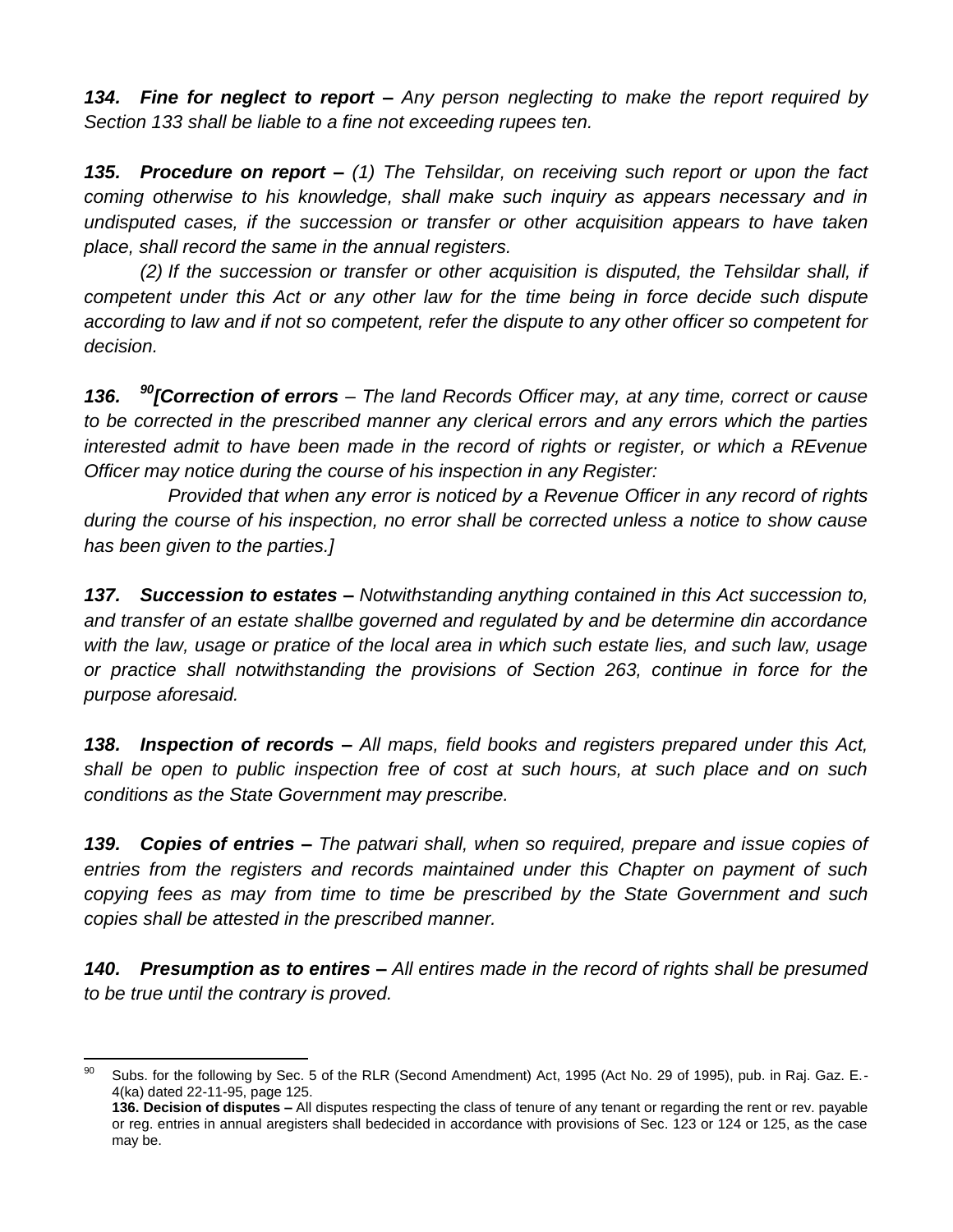*140.A.Procedure in disputes relating to khudkasht entries – (1) Notwithstanding anything contained in Sections 125 and 136, where a dispute arises as to the correctness or otherwise of any entry in the record to rights relating to Khudkasht in respect of any Bir or Jore which was used by a Jagirdar as a grass preserve and let cut for grassing either after the grass was cut or removed or before, with or without any grassing fee, the decision of such dispute shall be based on possession of the particular piece of land as Khudkasht in accordance with the provisions of the law for the time being in force regulating and governing the allotment and demarcation of land as Khudkasht:*

*Provided that no such entry shall be liable to be called in question if the total area of Khudkasht in the possession of the Jagirdar does not exceed twice the minimum area prescribed for the purpose of clause (a) of sub-section 91) of Section 180 of the Rajasthan Tenancy Act, 1955 (Rajasthan Act 3 of 1955).*

*(2) An application or proceeding under sub-section (1) for the correction of an entry relating to Khudkasht made in the record of rihts on or before the commencement of the Rajasthan Land Revenue (Amendment) Act. 1959, may be presented or started within five years from the date of such commencement and not later].*

*141. Decisions to be binding on revenue courts – Subject to the provisions of sub-section (3) of Section 125, all decisions under this Chapter in cases of dispute shall be binding on all revenue courts in rspect of the subject-matter of the dispute unless such dispute be with regard to the rent or revenue payable by a tenant.*

*141-A Definitions – For the purpose of this Chapter, unless the subject or context otherwise requires –*

- *(a) "abadi area" has the meaning assigned to it by clasue (b) of Section 103;*
- *(b) "land" has the meaning assigned to it by clause (a) of Section 103;*
- *(c) "owner" includes -*
	- *(i) the person having permanent interest in any land or premises, or*
	- *(ii) an agent of or a manager on behalf of, such, person, or*
	- *(iii) a trustee of such person, or*
	- *(iv)a body corporate in which any land or premises is vested for the time being, or*
	- *(v) the occupier for the time being of any land or premises;*
- *(d) "preises" means any land or building described as such in any record prepared under this Chapter or in any other previously exiting record; and*

*(e) "survey" includesidentification of boundaries and all other operation antecedent to, or connected with, sruvey.*

*142-B Power to order survey – (1) The State Government may whenrever it thinks fit, order, by notification in the official Gazeette, that a survey shall be made of any abadi area within the State or any part of such abadi area and every such abadi area or part thereof shall thereupon be deemedto be under survey.*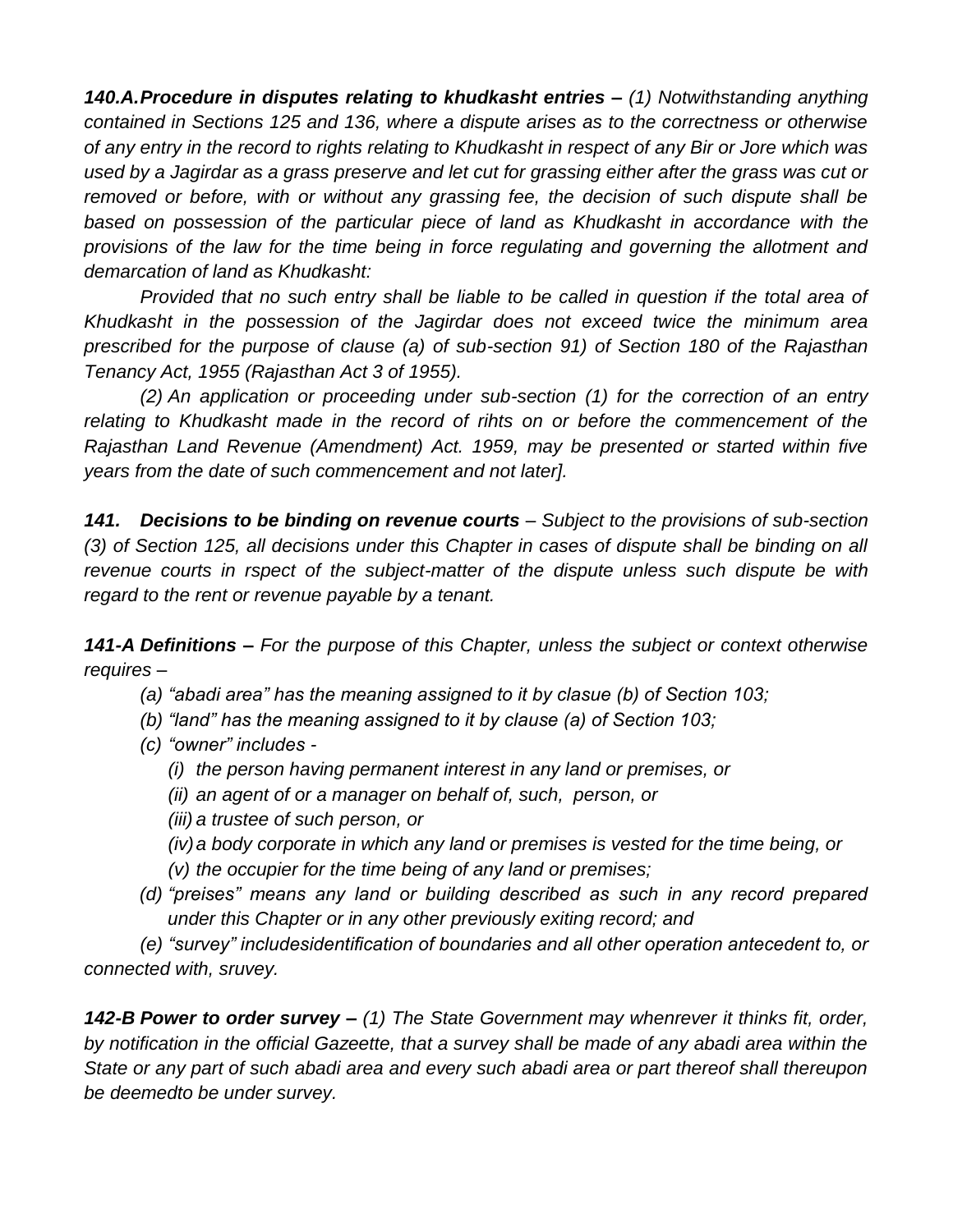*(2) The State Government may, by the same or a subsequent notification, direct that a local autthority having jurisdiction over such abadi are or part thereof shall be in charge of the survey to ordered.*

*(3) A local authority in charge of such survey, shall, in relation thereto, exercise powers and perform such duties under this Chapter or otherwise as may be led in the notification referred to in sub-section (2).*

*(4) Where no local authority is directed to be incharge of any survey ordered under subsection (1), the Collector of the district shall be in charge of such survey.*

(5*) A survey order under sub-section (1) shall be conducted in the prescribed manner by an officer not below the rank of an Additional Land Records Officer to be appointed by the State Government; and such officer is hereinafter referred to as the officer conduting the sunny.*

*(6) The State Government may appoint as many Assistant Records Officers and other officers and servants as it may think necessary to assist the officers appointed under subsech`on (5) to conduct the survey.*

*(7) Every officer or servant appointed under sub-section (6) shall exercise such wars and perform such duties as may be prescribed or as may be delegated to by the officer conducting the survey.*

*141-C Entry upon land - The officer conducting the survey shall, for the purposes of this Chapter, have power, either by himself or by other officers or servants employed in the sunny, to enter, between the hours of sunrise and sunset, upon any land or premises within the abadi area or part thereof under sunny, without ing liable to any legal proceedings what so ever on account of such entry or of thing done on such land or premises in pursuance of the provisions of this Chapter :*

*Provided that no such entry shall be made upon any land or premises which may be occupied at the time, unless with the consent of the occupier thereof, or with out previously giving the sold occupier twenty-four hours notice of the intention to so.*

*141-D Notice of survey may be given before hand - Before entering on any land or premises for purposes of sunny, the officer conducting the survey may cause a notice in writing under his hand to be served on the owner of the land or premises about to be surveyed and on the owners of conterminous lands or premises, calling upon them to attend either personally or by agent on such land or premises before him or before such officer as may be authorized by him in that behalf within a specified time (which shall not be less than three days after the senice of such notice) for the purposes of pointing out boundaries and of affording such information as may be needed for the purposes of this Chapter, and every person on whom such notice may be served shall be legally bound to attend as required by the notice and to give any information which may be required so far he may be able to give it.*

*141-E Survey may be proceeded with suer service of notice under Section 141-D - After due service of the notice issued under Section 141-D.*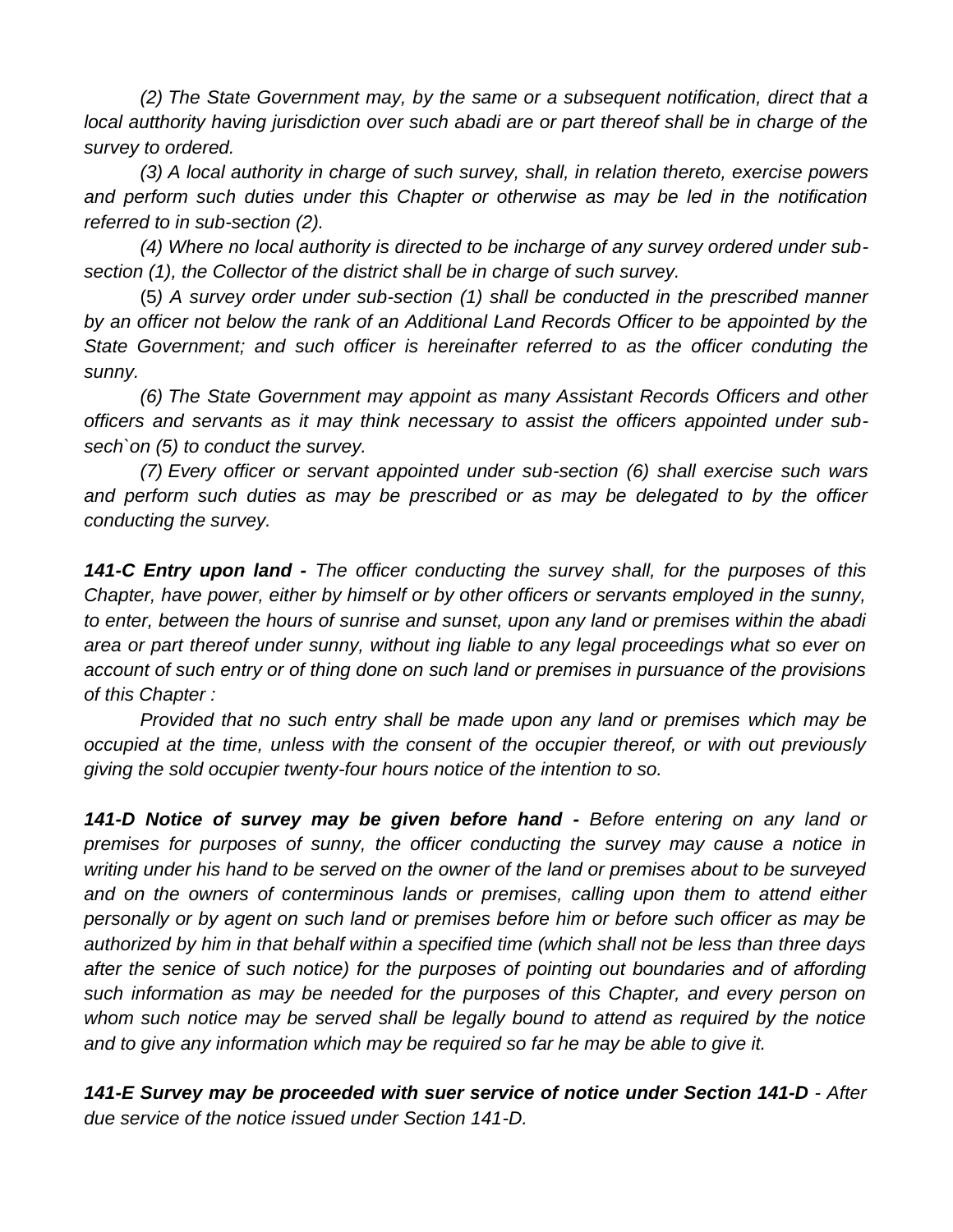(*i) the officer conducting the survey or any other officer or servant authorized by him in this behalf may proceed with the su ney whether the person upon whom such notice has been send are present or not, and*

*(ii) every such person who fails to appear or is not so present shall be bound by the results of the sunny in the same .manner and to the same extent as if the survey were made in his presence.*

*141-F Suney map and register - (1) The officer conducing the survey shall prepare a map of the abadi area or part thereof under sunny.*

*(2) Lands and premises in such abadi area of part thereof shall be shown on the map separately in the prescribed manner.*

*(3) To every piece of land to every premises shown separately on the map, an indicative survey number shall be assigned.*

*(4) The officer conducting the survey shall also prepare for the abed! area or pad thereof under survey, a register of all lands and premises therein which have been surveyed.*

*(5) The register prepared under sub-section (4) shall specify, in relation to each indicative sunny number assigned under sub- section (3), the name of the person or persons appearing at the time of the survey to be the owner thereof and such other particulars as may be prescribed.*

*141-G Erection of boundary marks - The Officer conducting the survey may at any time cause to be erected, on any land which is lo be or has been, surveyed under this Chapter, temporary or permanent boundary marks of such materials and in such number and manner as he may determine to be sufficient for the purpose of the survey :*

*Provided that no permanent boundary marks shall be erected when the boundary is defined by a permanent building, wall or fence.*

*141-H Maintenance of temporary boundary marks - (1) When any tem- porary boundary mark hasbeen erected under Section 141-G, the officer conducting the sunny may cause a notice in writing under his hand lo be served on the owner of the land or premises whereon, or adjoining which such boundary mark is situate, grinning him to maintain and keep in repair such boundary mark till the survey had been completed*

*(2) Should such owner nor comply with such notice, the officer conducting the survey may repair the boundary mark and the expense incurred in doing so shall be recoverable from such owner as an arrear of land revenue.*

*141-I Disputes as to boundaries - (1) if the course of a survey this Chapter a dispute is found to exist as lo the boundaries of any land or premises to be surveyed, an inquiry shall be held by an Assistant Records Officer authorized in this behalf for the purpose of determining such dispute.*

*(2) Such Assistant Records Officer shall cause a notice in writing under his hand to be served on the parties concerned requiring them to appear before him, inperson or by an*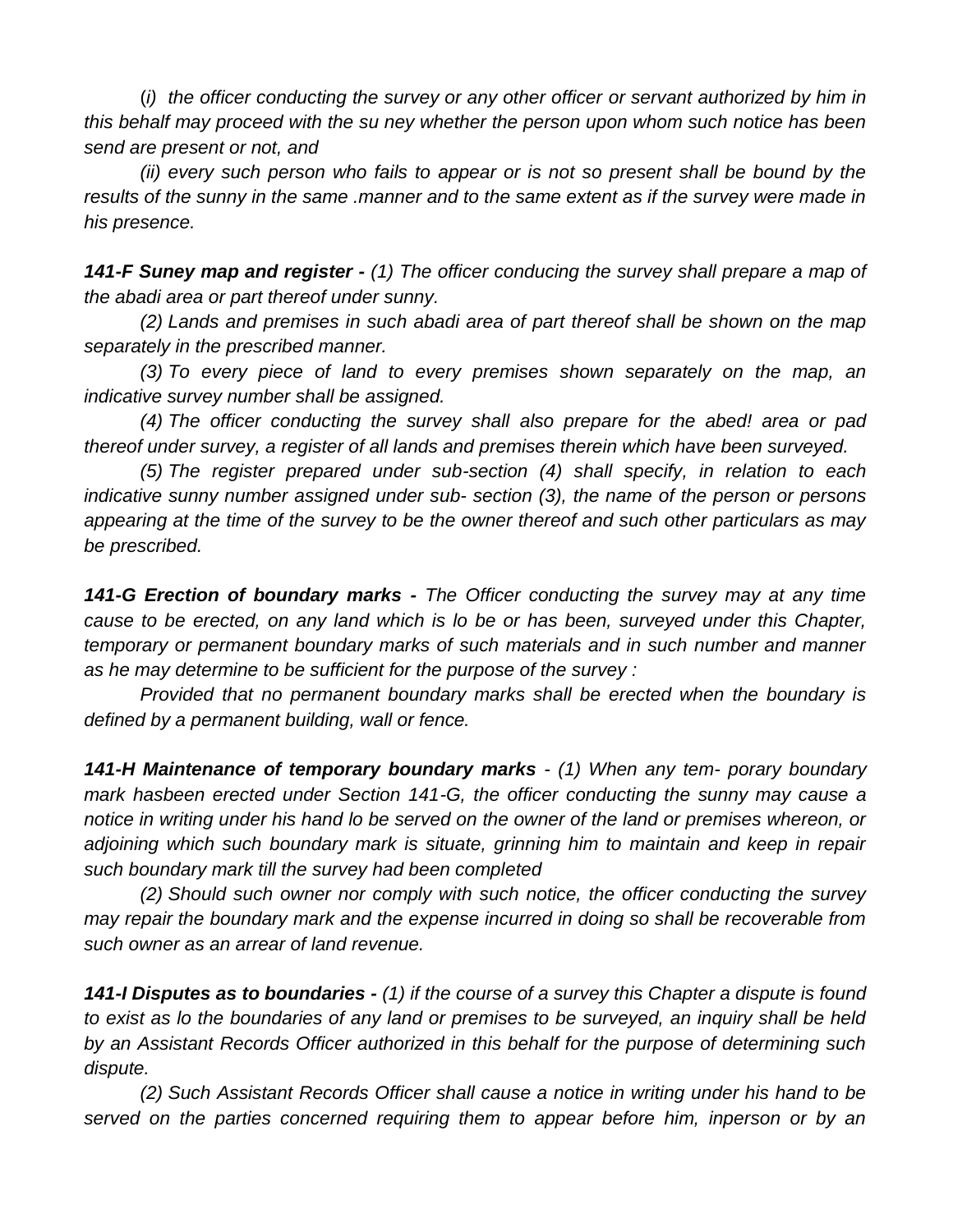*authorized agent, on a specified day and to produce evidence of possessions the land or premises in dispute.*

*(3) On the specified day or on such other day to which the hearing may be adjourned the Assistant Records Officer shall hear the parties, receive the evidence, produced by them respectively, consider the effect of such evidence take such further evidence as he may think necessary. and without reference torme merits of the claim of any of such parties to a fight to possess the land or pre nffses in dispute, decide which of the parties is .m possession of the said land or premises at the time of the sunny.*

*(4) For the purposes of the inquiry aforesaid the Assistant Records Officer shall have*  power to summon and enforce the attendance of mossies and compel production of *documents by thesame means and in the same manner asia provided in the case of a court under the Code of Civil Procedure, 1908 (Central Act V of 1908).*

*(5) After the inquiry has been completed the Assistant Records Officer shall pass an order in writing defining clearly me subject to dispute and recording his decision thereon and the reasons for such decision.*

*141-J Appeal to the Collector - Appeal shall lie from an order passed by an Assistant Records Chicer under Section 141-I to the Collector and may be preferred within thirty days from the date of such order.*

*141-K Power to refer to arbitration - (1) In every cases of disputed boundaries the Assistant Records Officer authorised to hold the inqui y may, on the written application of the parties, refer the dispute to one or more arbitrators nominated by the parties respectively, and shall fix such time, and allow such extension of time, as may seem reasonable for the delivery of award :*

*Provided that it Is appears to the Assistant Records Officer that the State Government or local authority is interested in any such dispute, he shall refuse to make such reference.*

*(2) To every reference made under sub-section (1) and to every arbitrator nominated thereunder, the provisions of the Arbitration Act, 1940 (Central Act 10 Of 1940) shall, so far as may be, apply.*

*141-L Documents connected with survey to be sent to officer or authority in charge of sunny - (1) After the survey of a bads land or part thereof under survey has been completed, the offs'car conductress the survey shall send all maps, registers, and other documents connected with such survey to the officer or authority in charge thereof.*

*(2) The fact of receipt of such maps, registers and other document shall be notified by such officer or authority son the oHs'cs.aI Gazette and any person interested son the survey may, at any time within two months from the date of such notification inspect such maps, registers and other documents free of charge.*

*(3) If during such par sod any objection to the survey is lodged with the officer or authority s'ncharge of Burley, such objection shall be decided by such officer as the State*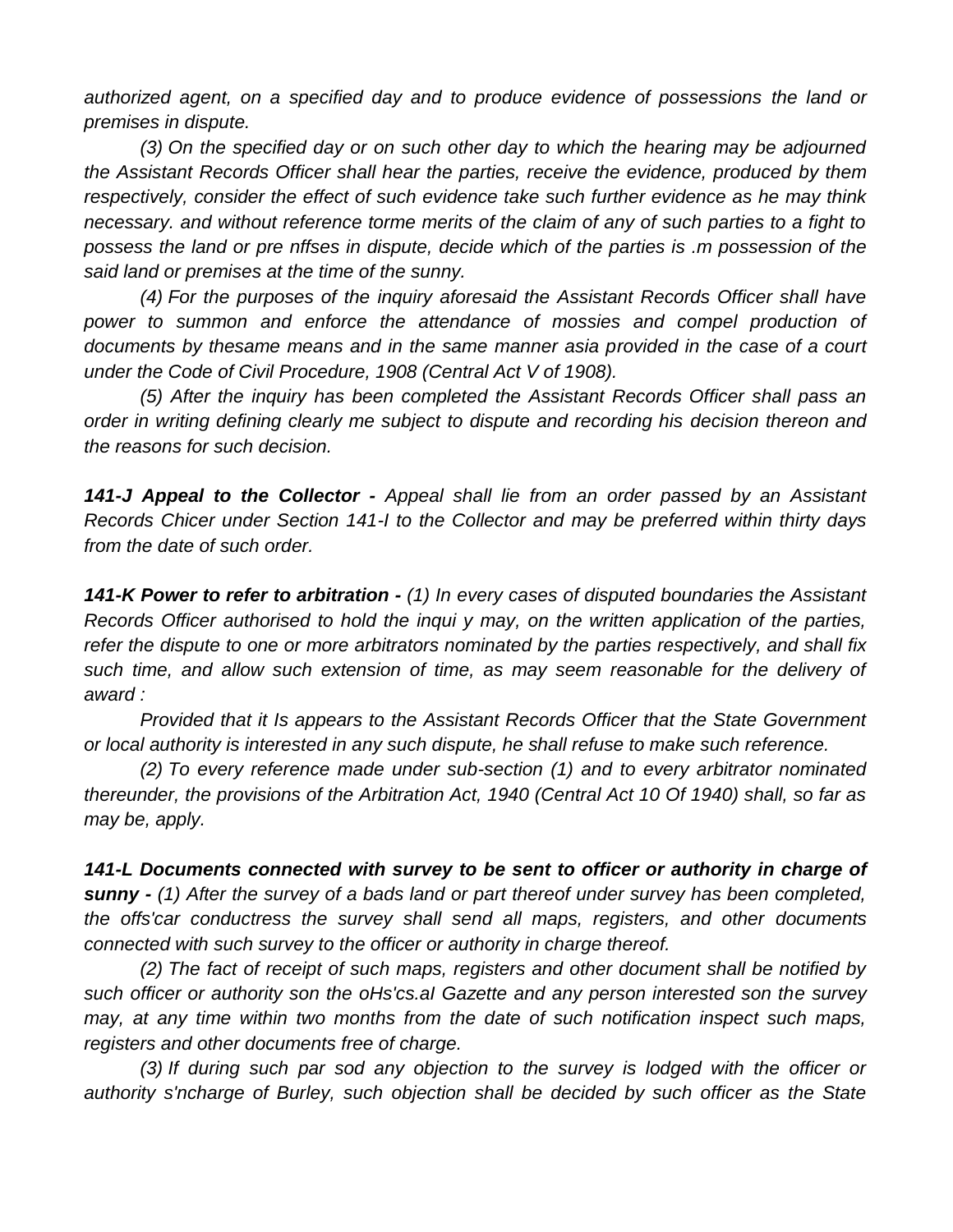*Government or, where a local authority is s`ncharge of the survey, such local authority with the approval of the State Government, may appoint in this behalf.*

*(4) After all objectoons lodged under sub-section (3) been decided, the officer or authority incharge of the sunny shall if necessary, cause the maps, registers and other doaments connected with the survey to be corrected in accordance with such decision and shall sub-ml, with his or its recommendation, ail papers to the Government for approval of the survey.*

*(5) If the State Government approves the sunny, such approval shailbe notified In the official Gazette.*

*1.41-M Maintenance of maps registers - (1) All maps, registers and other documents connected with the sunny approved by the State Government under sub section (5) of Section 141-L shall be deposited in the office of the officer or authority in charge of the sunny.*

*(2) All such maps, registers and other documents shall be maintained by such officer or authority in the prescribed manner.*

*(3) Such officer or authon'ly shah cause such maps to be revised, and the entries m such registers to be corrected, in the prescribed manner and at prescribed intervals, by such officer as may be appointed in this behalf or with the approval of the State Government:*

*Provided that no person shall be required for the purposes of such revision or lion to give notice to such officer or authority of his acquisition of any interest my land or premises.*

*(4) The officer appointed under sub-section (3) for the purpose of revising any map or collecting entries in any register shall exercise such power as may be prescribed.*

*141-N Survey fees - (1) The owner of any land or premises which has been surveyed under this Chapter shall be liable to pay to the officer or authority in charge of the survey, a survey fee at such rate, in such manner, within such time after the completion of the survey and to such extent as the State Government may prescribe and any survey fee not so paid shall be recoverable as an arrear of land revenue.*

*Provided that -*

- *(a) the aggregate amount of the survey fees variable from owners of lands and in the apadi or part thereof under survey shall not exceed one third of the total cost of the survey, and*
- *(b) no survey fee shall be payable -*
	- *(i) by the Government or by a local authority, or*

*(ii) in respect of any land or premises in the abadi area or pad thereof under survey exceeding in area or .value such limits as may be prescribed, or* 

*(iii) in respect of lands or premises held exclusively for religious worship or charitable purposes.*

*(2) Every owenr of land or premises who has paid the survey fee under this section*  shall be entitled to receive free of charge, and every owner of land or premises who is not *liable to ay such survey fee shall be entitled to receive on payment of such charges as may be*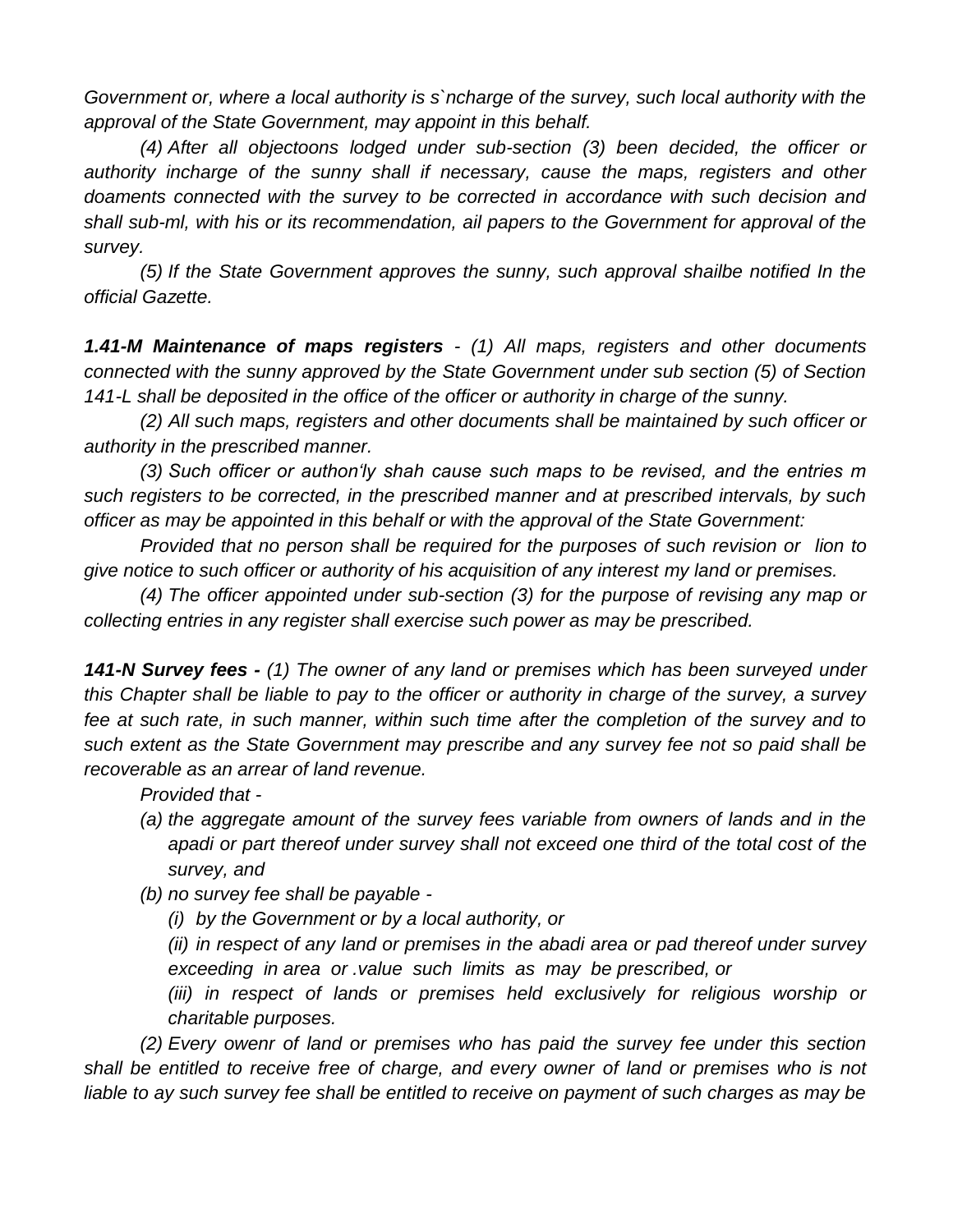*prescribed, cetified extract fromthe map and a certified extract from the register prepared unless this Chapter so far as they rebate tosuch land or premises.*

*141-O Cost of Survey – Subject to the preovisions contained in Section 141-N, the cost of every survey made under this Chapter shall be met :-*

*(i) in case a local authority is in charge of such surveys, by such local authority, and*

*(ii) in other cases, by the State Government;*

*Provided that in the case covered by clause (i) the State Government may agree –*

*(a) to pay a portion of such cost out of the Consolidated Fund of the State or*

*(b) to advance a loan to a local authority for meeting such cost upon such terms and conditions as to rate interest, period of repayment, security and the like, as may be mutually agreed upon.*

**141-P Penalty for failure to comply with requisition in notice –** Whoever fails to comply *with a registration contained in any notice issued under this Chapter and duly served shall be liable to a fine not exceeding one hundred rupees.*

*141-Q Inspection of, and copies of extracord from maps, registers and other documents referred to in sub-section (1) of Section 141-B shall be open to public inspection in such manner, within such hours, at any places subject conditions and on payment of such fees as the State Government may prescribe.*

*(2) Certified copiesof, or of extracts from such maps, registeres and documents shall be granted on payment of such copying fees and in such manner as the State Government may prescribed.*

141-R Rules – The State Government may, by notification in the official Gazette make rules *not inconsistent with the provisions of this Chapter –*

- *(i) for the preparation of maps and registers, the form thereof, and the collection and record of information in respect of any land or premises within the abadi are under survey.*
- *(ii) for the regulation of all proceedings to be taken under this Chapter.*
- *(iii) for the manner of all inquiries to be made thereunder.*
- *(iv)for the regulation of all matters which are required to be, or may be prescribed under this Chapter, and*
- *(v) generally for the proper performance of all things to be done thereunder and the carring out of the purposes and provisions thereof.*

**141-S Proceedings not to be affected by informality** – No proceding under this chapter *shall be effected by reason of any informality, provided the provisions thereof be in substance and effect complied with and no proceedings under this Chapter shall be affectedby reason of the omission to serve and notice required by or under this Chapter to be issued and served.*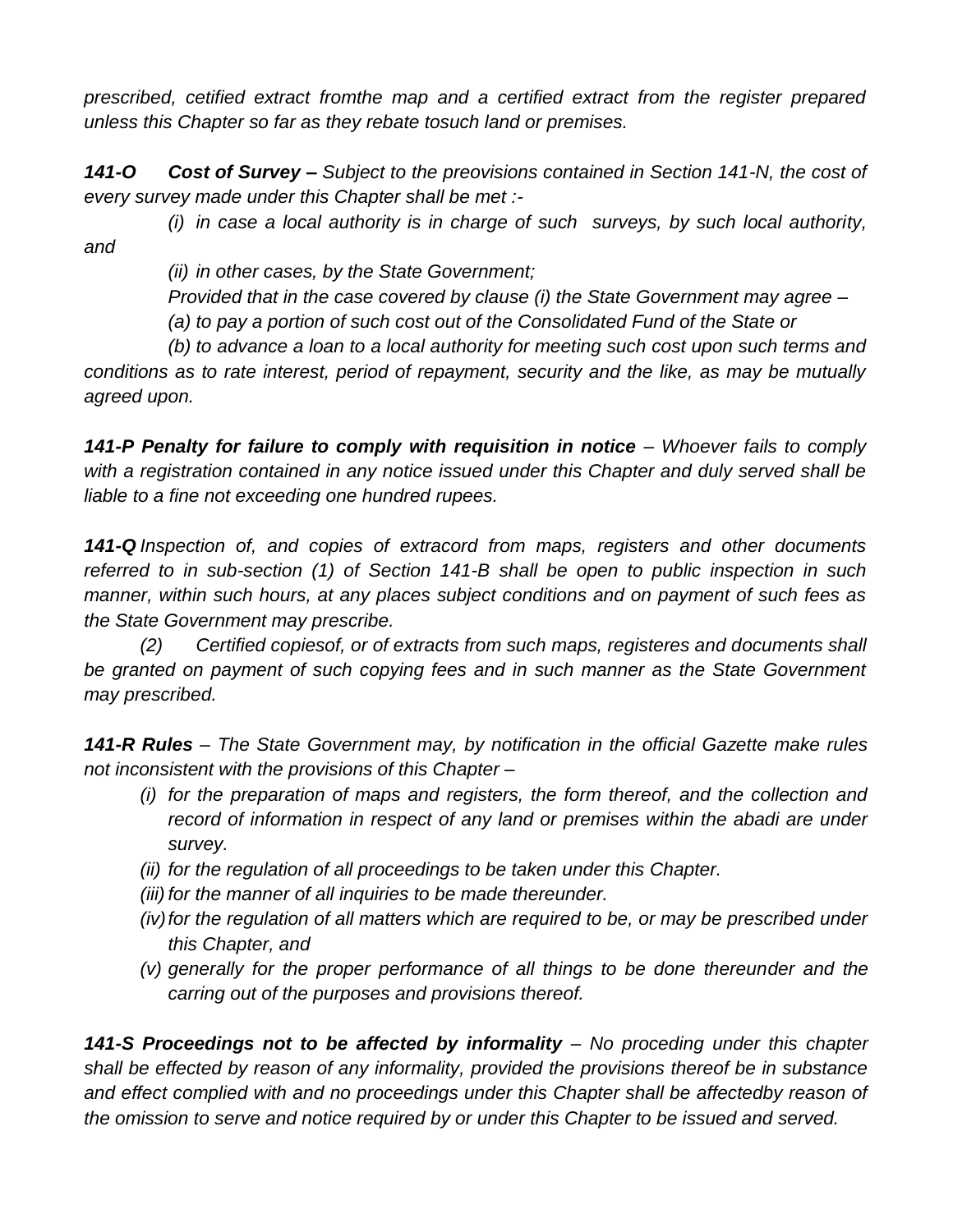*141-T Presumption as to maps and entries in registers – All maps and all entries made in the registers, prepared under this Chapter, shall be presumed to be correct unless the country is proved:*

*Provided that no such map or entry shall affect the right, title or interest of any person to or in any land or premises or shall preclude him from enforcing such right, title or interest in a completent court in accordance with law.]*

*142. Settlement or re-settlement – (1) The State Government may, by notification in <sup>91</sup>[official Gazette], order any district or other local area to be brought under settlement or resettlement, as the case may be.*

*(2) Every such district or other local area shall be held to be under settlement operations from the date of the notification under sub-section 91) until the issue of another notification declaring such operations to be closed therein.*

*143. Probable results of resettlement - When the period for which the land revenue of a*  district or other local area has bean settled is about to expire, the Government may cause a forecast of the probable results of re-settlement to be prepared before issuing a notification *under sub-section (1) of Section 142.*

*144. Consideration which shall determine whether re settlement shall be made - In deciding whether a district or any other focal area shall be brought re-settlement, the State Government shall consider -*

- *(i) whether a reasonable increase or decrease of avenue is likely to result;*
- *(ii) whether, in case there is a prospect of such an increase there are Satisfactory reasons for post ponding re-settlement.*
- *(iii) whether the existing assessment has become uneven or is unduly severe or whether other sufficient reasons exist for entering without the prospect of a reasonable increase of revenue e upon the work of re-settlement :*

*Provided that an increase of revenue which will re-coup the expenditure on resettlement in ten years shall ordinarily be deemed to be reasonable.*

*145. Settlement Officers - The State Government, upon the issue of a notification under sub-section (1) of Sec. 142,-*

- *(i) shall appoint a Settlement Officer to be incharge of the operations referred to in subsection (2) of Section 142 unless a permanent Settlement Officer shall have been appointed to the district or other local area under such operations, and*
- *(ii) may appoint as many Assistant Settlement Officers as it may deem necessary.*

*146. Transfer of duties of Land Records OHicer to settlement Officer - When any district or other local area is under settlement operations, the duty of maintaining the maps and filed* 

<sup>91</sup> Substitute by Sec. 4 of Raj. Act No. 2 of 1958, Pub. on dt. 13-1-1958.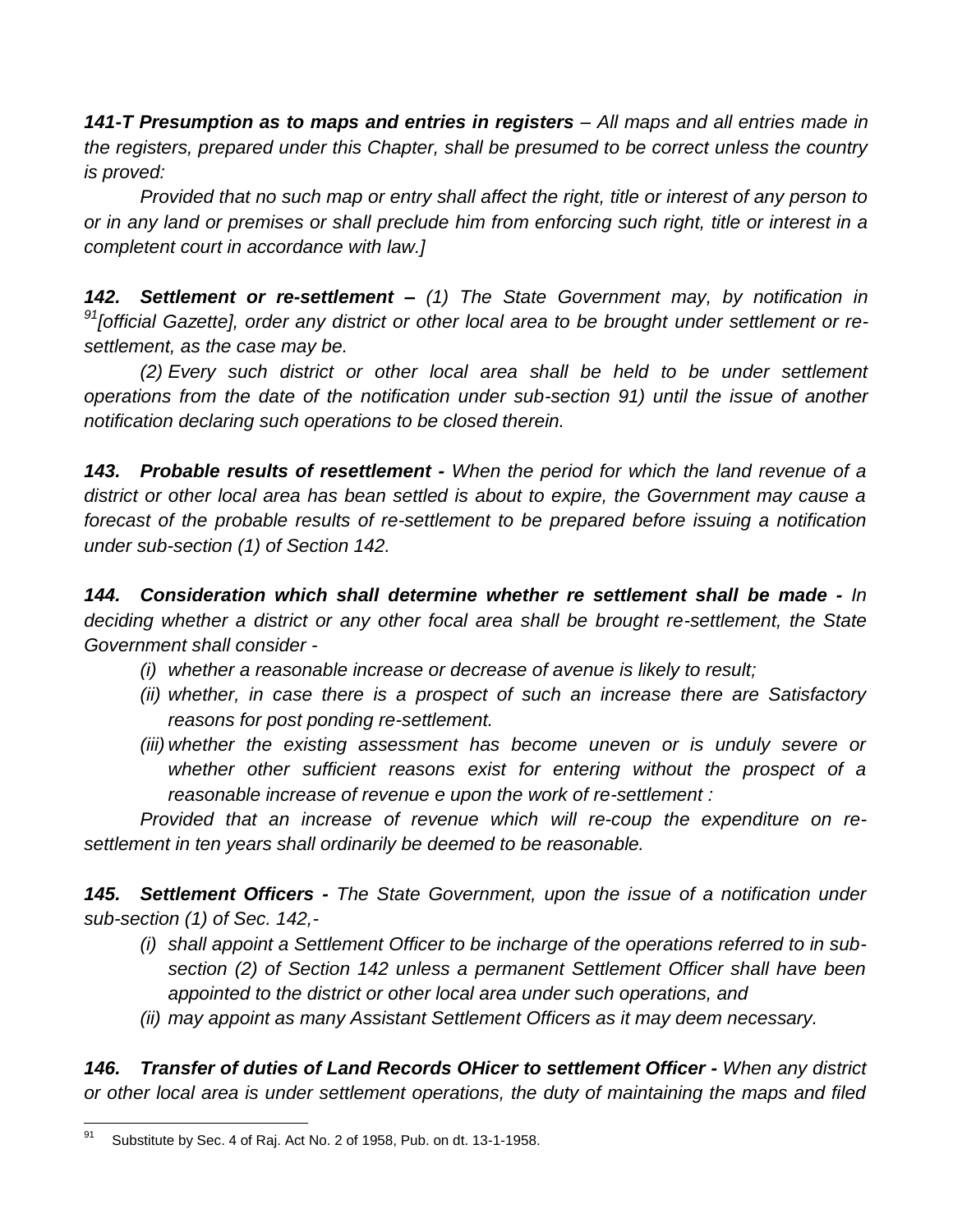*books and preparing the annual registers may be transferred under the orders of the State Government from the Land Records Officer, to the Settlement Officer, who shall thereupon exercise all the powers conferred on the Land Records Officer by Chapter VI.*

*147. Rules - The State Government may, by notification in the <sup>92</sup>[Official Gazette] make rules for the procedure of Settlement Officers in settlement operations.*

*148. Economic Survey – When any district or other local area has been brought under settlement operations, the Settlement Officer shall carry out an economic survey of the condition of the tenants in such district or area and in doing so shall have regard particularly to the following ters, namely -*

- *(a) extent to which the district or area is protected by irrigation, and increase, if any, in irrigation facilities since the last settlment, if any:*
- *(b) standard of cultivation; and increase or decrease in culrivated area since the last settlement, if any;*
- *(c) expenses of cultivation and the cost to the cultivator of maintaining himself and his family;*
- *(d) existence of markets in, or in the vicinity of, the district or area under settlement;*
- *(e) means of communication and improvements, since the last settlement, if any;*
- *(f) size of the holding;*
- *(g) extent of indebtedness among tenants and credit facilities.*

**149. Formation of assessment circles or groups –** (1) Simultaneously with, or soon after the completion of, the economic survey referred to in Section 148, the Settlement Officer shall from assessment circles or assessments group in the district or area under settlement operations.

*(2) In forming assessment circles or assessment groups, the Settlement Officer shall have regard to homogenity in respect of the matters specified in Section 148 and of the following further maters namely :-*

- *(a) physical configuration.*
- *(b) climate and rainfall;*
- *(c) population and availability of labour;*
- *(d) agricultural resources;*
- *(e) nature of the principal crops grown, alongwith the quantity of procedure thereof as well as the prices thereof prevailing in the market;*
- *(f) the rates at which rents are being paid for holdings; and*
- *(g) the assessment circles or assessmen groups fromed during the last settlement, if any.*

<sup>92</sup> Substituted by Sec. 4 of Raj. Act No. 2 of 1958, Pub. in Raj. Gaz. Part IV Ext-ord., dt. 13-1-1958.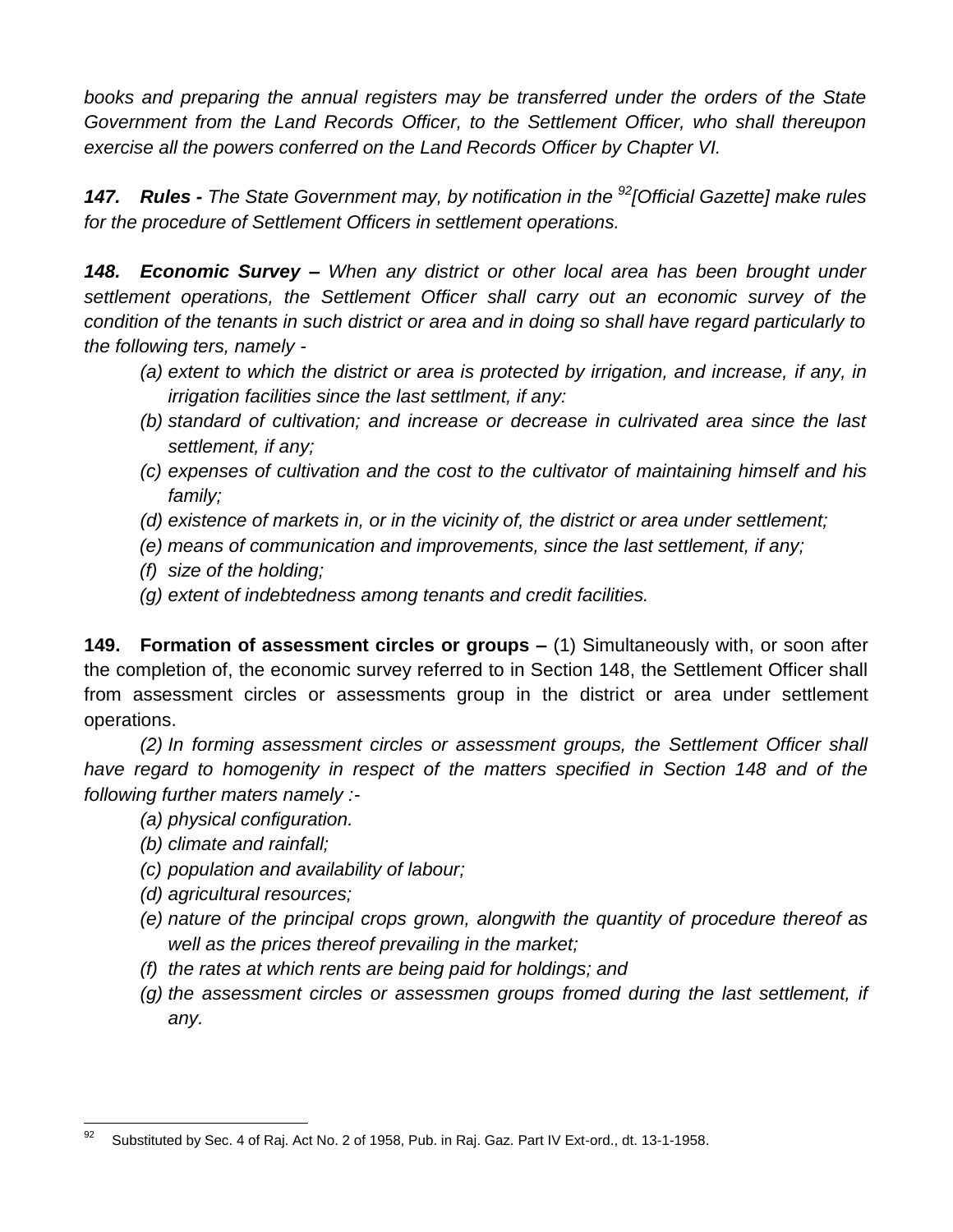*150. Soil Classification – The Settlement Officer shall also divide villages in each assessent circle or assessment group formed under Section 149 into various soil classes in accordance with rules made in that behalf.*

*151. Evolution of rent-rates - The Settlement Officer shall then involve suitable rent-rates for each class of soil in each assessment circles or assessment group, as the case may be.*

*152. Basic of rent-rates - (1) With a view to moving at fair and equitable rent-rates under Sec. 151, the Settlement Officer shall have regard to-*

*(a) the collections from rent and cesses in the nature of rent during the twenty years preceding the settlement, excluding such years as the State Govemmentmay, by notification in the <sup>93</sup>[Official Gazette] declare to be abnormal;*

*(b) the average of the prices of agricultural produce prevailing during the twenty years proceeding the settlement, excluding such years as the State Government may, by notification in the official Gazette], declare to be abnormal;*

*(c) the nature of crops grown and the average quantity of the produce;*

*(d) the value of such produce at the average price referred to in cl. (b);*

*(e) the expenses of cultivation and the cost to the cultivator of maintaining himself and his family;*

*(f) the area of land kept fallow each year out of each holding rotation followed and periods or rest;*

*(g) the frequency of remissions, suspensions and short collections;*

*(h) the rent-rates of the settlement, if any; and the share of procedure and commutation prices at which such rates were evolved; and*

*(i) the rent-rates, if any, sanctioned for similar classes of soil in the adjoining areas.*

*(2) The rent-rates to be evolved by the Settlement Officer shall represent such share not exceeding one-sixth of the value of produce referred to in clause (d) of sub-section (1), as may be in vague in the areas to which such rent-ratesshall relate.*

*153. Modifications of rates - The Settlement Officer shall also record for each village whether the rent rates evolved by him therefore are applicable without modification or the extent to which they require modification either for the village as a whole or for a specified soil class therein.*

*154. Matters to be determined and recorded - The Sett`lement Officer shall, sub/ed to any rules made in this behalf by the State Government under this Act, determine and record -*

*(a Whether rent shall be payable in one instalment or more,*

- *(b) in case rent is payable in more than one instalment,-*
	- *(i) the number of such instalments, and*
	- *(ii) the proportion thereof payable in each instalment,-*
- *(c) the date for payment of rent or each instalment of rent, as the case may be, and*

<sup>93</sup> Substituted by Sec. 4 of Raj. Act No. 2 of 1958, Pub. in Raj. Gaz. Part IV-A, Ex.-ord. dt. 13-1-1958.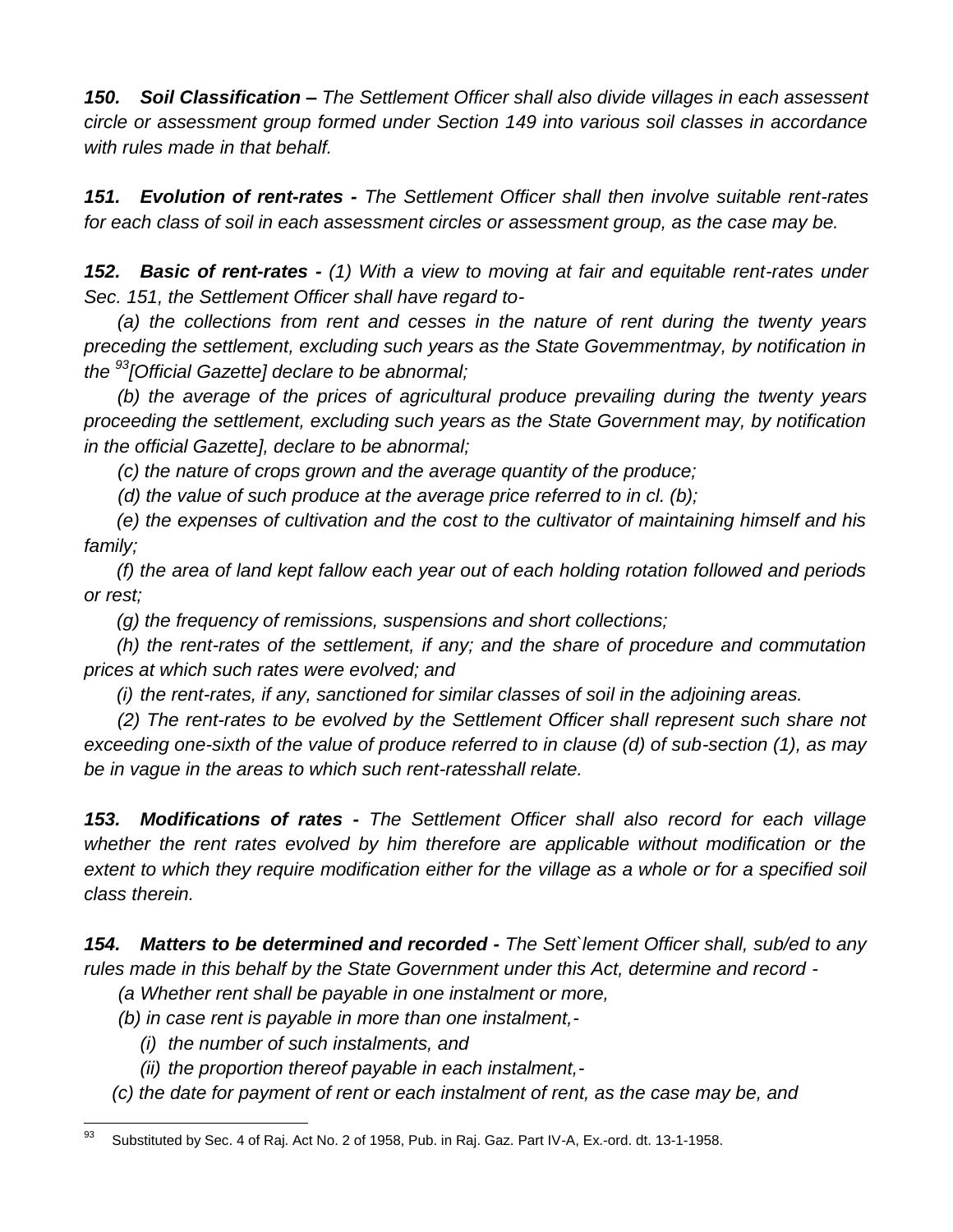*(d) any other matter which he may be directed by such rules to determine and record.*

*155***.** *Publication and submission of proposals – (1) When rent-rates have been evolve din accordance with Sec. 152 and 153, the Settlement Officer shall publish his proposals in respect thereof, alongwith the basis of the rent-rates evolved by him, in such manner as may be prescribed.*

*(2) The Settlement Officer shall then give a public notice in the prescribed manner inviting objections to the proposals published under sub-section (1) within the time specified in such notice.*

*(3) If within the time prescribed in sub-section (2), any objections are received, the Settlement Officer shall consider them and may amend his proposals in such manner as he thinks fit.*

*(4) The Settlement Officer shall then submit the proposals, alongwith the objections received and the orders passed by him thereon, to the Settlement Commissioner.*

*156. Sanction of proposals – (1) The Settlement Commissioner shall scrutinies the proposals received under Section 155 and make such inquiry into any of the matters contained therein as he may think necessary.*

*(2) He shall then submit the proposals to the Board along witkkis remarks and recommendations in respect thereof.*

*(3) On receipt of the proposals submitted under sub section (2), the Board may direct further inquiry into any of the matters contained therein.*

*(4) After such further enquiry, if any, as is referred to in sub-section (3), has been made or held, the Board shall submit the proposals for the sanction of the State Government either without any modification or with such modifications in the proposed assessment circles or assessment groups, soil classes and rent-rates as it may, for reasons to be recorded in writing, think necessary.*

- *(5) The State Government may-*
	- *(i) sanction the proposals as recommended by the Board or*
	- *(ii) direct such father enquiry to be made as it may deem necessary, or*
	- *(iii) return the proposals for the reconsideration of the Board, or*
	- *(iv) sanction the proposals with such modifications as it may deem fit; and the rentrates so sanctioned shall be the sanctioned rent-rates*

## **C-Determlnation of Rents**

*157. Assessment of rents - On the basis of the sanctioned rent- rates, the Settlement Officer shall proceed to asses rent payable, whether by way of abate- ment, enhancement, communication or otherwise of the existing rent, for each holding in the district or area under settlement operations.*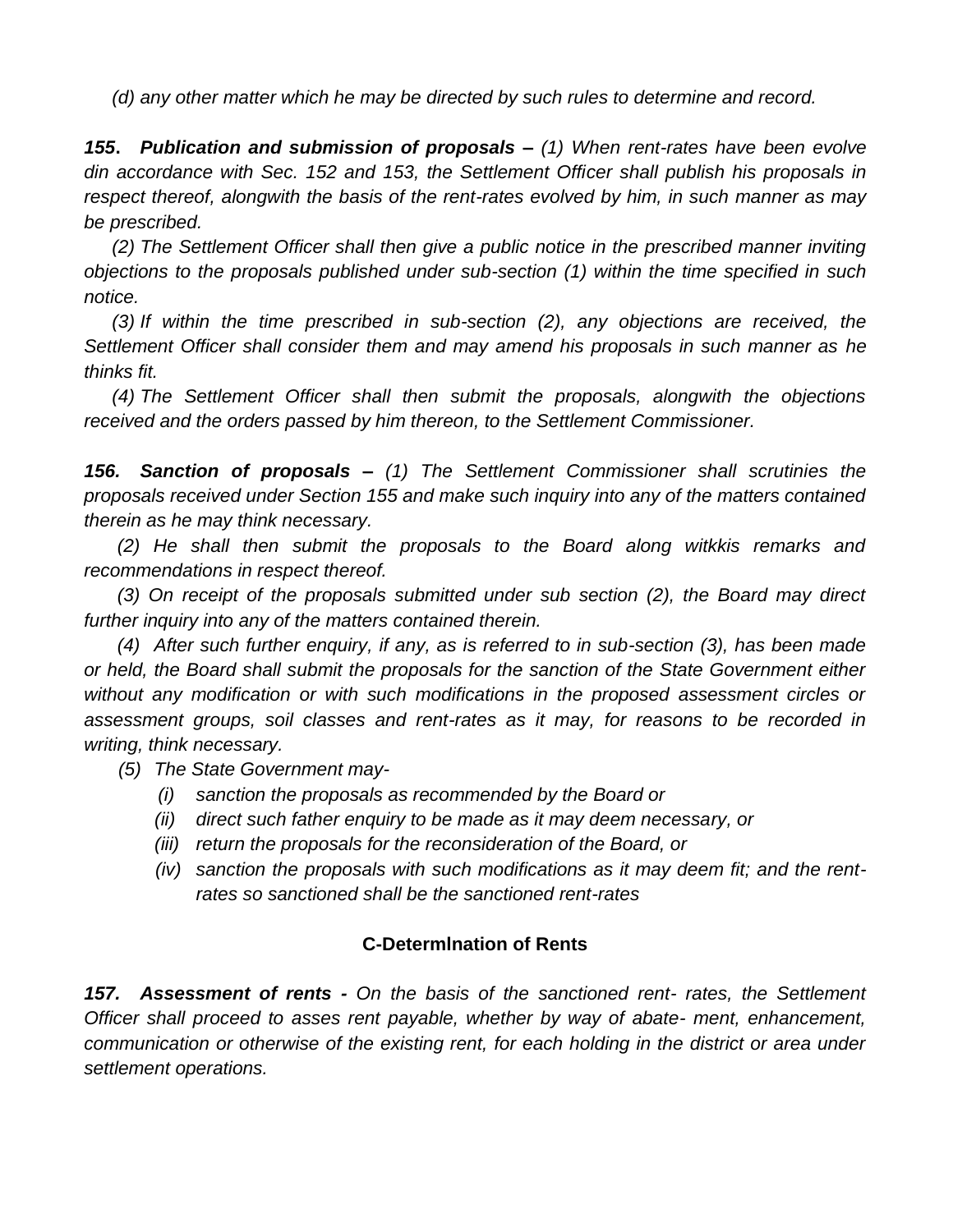*158. Land to be excluded from assessment - The Settlement OfficershaH exclude from assessment all land of the following descriptions, namely -*

- *(i) land occupied by the buildings with their appurtenances,*
- *(ii) permanent threshing floors;*
- *(iii) grave-yeards, cremation grounds and play-grounds;*
- *(iv) permanent roads and pathways; and*
- *(v) uncu/turab/e land.*

*159. Allowance for improvements - Where an improvement has been lawfully made in relation to, a holding by or at the cost of a tenant, the Settlement Officer shall assess the rent therefore under Section 157 in a manner so asta ensure to such tenant the enjoyment of the*  full benefits arising from such improvement for the period of twenty years in the aggregate, *commencing from the date on which the improvement was completed, and the tenant shall not be liable during such period to any enhancement of rent for increased produce or otherwise arising from such improvement.*

*160. Existing rent to be taken Into consldemrlon while assessing rents - In assessing the rent for the assessable area of a holding under Section 157, the Settlement Officer shall also have regard to the rent actually being paid and also to the difference between such existing rent and the valuation of the holding at the appropriate sanctioned rent-rates.*

*161. Limits of enhancement - Where the rent for a holding assessed under Section 157 existing rent thereof, such existing rent shall not be enhanced by more than one fourth thereof subject to the conditWn that me rent so assessed shall in no case be less than three quarters of the valuation of the hoW?`ng at the appropriate sanctioned rent-rates.*

*162. Progressive enhancement - Where the rent for a holding assessed under Section 157 read with Section 161 exceeds one- fourth of its existing rent and three-quarters of its valuation at the appropriate sanctioned rent-rates such excess shall be ordered to take effect by annual ?increments extending over a number of years not exceeding three, and the full rent so assessed shall become payable on the exp?.ry of such number of years.*

*163. Additional provision for assessment of Chahi holdings - (1) When assessing rent under Section 157for the assessable area of a Chahi (well irrigated) holding in the manner specified in Sections 159 to 162, regard shall also be had to the areas thereof cultivated as Chahi, cultivated as dry and kept fallow each year and such rent shall be the aggregate of the*  rents calculated in respect of the average of the areas of the holding cultivated in respect of *the average of the areas of the holding cultivated as Chahi, culh`v8ted as dry and kept fallow during the last five years at the appropriate sanctioned rent-rates respectively for Chahi, dry and fallow lands.*

*(2) Nothing in sub-section (1) shall apply lo. cases in which the area of any holding is*  found to have been intentionally kept fallow or cultivated as dry with a view to avoid the proper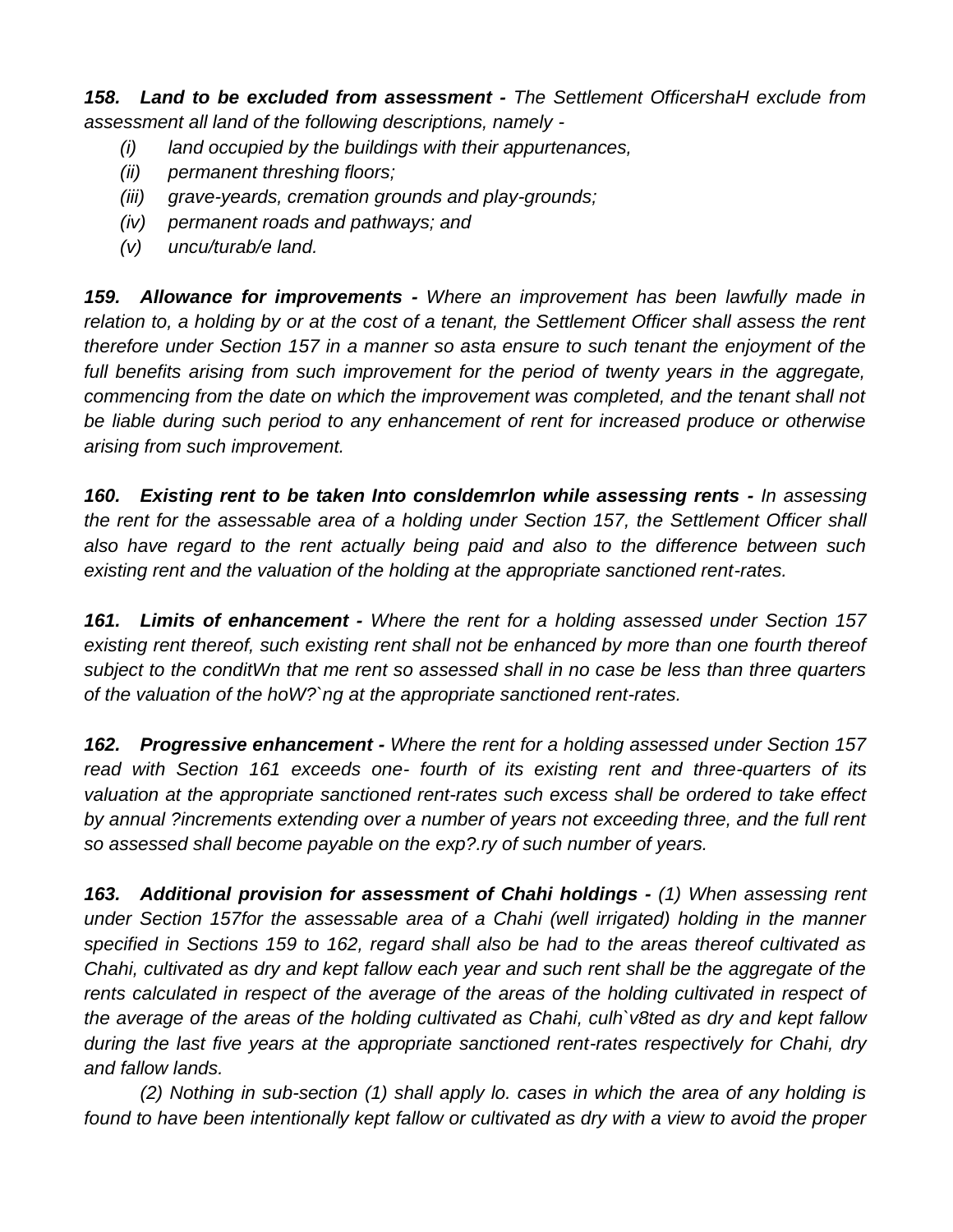*assessment thereof and such area shall for the purpose of assessment be deemed to have been cultivated as Chahi.*

*164. Preparation and distribution of parchas - (1) When rents have been assessed as hereinafter provided the Settlement Officer shall cause assessment parches to be prepared for an hollings in the district or other area under settlement operands.*

*(2) An assessment percha for a holding shell show separate[y-*

- *(a) the tenure of such holding,*
- *(b) the khadra number of each field therein and its area,*
- *(c) the soil class of each field comprised in the holding*
- *(d) the sanctioned rent-rate for each such soil class,*
- *(e) the rent assessed by the Settlement Officer under Section 157, in respect of each soil class in such holding.*
- *(f) the improvements, if any, for which allowance has been made under Section 159, and*
- *(g) the total amount of rent assessed for each holding, elongwith any adjustment or orders made under Sections 161 and 162.*

*(3) Evely purche so prepared shalt be made over to the tenant concerned end a copy thereof shall be supplied to the land-holder concerned, if any in theprescn`bed manner.*

*(4) When alt the assessment perches have been distributed in the manner* law *down in and under sub-section (3), the Settlement Officer shalt issue proclamation inviting objections thereto, if any.*

*165. Interim stoppage of recovery of kind rents - (1) If, at any time after the commencement of the agricultural year during which assessment Parches are likely to be distributed under sub-section (3) of Section 164 in any district or /coal area, the Settlement Officer is satisfied that on account of strained relation & between land-holders and tenants in such district or area or for any other sufficient reason, It is expedient to stop the recovery of rents in kind therein, he may make a recommendation in that behalf to the State Government.*

*(2) The Settlement Commissioner shall submit the recommendation of the Settlement Officer to the State Government with such remarks as he may deem fit.*

*(3) The State Go .movement may accept the recommendation or pass such order thereon as it may deem fit.*

*(4) The order of the State Government under sub section (3) stopping the recovery of rents in kind in any district or local area shall be published in the prescribed manner and shall direct-*

- *(a) that no land holder in such district or area shall recover rent in kind for the commencement of the agricultural year during which the orders is made, and*
- *(b) that, pending the determination of cash rents under Section 166, a land holder in such district or local area may, in lieu of the rents in kind recover such cash rent for*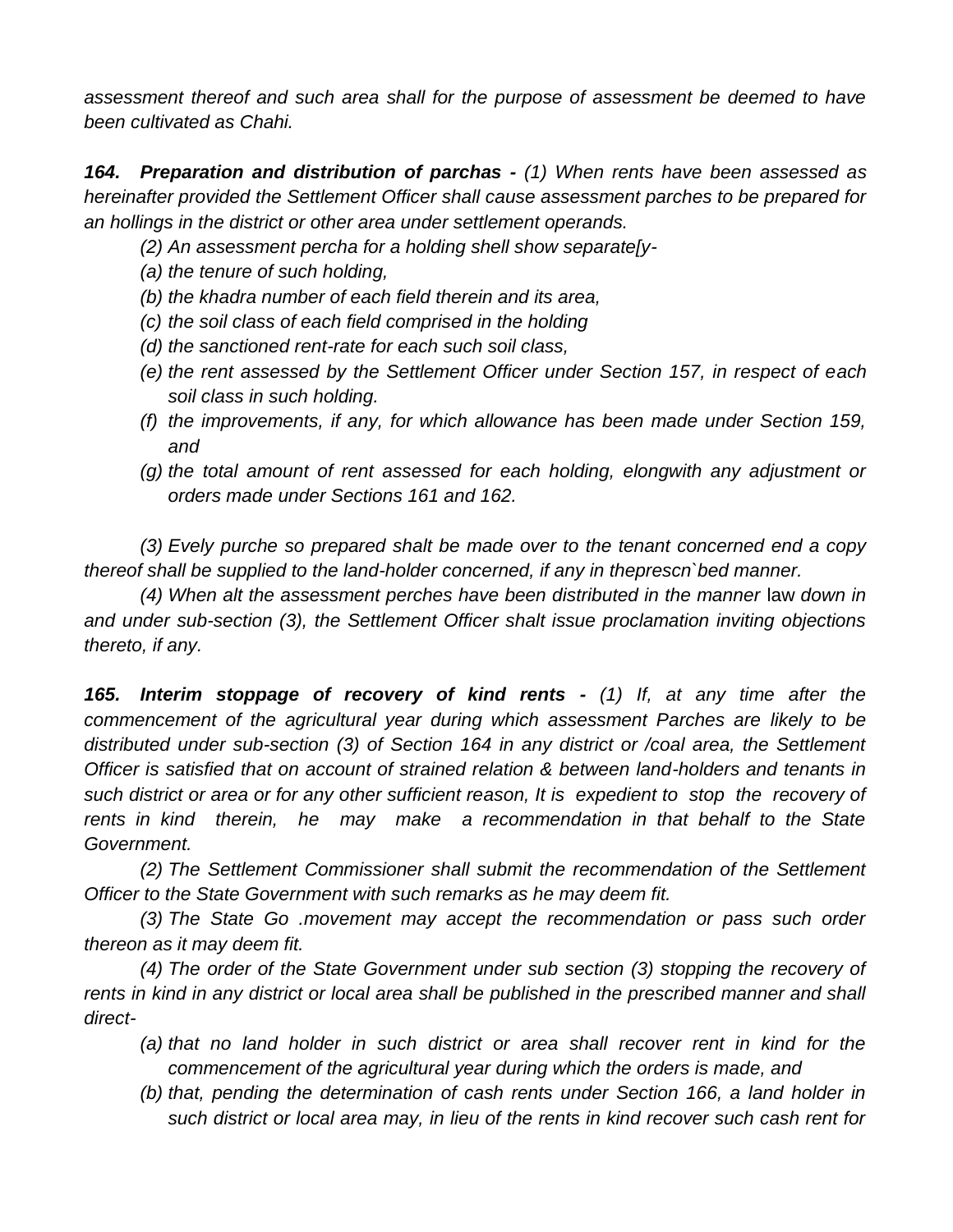*each holding as may be stated in the assessment parcha to be the total amount of rent assessed therefore :*

*Provided that the cash rent so recovered shall be liable to adjustment in accordance with the rent finally determined under Section 166.*

*(5) An order stopping the recovery of rents in kind under this section shall be passed only if such rents for the Kharif harvest of the year in which it is passed have not been realized.*

*166. Hearing of objections and determination of rent – If the tenant or the land-holder presents and objection within thirty days of the issue of proclamation under sub-section (4) of Section 164, the Settlement Officer shall hear it, dispose of it in accordance with law, and, after recording his order, determine of the holding.*

*167. Rent from what date payable – Subject to the provisions of Section 165, the rent determined by order of the Settlement Officer under Section 166 shall be payable from the date of commencement of the term of the settlement unless the Settlement Officer thinks fit, for any reasons, to direct that it rent shall be payable from some earlier date.*

*168. Option to tenant to refuse rent determined – Any tenant for whose holding rent has been determined by order of the Settlement Officer under Section 167 may, within thirty days from the date of such order, refuse in writing to accept the rent determined.*

*169. Effect o refusal – (1) Upon such refusal the tenant shall forthwith vacate the holding.*

*170. Offer of holding to other persons – Upon the vacation of or ejectment from a holding under Section 169; the same shall be available for and may be offered to another person for being dmitted as the tenant thereof in accordance with law.*

*171. Procedure upon non-refusal – If the tenant does not refuse the accept the rent in accordance with the provisions of Section 168, he shall be demeed to have accepted the rend determined under Section 166 and shall be liable to pay the same in accordance with Section 167.*

*172. Rent not liable to variation during currency of settlement – The rent of a holding fixed by order of the Settlement Officer under Section 166 shall not be liable to variation during the term of the settlement laid down in or fixed under Section 175, otherwise than in accordance with the provisions of this Act or of the Rajasthan Tenancy Act, 1955 (Rajasthan Act 3 of 1955).*

*173. Preparation of Dastoor Ganwai - (1) The Settlement Officer shall prepare a Wajib-ularz or Dastoor Ganwai for each village in the distinct of other local area under settlement operations.*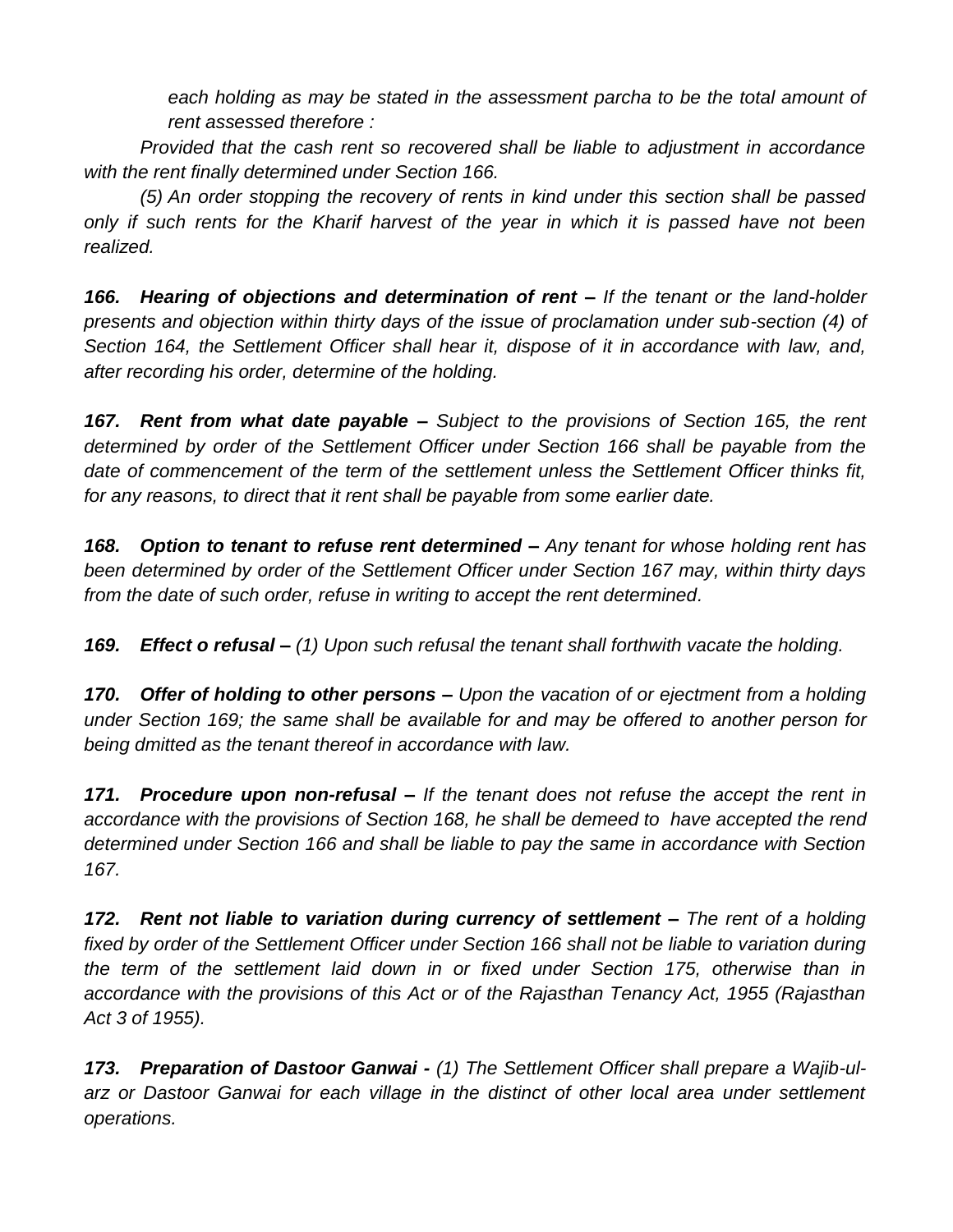*(2) The Settlement Officer shall, subject to rules made under this Act, ascertain and record son each such Wajib-uI-au or Dastoor Ganwai -*

- *(a) all ceases which are still payable by tenants of the village concerned on account of the occupation of land in addition to rent under the appellations by which they are known;*
- *(b) the customs son the vs'liege concerned son regard to-*
	- *(i) rights of persons resident therein or holding lands comprised therein son the common land thereof and us produce and in the village site, and*
	- *(ii) rights to irrs`.gats.on, rights of way and other easement,*
- *(c) any rights, customs or other matters concerned with the administration of the village which may be required by rules made under this Act or otherwise by the State Government to be ascertained and recorded in the Wajib-ul-arz or Dastoor Ganwai.*

*(3) When the Wajib-uI-arz or Dastoor Ganwai is ready, the Settlement Officer shall fix a date and time for reading it out to the inhabitants of the village concerned and shall nerdy such date and time at least seven days before the date so fixed in the prescribed manner.*

*(4) On the date and at the time fixed 'under sub-sech.on (3), the settlement officer shall read out or cause to be read out to the villages assembled for the purpose the Wajib uI-arz or Dastoor Ganwai prepared under sub-section (1).*

*(5) If any person raises an objection to anything contained in the Wajib-ul-arz Dastoor Ganwai while it is being read out under sub-section (4), the Settlement Officer shall record and decide such objection and his decision shall be final.*

*174. Presumption of settlement entries - All entries in the Wajib-ul-arz or Dastoor Ganwai prepared under Section 173 shall be presumed to be true until the contra y is proved.*

*175. Term of Setlement – The term of every settlement made under this Act shallbe twenty years:*

*Provided that the State Government may extend the term beyond twenty years, having regard to he pressure of the population on the land, the extent to which culturable area is cultivated and the fulness of the rentals:*

*Provided also that for special reasons to be recorded, such as a serious deterioration, considerable concealment of assets or the deliberate nd extensive throwing of land out of cultivation, or for any other sufficient reasons, the State Government may sanction shorter term of settlement for any local area :*

*Provided further that in the case of a first settlement as well as settlement for precarious tracts and alluvial areas the State Government may sanction shorter terms and make rules for immediate revision of settlement.*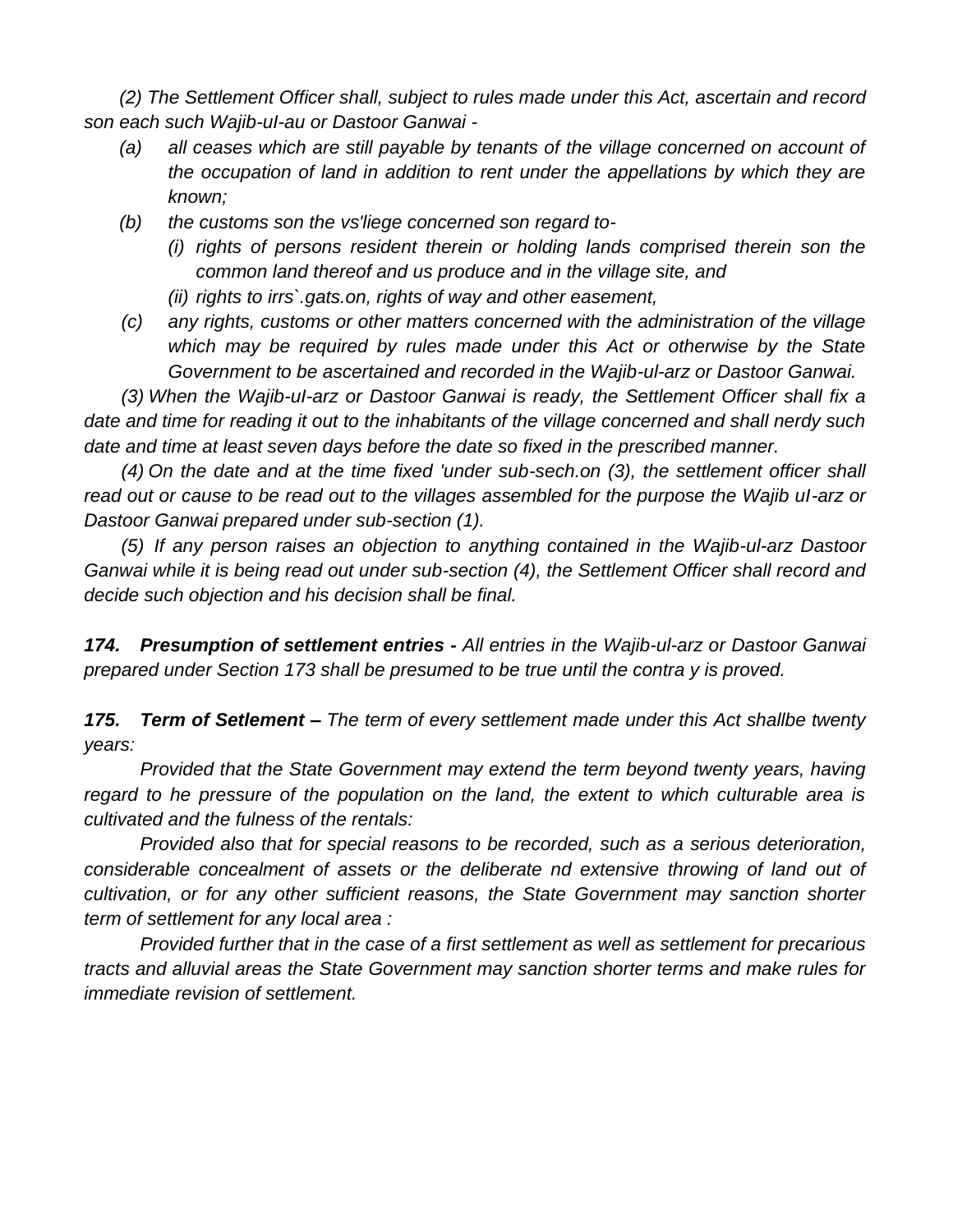*<sup>94</sup> [175-Acommencement of term of sottlement - The term of every settlement made under this Act shall commence from such date as the State Government may, by notification in the Official Gazette, direct.]*

*176. Senior terminology of settlement - (1) Notwithstanding anything contained in Section 175, when the State Government is satisfied that it is necessary to terminate before its expiry term of any settlement laid down in or fixed under that section on account of considerable and material fall in prices or on account of a considerable and material difference between. In the sand ion ed rent-rates of any area & of its neighbouring areas or where the sanctioned rent*rates of any area and of its neighbouring areas or where the sanctioned rent-rates are found *on further examination to be inequitably high, or for any other sufficient reason, the State Government may, by notification in <sup>95</sup>[Official Gazette) declare its intention of terminating the term of such settlement forthwith and stinging the area concerned under re-settlement*

*(2) Simultaneously with or soon after such declaration, the State Government shall, by a like notification, declare such term to be terminated and order the district or area concerned to*  be brought under resettlement; and thereupon the provisions of this Chapter shall apply as if *such district or area were under settlement operations.*

*<sup>96</sup> [(3) & (4) xx x]*

*<sup>97</sup> [176-A Interim relief during settlement opemtlons - (1) When any district or other local area is ordered to be brought under resettlement under sub-section (1) of Section 142 or under sub section (2) Of Section 176, the State Government may order s`nten`m relief to be given to the tenants thereof on such conditions as it may deem fit.*

*(2) When any distinct or. other local area is ordered to be brought under resettlement under sub-sects-on (2) of Section 176, the State Government may, in its discretion, also order that set shall not be necessary for the Settlement Officer to carry out the economic survey required by Section 148.]*

*177. Tenure of lend under expired settlement until resettlement - All persons contrasting to hold land after the exps`sy or termination of the term of a settlement shall <sup>98</sup><sup>[subject</sup> to the provisions of sub-section (1) of Sects-on 176-A] hold the same upon the conditions of such settlement unts'l a new settlement is made.*

*177-A Increase in assessment of irrigated land assessed at un-ir-rigated rates – (1) If any*  land held by a tenant is irrigated by canal constructed at the experience of State Government *and if such land is assessed at unirrigated rates, the tenant shall, as from the date of commencement of the Rajasthan Finance Act, 1979 or from the date from which the land first gets irrigated from the canal, whichever is later, be liable to pay rent enhanced Rs. 1.50 per bigha, until a new settlement takes place :*

<sup>94</sup> Inserted by Part B of the First Schedule of Rajasthan Act No. 2 of 1958, Published. in Raj. Gaz. Part IV-A, Ex-ord., dated 13-1-1958.

<sup>&</sup>lt;sup>95</sup> Substitutedby Section 4 of the Raj. Act No. 2 of 1958, published in Raj. Gaz. Part IV-A, Ex-ord., dated 13-1-1958.

<sup>&</sup>lt;sup>96</sup> Omittedby Section 2 of Rajasthan Act no. 44 of 1956, Published in Raj. Gaz. Part IV, Extra-ord., dated 31-12-1956.

 $\frac{97}{98}$  Ins. by Sec. 3-Ibid.

Ins. by Sec. 4-Ibid.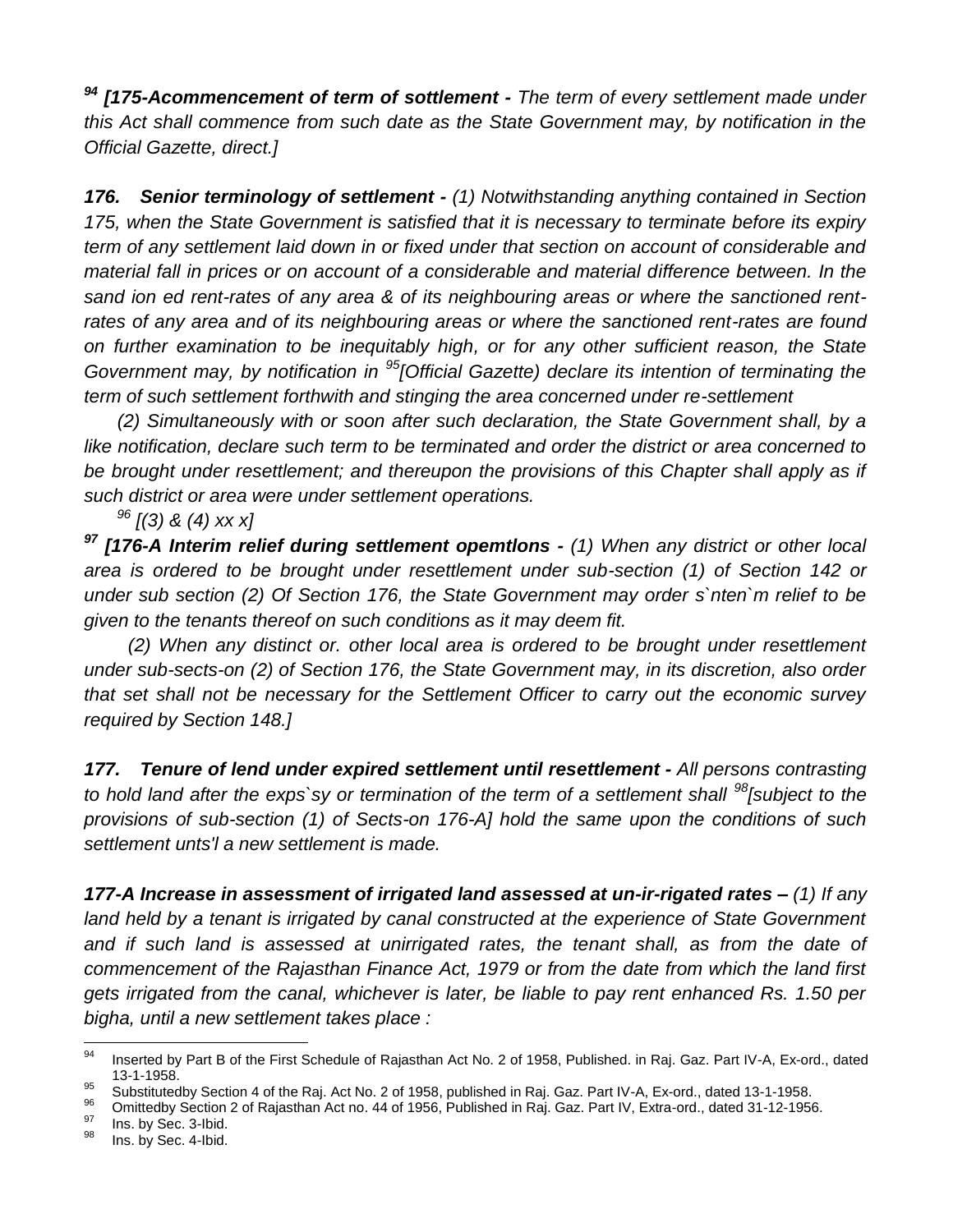*Provided that if such irrigated land falls in the command of an irrigation project and nehri rates have been sanctioned for other lands in the command of that project, the lowest of the nehri rates applicable in the command of that project shall be charged instead of the unirrigated rate enhanced by Rs. 1.50 per bigha as foresaid.*

*Explanation : For purposes of this sub-section 'bigha' shall mean an area equivalent to 5/8th of an acre.*

*(2) The tenant liable to pay enhanced rent under sub-section 91) may, within 30 days from the date from which he becomes liable to pay enhanced rent, refuse in writing to accept the rent enhanced by this section and, upon such refusal, the provisions of Section 169 shall*  apply as if the rent so enhanced were the rent determined by an order of the Settlement *Officer under Section 167.*

*(3) The provisions of this section shall be notwithstanding anything in Section 167 or 172 or any order of the Settlement Officer under Section 166 or anything in any assessment percha or any law, rule, custom, usage or practice to the contrary.*

## **E-Intermediate Revision**

*178. Short term settlement - When the term of settlement fixed for any local area under the second proviso to Section 175 is less than that fixed for the entire district or other area under settlement operations, and such term expires, the Collector or, in district to which a Settlement Officer shall have been appointed, such Settlement Officer, shall assess rents for such local area in accordance with rules made under this Act.*

*179. Settlement of land added by alluvian and revision of assessment when culturable area reduced by fluvial action - (1) Land added by alluvion to a holding may be assessed to*  rent by the Collector or by a permanent Settlement Officer in accordance with rules made *under this Act.*

*(2) When the culturable area of any holding has been diminished by fluvial action or otherwise, the Collector or a permanent Settlement Officer may revise the assessment.*

*(3) If in the opinion of the collector or the permanent Settlement Officer, as the case may be, the value of any land in any holding is altered in consequence of its diversion from an agricultural purpose to a non-agricultural purpose or from non-agricultural purpose to an agricultural purpose since it was last assessed the assessment shall be liable to be revised .and the rent thereof shall be liable to be fixed by the Collector or the Permanent Settlement Officer with reference to the altered value of such land in accordance with rules made under this Act.*

*(4) No revision of assessment made under the foregoing sub-sections shall be final until it has been sanctioned by the Settlement Commissioner.*

*180. Power of Government to levy additional urban rates - Notwithstanding a Act, the State Government may at any time, by notification in the <sup>99</sup>[Official Gazette], direct that* 

<sup>99</sup> Subs. by Sec. 4 of Raj. Act No. 2 of 1958, pub. in Raj. Gaz. Part IV-A, Ex-ord., dt. 13-1-1958.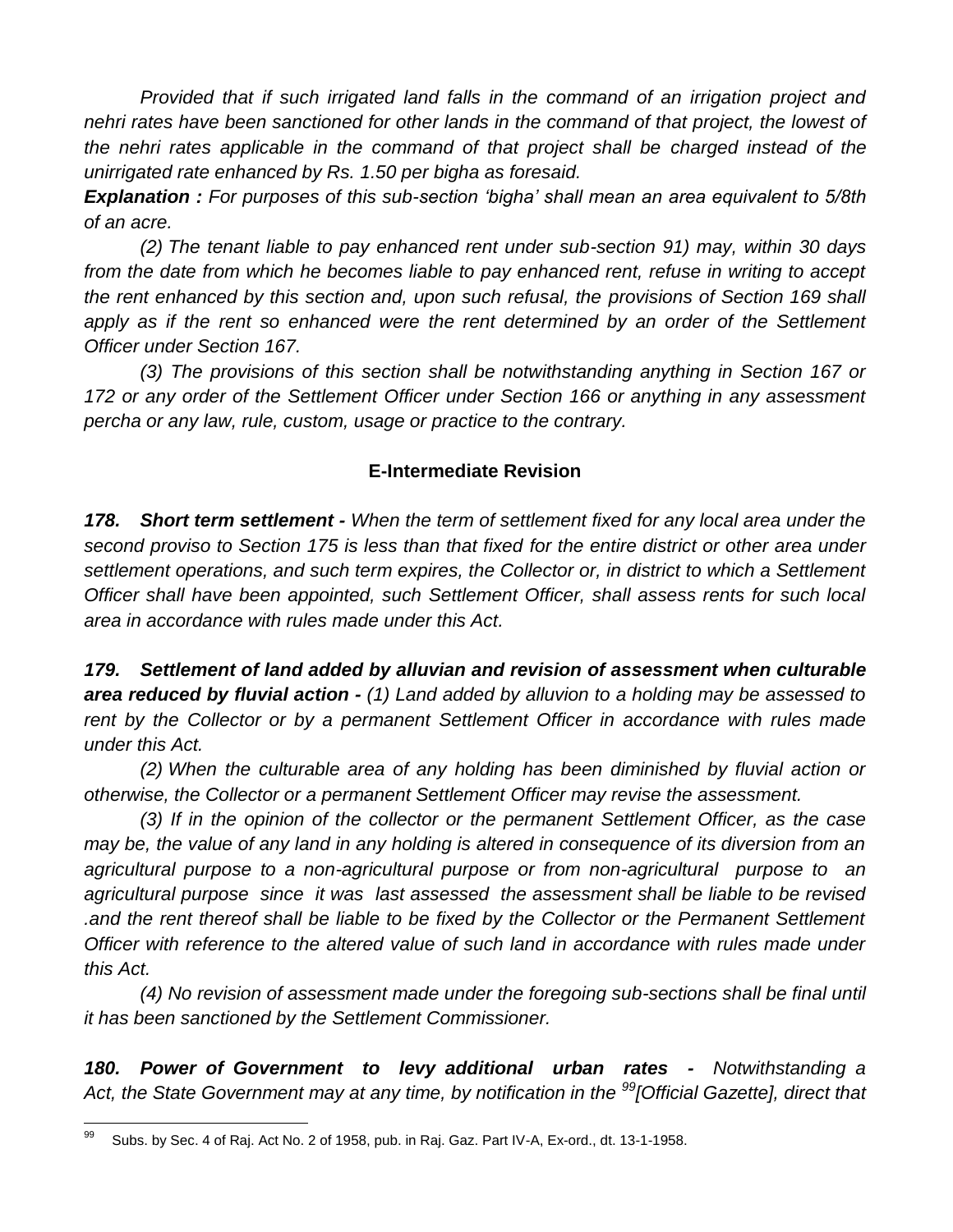*any urban area that may have developed in State shall be subject to the levy, In accordance with rules made under this Act, of a special urban rate in addition to rent.*

*181. Applications and proceedings pending before Settlement Officer when operations are closed - When the settlement operations in any area are closed by notification under Sec. 142, all applications and. proceedings then pending before the Settlement Officer shall, unless a permanent Settlement Officer shall, unless a permanent Settlement Officer shall have been appointed to such area, be transferred to the Collector who shall have the Powers of a Settlement Officer for the disposal thereof.*

*182. Corrections of errors and ommissions - The Settlement Officer may of his own motion or otherwise correct any error or omission that may be discovered-*

*(a) in the formation of assessment circles or assessment groups, classification or soils and evolution or rent-rates at any stage before his proposals in respect thereof are sanctioned under sub-section (5) of Section 156, and* 

*(b) in the assessment of rents of holdings at any stage before such rents and determined under Section 166.*

*183. Review of sanctioned rent-rates - (1) Notwithstanding anything contained in the*  foregoing provisions or chapter or in any enactment, rule, order of instrument for the time *being in force and notwithstanding any custom, usage or practice to the contrary, the State Government may, if satisfied before the closing of settlement operations by a notification under sub- section (2) of Section 142 that the rent mies sanctioned under sub-section (5) of Section 156 by the State Government need modification of account of the discovery of any error or omission:-*

- *(a) in the formation of assessment circles or assessment groups, or*
- *(b) the classification of soil, or*
- *(c) the evolution of rent-rates for any class of soil order that such canal one rent-rates reviewed by the Settlement Officer.*

*(2) The Settlement Officer shall thereupon proceed to frame his modified proposals in the prescribed manner and the provisions of Secs. 155 and 156 shall apply thereto.*

*184. Partition - 'Partition' means the division of a partible estate in to two or more portions, each consisting of one or more shares.*

*185. Partible estates - All estates shall be presumed to be impartial unless proved by custom or otherwise to be partible.*

*186. Persons entitled to swim partition - (1) Every co-sharer of audible estate may claim partition of his share in`such estate.*

*(2) Any number of co-shares may join in such claim.*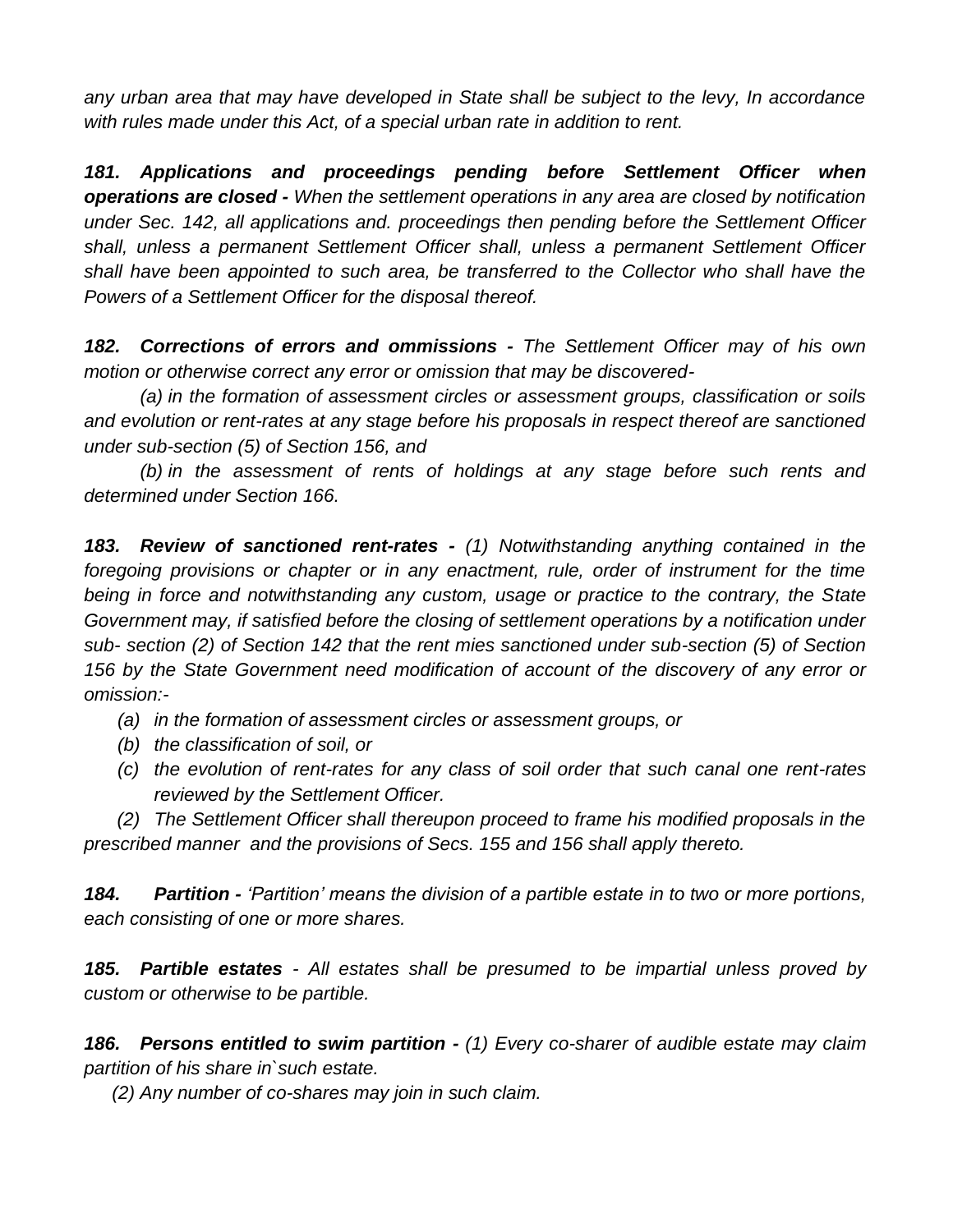*187. Application for partition - An application for partition shall contain the prescn.bedpan.culars and shall be accompanied by a certified copy of the annual register of estate holder sand by any other document son which the claim for partition is based and may be presented by one or jointly by two or more of the recorded Go-shares of an estate :*

*Provided that. when any share is in possession of a mortgage no application of partition by either Mortgagor or mortgagee shall be entertained unless both have fained in such application or unless either of them has been made the opposite party thereto.*

*188. To whom application lies - Sublect to the provisions of Section 189, an application for partition shall lie and be presented to the Collector of the district in which the estate sought to be partitioned is situated :*

*189. Partition of an estate falling under several districts – When an estate is situated tinware more districts, the partition shall be made <sup>100</sup>[if such districts are in the same division as the Commissioner may direct, or, if such districts are in different divjsjanS as the Board may direct]*

*190. Consolidation of claims - Where several claimants have brought m separate claims tradition of the same estate, all such claimsshallbe consolidated 'for purpose of being tried together as a single claim and shall be disposed of by one judgment.*

*191. Power to stay partition of an estate - (1) If on receipt of the application or any other state of partition, there appears to be any sufficient reason, for staying or refusing the partition of an estate, the Collector, Sub Divisional-Officer Assistant Collector to whom the application is presented or before whom the application is pending, may stay the addition and order the proceedings, to be quashed.*

*(2) No estate shall be so partitioned as to result in one or more estates of less such area, as may be prescribed.*

*192. Proclamation of application for partition - The Collector on receiv- ing an application*  for partition shall, if it is in order & not open to objection on the face of it, or is not refused or *disallowed under Sedion 191, issue a proclamation calling upon such of the recorded cosharers in the estate sought to be partitioned as have not joined in the application to appear before him in person or by a duly authorized agent on a day, not less than thirty or more than sixty days from the date issue thereof, and to state their objections, if any, to the partition A copy of the proclamation shall be served on each co-sharer.*

*193. Objection raising question of title - (1) If, on or before the day so fixed, any objection is made by a recorded co-sharer, involving a question of proprieta y title, which has not been already determined by a court of competent jurisdiction, the Collector may either -*

<sup>100</sup> Subs. by Act No. 10 of 1987, Pub. in Raj. Gaz. Ex-ord. Part 4(A), dt. 9-4-1987, w.e.f. 31-1-1987.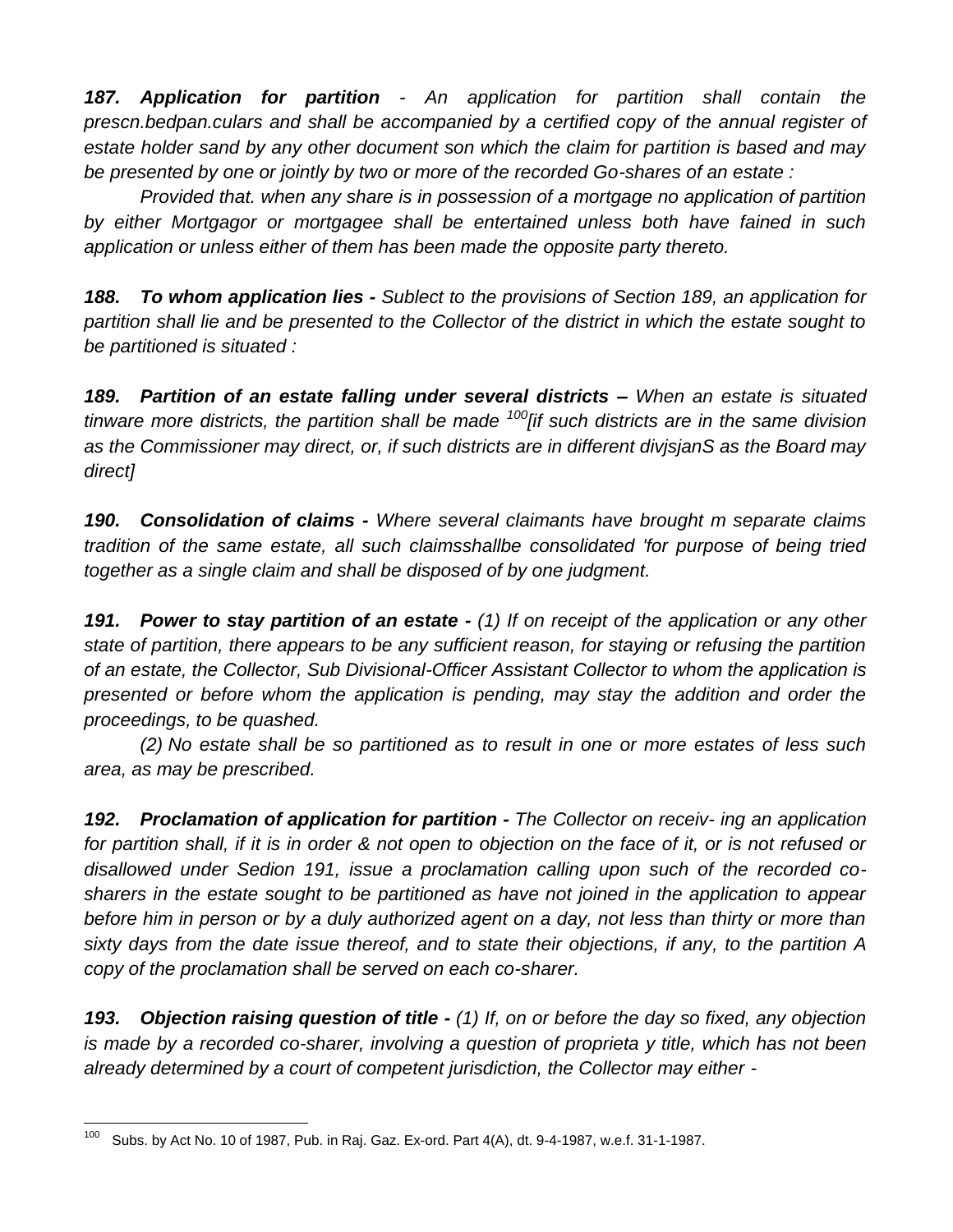- *(a) Decline to grant the application the question in dispute has been deter- mined by a competent* court, or
- *(b) require any party to the case to institute within three months a suit in the ONO court for the determination of such question, or*
- *(c) proceed to enquire summarily into the merits of such question.*

*(2) When proceedings have been postponed under sub-clause (b) of sub-sec- flan (1), if such party fails ,to comply with the requisition, the Collector shall decide the question against him. If the institutes the suit, the Collector snail deal with the case in accordance with the decision of the civil* court.

*(3) If the Collector decides to inquire into the merits of the objection, he shall the procedure laid down in the Code of Civil Procedure, 1908 (Cen. tral Act V of 1908) for the trial of original suits.*

*(4) All decrees passed under sub-sectfon (3) shall be held to the decrees of a civil court and shall be open to appeal to the district judge or the High Court, as the case may be. under the rules applicable to appeals to those courts.*

*194. Stay of partition pending decision of appeal - The appellate court may issue a precept to the Collector, schug him to stay the partition pending the decision of the appeal, whether the appeal spending from a civil court under section 193(1)(b) or from the court of the Collector under Section 193(3).*

*195. Attachment of estate pending completion of partition - (1) At any stage of the application, the Collector may, with the sanction of the Board, attach the enh're estate and hold it under direct management pending the completion of the partition. The collections from the estate, while under such attachment, shall be applied first to the payment of the revenue and to the expenses of management and collection at the rate of ten percent of the amount collected and then to the satisfaction of other charges with which the estate or any pad thereof shall have been encumbered for the time being and the surplus, if any, will be divided amongst the co-shares in proportion to the respective shares at such times as the profits are ordinarily divisible.*

- *196. Method of trial - (1) The Collector shall direct the patwari -*
	- *(a) to mark on the map of the estate in some distinctive co|our the actual area sought to be partitioned.*
	- *(b) to show thereon the actual soil-classificat!on.*
	- *(c) to prepare necessary abstracts from his khadra (field-book) and Khatauni (record of cultivators) and other statements required for completing the partition.*
	- *(d) to prepare a list of plots, if any, held as khudkasht,*
	- *(e) to prepare a list of sub-holders, if any,*
	- *(f) to suggest a method of valuation of the plots of land sought to be partitioned,*
	- *(g) to prepare a list of trees, showing complete details as to ownership and value,*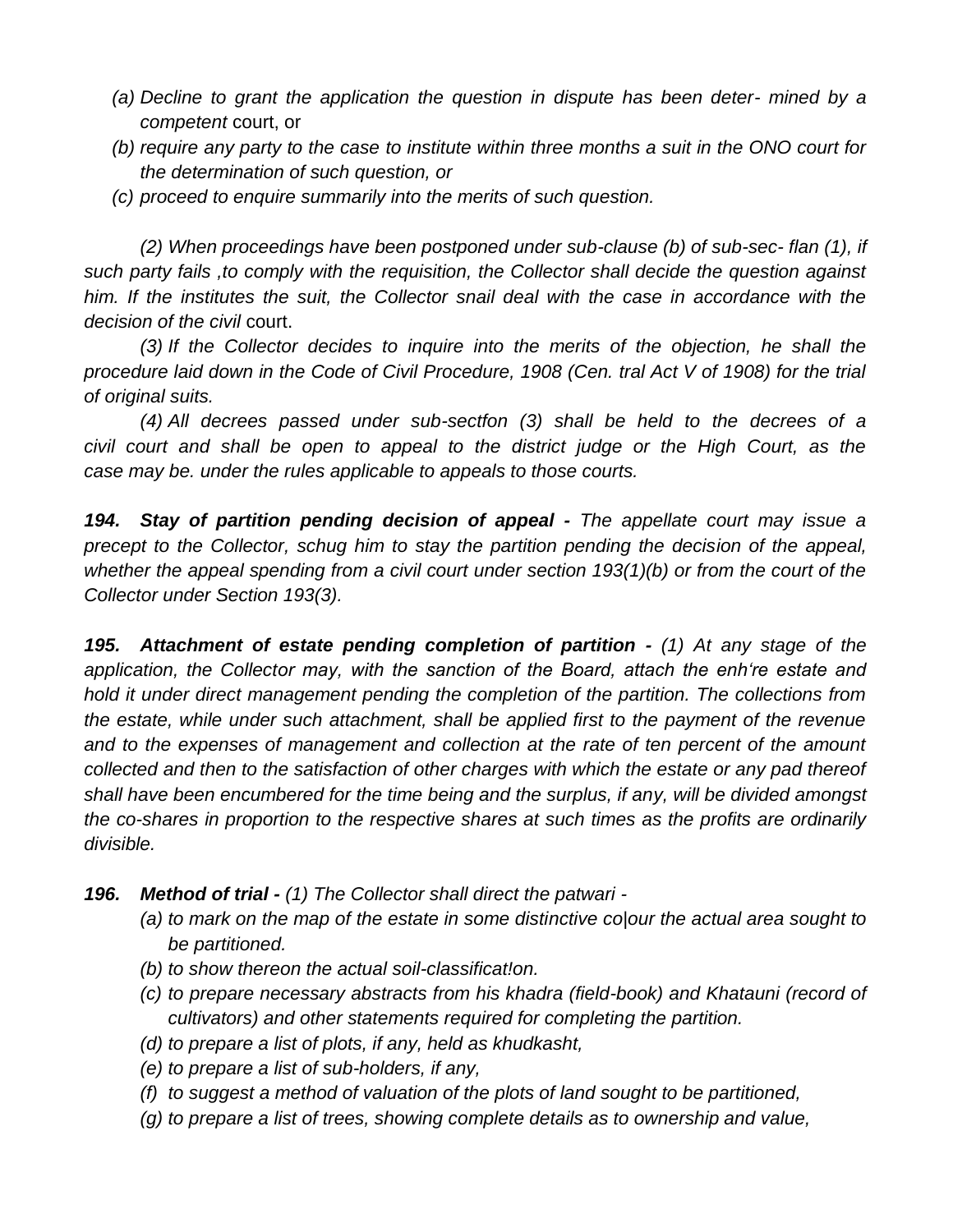- *(h) to give full details of income from jungle land and other sources of income, and*
- *(i) to prepare a list of yucca wells, showing where they are situated, whose fields they irrigate, and at whose expense they were constructed.*

*(2) If the Collector thinks it desirable, he may appoint a temporary assistant to the partway to enable the latter to complete the work expeditiously. The cost of the temporary assistant will be paid by the plaintiff in the first instance and will be included in the costs of the suit.*

*197. Oetermlnation of principiesand conditions of valuations - (1) The Collector shall than proceed to determine, in accordance with rules made by the State Govemment in that behalf, the general principles and conditions of valuation of all classes of lands comprising the estate sought to be partitioned, with a view to making a ju-st estimate of the value of the various plots therein, relatively to one another. Such value may vary not only with the area of each plot but also with the class of its soil, the facih`tiesfor in/gallon, the nature of Itstenure, the personal qualities of its tenants and other matters affecting the value.*

*(2) The general principals and conditions of valuation having been settled the partway shall work out the value each plot accordingly.*

*198. Preliminary darn for pa`nition - (1) Upon completion of the inquiry prescribed by Section 196 the Collector shall, if he does not dismiss application at this or any earlier stage, make a preliminary order in the prescribed form, declaring the nature and extent of the share of each claimant for partition, specifying the number of portions into which the estate shall be divided and the extent of each portion, deciding all disputed questions/hat may have arisen in connection with such division and detailing the mode In which the partition is to be made.*

*(2) In any such order the Collector may direct the shares of any two or more claimants may, if they agree thereto, be combined for the purposes of partition and apodionproporatlonate in value to the extent of their joint shares may be separated from/he entire estate, in which case the respective rights of each of such co-sharers in the newly formed estate shall also be declared at the same time.*

*199. Penman by whom to be made - When the preliminary y order for partition has been made the Collector shall allow the parties to make the partition themselves or appoint arbitrators for the purpose.*

*200. Partition by agreement - If the parties agree to make the partition themselves, then- .*

- *(a) a date shall be fixed to which the partition is to be completed,*
- *(b) such copies of the relevant records as they require shall be given to them free of charge,*
- *(c) the partway shall be directed to give them all necessary assistance in carrying out the partition in accordance with the terms of the preliminary order and preparing records of tels of production before the Collector,*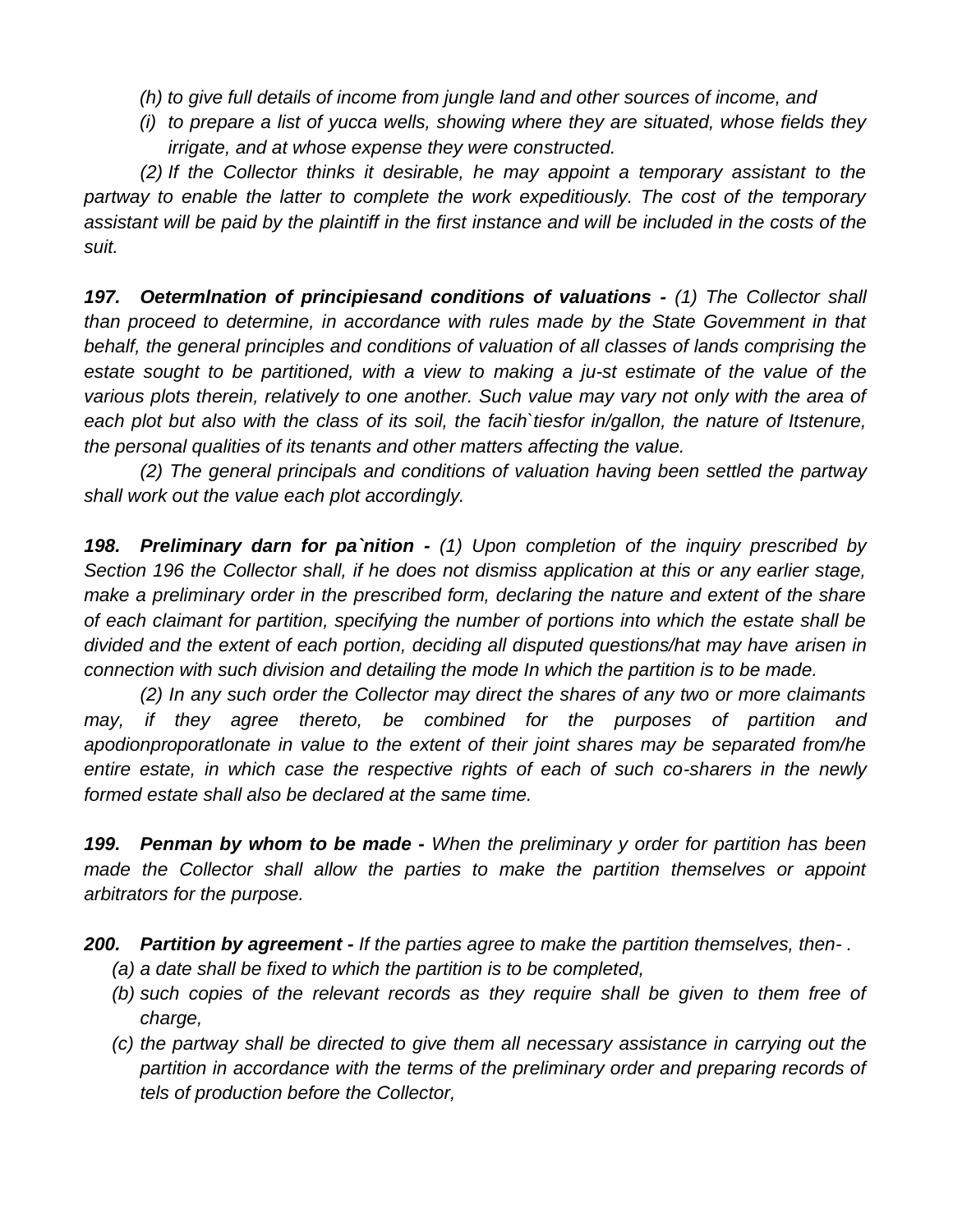- *(d) they shall appear onthe date fixed and produce the records of lot & prepared as aforesaid, together with a manor the estate showing in different colours the various lots agreed to by them for allotment of each of the portions into which the estate is divided*
- *(e) the Collector shall get the lots signed in his presence by all the parties or their recognised agents duly authorized in that behalf, and*
- (f) *when action has been taken under clause (e), the lots shall be accepted if they comply with the terms of the preliminary order and the provisions of law.*

*201. Partition by arbitration - (1) If the parties agree to appoint and do appoint arbitrators for the purpose of making the partition, the Collector shall refer the partition to their arbitration.*

*(2) The provision of the Arbitration Act, 1940 (Central Act Xof 1940), shall apply mutation mutandis to such agreement and reference to such arbitrators and their appointment and proceedings and to the award made by them.*

*(3) The provisions of Sec. 201 shall be applicable as if for the word parties, the word 'parties', the word 'arbitrators' were substituted.*

*(4) It shall not be necessary for the arbitrators appear andproducepersonally before the Collector their award or to sign it or the lots in the presence of the Collector, but they shall sign the award and the lots personally and not by any recognized agent before the same produced before the Collector.*

*202. Court when to make partition itself - In case of disagreement among the dopiest make the partition themselves or to appoint arbitrators for the purpose or when arbitration has been superseded or the award has been set aside, the Collector shall decide to make the pad/lion himself.*

*203. Estimate and levy of partition costs - (1) When the Collector has decided under Section 202 to make the partition himself, he shall immediately cause the cost thereof to be*  estimated and shall direct that such cost be levied in the first instance from the applicant for partition or all co-shares in such instalments and at such time during the progress of the *partition as may be prescribed by the State Government*

*(2) if the amount first estimated is found insufficient supplementary estimates may be made from time to time and additional amount may be levied as above provided*

*(3) The State Government shall make rules specifying the items which shall be included in and for determining the costs of such pad/lions and the Board shall make rules for determining the mode in which such costs are to be apportioned.*

*204. Appointment of amins etc., and issue of warrant - When the estimates costs of partition are paid an amin or other suitable person shall be appointed to carry out the partition and the Collector shall issue a warrant of commission in his name for the purpose and supply him with all the necessary papers and information.*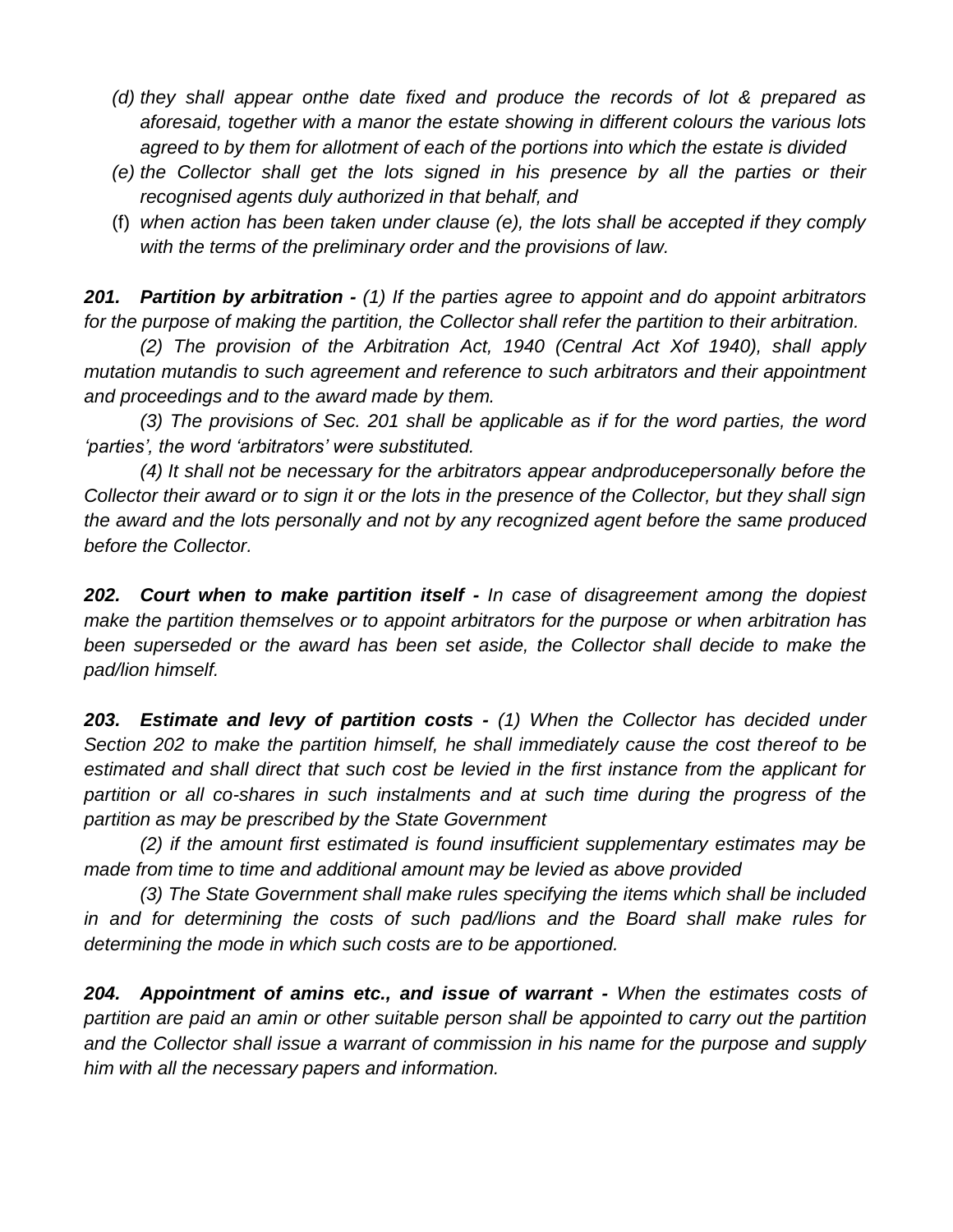*205. Manner of executing warrant - (1) The amin or other person ap- aforesaid to make the partition shal, upon the receipt of the warrant of commission,-*

- *(i) open and maintain a diary in which shall be recorded the date of the receipt of the warrant, the day-to-day proceedings taken by him in the execution thereof the places inspected by him for the purpose, the gist of the claims` and objections made before him, the person making the same and the manner of, and reasons for, his decision thereon,*
- *(ii) prepare a programme for personal inspection and give fortnight's notice thereof to the parties,*
- *(iii) prepare and place on record a tentative !ilil, in accordance with the terms of the preliminary order of the lots for each of the portions into which the estate is to be divided, and*
- *(iv)proceed to the spot in accordance with the aforesaid programme, inspect the lands, hear the pad/es if present and meet their objections, assemble all persons interested therein with a view to giving them an opportunity to make orally or in writing any claim or objection which they may have to any of such lands being included in the portion sought to be separated, and dispose-Of all such claims and objections on the spot in the presence of lambardars.*

*(2) Such amin or person shall then return the warrant along with his report the manner in which he has executed it, recording the lost proposed by him and specifying the person or persons holding the same together with the nature of the tenure, engagement, lease or licence under which they are so held. Along wah the respect shall be submitted -*

- *(a) the original diary maintained under clause (i) of sub-section (1),*
- *(b) a coloured map such as is referred to in clause Cd) of Sack-on 200 and*
- *(c) such other statements and returns containing such particulars as may be prescribed by the Board.*

**206. Issue of proclamation -** *On receiving such report the Collector shall issue a proclamation calling upon all papers concerned to appear on a date to on fixed therein and state their claims or objections, if any, against the proposals made under sub-section (2) of Section 205 and cause a copy of such proclamation to be served on the parties requiring them to file their objech-ons, if any, within fifteen days ,from the service thereof.*

*207. Consideration of proposals and determination of claims and objections - On the date fixed, the Collector shall -*

- *(a) hear and dispose of, one by one-*
	- *(i) the objections made by the parties, and*
	- *(ii) the claims and objections lodged by other persons, and*
- *(b) then examine the proposals to see if they are in occa dance with the terms of the preliminary order and comply with the provisions of law.*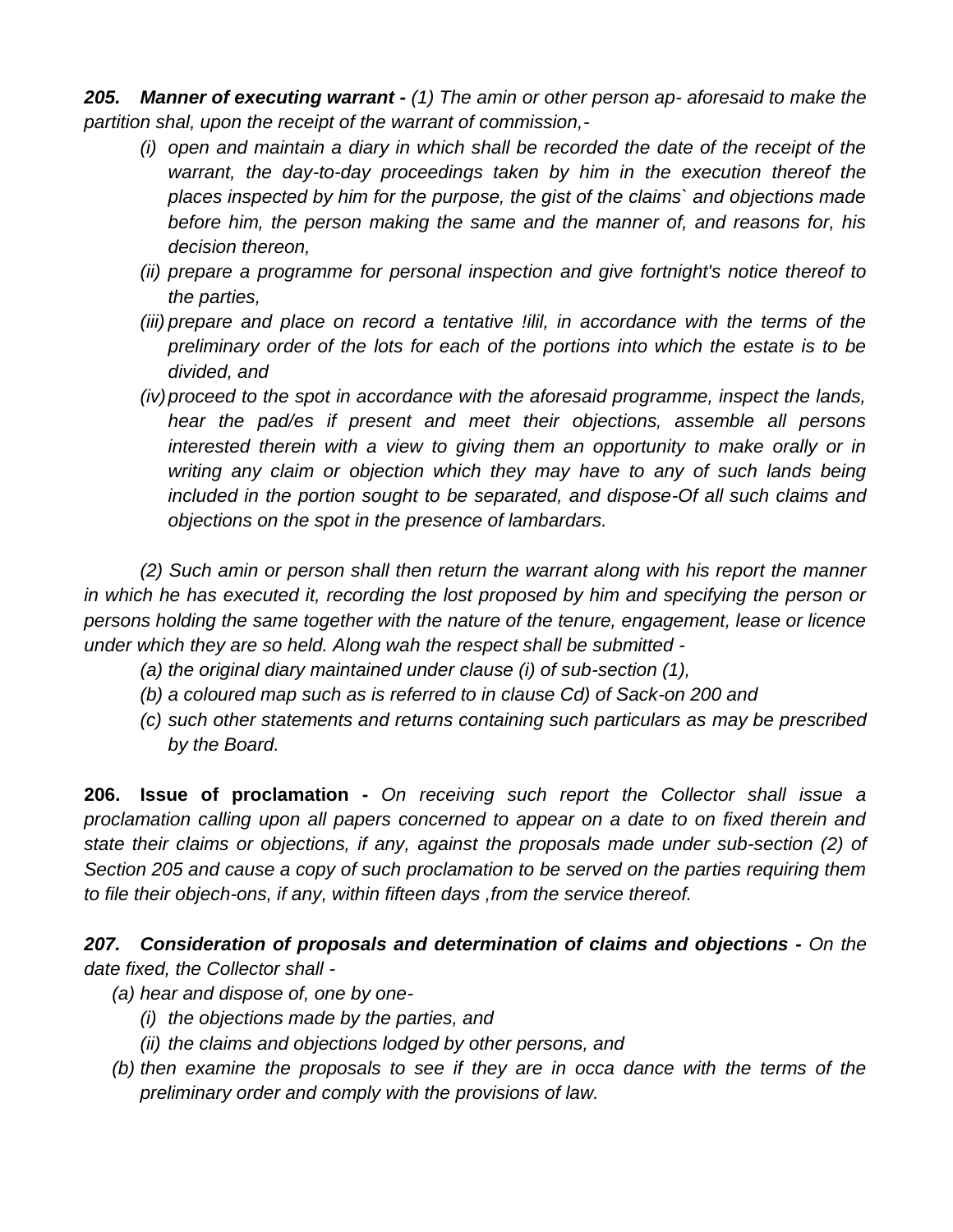*208. Division of tenants's holding - In making partition the division of tenant's holdings shall, as for as possible, be avoided and where such division is unavoidable, the rent of each holding shall be distributed over the parts div Wed off.*

*209. Division of khudkasht - Lands in which khudkasht rights have accrued and subsist for the time being shall be separately divided so that each portion made is allotted such pad thereof as is proportionate in value to the extent of the share or shares constituting such portion.*

*210. Allotment of lands held in common - (1) Lands held in common other than lands referred to in Sec 209, shall be allotted in a manner so as to ensure that each portion gets such part thereof as disproportionate in value to the share or shares constituting it.*

*(2) Lands held in severalty, other than lands referred to in Section 209 shall as far as possible, be aliened to the portion of the co-sharer or co-sharers holding them.*

*211. Buildings, gardens etc. of one co sharer on land allotted to another - If in making a partition it is necessary to include in the portion aliened to a co-sharers the lands occupied by a dwelling house or other building or by gardens or orchards in the possession agony other cosharer or which are. of special value such other co-sharer in consequence of improvements made by him thereon at his own expense, the latter shall be allowed to retain such lands with the buildings, orchards and improvements thereon, on condition of his paying therefore a reasonable ground-rent. The limits of such|ands and the rent therefore shall be fixed by the Collector in all such cases, a defined pathway shall, as far as possible, be secured to the owner of the houses, gardens, orchards or improvements as the, case may be, leading therefrom to some public highway or some portion of the separate estate aliened to him.*

*212. Tanks, wells, water courses and embankments - (1) Tanks, wells, water-courses and*  embankments shall be considered as attached to the land for the benefit of which they were *originally made.*

*(2) When, from the extent, situation or construction of such works, it is necessary that they should continue the joint property `of the proprietors of two or more of the portions into*  which the estate may be divided the Collector shall determine the extent to which the *proprietor of each portion may use the said works and the proportion in which the charge for repairs thereof shall be borne by such proprietor and the manner in which the profits (if any) derived therefrom shall be divided.*

*213. Places of worship and cremation or burial grounds - Places of worship and cremation or burial grounds held in common before the partition shall continue to be so held, unless the persons holding them otherwise decide by an agreement, which shall be filed with the record.*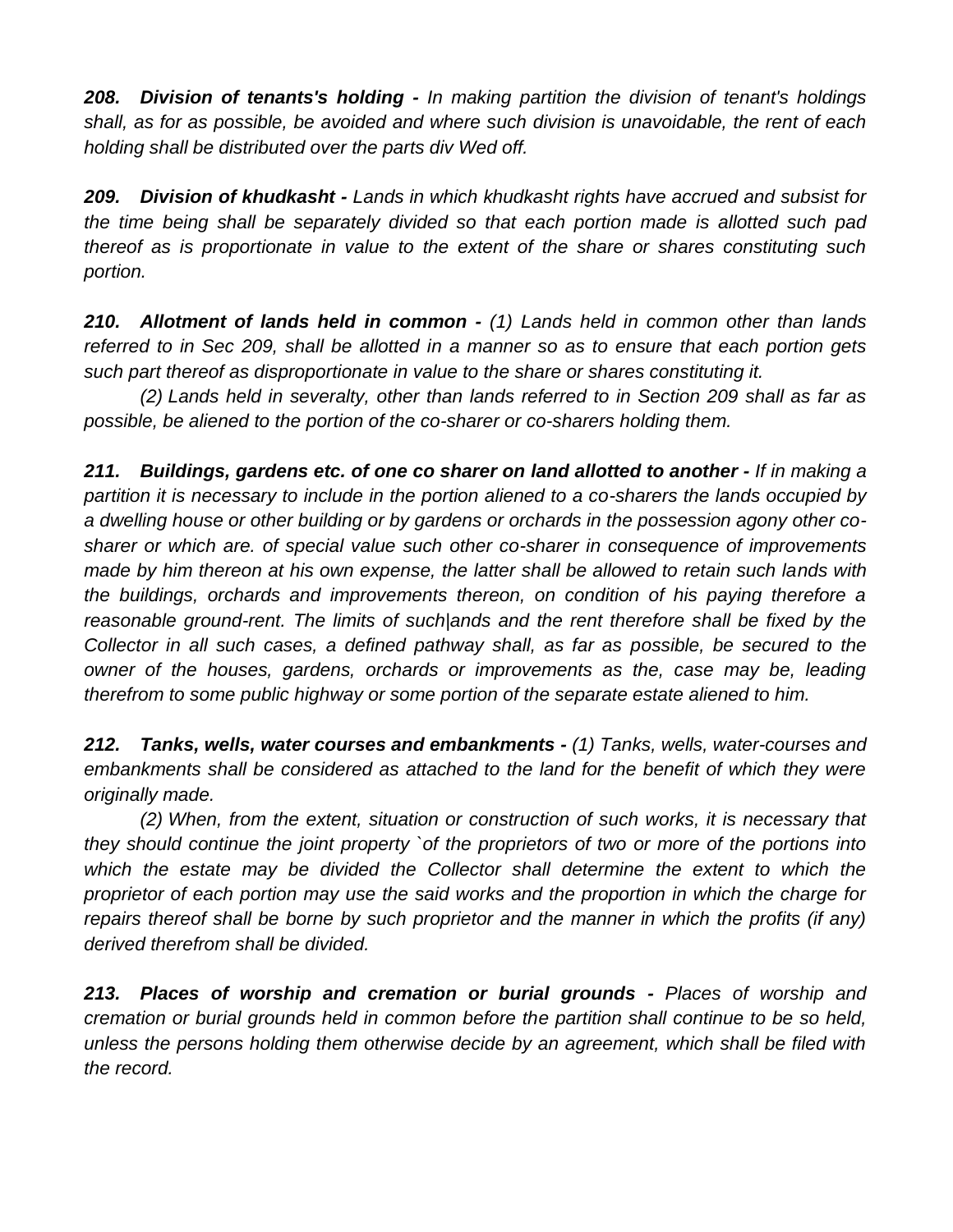*214. Incompactness a reason for disallowing partition - In making a partition the several portions into which the estate is divided shall be made as compact as possible, provided that,*  except with the sanction of the Board no partition shall be disallowed solely on the ground of *incompactness.*

**215.** *Distribution of revenue on partition - In all cases, whether partition has been made by agreement or by arbitration or by Collector, the Collector shall, immediately after accepting the lot sunder Section 200 or accepting the award under Section2Ol, or disposing of the claims and objections and examining, under Sech`on 207, the proposals made by the amin or other person entrusted with the execution of the warrant issued under Sec. 204, distribute the revenue of the estate over the severalpodions into which the estate is divided, and, where any suchpodion consist of more than one share, the extent of the liability of each holder of such share therein shall also be determined*

*216. Final order for partition - (1) When the revenue has been distributed aforesaid, the Collector shall draw up a final order specifying the following particulars, namely :-*

- *(a) the lands of various classes allotted to each portion;*
- *(b) the revenue assessed on distribution under Section 215 as payable therefore;*
- *(c) where any portion represents the shares of more than one co-sharer, the particular of such co-sharers together with the nature and extent of the share of each therein; and*
- *(d) the rights and obligations of each co-sharer or of the several co-sharers, a sthe case may be, to get separate possession over the portion marked-out as aforesaid for him or for them jointly.*

*(2) When the final order has been drawn up by a subordinate officer to whom the case was made over under the proviso to Section 188 such order shall be submitted to the Collector*  who may confirm, vary or set as-ide the order or direct further inquiry to be made or additional *evidence to be taken in the case or may himself make such inquiry or take such evidence or may frame fresh issues and safer them for trial :*

*Provided that no order of confirmation shall be made until the period allowed for preferring an appeal has expired or, an appeal is presented within such period unto a has been disposed of :*

 *Provided further that no order varying on settling aside the order shall be passed nor shall any further inquiry be made or additional evidence taken, unless parties have had an opportunity of being heard in support of such order or of being represented while such inquiry is made or evidence taken.*

*217. Instrument of partition - (1) The Collector shall cause in respect of each portion divided off from the estate an instrument of partition to be prepared son accordance with the terms of the final order in favour of the applicant or the applicants, as the case may be, whose share or shares each such portion represents and the date on which the partition is to*  take egad, shall be recorded therein and each such instrument shall bear stamp duty in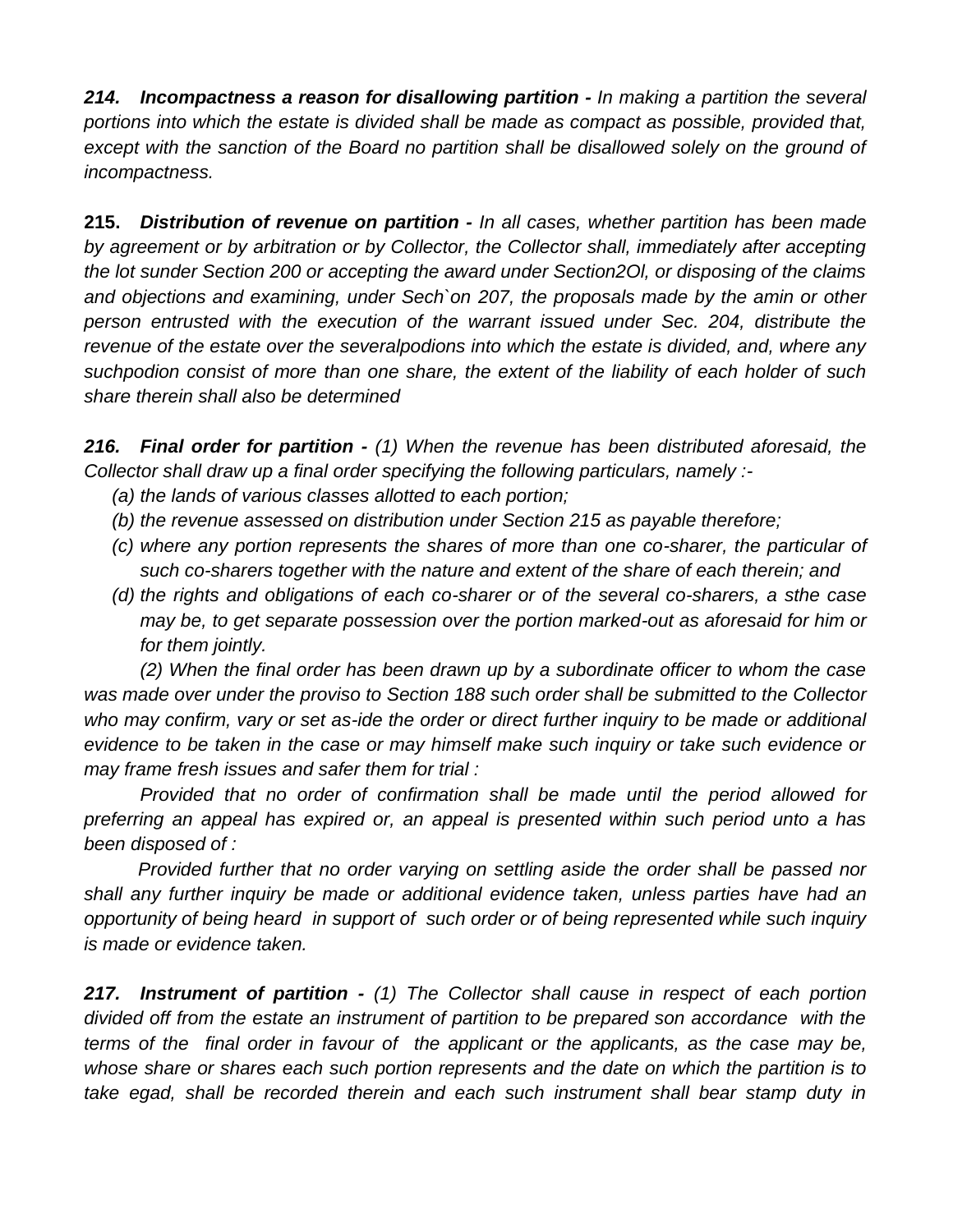*accordance with the Indian Stamp Act, 1899 (Act ll of 1899) of the Central Legislature as adopted to <sup>101</sup>[the State].*

*(2) Such date shall, unless otherwise directed, be the first day of July next following the*  date of transformation of the final order, or from the date of confirmation thereof, by the *Collector.*

*(3) From the date on which the partitions takes enact, each portion so divided off shall be deemed and treated for all purposes to be a separate estate as if it had been originally made or or created son favour of the person or persons whose share or shares it represents.*

*(4) When the instrument of partitions has been prepared, the Collector shall get the annual registers corrected accordingly and move the Board to get the necessary entries made in the land records.*

*218. Delivery of possession of property allotted on partition - Any person or persons to whom any land is allotted in the instrument of partitions shall be entitled separate possession thereof as against the other parties to the partition and their legal representatives, and the Collector shall, on application made to him for the purpose by such person or persons at any time within three years from the date recorded in the instrument of partition under subsection (1) of Section 217, give effect to that instrument as if it were a decree passed by a civil court for recovery of possession over immovable property.*

*219. Division of complex estates - When an estate consists of two or more village or portions of villages, the State Government may direct its diversion into as may estate as may be necessary for administrative convenience. On receipt of such direction the Collector shall after considering any representations made by the estate-holders concerned distribute the*  revenue *of the whole estate over the several estates into which .it is divided in accordance with mies made under this. Ad, and shall correct the annual registers accordingly. The estates so formed shall be severally responsible for the* revenue *distributed thereon.*

**220.** *Fraudulent or erroneous distribution of revenue - When in making a partition under this chapter, the revenue has owing to fraud or error, been wrongly distributed, the Board may, at the time order such a distracting of the revenue of the original estate over the several estates into which it is divided as, but for the error or fraud, would have been made at the time of partition.*

## **221.** *Under-assessed estates to refund to over-assessed estates*

*(1) The Board may in any case under Section 220 direct that any proprietor whose estate has been found to have been under- assessed shall for each year, not exceeding three years in all, in which he has held possession, of his separate estate, be required to pay to the recorded proprietor of any estate which has been over-assessed a sum equal to the annual amount by which the first mentioned estate shall be found to have been under- assessed and* 

<sup>101</sup> Subs. by Sec. 4 of Raj. Act No. 2 of 1958, Pub. in Raj. Gaz. Part IV-A, Ex-ord., dt. 13-1-1958.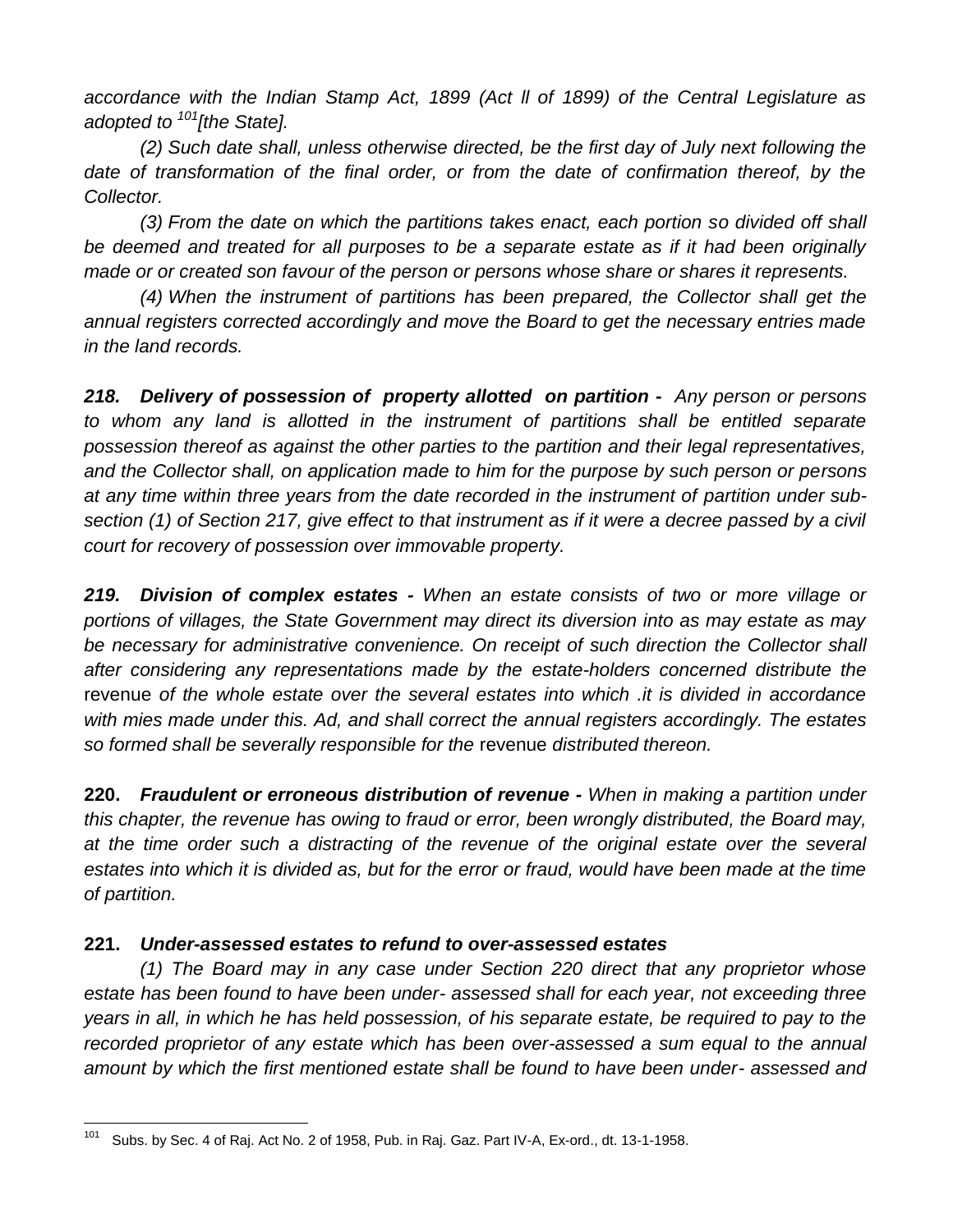*in default of payment the amount shall be* recovered *as an arrear of revenue and paid to the proprietor to whom it is due.*

*(2) No ,order passed under the union shall be questioned in any civil or* revenue *court.*

**222.** *Consolidation of estates forming part of the same village - If two or more revenue paying estates from portions of the same village, the estate-holders may apply to the Collector for the consolidation of the same into a single estate, and the Collector may, at his discretion, grant such application, and in such case shall correct the annual registers accordingly.*

**223.** *Chapter not to apply to division between Govemment and estate holder - (1) The provisions of this Chapter shall not apply to the division of an estate between its holder and the State Government and whenever such division becomes necessary it shall be made by the Collector. Provided that the Collector's proposals shall be submitted to the State Government through the Board for approval.*

*(2) Every such division shall be made in accordance with rules made by the State Government in that behalf.*

**224.** *Revenue, a first charge on land and its produce - (1) The revenue or rent assessed on every estate or holding shall be first charge thereon and on the rents, profits or produce thereof.*

*(2) The rents profits and produce of such estate or holding shall not be applied in satisfaction of a decree or order of any civil or revenue court, until all arrears of the revenue or rent due in respect thereof have been paid.*

**225.** *Responsibility for revenue - (1) All the holders and co-sharers of an estate are jointly and severally responsible to the State Government for the rent for the timebeing payable therefor.*

*(2) All tenants and co-tenants of a holding situated beyond an estate are jointly and severally responsible to the State Government for the erent for the time being payable therefore.*

*(3) All persons coming into possession of an estate or a holding, shall be responsible for all arrears of revenue or rent due at the time of their coming into possession.*

*(4) The expression "holder" in this chapter means a person in possession for his own benefit and includes a mortgagee and a lessee of the holder's rights.*

**226.** *Rules as to payment of arrears and defaulters - The revenue or rent shall be paid in such instalments, to such persons and such times and places and in such manner, as may be prescribed, and any sum not so paid becomes an arrear of revenue or rent, and the persons responsible for its become defaulters :*

<sup>102</sup> *[Provided that until the State Government directs otherwise, the revenue or rent for the timebeing payable to the State Government shall be paid through the Patwari of the Circle.]*

<sup>102</sup> Ins. vide Sec. 32(b) of Rajasthan Act No. 11 of 1964, Pub. in Raj Gaz. Part IV-A, Ex-ord., dt. 13-4-1964.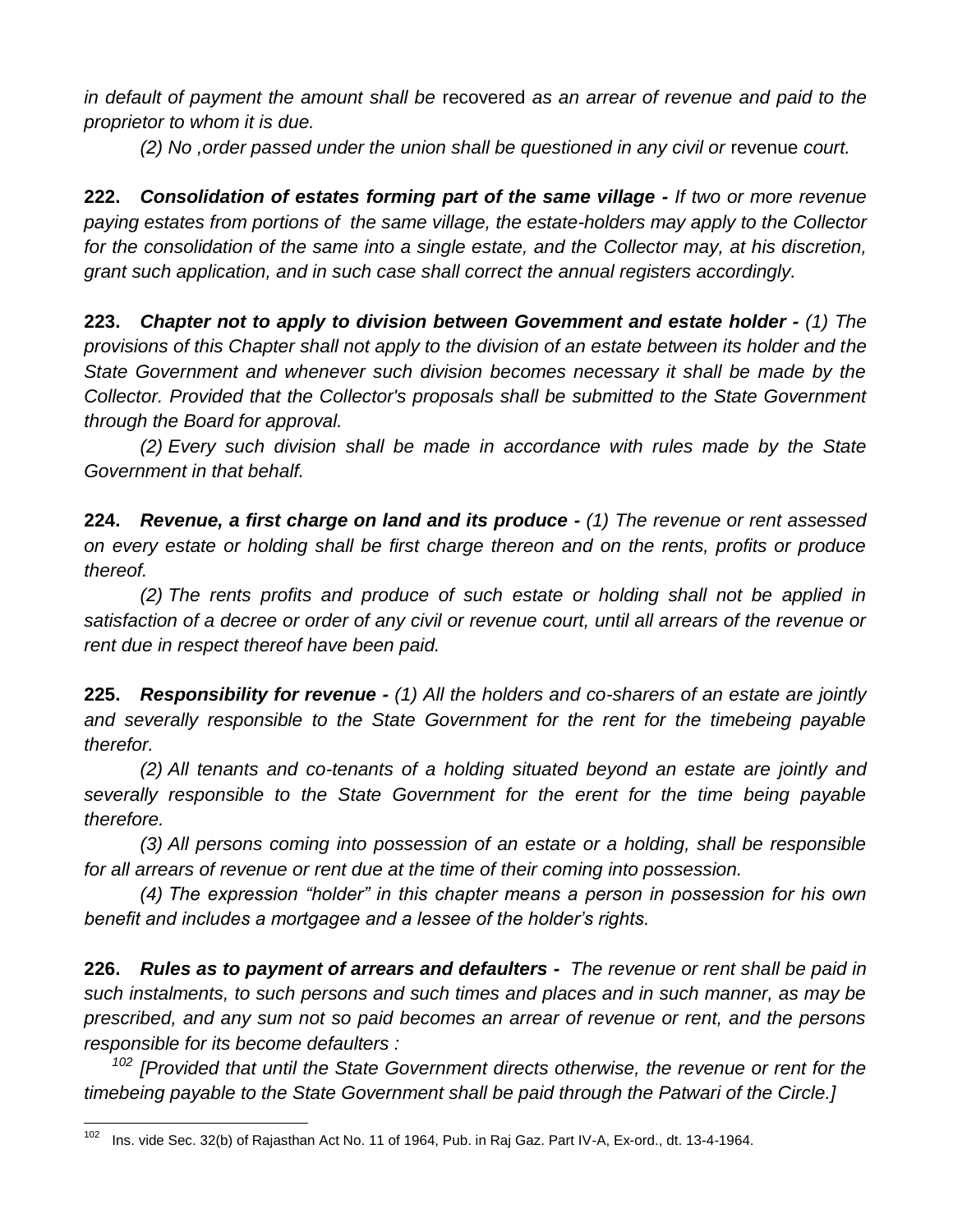**227.** *Certified account to be evidence as to arrears – A statement of account, certified by the Tehsildar shall for the purpose of the Chapter, be conclusive evidence of the existence of the arrear, of its amount and of person who is the defaulter :*

*Provided that nothing in this section shall prejudice the right of such person to make payment under protest and to question the correctness of the account in separate independent proceeding before the Collector.*

**228.** *Processes for recovery of arrears – An arrear of revenue or rent may be recovered by one or more of the following processes :-*

- *(a) By serving a writ of demand or a citation to appear on any of the defaulters;*
- *(b) By attachment and sale of his movable property;*
- *(c) By attachment of the specific area, share, patti or estate, in respect of which the arrears is due;*
- *(d) By transfer of such share or patti to a solvent co-sharer;*
- *(e) By sale of other immovable property of the defaulter:*

*Provided that the provision of clause (e) shall not be applicable to Jagir land <sup>103</sup><sup>[or the</sup> estate of a landowner].*

*229. Writ of demand and citation to appear – When an arrear of revenue or rentbecomes due, a writ of demand calling on the defaulter to pay the amount within a time therein stated or a citation to appear on a date therein mentioned may issue.*

*<sup>104</sup>[229 A. Power to grant Instalments - (1) The Collector may, in cases of genuine hardship, order that the payment of arrear of revenue or rent chargeable under this Act or under the Rajasthan Tenancy Act, 1955 (Rajasthan Act 3 of 1955) for which a writ of demand or a citation has been issued under Section 229, shallbe paid in such number of instalments not extending beyond a period of three years and on such terms as to payment of interest as may be prescribed subject, however, to the condition that if default is made in the payment of any instalment, the entire amount of arrear and interest due thereon shall be payable in lump sum.*

*(2) When any immovable property has been attached by Collector under this Chapter for the recovery of such arrear, the attachment shall, notwithstanding any order fixing instalments made under sub-section 91), continue until the full amount of the arrear, interest due, if any, and the cost of attachment are paid by the defaulter.]*

**230.** *Attachment and sale of movable property – The Collector may attach and sell the movable property of the defaulter. Every attachment and sale ordered under this section shallbe made according to the law in force for the time being for the attachment and sale of movable property under the decree of Civil Court. In addition to the particulars mentione din the proviso to Section 60 of the Code of Civil Procedure, 1908 (Central Act V of 1908), articles set aside exclusively for religious use shall be exempted from attachment and sale under this* 

<sup>103</sup> <sup>103</sup> Ins. vide Section 11 of Raj. Act. No. 18 of 1963, Pub. in Raj Gaz. Part IV-A, Ex-ord., dt. 1-10-1963.

<sup>104</sup> Ins. by S. 2 of Raj. Act No. 6 of 1981, pub. in Raj. Gaz. E.O. Part (ka), dt. 2.4.1981 on Pae 182.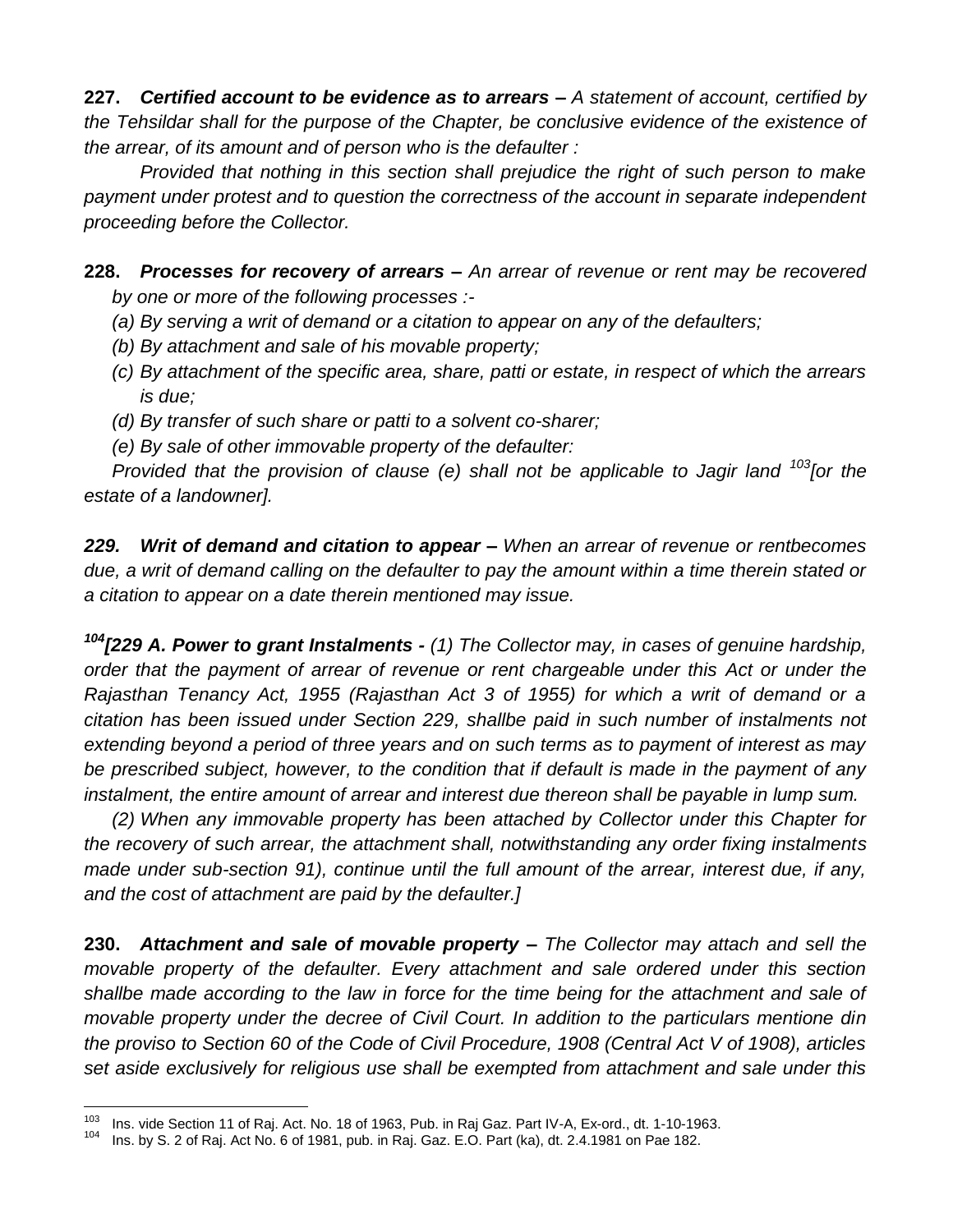*section. The cast of attachment and sale shall be added to the arrear of revenue or rent and shall be recoverable by the same procedure.*

**231.** *Attachment of the Land - (1) The Collector may, in addition to or instead of any of the other processes here in before specified, attach and take under his own management any specific area, share, patti or estate in respect of which an arrear is due, and such attachment, shall last till the arrear is liquidated.*

*(2) On the liquidation of the arrear, the land shall be released and the surplus received, if any, shall be made over to the defaulter or his legal respresentative.*

**232.** *Powers and obligations of manager – When any land is so held under direct*  management, the Collector shall be bound by any engagement which at the time of *attachment existed between the defaulter and the tenants and shall be entitled to manage the property so attached and to receive all rents and profits accruing therefrom. The collections of the property so attached shall be applied to the payment of any instalment of revenue and rent which may become dueafter attachment and of the cost of attachment and management, and any surplus shall be applied to discharging the arrear on account of which the attachment was made.*

**233.** *Proclamation of attachment – When the Collector attaches any land under Secion 231, he shall issue a proclamation thereof.*

*(2) payment on account of rent or any other asset of the land, made after the date of such proclamation or in anticipation of due date, to any person other than the Collector shall relieve the person liable to pay from liability for payment to the Collector.*

**234.** *Transfer of defaulter's share - (1) When the arrear is due in respect of a share or patti or an estate, the Collector may, in addition, to, or instead of, any of the processes hereinafter*  specified with the previous sanction of the Board, transfer such share or patti for a termnot exceeding ten years fromthe first day of July next after the date of the sanction to all or any of *the co-sharers of the estate other than the estate-holder on condition of their paying the arrear, and on such terms as the Board in each case may prescribe. Such transfer shall not affect the joint and several liability of the co-sharers of the estate in which it is enforced.*

**235.** *Sale of defaulter's specific area, patti or estate – When the Collector is of opinion that the other processes <sup>105</sup>[hereinafter] specified are not sufficient for the recovery of an arrear, he may, in addition to or instead of all or any of such other processes. <sup>106</sup>[xxx] sell by auction the specific area, patti or estate in respect of which such arrear is due :*

*Provided that no specific area, pant or estate shall be sold for any arrear which may have accrued while it was -*

*(a) under the managment of the Court of wards, or*

<sup>105</sup> <sup>105</sup> Subs. vide Section 3 of the Raj. Act No. 16 of 1961, Pub. in Raj. Gaz. Part IV-A, Ex-ord., dt. 22-5-1961.

<sup>106</sup> Deleted by Section 4 of the Raj. Act No. 5 of 1964, Pub. in Raj. Gaz. Part IV-A, Ex-ord., dt. 26-3-1964.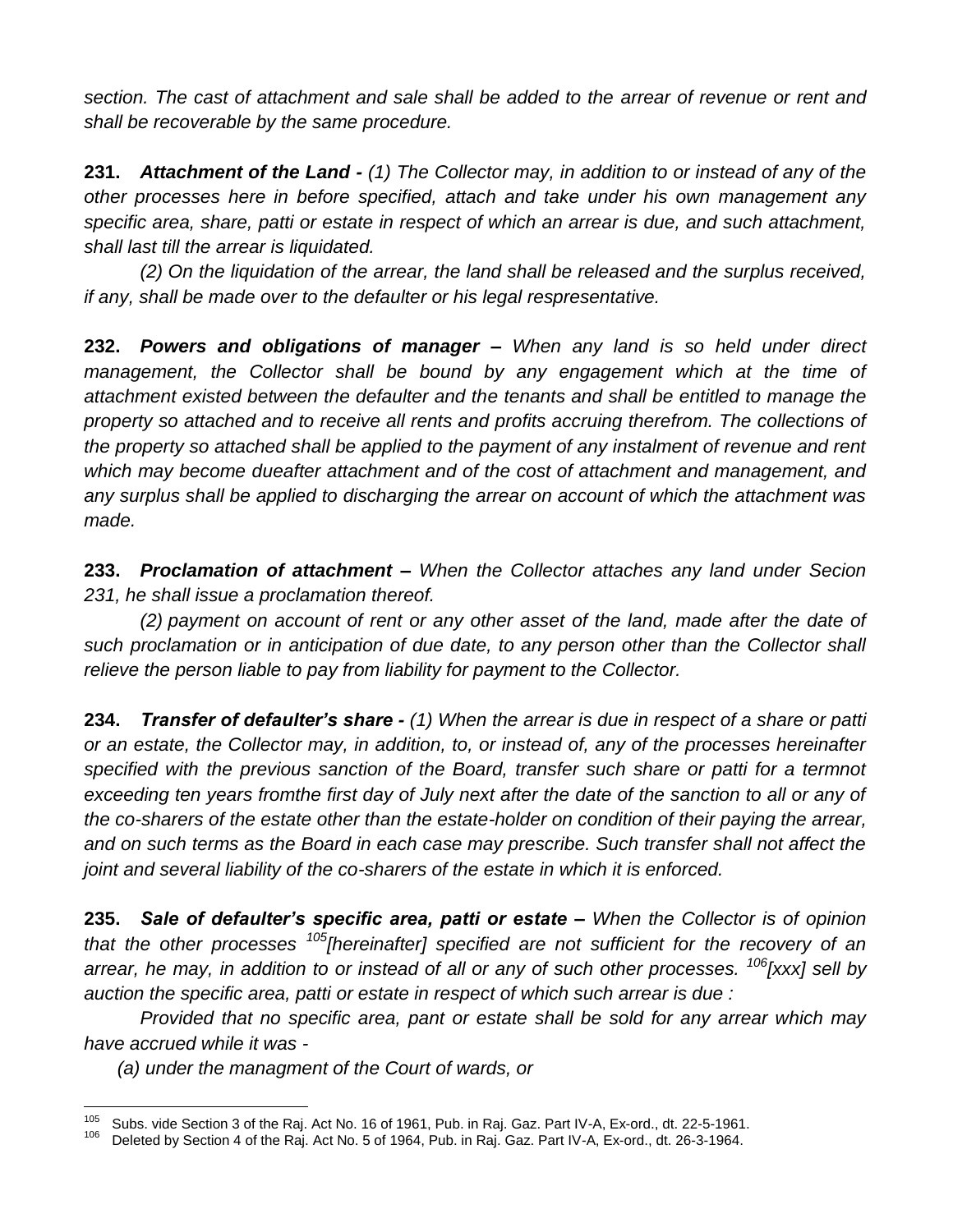*(b) under direct management by the Collector.*

*236. Land to be sold free of encumbrances - (1) Land sold underthe last preceding section shall be sold free of all encumbrances, and allcontractspreviously made by any person other than the purchaser in respect of southland, shall become voidable at the opts-on of the purchaser at the auction sale.*

*(2) Nothing son sub-section (1) applies to lands held under bonafede leases, temporary or perpetual for the erect son of dwelling-houses or manufactures, or for gardens, tanks, canals places of worship or cremation or burial grounds, such land continuing to be used for the purpose specified in such leases.*

*(3) Notwithstanding anything contained in sub-section (1), the State Government may, at any time before the sale has been made, direct that it be made subject touch interesting or rights in land created by the holder thereof, or any person through whom he claims, as set thinks fit.*

*237 Powers to proceed against Interest of defaulter In property other than that In respect of which default is made - (1) If an arrear cannot be recovered by any of the above process and the defaulter owns, or has any interest in any other estate or any share in any other immovable property, the Collector may proceed against such estate or share or other immovable property as if set were the land on account of which the revenue or rent is due under the provisions of this Act :*

*Provided that no interest save those of the defaulter alone shall be affected by such process.*

*(2) Sums of money recoverable as arrears of revenue and rent butnot due in respect of any specific land, may be recovered by process under this section against any immovable property of the defaulter.*

*238. Proclamation of sale – (1) When the sale of any land or other immovable property has been sanctioned under Section 235 or Section 237, the Collector shall issue a proclamation of the intended sale, specifying the land to be sold the time and place of sales, whether or not the land is tobe sold free of encumbrances andany othe particulars, the Collector may think necessary.*

*(2) A Copy of the proclamation issued under sub-section (1) shall be served on the defaulter.*

*239. Sale when and by whom to be made – (1) Every sale under this Chapter shall be made either by the Collector in person or by an Assistant Collector <sup>107</sup><sup>[or Tehsildar] specially*</sup> *appointed by himin this behalf.*

<sup>107</sup> <sup>107</sup> Ins. vide Sec. 7 of Raj. Revenue Laws (Amendment) Ordinance, 1977, Pub. in Raj. Gaz. Ex.-ord. Part 4(Kha) dt. 24-1- 1977, Page 52 and replaced by S. 2 of Raj. Act No. 6 of 1981, Pub. in Raj. Gaz. E.O. Part 4(Kh), dt. 22-4-1981 on pages 1-2.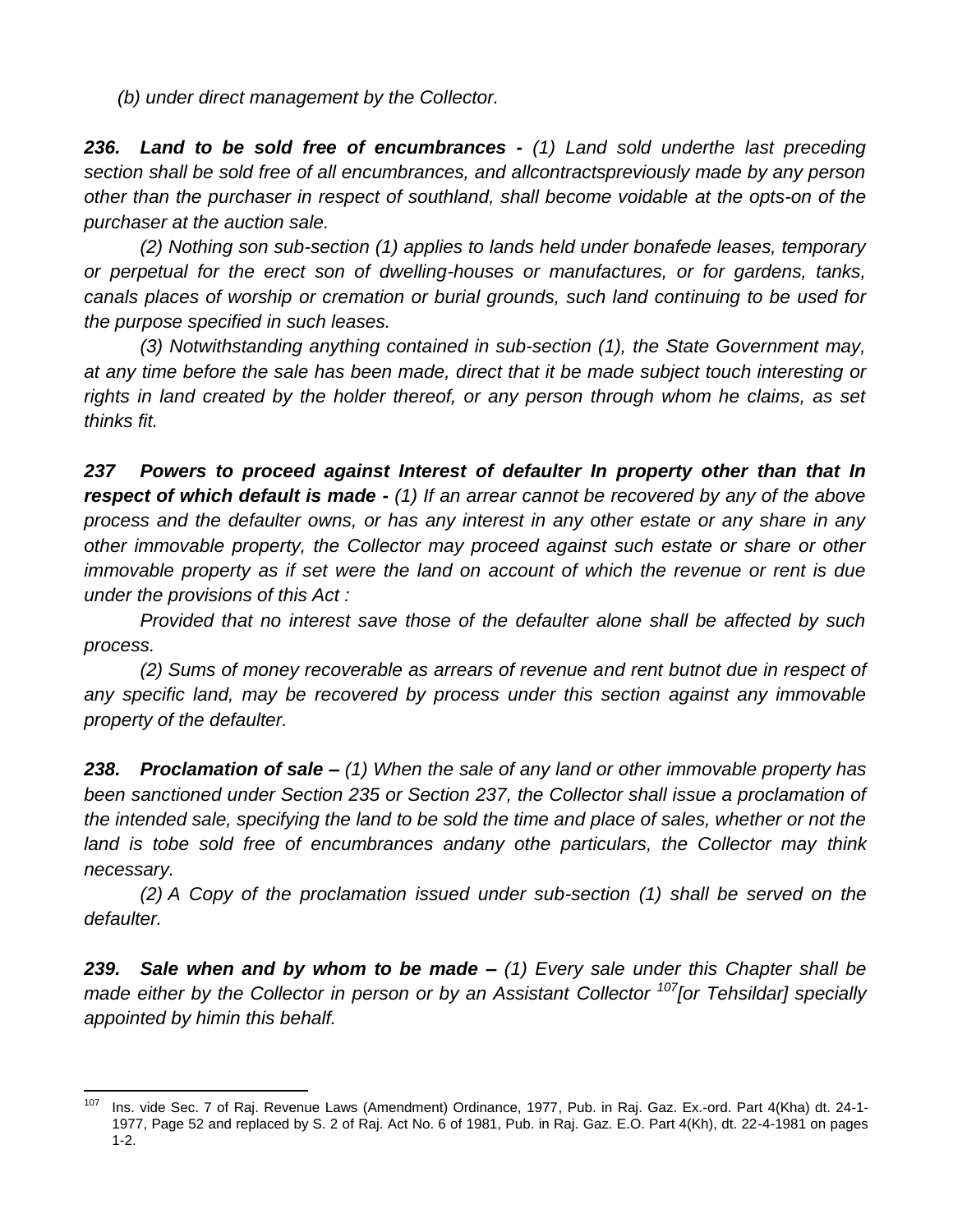*(2) No such sale shall take place on a Sunday or other authorised holiday or until after the expiration of at least thirty days from the date on which the proclamation thereof was issued.*

*(3) The Collector, may from time to time, postpone the sale.*

*240. Prohibition to bid for an acquire the property sold – No officer having any duty to perform in connection with any such sale, and no person employed by or subordinate to such officer, shall either directly or indirectly bid for acquire or attempt to acquire, except on behalf of the State Government or he Court of Wards, the property sold or any indirecte therein.*

*241. When sale may be stayed – If the defaulter pays the arrear in respect of which the*  land or other immovable property is to be sold, any time before the day fixed for the sale, to *the person appointed to receive payment of the revenue or rent or to the Collector, or to the Assistant Collector in charge of the sub-division in which the land or other immovable property is situated, the sale shall be stayed.*

*242. Deposit by purchaser, re-sale in default of deposit – The person, declared to be the purchaser, shall be required to deposit immediately twenty five per cent of the amount of his bid, and in default of such deposit, the land or other immovable property shall forthwith be again put up and sold; and such person shall be liable for the expenses attending the first sale and any deficiency of price which may occur on the re-sale, which may be recovered from him by the Collector, as if the same were an arrear of revenue.*

*243. Purchase money when to be paid – The full amount of purchase money shall be paid by the purchaser at the Collector's office on or before the fifteenth day from the date of the sale.*

*(2) If the purchase money is not so paid, the deposit, after the expenses of the sale have been defrayed therefrom, may be forfeited to Government, and the propety shall be*  resold, and the defaulting purchaser shall forfeit all claims to the property or to any part of the *su for which it may be subsequently sold.*

*244. Liability of purchaser for loss by re-sale - If the proceeds of sale, which is eventually made, are less than the price bid by such defaulh`ng purchaser, the difference shall be recoverable from him, as if it were an arrear of revenue.*

*245. Proclamation before re-sale - No sale after postponement under Section 239 and no re-sale under Section 242 in default of payment of the purchase money shall be made until a fresh proclamation has been issued as prescribed for the original sale.*

*246. Application to set aside sale on deposit of arrear - Any person whose land or other immovable property has been sold under this Act may, at any time within thirty days*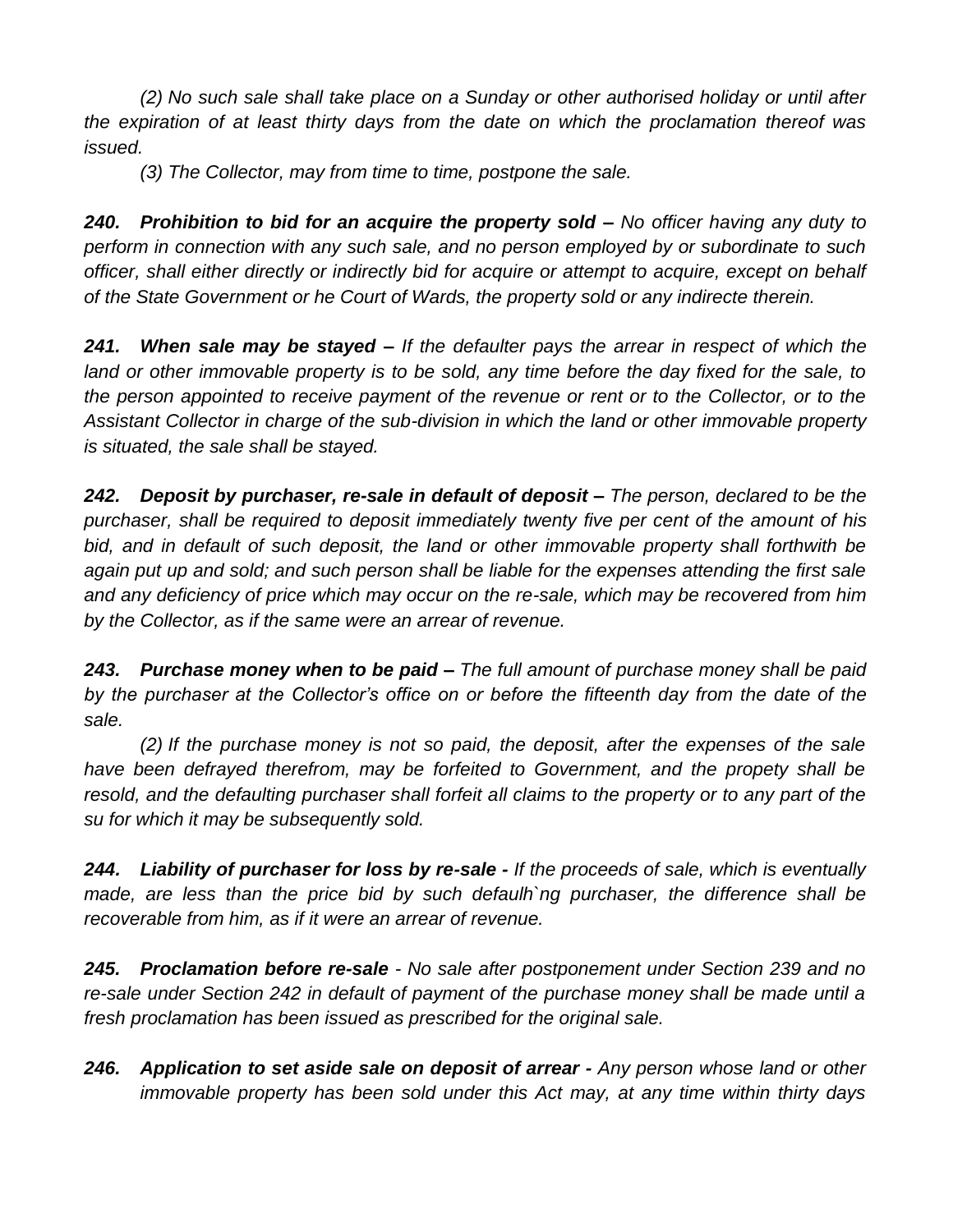*from the date of sale, apply to have the sale set aside on his depositing in the Collector's office -*

- *(a) for payment to the purchaser a sum equal to five per cent of the purchase-money; and*
- *(b) for payment, on account of the arrear, the amount specified in the proclamation of sale as that for the recovery of which the sale was ordered, loss any amount which may, since the date of such proclamation ofsale, have been paid on that account; and*
- *(c) the cost of the sale.*

*If such deposit is made within the thirty days, the Collector shall pass an order setting aside the sale :*

*Provided that, if a person applie under Section 247 to set aside such asale, he shall not be entitled to make an application under this section :*

*Provided also that if the land has been sold free of encoumbrances under Section 236, the encumberances shall be revived as soon as the sale is et aside under this section.*

*247. Application to set aside the sale for irregularity etc. - At any time within thirty days from the date of the sale, an application may be made to the Collector to set aside the sale on the mound of some material Irregularity or mistake in publishing or conductinng It.*

But no sale shall be set aside on such ground unless the applicant proves the *satisfaction of the Collector that he has substantial injury by reason of such irregularlity or mistake.*

*248. Order confirming or setting aside sale - On the expiration of thirty days from the date of the sale if no such application as is mentioned in Section 246 or Sech`on 247 has been made, or if such application has been made and rejected the Collector shall pass on order confirming the sale and, if such application under Section 247 is made and allowed, the Collector shall pass on order setting aside the sale.*

*249. Bar of claims founded on irregularitty of mistake – If no application under Section 247 is made within the time allowed therefore, all claims on the ground of irregularity or mistake in publishing or conducting the sale shall be barred :*

*Provided that nothing herein contained shall bar the institution of a suit in the civil court for the purpose of setting aside a sale on the ground of fraud.*

*250. Refund of purchase-money when sale set aside – Whenever the sale of any land other immovable property is set aside under Section 248 the purchaser shall be entitled to receive back purchase money with interest, at such rate not exceeding six per cent per annum or without interest, as the Collector thinks fits.*

*251. Purchaser to be put in possession – Certificate of Purchase – (1) After a sale of land or other immovable property under this Act has been confirmed in the manner aforesaid,*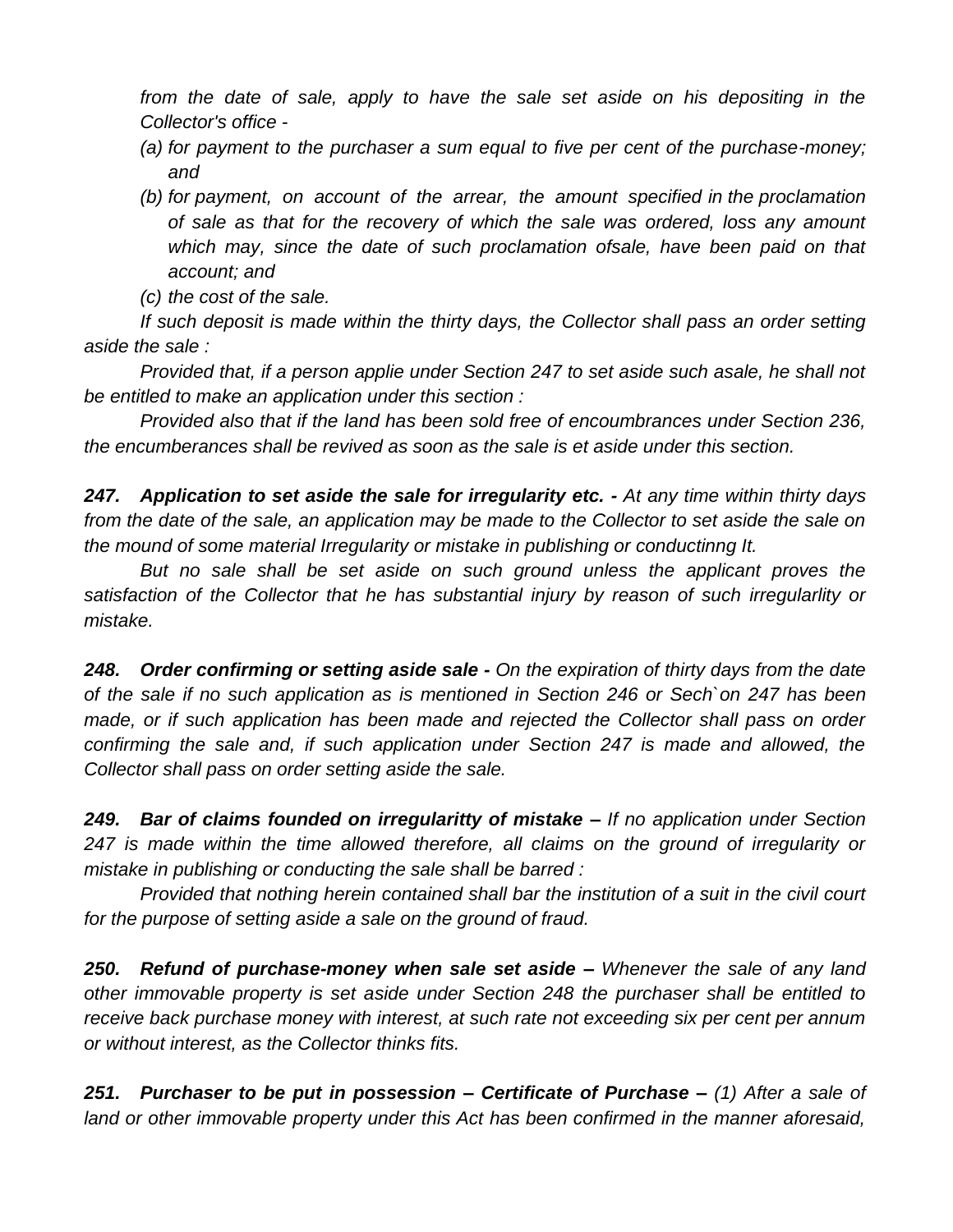*the Collector shall put the person declare to the purchaser into possession of such property, and shall grant him a certificate to the effect that he has purchased the property to which the certificate refers, and such certificate shall be deemed to be a valid transfer of such property but need not be registered as a conveyance except as provided by Section 89 of the Indian Registration Act, 1908 (Central Act XV of 1908).*

*252. Application of proceeds of sale – When a sale or land or other immovable property under this Act has been confirmed, the proceeds of sale shall be applied in he first place to the payment of any arrears, including costs incurred for the recovery thereof, due to the State Government from the defaulter at the date of the confirmation of the sale whether thearrears are of revenue or rent, or of sums recoverable as an arrear of revenue or rent and in the second place, ifthe sale took place for the recovery of an amount recoverable as an arrear of revenue or rent but not due to the State Government to the payment of that amount including costs as aforesaid and the surplus (if any) shall be paid to theperson whose land has been*  sold; or if the land sold was held in shares, then to the co-sharers collectively, or sold; or if the land sold was held in shares, then to the co-sharers collectively, or according to the amount of *their recorded interests at the discretion of the Collector.*

*253. Liability of purchaser for revenur or rent – The person named in the certificate of sale as purchaser of any land shall be liable for all instalments of revenue or rent beocming due in respect of such land after the date of the confirmation of the sale.*

*254. Pre-emption by co-sharers – When any land sold under Section 235 or Section 237 is a portion of an estate any recorded co-sharer in the state, other than the person whose land has been sold, may if the lot has been knocked down to a stranger, claim to take the said land at the sum last bid:*

*Provided that the said demand of pre-emption be made within seven days of sale & provided that the claimantfulfils all other conditions of thesale.*

## *255. <sup>108</sup>[xxx]*

*256. Recovery of miscellaneous revenue and other moneys – The following moneys may be recovered under this Act in the same manner as an arrear ofrevenue -*

*<sup>109</sup>[(a) all sums of money declared by this Act or by any law for the time being in force, other than the Rajasthan Public Demdands Recovery Act, 1962 (Rajasthan Act 5 of 1952)].*

- *(i) to be recoverable as an arrear of revenue and revenue or rent, or*
- *(ii) to be a demand or public demand or to be recoverable or realisable as a demand or a public demand or as an arrear of a demand or a public demand;*

<sup>108</sup> <sup>108</sup> Omittedby Section 2(i) of Rajasthan Act No. 42 of 1960, Pub. in Raj. Gaz., Ex-ord., Part IV-A, dt. 2-12-1960. This Act No. 42 of 1960 came intoforce with effect from1-1-1961 vide Finance Department Notification No. F. 10(37) F(AA) 54, dt.22- 12-1960, Pub. in Raj. Gaz., Ex-ord., Part IV-C, dt. 29-12-1969.

 $109$  Subs. by Sc. 2(ii)-Ibid.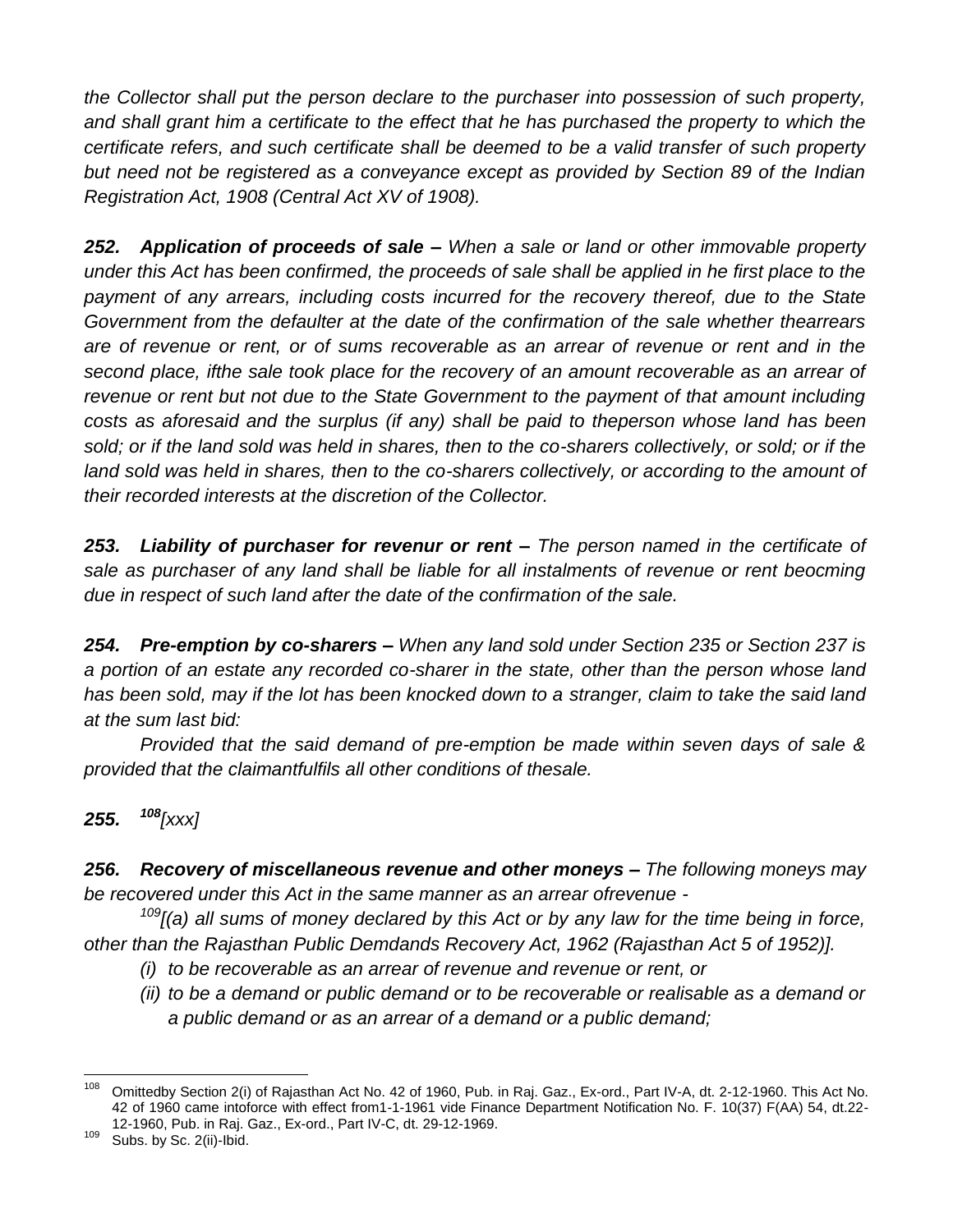*(b) all sums of money payable to the State Govemment or to a department or an officer of the State Govemment or to local author Hy on account of rates, duties, taxes, charges or other dues under any law or rule having the force of law, notwithstanding that such law or rule does not declare the same to be recoverable or realisable as an arrear of revenue or land revenue or rent or to be a demand or a public demand or to be recoverable as an arrear of a demand or a public demand;*

*(c) all sums of money payable to the State Govemment or to a department or an officer of the State Govemment or to a local authority -*

- *(i) by way of fees, fines, penalties, compensation of costs imposed or awarded by any authority, not being a civs`I or crs`minalcoust, under this Act or under any other law for the time being in force, or*
- *(ii) on account of pasturage, forests rights, fisheries mills, natural products of land, water-rates, irrigation charge, maintenance and management of irrigation works and the like;*

*(d) all rents, premia, ceases, rates, fees and royalties due to the State Govemment on account of the use or occupation of land or water or other immovable property, whether belonging to the State Govemment or not, or on account of any products thereof or proceeds therefrom or on any other account;*

*(e) all sums of money due to the State Govemment under any grant, lease or contract which provides that they shall be recoverable as arrears of revenue or land revenue.]*

*257. Recovery of moneys from sureties - Every person who may have become a surety under any of the provisions of this Act or under any other enactment or any grant, lease or contract where under the sum secured, is recoverable from the principal as an arrear of revenue, shall, on failure to pay the amount or any portion thereof which he may have become liable to pay under the terms of his security bond, be liable to be proceeded against as if such amount of portion thereof where an arrear of revenue.*

*<sup>110</sup> [257-A Application for Recovery of Moneys referred to in Sections 256 and 257 - (1) Any officer or authority, to whom any sum of money referred to in Section 256 or Section 257 is due and payable, shall make to the Collector an application in writing in the prescribed form, containing the following particulars, namely :-*

- *(a) the officer authority to whom the sum is due and payable,*
- *(b) the sum due and the nature thereof,*
- *(c) the sum due and the nature thereof,*
- *(d) the period, if any, for which it is due and the date on which it first became payable,*
- *(e) the process by which the sum may be recovered,*
- *(f) where possible, the property against which the process may be executed, and,*
- *(g) such other particulars as may be prescribed by the State Government :*

<sup>110</sup> <sup>110</sup> Ins. by Sec. 2 (iii) of Raj. Act No. 42 of 1960, pub. in Raj. Gaz. Part IV-A, Ex-ord, dt. 2-12-1960. This Act No. 42 of 1960 came into force with effect from 1-1-1960 vide Finance Department Notification No. F. 14(3)/F/AA/54, dt. 22-12-1960, published in Rajasthan Gazette Ex-pord. Part IV-C, dated 29-12-1960.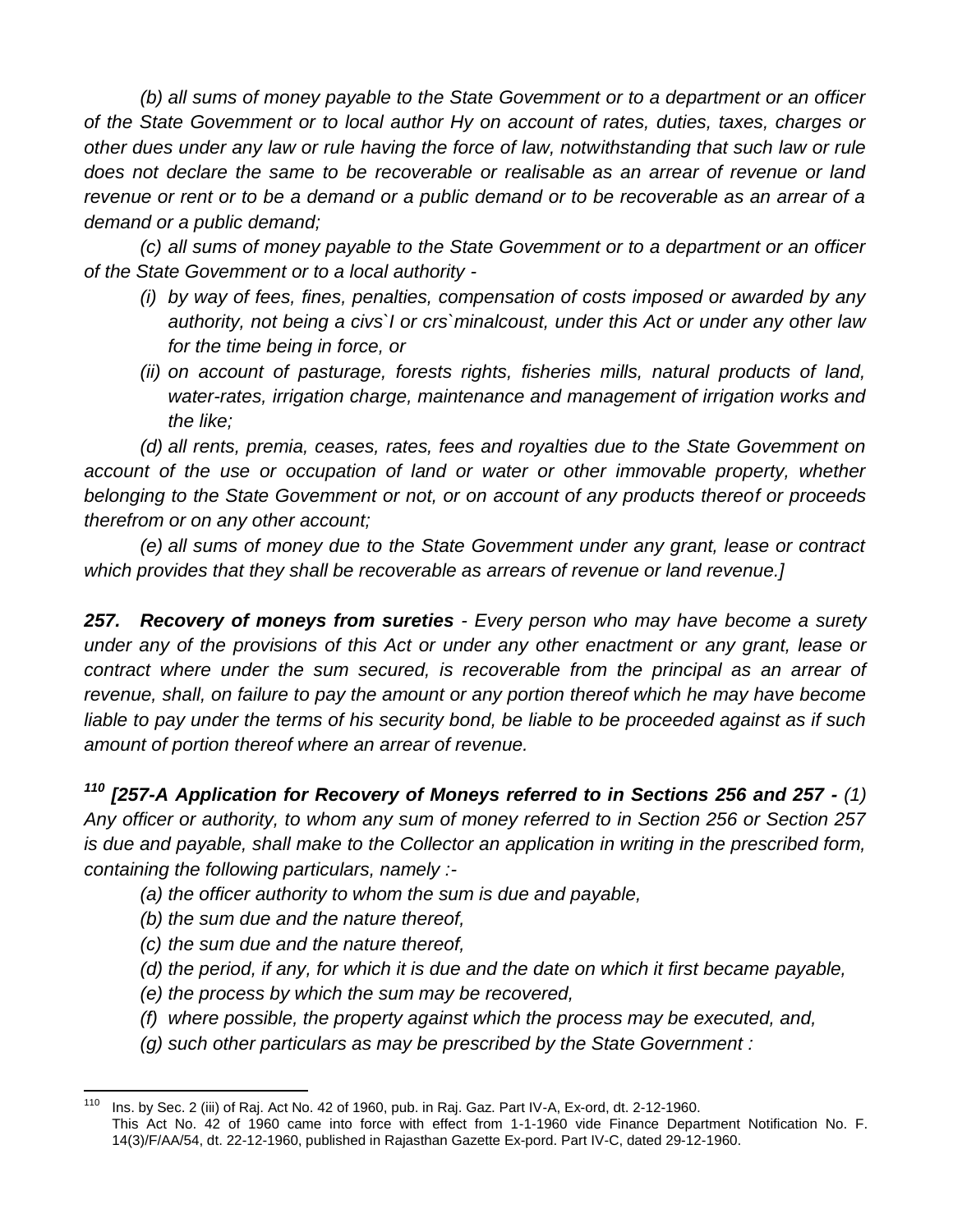*Provided that no such application shall be necessary in cases in which according to the*  law under which such sum of money is due and payable a certificate or certifie dstatment of *account or other document, specifying, as nearly as may be aforesaid particulars, is required to be sent and has been sent to the Collector.*

*(2) The application, certificate, statement of account or other document referred to in sub-section (1) shall for the purpose of recovery in accordance with the provisions of this chapter be conclusive evidence of the existence of the arrear payable to the officer or authority signing the same, of the amount of such arrear and of the person who is the defaulter.*

*257-B Payment under protest and further remedy - (1) If proceedings are taken under this chapter against any person for the re cove y of any sum of money referred to in Section 256 or Sech.on 257, such person may at any time, before any property attached in such proceedings is knocked down at a sale thereof, pay the amount claimed and at the same time deliver a protest signed by himself, or by his author|sea agent to the revenue officer taking such proceedings.*

*(2) When any amount is paid under protest under sub-section (1), such amount along with the protest shall be forwarded to the officer or authority at whose instance proceedings were so started.*

*(3) Subject to the provision contained in sub-section (4), the person making s payment under protest in accordance with sub- section (1), shall have the right to Institute a suit forthe recovery of the whole ors part of the sum so paid under protest.*

*(4) No suit under sub-section (3) shall lie or be instituted, if any law under which the sum of money paid under protest is due, provides a remedy, whether by way of su it, appeal, application or other proceedings, to the person from whom such sum was recovered.*

*(5) No appeal or reference shall lie from an order of a revenue officer passed -n proceedings taken under this chapter for the recovery of sums of money referred to m Secs. 256 and 257.*

*258. Recovery of costs etc. – All rates, costs, charges, fees, fine, penalties and other moneys payable to Government under this Act shall be recoverable as arrears of revenue.*

*259. Jurisdiction of civil courts excluded – No suit or other proceedings shall, unless otherwise excepted by any express provision made in this Act or in any other enactment or law*  for the time being in force, lie or be instituted in any civil court with respect to any matter *arising under, and provided for, by this Act:*

*Provided that, if, in a boundary dispute or any other dispute between estate-holders, a question of title is involved, a civil suit may be brought for the adjudication of such question.*

*260. <sup>111</sup>[Delegation - (1) The State Government may, by notification in the Official Gazette -*

<sup>111</sup> <sup>111</sup> Ins. by Act No. 10 of 1987 w.e.f. 31-1-1987, Pub. inRaj. Gaz. E.O. (4-A dt. 9-4-1987, Pages 43-50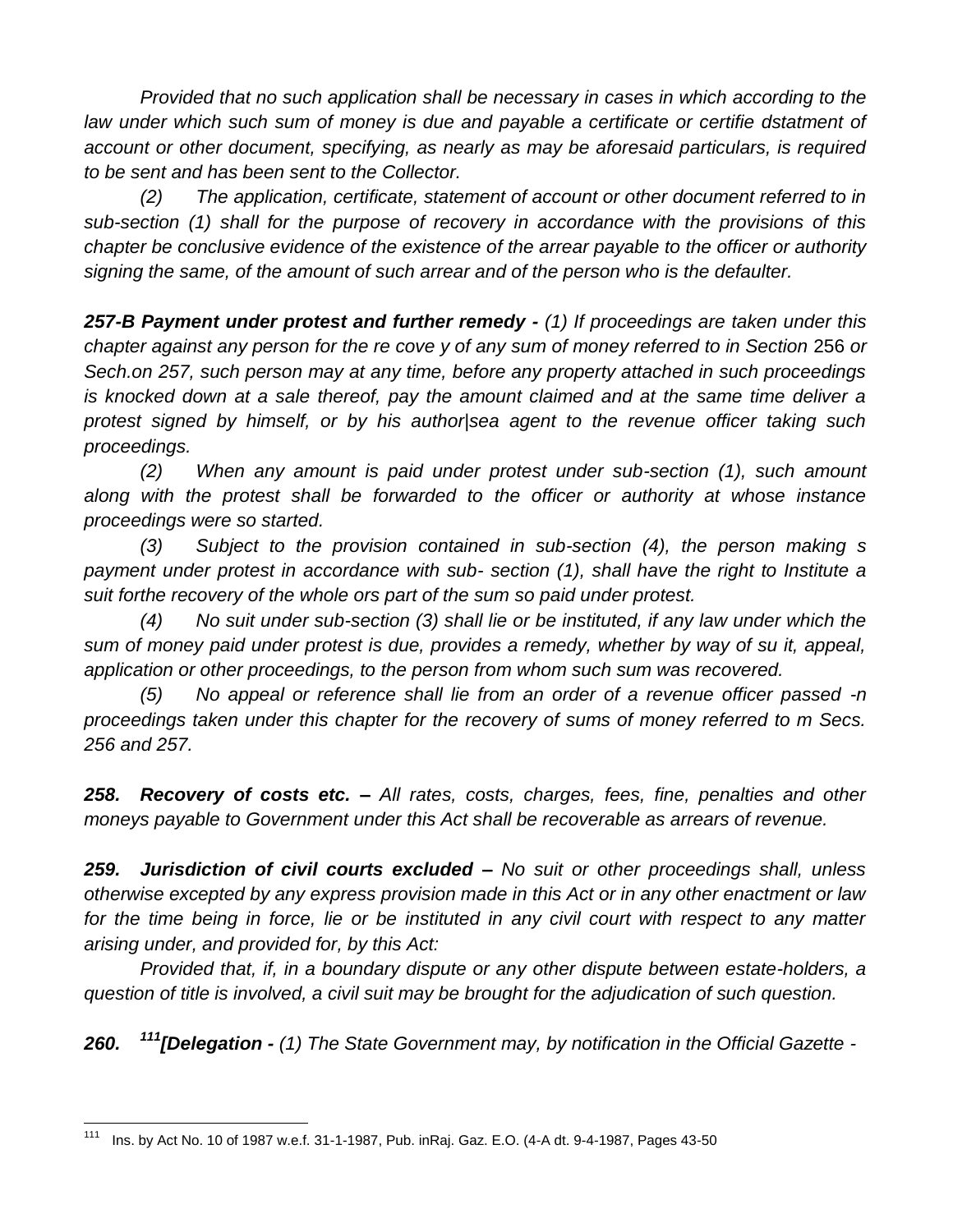- *(a) delegate all or any of its powers under this Ad, except the power to make mies, to the Board or 4[the Commissioner} or the Settttement Commis- sioner or the Director of Land Records or a Collector, or*
- *(b) direct that any duties imposed and powers conferred by this Act or the rules made thereunder or by any other law for the time being in force or the rules made under such other law on any officer or authority appointed or constituted under this Ad or the rules made thereunder 4[shail, to the seclusion of such officer or authority, be performed} and exercised by any other lawfully appointed or constituted on/car or authority specified in the notification, whether such other officer or authority specified in the notifica- tion, whether such other officer or authority shalt have been appointed or constituted under this Act or the mies made thereunder or under any other law for the time being in force or the mies made under such other law, or*
- *(c) require the Board or any other officer to perform the duties and exercise the powers imposed and conferred by this Ad or the rules made there under on <sup>112</sup><i>[the Commissioned the Settlement Commissioner or the Direc tor of Land Records, or*
- *(d) authorise any authority or officer lawfully constituted or appointed to delegate its or his powers under this Act or under any other law for the time being in force, except the power to make rules under this Act. or under such other law to any other authority of officer constituted or appointed under this Ad of the rules made thereunder or under any other law for the time being in force or the rules made under such other law.*

*(2) Doubts having been expressed as the scope of the power of delegations, provided for in this section as it stood before the 16th day of November, 1961, it is hereby enacted for the removal and clarification of such doubt that, notwithstanding anything contained in any judgment, order or decision of any court (Civil and Revenue) tribunal or other competent authority and notwithstanding any defect or omission of form, language or reference in any nolih'calions issued by the Stale Government under this section previously to the said day or any rule of law-or interpretation.*

- *(a) all delegations of powers and duties made by the Stale Government under this section before the sixteenth day of November, 1961, shall be deemed to have been lawfully and validly made interments sub-'seclion (1) as hereby amended as if such amendments had then been made, and*
- *(b) all notifications delegating such powers and duties, shall, until superseded, continue lo be operative and lo have effect according lo their tenor].*

*261. Power to make rules - (1) The Board may, with the previous sanction of the State Government, make rules consistent with the provisions of this Act and of the rules made under sub section (2) -*

*(a) Regulating the procedure of the Board and its officers in the transaction of its business,*

<sup>112</sup> <sup>112</sup> Subs. vide Ord. No. 8 of 1988 dt. 1-9-1988, Pub. in Raj. Gaz., E.o., dt. 1-9-1988, Pages 31-33.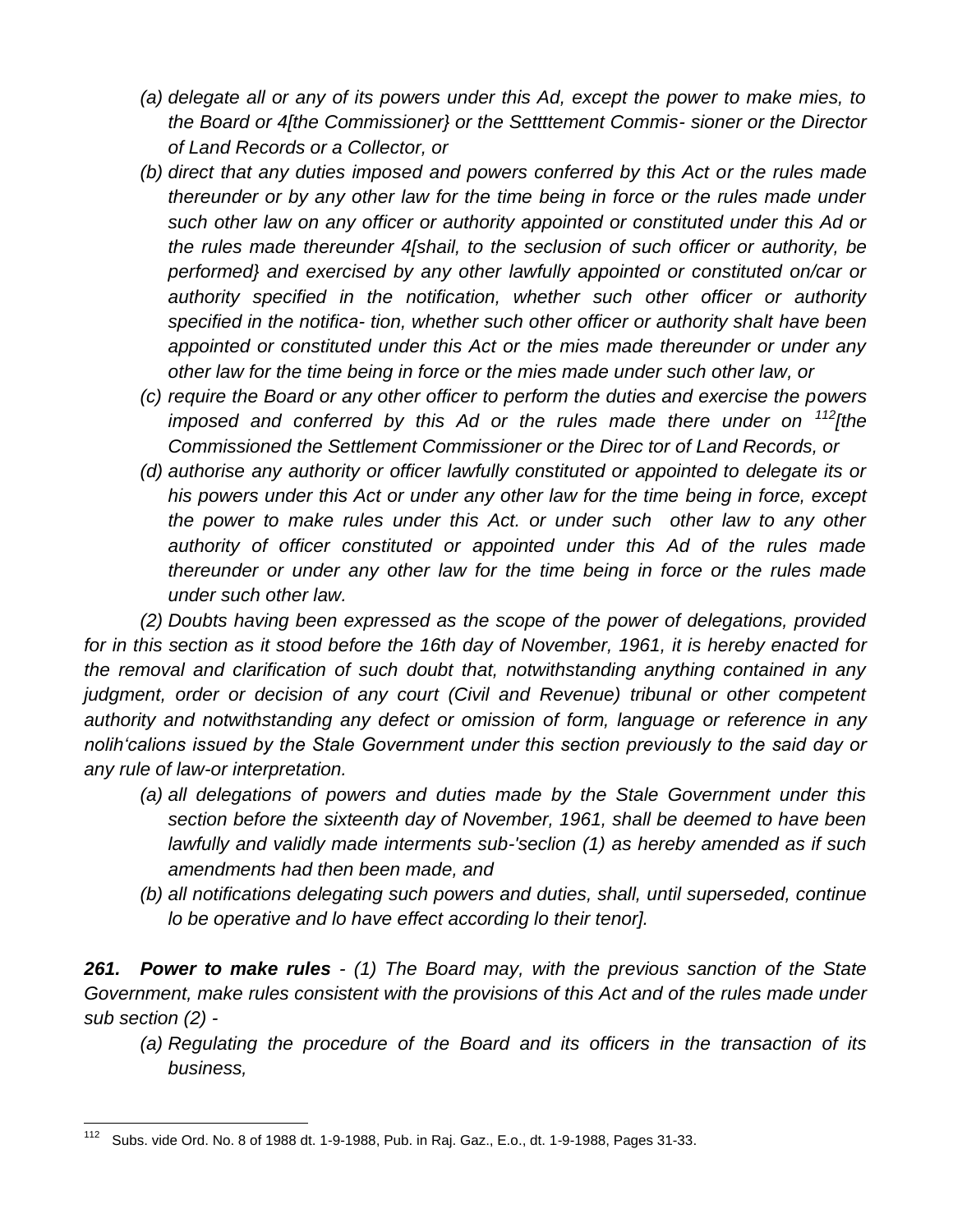- *(b) prescribing the registrars, books and accounts to be kept and maintained under Section 14,*
- *(c) prescribing the manner of the publication of rent-rate-proposals under Section 155(1),*
- *(d) for the guidence of Collectors and Settlement Officers in assessing and fixing rents under this Act*
- *(e) prescribing the manner of the giving of a public notice under Section 125(2),*
- *(f) prescribing the manner in which assessment purchas shall be made over to tenants and land-holders under Secton 164(3),*
- *(g) directing the rights, customs and other matters which the Settlement Officer is to ascertain and record in the Wajib-ul-arz or Dastoor Ganwai and prescribing the manner in which they are to be ascertained,*
- *(h) prescribing the manner of notifying the date, time and place fixed for reading out the Wajib-uI-arj or Dastoor Ganwai to be inhabitants of the village concerned,*
- *(i) for the guidance of Collectors and Settlement Officers in assessing rents under Section 178 for areas for which short-term settlement were sanctioned,*
- *(j) regulating under Section 179, the assessment of land added by alluvian and the revision of assessment in consequence of fluvial action or diversion of land from an agriculture to a non-agricultural purpose of vice versa,*
- *(k) regulating the procedure of Settlement Officers in correcting errors and omissions under Section 182*
- *(l) regulating the framing of modified proposal under Section 183(2),*
- *(m) prescribing the particular to be contained in an application for partition under Section 187,*
- *(n) prescribing the formal the preliminary order for partition under Section 198,*
- *(o) determining the mode in which the costs of partition are to be apportioned Section 203,*
- *(p) prescribing under clause (c) of sub-section (2) of Sec. 205, the statements and returns to be submitted and the particulars to be contained therein.*
- *(q) regulating the division of complex estates, and the distribution of the revenue thereof under Section 219,*
- *(r) regulating the costs which may be recovered in or in respect of any judicial or settlement proceedings under this Act other than costs recoverable by the State Government in proceedings in partition cases,*
- *(s) regulating the procedure to be followed by any court, officer or other person required or empowered under any provision of this Act to take any action in any judicial or settlement matter,*
- *(t) for carrying out the provisions of this Act in respect of judicial and settlement proceedings, and*
- *(u) for the guidance of all courts, officers and other persons in all judicial and settlement proceedings under this Act.*
- *(2) The State Government may make rules consistent with the provisions of this Act,-*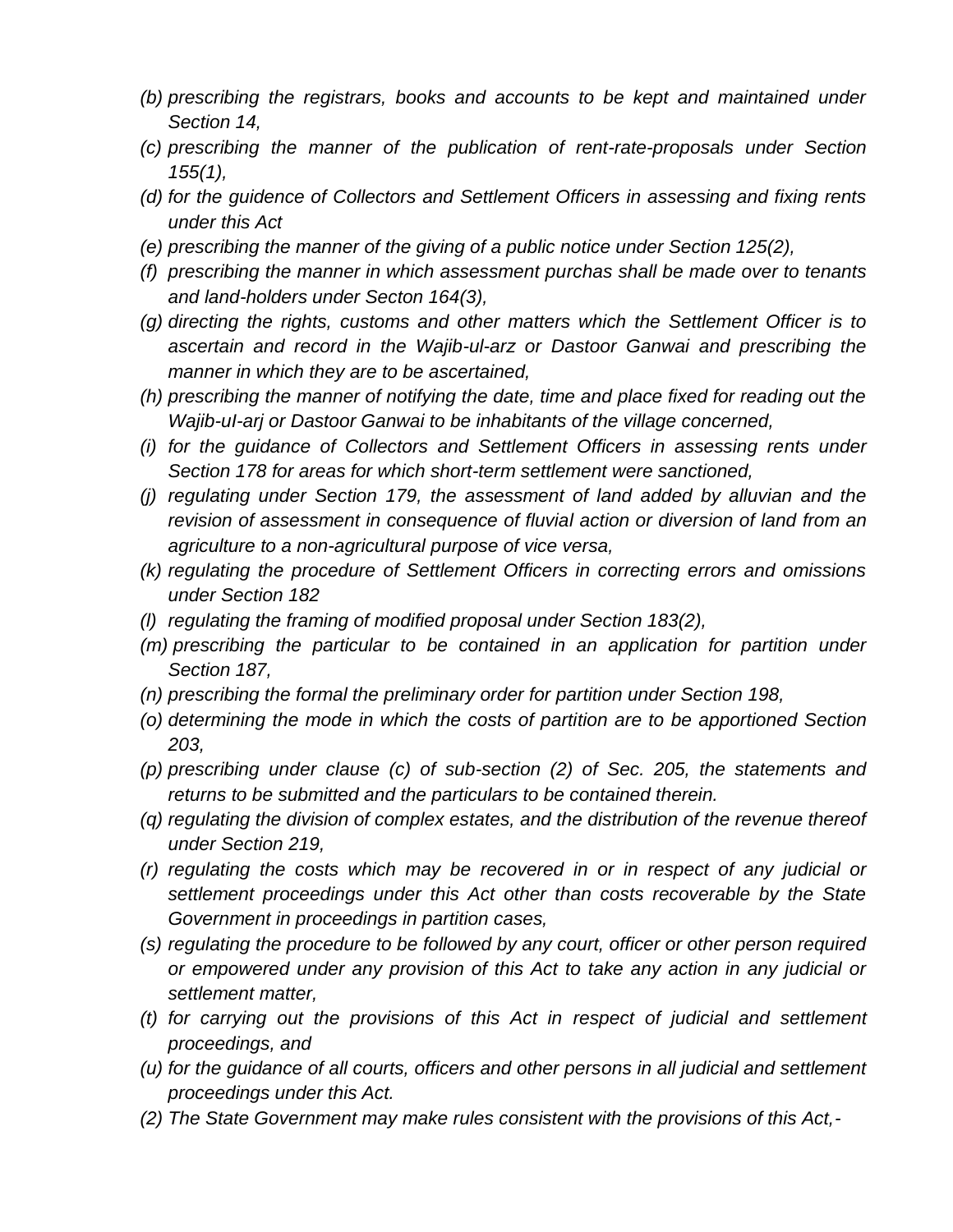- *(i) prescribing the qualifications of persons eligible for appointment as Chairman and members of the Board under Sec. 4,*
- *(ii) prescribing under Section 10, the manner in which the jurisdiction of the Board may be exercised and its business may be distributed,*
- *(iii) prescribing under sub-section (2) of Section 23 read with the first Schedule manors which may be deemed to be judicial matters for the purposes of this Act,*
- *(iv) prescribing the duties and powers of all Revenue Courts and officers under this Act,*
- *(v) regulating the appointment of Patwari, Girdawar Qanungos or Land Records Inspectors and Sadar Qanungos, laying down their qualifications and conditions of service and prescribing their duties.*
- *(vi) [xxx]*
- *(vii) 3[x x x]*
- *(viii) 4[X X x]*
- *(ix) 1[X x XI*
- *(x) 2[x x x]*
- *(xi) prescribing the manner in which lands which are the property of the State under Sec. 38 may be disposed of and the manner in which notice of an enquiry or order under that section may be given.*
- *(xii) prescribing the manner in which permission under Section 90-A for conversion of agricultural land into non-agricultural land shall be applied for; the officer or authority to whom such application shall be given; the particulars to be given in such application; the manner in which enquiry is to be made; the terms and conditions on which the permission may be given; the rate and manner of levy of urban assessment; the rate and manner of levy of the premium to be charged by the State Government on such conversion, and the due to be imposed under sub section (5) of Section 90-A].*
- *(xiii) regulating under Section 93 the grazing of cattle on pasturage land regulating under Section 94 the control and management of forests forest growths,*
- *(xiv) regulating under Section 95 the resonation of land for the development of the abadi area of villages, the allotment of land in such area and any payments to be made or premium to be paid for such allotment, defining the rights which an allottee shall have in such areas and laying down the extent of land which may be granted free of such payment or premium under Sec. 98 for being used for the purpose therein specified,*
- *(xv) regulating the holding of auctions Sec. 97,*
- *(xvi) regulating under S8C. 99 the constructions, maintenance, demolition, repairs and extension of houses or buildings,*
- *(xvii) regulating under Sectjon 100 sales of land in industrial and commercial areas,*
- *(xviii) regulating under Section 101 the allotment of lands for agricultural purposes,*
- *(xix) regulating under Section 109 the procedure to be adoptedby Land Records Officers in conducting survey and record operations orrecord operations only.*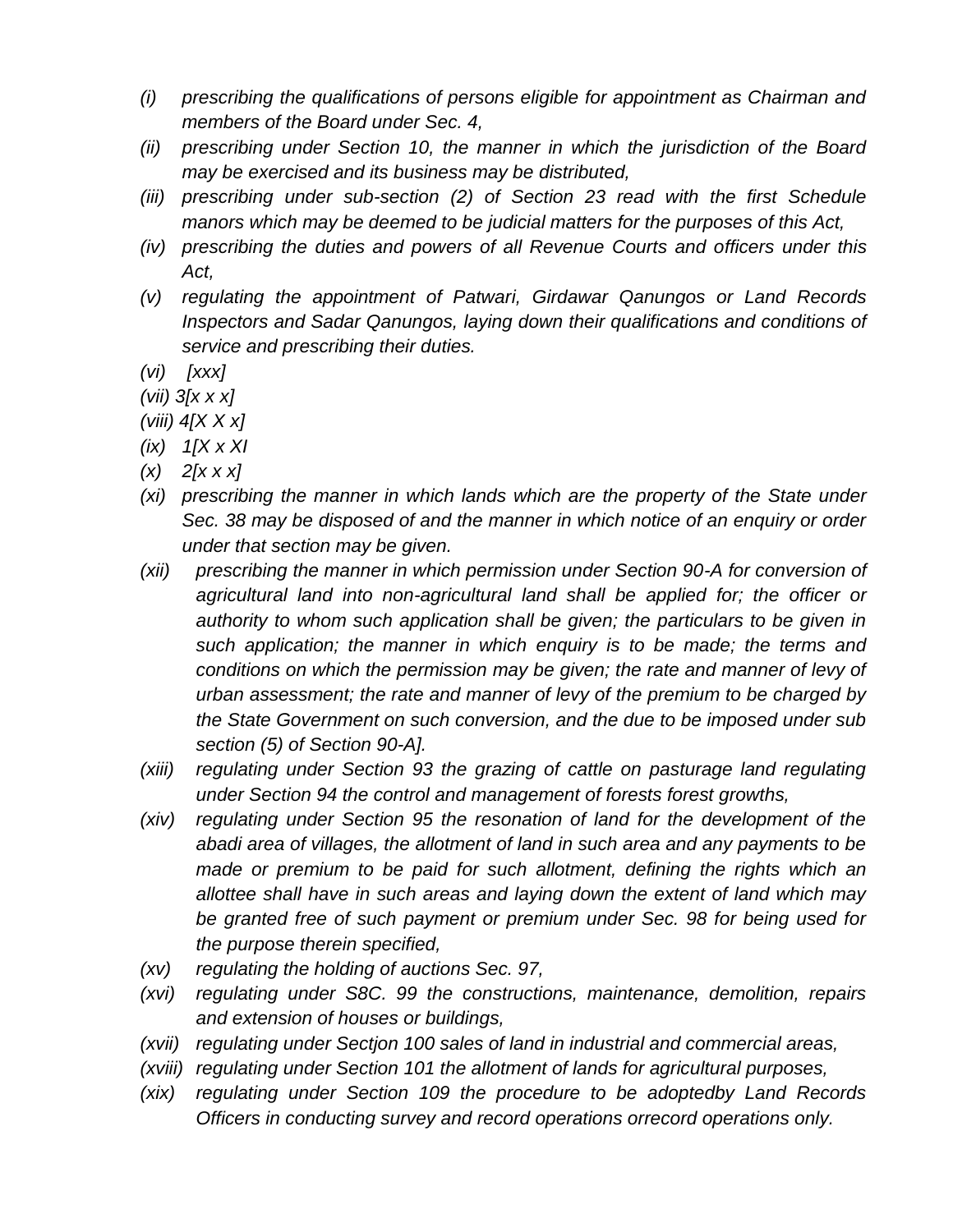- *(xx) laying down under Sect. 112 and 131 the mode of preparation,attestateion and maintenance of maps and field books.*
- *(xxi) prescribing under the said sections the form and contents of field book and the mannerin which and intervals at which change therein shall be recorded.*
- *(xxii) regulating the mode of preparatin, attestation and maintenance of the record of rights and annual regreisters referred to in Sections 114 and 132 specifying the registers aregisters referred to in Setions 114 and 132 specifying the registers other than those referred to in Sec.114 to be prepared as constituents of therecord of rights, and prescribing the particular, other than those mentioned in Sec.121, to be sepecified in the khatauni.*
- *(xxiii) regulating the mode of preparation, attestation and maintenance of the record of rightsand annual registers referred to in Sections 114 and 132 specifying the registers other than thosereferredtoin Sec. 114 to be prepared as constitutes of the record of rights, and prescribing the particulars, often than those mentione din Sec. 121, to be specified in the khatauni.*
- *(xxiv) regulating the procedure to be observed by Lord Records Officers in making inquiries [under Sec. 124].*
- *(xxv) regulating the mode of determining and recording Khudkasht land under Section 118.*
- *(xxvi) regulating the ascertainment and determination of are to be serserved ofr the residence of the inhabitants of villages.*
- *(xxvii) prescribing the form, contents and mode of preparation of lists of villages under Sec. 120.*
- *(xxviii) prescribing the intervals at whcih the annual registeres shallbe prepared under Section 122<sup>3</sup> [the manner in which changes shall be recorded therein and the fees to be charged for recording such changes).*
- *(xxix) prescribing the hours during which and the conditions oon which maps, field book and registgers prepared under Chapter VII shall be optn to public inspection, the fees on payment of which copies of entrie therein may be prepared and issued and the mode of attestation of such copies,*
- *(xxx) regulating under Section 147 the procedure of Settlement Officers in conducing the settlement operations.*
- *(xxxi) regulating the division under Section 150 of assessment circles or assessment grups it to various soil classes,*
- *(xxxii) prescribing the manner in which the order stopping the recovery of rents in kind under Sec. 165 shall be published,*
- *(xxxiii) regulating the intermediate revision of settlement in cases failing within the third proviso to Sec. 175,*
- *(xxxiv) regulating the levy of a special urban rate under Sec. 180,*
- *(xxxv) regulating under Section 197 the determination of the general principles and conditions of valiant of lands for the purposes of partitions,*